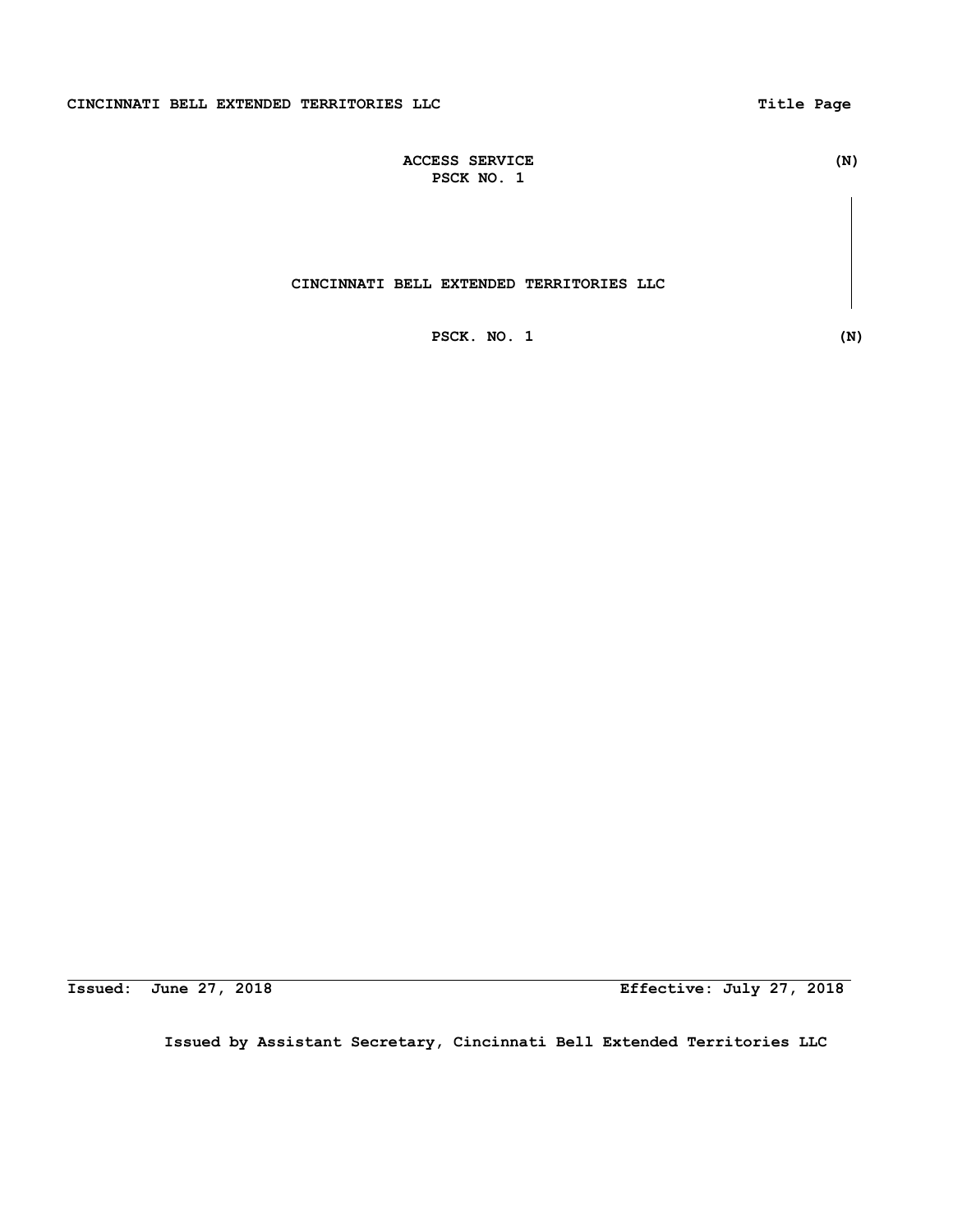# **CHECK SHEET**

|      | Number    |      | Number    |      | Number    |
|------|-----------|------|-----------|------|-----------|
|      | Revision  |      | Revision  |      | Revision  |
|      | Except as |      | Except as |      | Except as |
| Page | Indicated | Page | Indicated | Page | Indicated |
|      |           |      |           |      |           |
| 1    | $1st*$    | 39   | Original  | 77   | Original  |
| 2    | Original  | 40   | Original  | 78   | Original  |
| 3    | Original  | 41   | Original  | 89   | Original  |
| 4    | Original  | 42   | Original  | 80   | Original  |
| 5    | Original  | 43   | Original  | 81   | Original  |
| 6    | Original  | 44   | Original  | 82   | Original  |
| 7    | Original  | 45   | Original  | 83   | Original  |
| 8    | Original  | 46   | Original  | 84   | Original  |
| 9    | Original  | 47   | Original  | 85   | Original  |
| 10   | Original  | 48   | Original  | 86   | Original  |
| 11   | Original  | 49   | Original  | 87   | Original  |
| 12   | Original  | 50   | Original  | 88   | Original  |
| 13   | Original  | 51   | Original  | 89   | Original  |
| 14   | Original  | 52   | Original  | 90   | Original  |
| 15   | Original  | 53   | Original  | 91   | Original  |
| 16   | Original  | 54   | $1st*$    | 92   | Original  |
| 17   | Original  | 55   | Original  | 93   | Original  |
| 18   | Original  | 56   | Original  | 95   | $1st*$    |
| 19   | Original  | 57   | Original  | 95   | Original  |
| 20   | Original  | 58   | Original  | 96   | Original  |
| 21   | Original  | 59   | Original  | 97   | Original  |
| 22   | Original  | 60   | Original  |      |           |
| 23   | Original  | 61   | Original  |      |           |
| 24   | Original  | 62   | Original  |      |           |
| 25   | Original  | 63   | Original  |      |           |
| 26   | Original  | 64   | Original  |      |           |
| 27   | Original  | 65   | Original  |      |           |
| 28   | Original  | 66   | Original  |      |           |
| 29   | Original  | 67   | Original  |      |           |
| 30   | Original  | 68   | Original  |      |           |
| 31   | Original  | 69   | Original  |      |           |
| 32   | Original  | 70   | Original  |      |           |
| 33   | Original  | 71   | Original  |      |           |
| 34   | Original  | 72   | Original  |      |           |
| 35   | Original  | 73   | Original  |      |           |
| 36   | Original  | 74   | Original  |      |           |
| 37   | Original  | 75   | Original  |      |           |
| 38   | Original  | 76   | Original  |      |           |
|      |           |      |           |      |           |

**\*New or Revised Page** 

**Issued: June 1, 2021 Effective: July 1, 2021**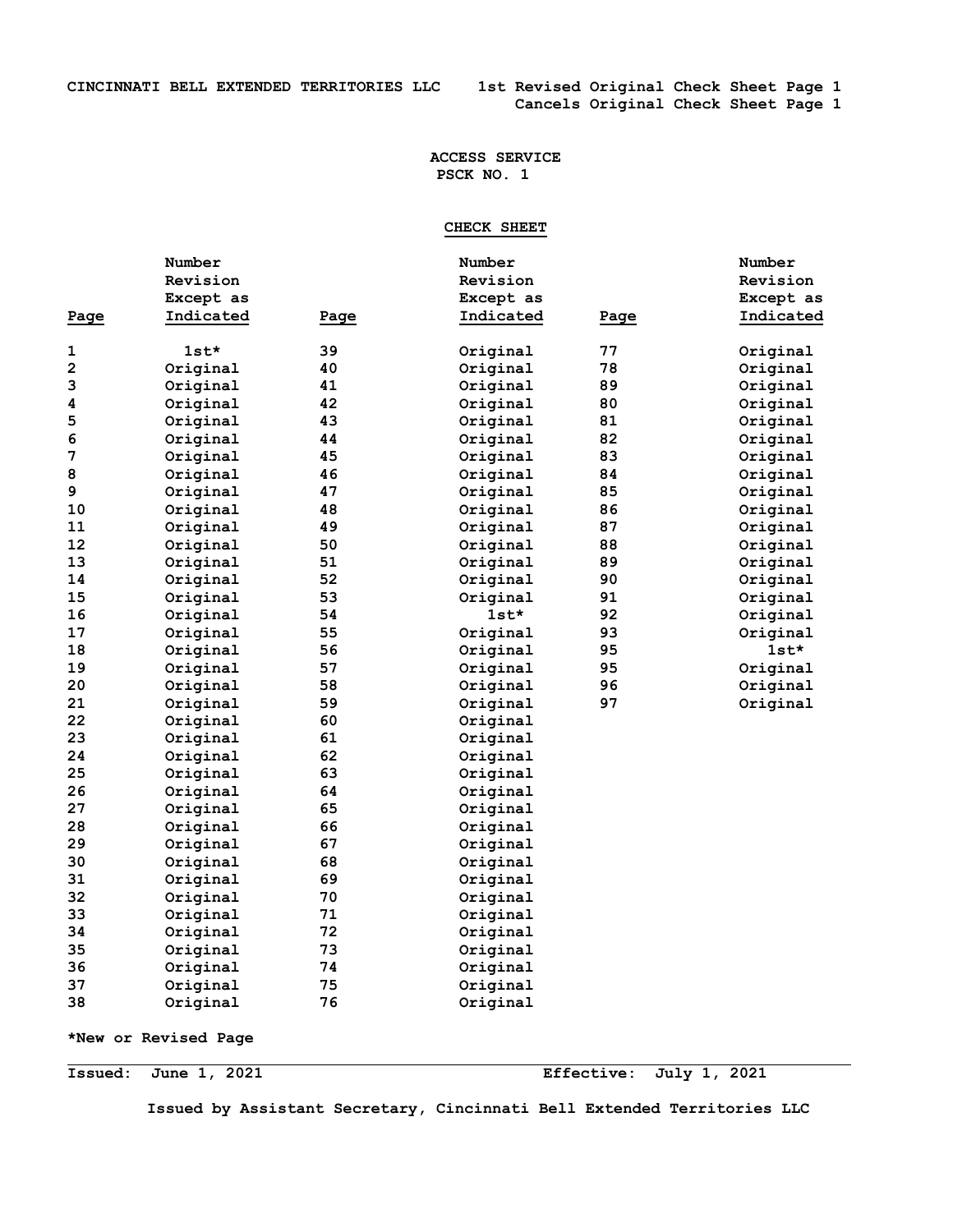# **TABLE OF CONTENTS**

 **(N)** 

|     |       |                                            | Page No. |     |
|-----|-------|--------------------------------------------|----------|-----|
|     |       |                                            |          |     |
|     |       | EXPLANATION OF SYMBOLS                     | 8        |     |
|     |       | APPLICATION OF TARIFF                      | 8        |     |
|     |       | GENERAL REGULATIONS                        |          |     |
| 2.1 |       | Undertaking of the Company                 |          |     |
|     | 2.1.1 | Scope                                      | 9        |     |
|     | 2.1.2 | Limitations                                | 10       |     |
|     |       | 2.1.3 Liability                            | 11       |     |
|     |       | 2.1.4 Provision of Services                | 14       |     |
|     |       | 2.1.5 Maintenance of Services              | 14       |     |
|     |       | 2.1.6 Changes and Substitutions            | 15       |     |
|     | 2.1.7 | Refusal and Discontinuance of Service      | 16       |     |
| 2.2 | Use   |                                            |          |     |
|     | 2.2.1 | Unlawful Use                               | 17       |     |
| 2.3 |       | Obligations of the Customer                |          |     |
|     | 2.3.1 | Damages                                    | 17       |     |
|     |       | 2.3.2 Ownership of Facilities and Theft    | 18       |     |
|     | 2.3.3 | Equipment Space and Power                  | 18       |     |
|     | 2.3.4 | Availability for Testing                   | 18       |     |
|     | 2.3.5 | Design of Customer Services                | 18       |     |
|     |       | 2.3.6 References to the Company            | 19       |     |
|     |       | 2.3.7 Claims and Demands for Damages       | 19       |     |
| 2.4 |       | Payment Arrangements and Credit Allowances |          |     |
|     | 2.4.1 | Payment of Rates, Charges and Deposits     | 21       |     |
|     | 2.4.2 | Minimum Periods                            | 23       |     |
|     | 2.4.3 | Credit Allowance for Service Interruptions | 24       | (N) |

i<br>L

**Issued: June 27, 2018 Effective: July 27, 2018**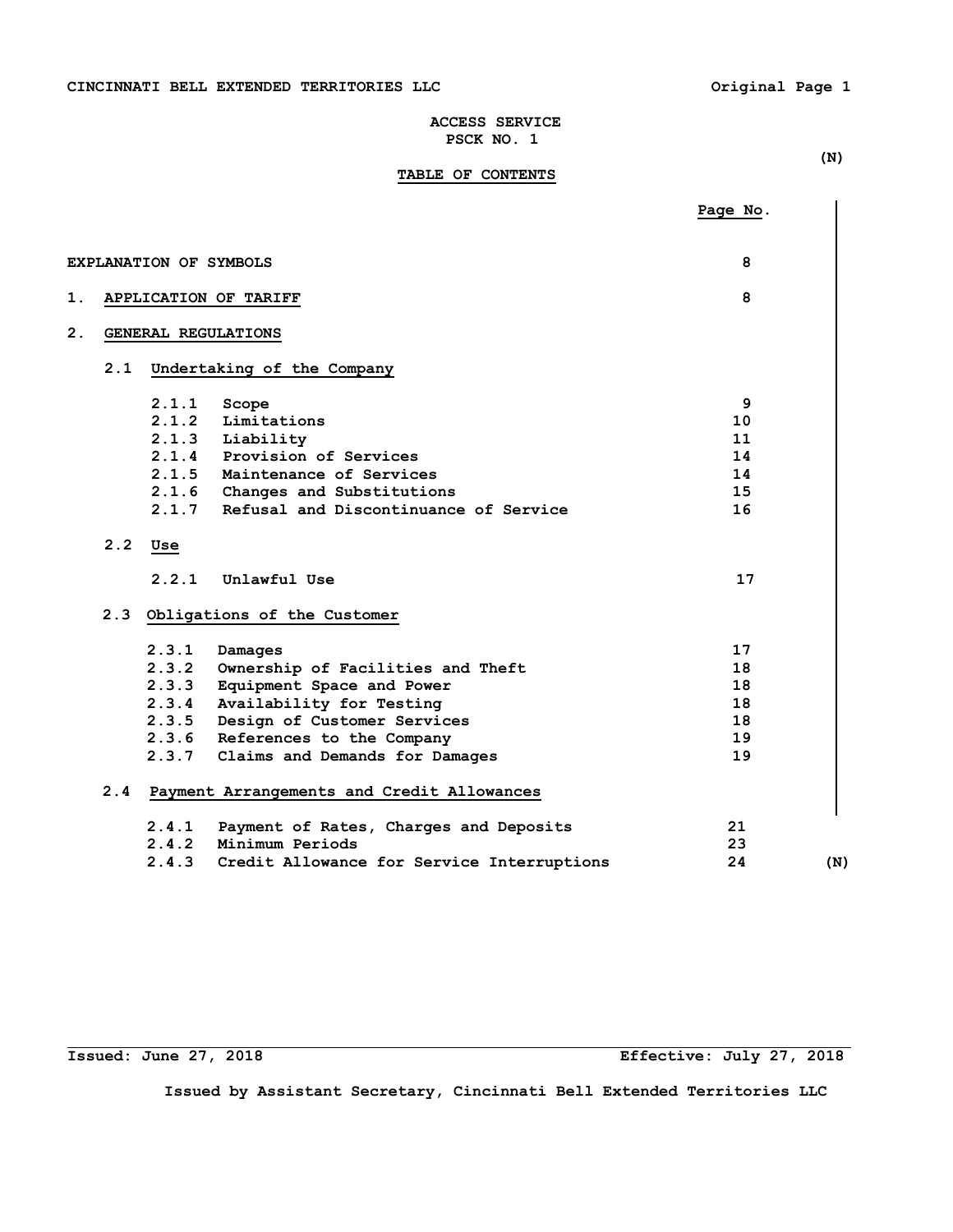**Page No.** 

# **ACCESS SERVICE (N) PSCK NO. 1**

# **TABLE OF CONTENTS**

| 2.5 Definitions                                           |    |     |
|-----------------------------------------------------------|----|-----|
| Access Code                                               | 26 |     |
| <b>Access Minutes</b>                                     | 26 |     |
| Access Tandem                                             | 26 |     |
| Access tandem trunk Port                                  | 26 |     |
| Aggregator                                                | 26 |     |
| Answer/Disconnect Supervision                             | 27 |     |
| Asynchronous Transfer Mode                                | 27 |     |
| Attenuation Distortion                                    | 27 |     |
| Automatic Number Identification (ANI)                     | 27 |     |
| Balance (100 Type) Test Line                              | 27 |     |
| <b>Bit</b>                                                | 27 |     |
| Cable Vault                                               | 28 |     |
| Ca11                                                      | 28 |     |
| Call Gapping                                              | 28 |     |
| Carrier or Common Carrier                                 | 28 |     |
| Carrier Identification Parameter                          | 28 |     |
| Central Office                                            | 28 |     |
| Central Office Prefix                                     | 28 |     |
| Centralized Automatic Reporting on Trunks Testing         | 29 |     |
| Channel(s)                                                | 29 |     |
| Channel Service Unit                                      | 29 |     |
| Channelize                                                | 29 |     |
| C-Message Noise                                           | 29 |     |
| C-Notched Noise                                           | 29 |     |
| Committed Information Rate                                | 30 |     |
| Committed Burst Size                                      | 30 |     |
| Common Channel Signaling                                  | 30 |     |
| Common Channel Signaling Access Capability                | 30 |     |
| Common Channel Signaling Access Capability Signaling Link | 30 |     |
| Common Line                                               | 31 |     |
| Communications System                                     | 31 |     |
| Conventional Signaling                                    | 31 |     |
| Customer(s)                                               | 32 | (N) |
|                                                           |    |     |

**Issued: June 27, 2018 Effective: July 27, 2018** 

**Issued by Assistant Secretary, Cincinnati Bell Extended Territories LLC** 

 $\Box$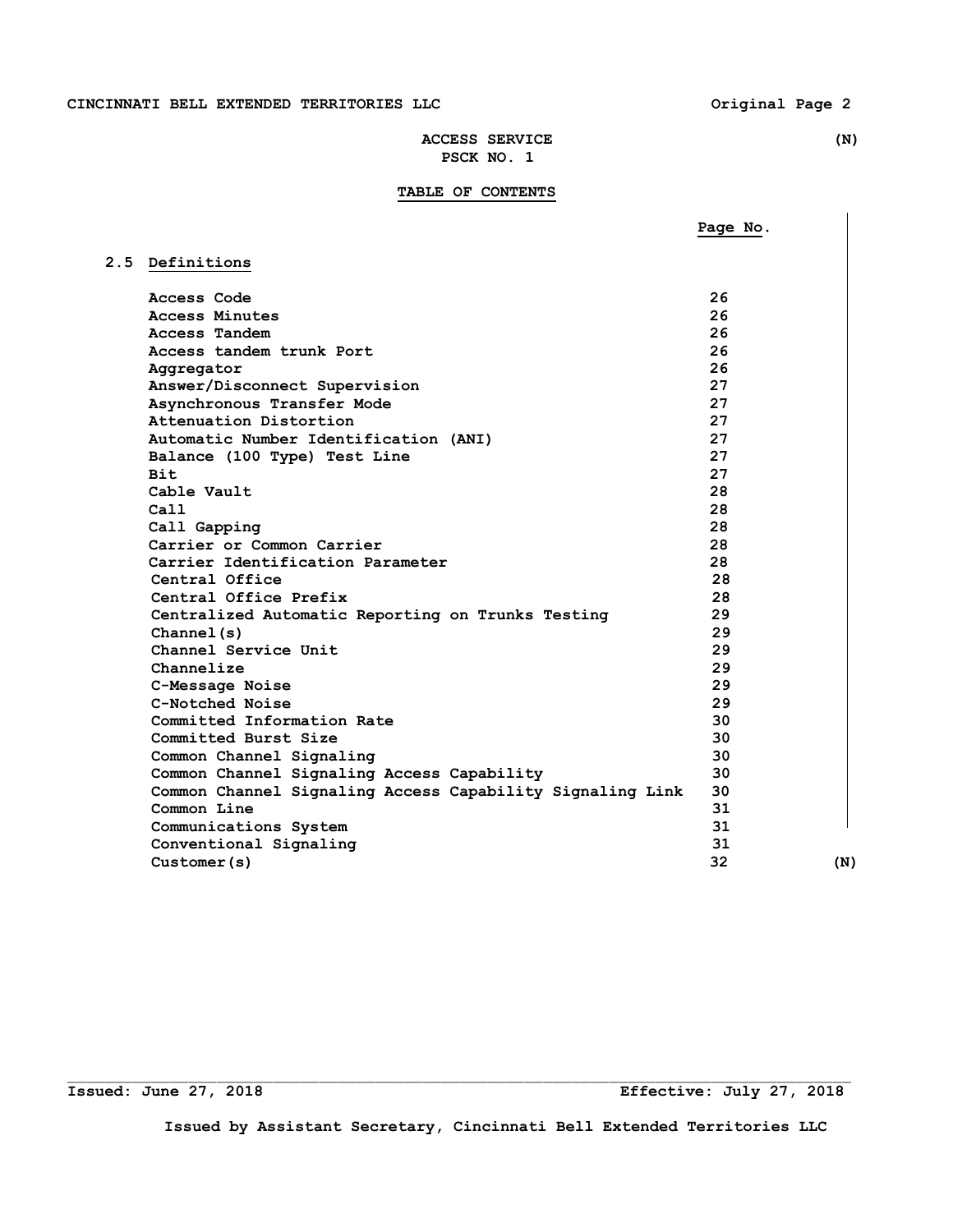## **TABLE OF CONTENTS**

# **Page No. Page No. 2. GENERAL REGULATIONS (Cont'd) 2.5 Definitions (Cont'd) Data Base Query 32 Data Transmission (107 Type) Test Line 32 Decibel 32 Decibel Reference Noise C-Message Referenced to 0 32 Decibel Reference Noise C-Message Weighting 32 Demarcation Point 32**<br> **Design and Construction Work 33 Design and Construction Work 33<br>
<b>Detail Billing** 33  **Detail Billing 33 Direct-Trunked Transport 33 Echo Control 33 Echo Path Loss 34 Echo Return Loss 34 Effective 2-Wire 34 Effective 4-Wire 34 800 Access Service 35 Emulated LANs 35 End Office Switch 35 End User 35 End User Port Charge 35 <b>35 Entrance Facility 35 Envelope Delay Distortion 36 Equal Level Echo Path Loss 36 Ethernet LAN** 36  **Excess Burst Size 36 Exchange 36 Expected Measured Loss 36 Exit Message 36** 36 **First Point of Switching 37 37 Flexible Automatic Number Identification (Flex ANI) 37 Frame** 37 **Frequency Shift 37 37 Grandfathered** 37  **Host Computer 37 Host Office 37 Hundred Call Seconds 38 Immediately Available Funds 38 Impedance Balance 38 Impulse Noise 38 Individual Case Basis 38 Initial Address Message 39 Inserted Connection Loss 39 Interconnector Charge 39 Interexchange Carrier (IC) or Interexchange Common Carrier 39 Intermodulation Distortion 39 Interstate Communications 30 Intrastate Communications** (N)  $\qquad \qquad$  (N)

**Issued: June 27, 2018 Effective: July 27, 2018** 

**Issued by Assistant Secretary, Cincinnati Bell Extended Territories LLC** 

 $\Box$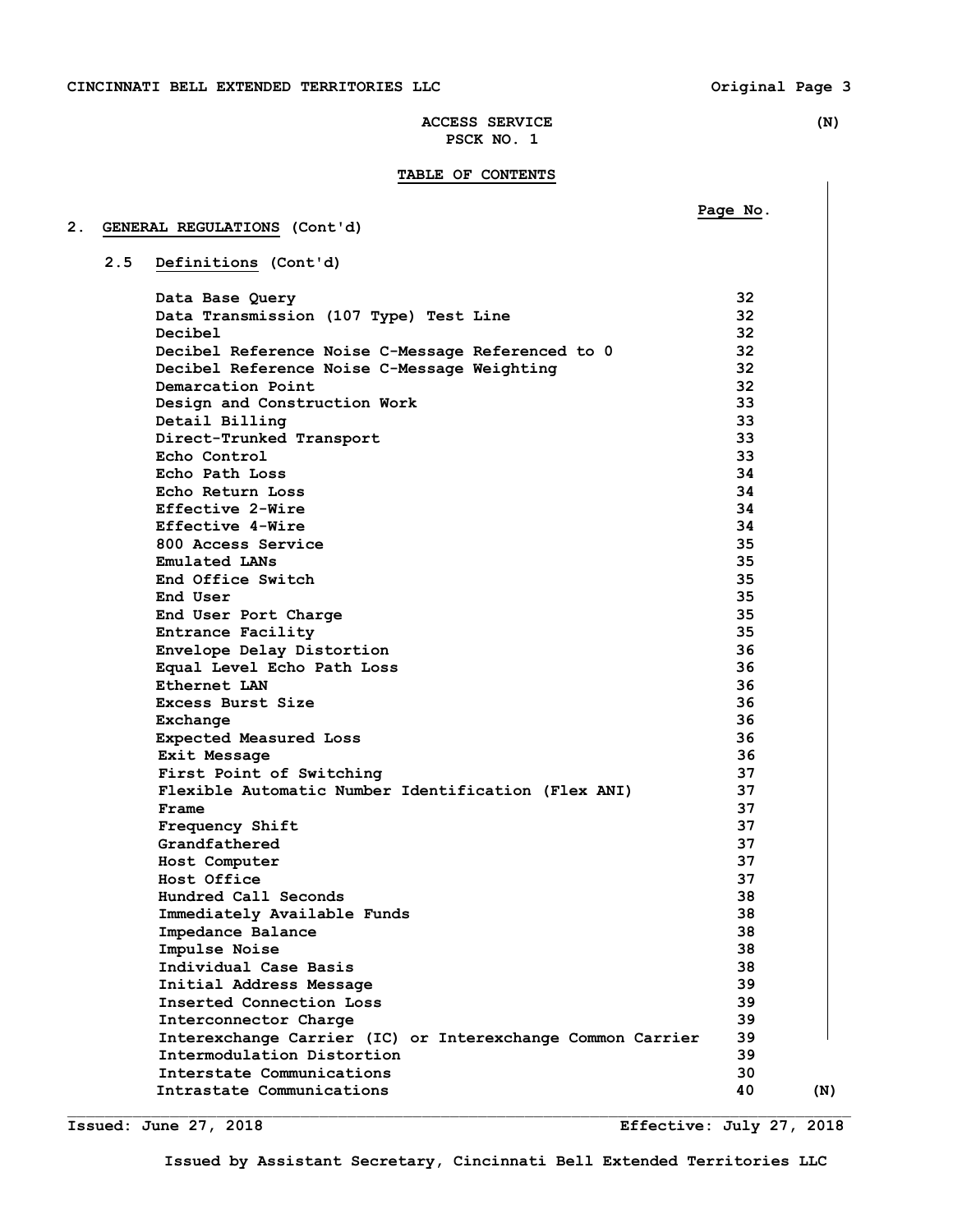# **TABLE OF CONTENTS**

 **Page No.** 

| 2. | GENERAL REGULATIONS (Cont'd) |  |
|----|------------------------------|--|
|    |                              |  |

 **2.5 Definitions (Cont'd)** 

| Letter of Authorization (LOA)          | 40 |     |
|----------------------------------------|----|-----|
| Line-Side Connection                   | 40 |     |
| Local Access and Transport Area        | 40 |     |
| Local Switching Common Trunk Port      | 40 |     |
| Local Switching Dedicated Trunk Port   | 40 |     |
| Local Tandem Switch                    | 40 |     |
| Loop Around Test Line                  | 41 |     |
| Loss Deviation                         | 41 |     |
| Major Fraction Thereof                 | 41 |     |
| Manhole                                | 41 |     |
| Metropolitan Area Network (MAN)        | 41 |     |
| Native Mode                            | 41 |     |
| LAN Advantage                          | 41 |     |
| Network Control Signaling              | 42 |     |
| Network Management Control             | 42 |     |
| North American Numbering Plan          | 42 |     |
| Off-Hook                               | 42 |     |
| $On-Hook$                              | 42 |     |
| Open Circuit Test Line                 | 42 |     |
| Originating Direction                  | 42 |     |
| Overlap Outpulsing                     | 43 |     |
| Peaked Service                         | 43 |     |
| Periodic Inspection                    | 43 |     |
| Phase Jitter                           | 43 |     |
| Point of Termination                   | 43 |     |
| Power, D.C.                            | 43 |     |
| Premises                               | 44 |     |
| Primary IC (PIC)                       | 44 |     |
| Prime Service Vendor                   | 44 |     |
| Protected Ports                        | 44 |     |
| Remote Switching Modules and/or Remote |    |     |
| Switching Systems                      | 44 |     |
| Return Loss                            | 44 |     |
| Registered Equipment                   | 44 | (N) |
|                                        |    |     |

 $\mathcal{L}_\text{max}$ 

**Issued: June 27, 2018 Effective: July 27, 2018**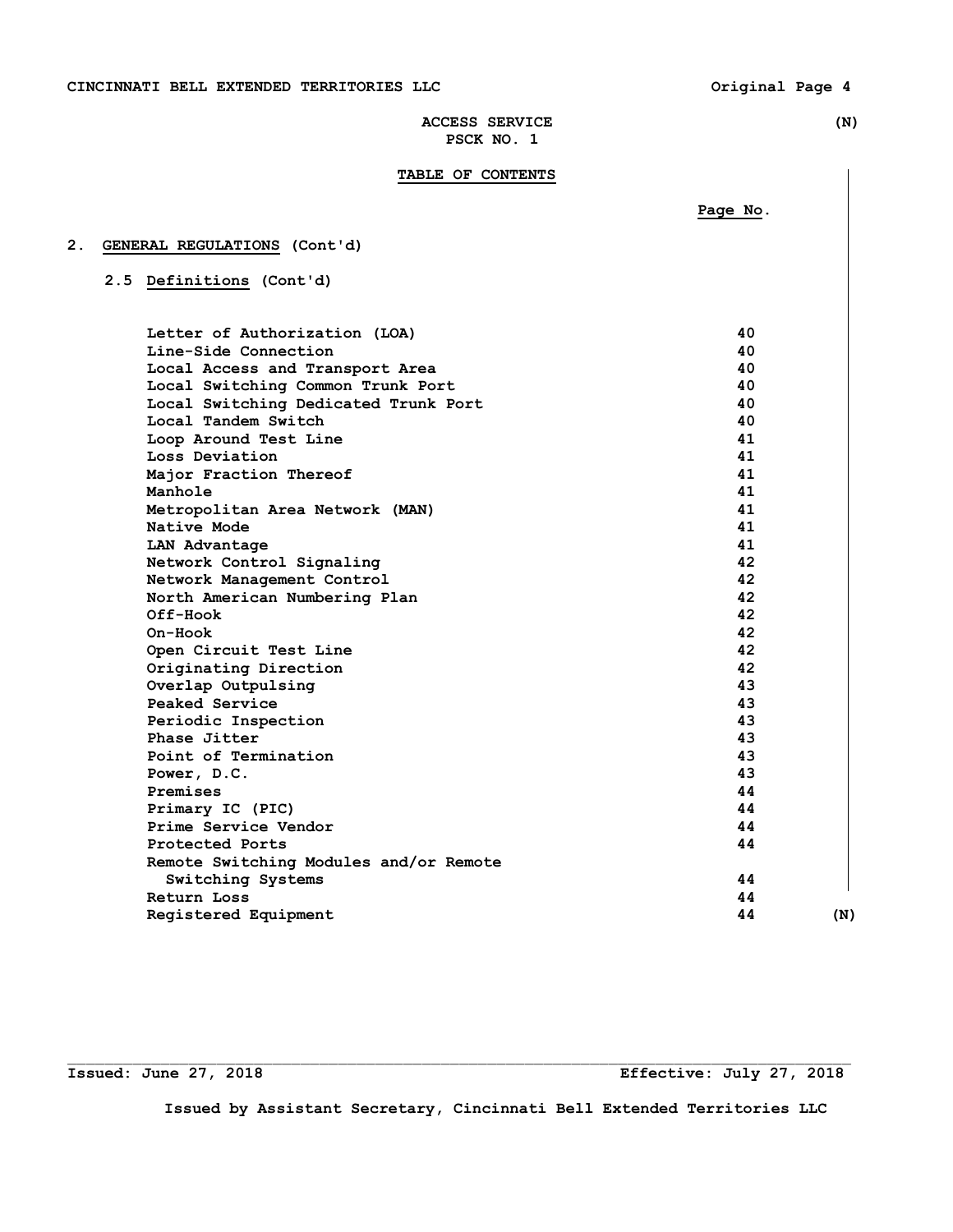# **TABLE OF CONTENTS**

 **Page No.** 

# **2. GENERAL REGULATIONS (Cont'd)**

# **2.5 Definitions (Cont'd)**

| Service Switching Point                               | 45 |     |
|-------------------------------------------------------|----|-----|
| Serving Wire Center                                   | 45 |     |
| Seven Digit Manual Test Line                          | 45 |     |
| Short Circuit Test Line                               | 45 |     |
| Signal-To-C-Notched Noise Ratio                       | 45 |     |
| Signaling Transfer Point                              | 45 |     |
| Signaling Transfer Point Port Termination             | 46 |     |
| Signaling Point of Interconnection                    | 46 |     |
| Signaling System 7                                    | 46 |     |
| Singing Return Loss                                   | 46 |     |
| Subcontractor                                         | 46 |     |
| Switching Systems                                     | 46 |     |
| Synchronous Optical Network (SONET)                   | 47 |     |
| Synchronous Transport signal (STS-1)                  | 47 |     |
| Tandem-Switched Transmission Charge                   | 47 |     |
| Tandem-Switching Charge                               | 47 |     |
| Terminating Direction                                 | 47 |     |
| Transmission Measuring (105 Type) Test Line/Responder | 48 |     |
| Transmission Path                                     | 48 |     |
| Trunk                                                 | 48 |     |
| Trunk Access Limitation                               | 48 |     |
| Trunk Group                                           | 48 |     |
| Trunk Side Connection                                 | 48 |     |
| Two-Wire to Four-Wire Conversion                      | 49 |     |
| Unauthorized PIC Change                               | 49 |     |
| Unbundled Network Elements                            | 49 |     |
| V and H Coordinates Method                            | 49 |     |
| Virtual LAN (VLAN)                                    | 49 |     |
| VLAN Tagging                                          | 49 | (N) |
|                                                       |    |     |

**\_Issued: June 27, 2018 Effective: July 27, 2018**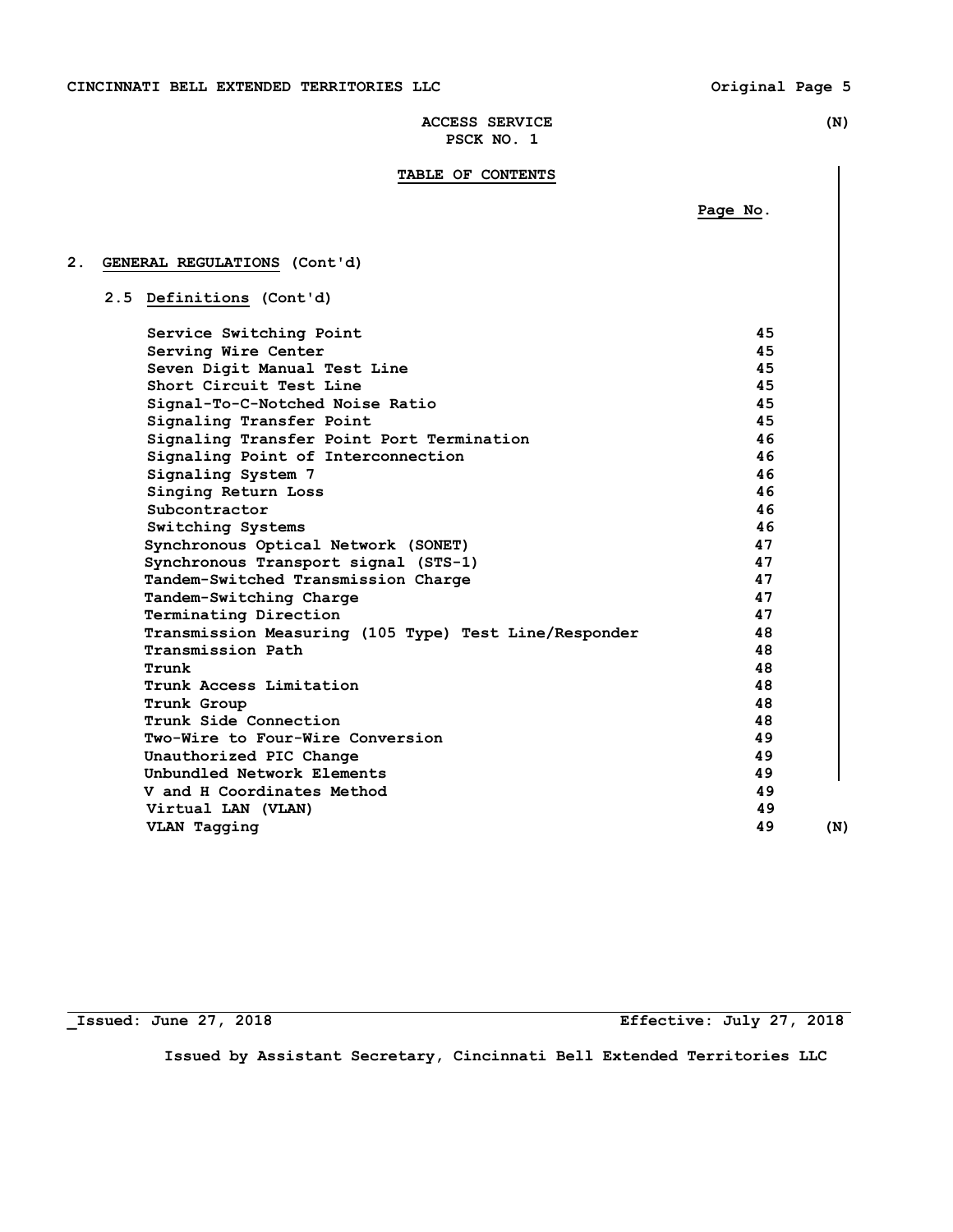# **TABLE OF CONTENTS**

# **3. SWITCHED ACCESS SERVICE**

|     | 3.1 General |                                                            |    |     |
|-----|-------------|------------------------------------------------------------|----|-----|
|     |             | 3.1.1 Switched Access Arrangements and Manner of Provision | 50 |     |
|     |             | 3.1.2 Rate Categories                                      | 52 |     |
|     |             | 3.1.3 Design Layout Report                                 | 61 |     |
|     |             | 3.1.4 Acceptance Testing                                   | 62 |     |
|     |             | 3.1.5 Ordering Options and Conditions                      | 62 |     |
|     |             | 3.1.6 CCSAC Testing Requirements                           | 62 |     |
|     |             | 3.2 Local Switching                                        |    |     |
|     |             | 3.2.1 Common Switching Optional Features                   | 63 |     |
| 3.3 |             | Obligations of the Company                                 |    |     |
|     |             | 3.3.1 Network Management                                   | 70 |     |
|     |             | 3.3.2 Design and Traffic Routing of Switched Access        |    |     |
|     |             | Service                                                    | 71 |     |
|     |             | 3.3.3 Determination of Number of Transmission Paths        | 71 |     |
|     |             | 3.3.4 Determination of Number of End Office                |    |     |
|     |             | Transport Terminations                                     | 71 |     |
|     |             | 3.4 Obligations of the Customer                            |    |     |
|     | 3.4.1       | Supervisory Signaling                                      | 73 |     |
|     | 3.4.2       | Trunk Group Measurement Reports                            | 73 |     |
|     | 3.4.3       | Design of Switched Access Services                         | 73 |     |
|     |             | 3.5 Rate Regulations                                       |    |     |
|     | 3.5.1       | Description of Rates and Charges                           | 74 |     |
|     |             | 3.5.2 Minimum Periods                                      | 80 |     |
|     | 3.5.3       | Minimum Monthly Charge                                     | 80 |     |
|     |             | $3.5.4$ Moves                                              | 81 |     |
|     | 3.5.5       | Measuring Access Minutes                                   | 81 |     |
|     | 3.5.6       | Network Blocking Charge for Feature Group D                | 85 |     |
|     |             | 3.5.7 Mileage Measurement                                  | 86 |     |
|     |             | 3.5.8 Shared Use                                           | 89 |     |
|     | 3.5.9       | Data Base Query                                            | 90 |     |
| 3.6 |             | Ordering Service                                           |    |     |
|     | 3.6.1       | Contact Information                                        | 90 |     |
| 3.7 |             | Rates and Changes                                          |    |     |
|     | 3.7.1       | Switched Transport                                         | 91 |     |
|     | 3.7.2       | Local Switching                                            | 95 | (N) |

**Issued: June 27, 2018 Effective: July 27, 2018**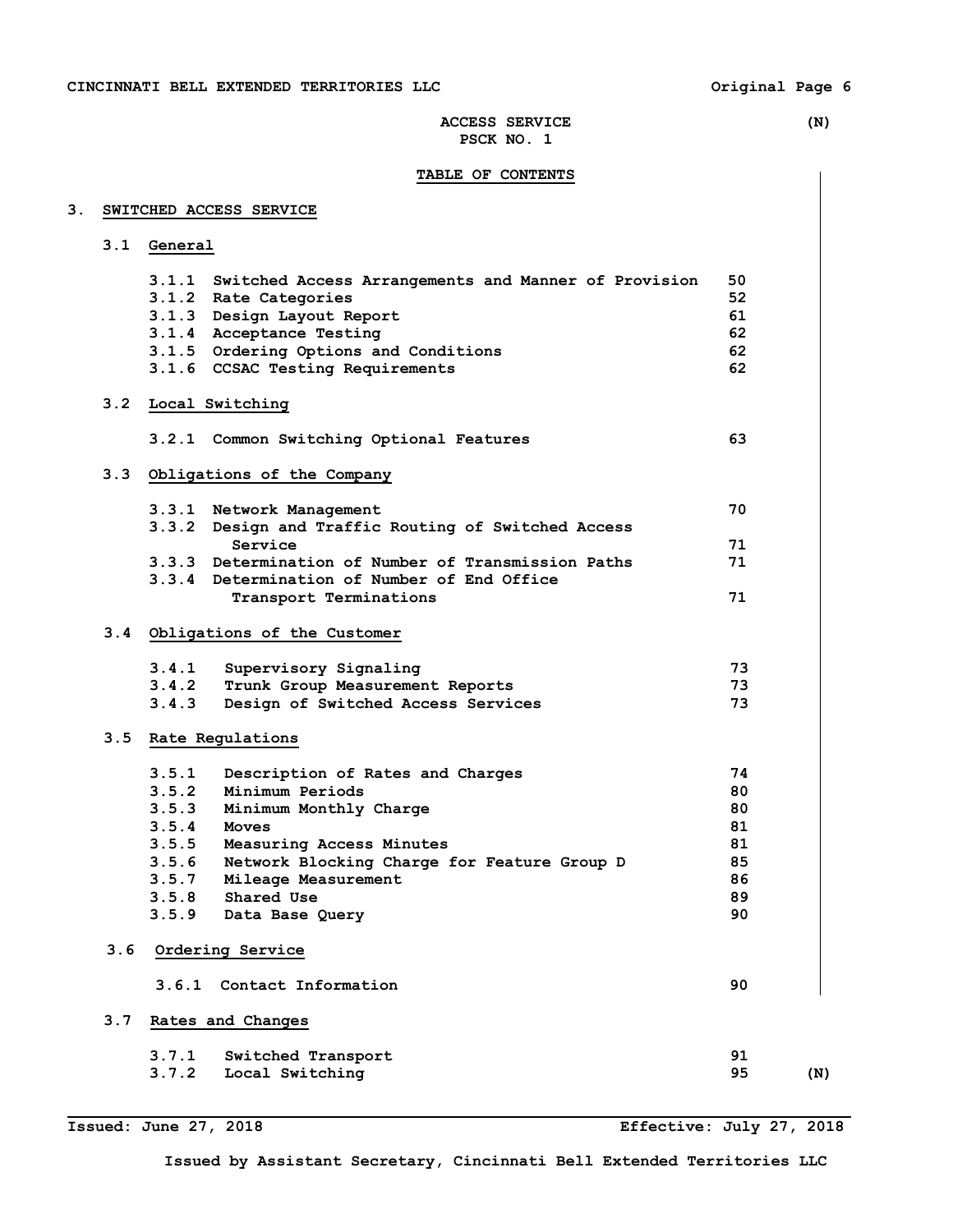|  | CINCINNATI BELL EXTENDED TERRITORIES LLC |  |
|--|------------------------------------------|--|
|  |                                          |  |

Original Page 7

|    | <b>ACCESS SERVICE</b><br>PSCK NO. 1 |          | (N) |
|----|-------------------------------------|----------|-----|
|    | TABLE OF CONTENTS                   |          |     |
|    |                                     | Page No. |     |
| 4. | SPECIAL ACCESS SERVICE              |          |     |
|    | General<br>4.1                      |          |     |
|    | 4.1.1<br>Rate Categories            | 96       |     |
|    | Ordering Service<br>4.2             |          |     |
|    | Contact Information<br>4.2.1        | 97       | (N) |

**Issued: June 27, 2018** 

**Issued: June 27, 2018 Effective: July 27, 2018**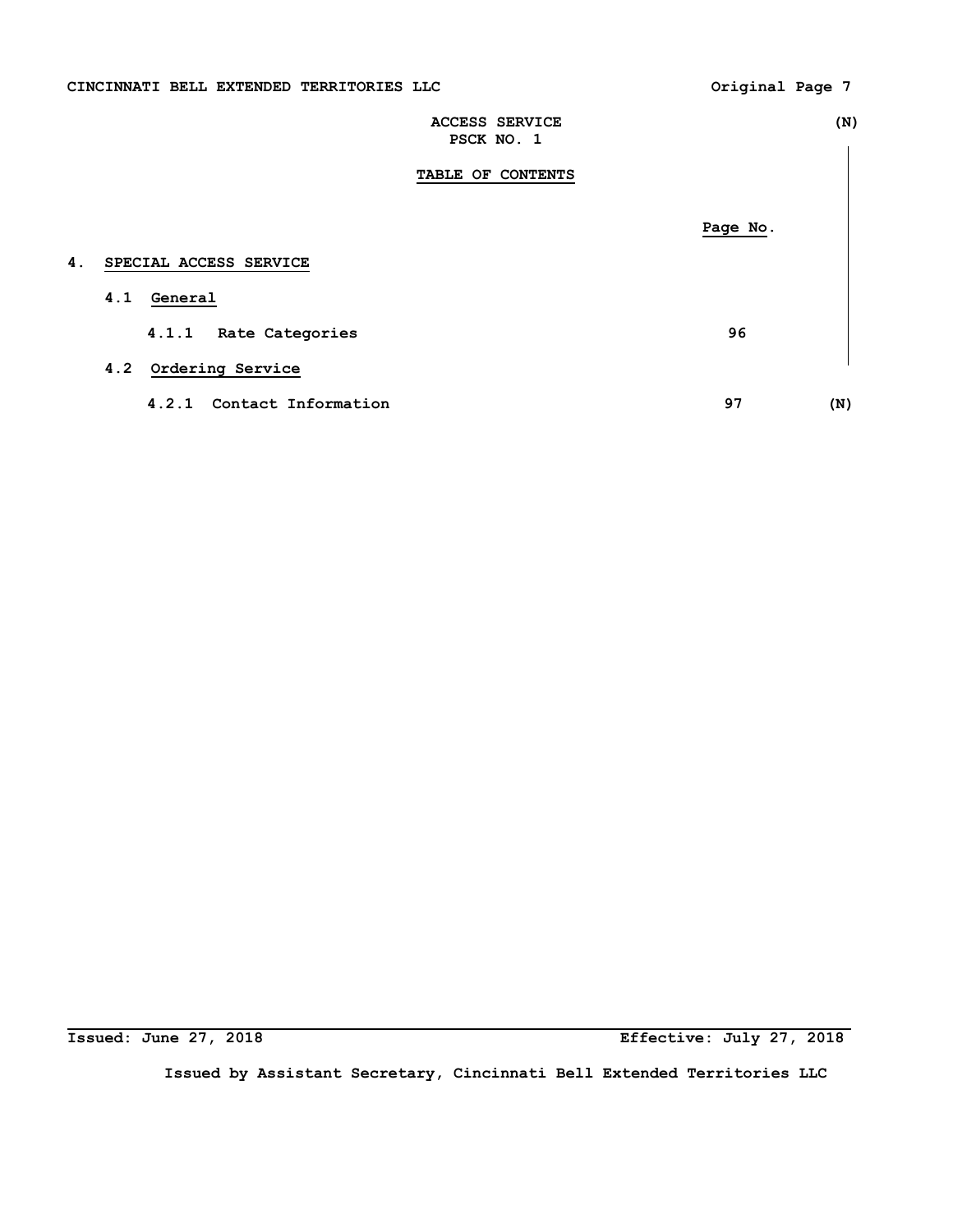# **EXPLANATION OF SYMBOLS**

| (C) | - To signify changed regulation                                   |
|-----|-------------------------------------------------------------------|
| (D) | - To signify discontinued rate or regulation                      |
| (I) | - To signify increase                                             |
| (M) | - To signify matter relocated without change                      |
| (N) | - To signify new rate or regulation                               |
| (R) | - To signify reduction                                            |
| (S) | - To signify reissued matter                                      |
| (T) | - To signify a change in text but no change in rate or regulation |
| (Z) | - To signify a correction                                         |

#### **PRINCIPAL OFFICE**

**CINCINNATI BELL EXTENDED TERRITORIES LLC's principal office is located at 221 East Fourth Street, Cincinnati, Ohio 45202. This tariff is available for public inspection at the above address during regular business hours.** 

# **APPLICATION OF TARIFF**

**1. This tariff contains Regulations, Rates and Charges applying to the provision of Access Services within the State of Kentucky with the exception of the following counties:** 

 **Boone, Kenton, Campbell, Grant, Gallatin, Pendleton (N)** 

**Issued: June 27, 2018 Effective: July 27, 2018**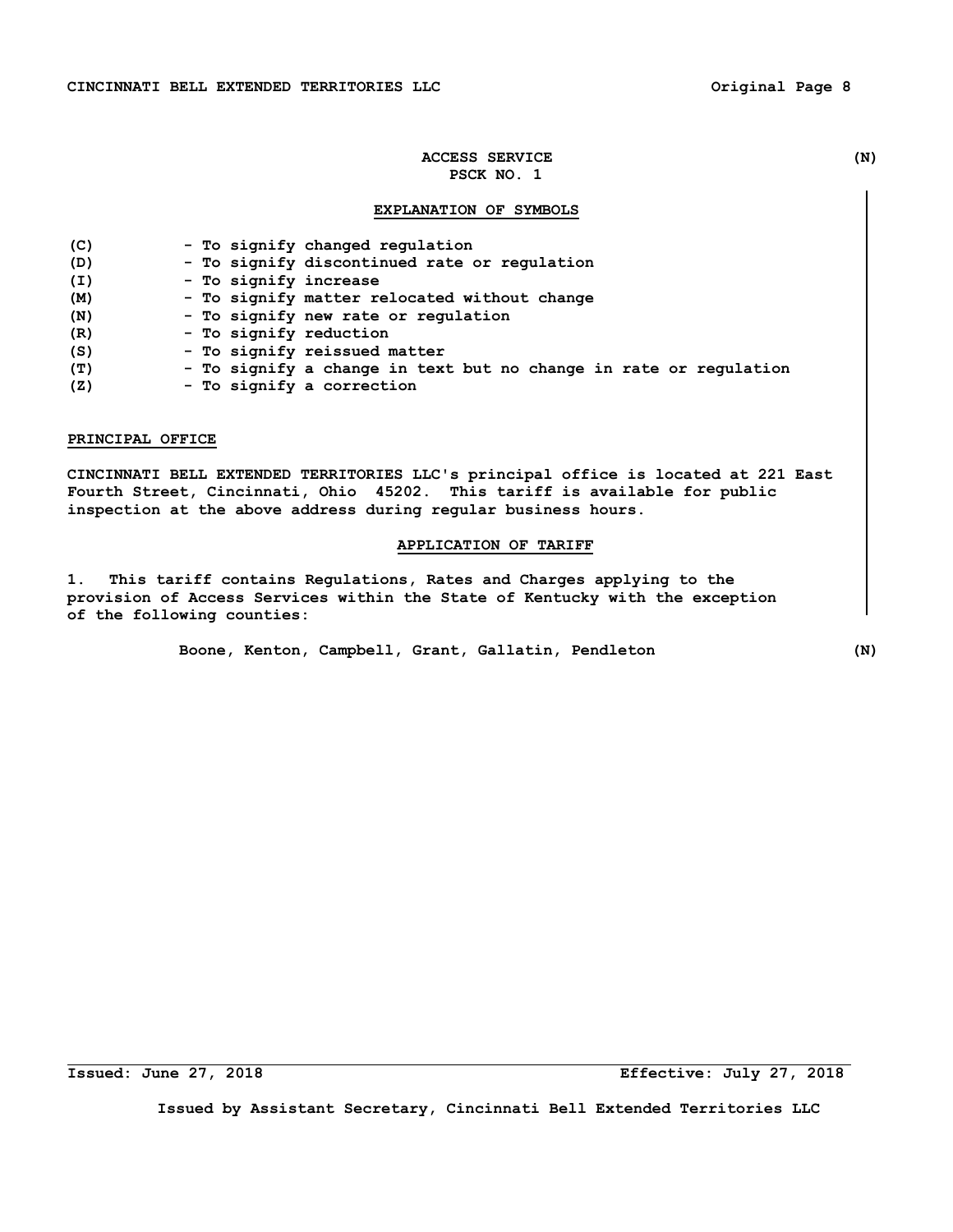# **2. General Regulations**

# **2.1 Undertaking of the Company**

- **2.1.1 Scope** 
	- **(A) The Company shall be responsible only for the installation, operation, and maintenance of the services it provides.**
	- **(B) The Company will, for maintenance purposes, test its services only to the extent necessary to detect and/or clear troubles.**
	- **(C) Services are provided 24 hours daily, seven days per week, where available, except as set forth in other applicable sections of this tariff.**
	- **(D) The Company does not warrant that its facilities and services meet standards other than those set forth in this tariff. (N)**

**Issued: June 27, 2018 Effective: July 27, 2018**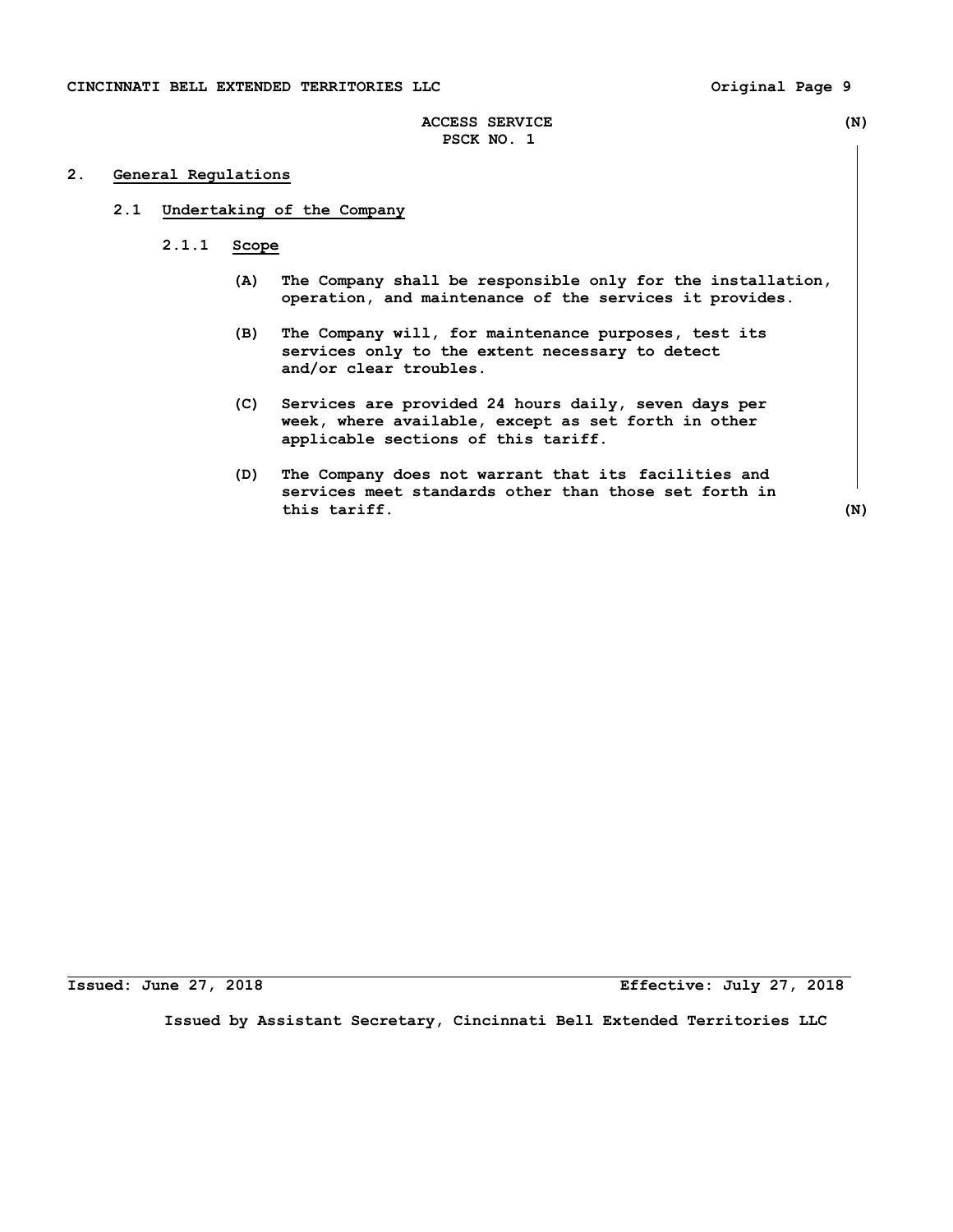# **ACCESS SERVICE (N) PSCK NO. 1**

# **2. General Regulations (Cont'd)**

- **2.1 Undertaking of the Company (Cont'd)** 
	- **2.1.2 Limitations** 
		- **(A) The customer may not assign or transfer the use of services provided under this tariff except as provided herein. Where there is no interruption of use or relocation of the services, such assignment or transfer may be made to:** 
			- **(1) another customer, whether an individual, partnership, association, or corporation, provided the assignee or transferee assumes all outstanding indebtedness for such services, and the unexpired portion of the minimum period and the termination liability applicable to such services, if any; or**
			- **(2) a court-appointed receiver, trustee, or other person acting pursuant to law in bankruptcy, receivership, reorganization, insolvency, liquidation, or other similar proceedings, provided the assignee or transferee assumes the unexpired portion of the minimum period and the termination liability applicable to such services, if any.**

 **In all cases of assignment or transfer, the written acknowledgment of the Company is required prior to such assignment or transfer which acknowledgment shall be made within 15 days from the receipt of notification. All regulations and conditions contained in this tariff shall apply to such assignee or transferee.** 

 **The assignment or transfer of services does not relieve or discharge the assignor or transferor from remaining jointly or severally liable with the assignee or transferee for any obligations existing at the time of the assignment or transfer. (N)** 

**Issued: June 27, 2018 Effective: July 27, 2018**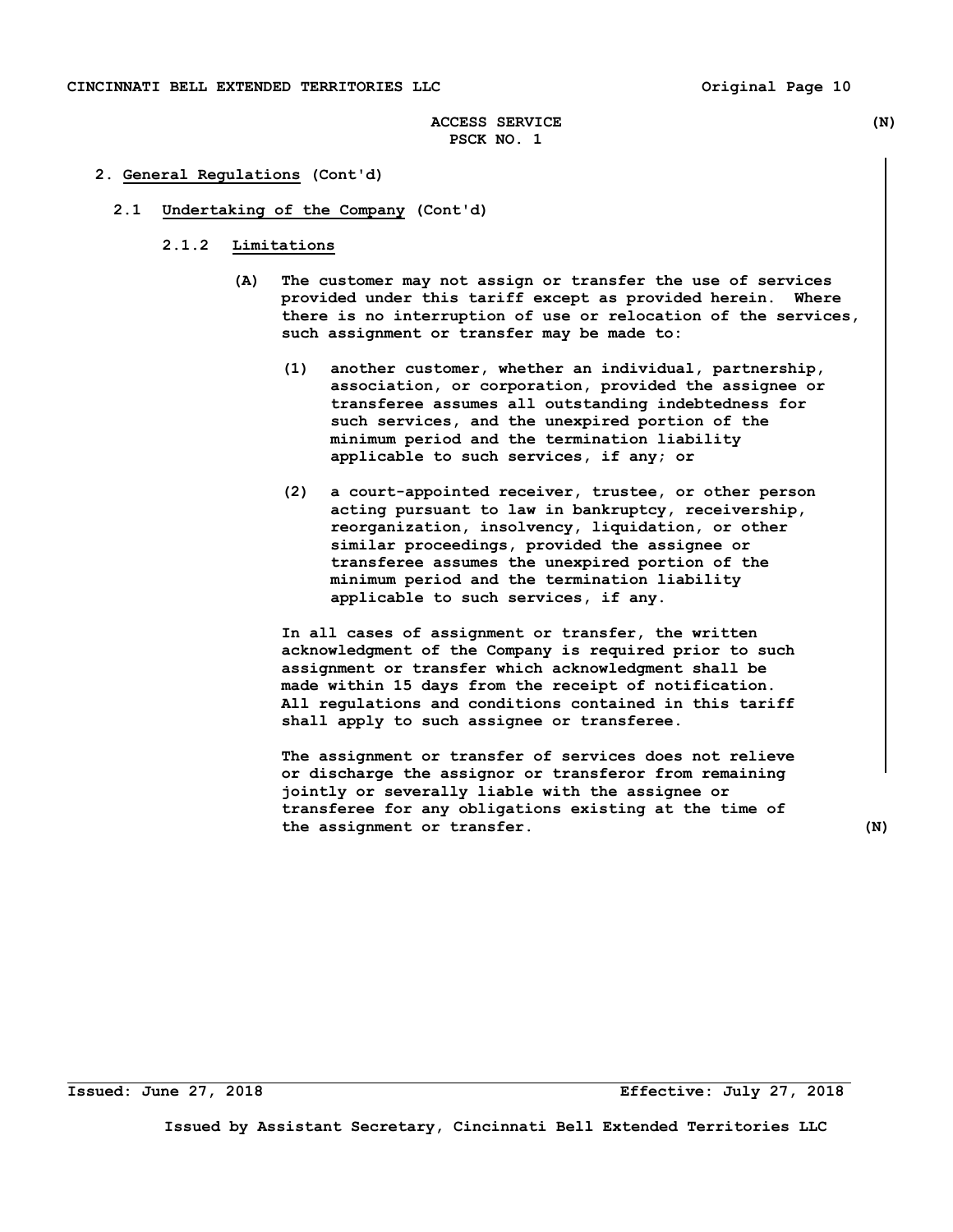# **ACCESS SERVICE (N) PSCK NO. 1**

## **2. General Regulations (Cont'd)**

- **2.1 Undertaking of the Company (Cont'd)** 
	- **2.1.2 Limitations (Cont'd)** 
		- **(B) Services offered herein will be provided to customers on a first-come, first-served basis.**

 **First-come first-served shall be based upon the received time and date stamped by the Company on complete and accurate customer orders which allow the Company to initiate its ordering process. The customer shall not be penalized for any delay in the Company review process beyond 1 working day of receipt. To the extent the order does not allow the Company to initiate the ordering process, the Company will attempt to complete the ordering process verbally with the customer. Once having been advised of the errors and/or omissions, any delay in correction on the part of the customer shall be added to the received time.** 

# **2.1.3 Liability**

- **(A) The Company's liability, if any, for its willful misconduct is not limited by this tariff. With respect to any other claim or suit, by a customer or by any others, for damages associated with the installation, provision, preemption, termination, maintenance, repair, or restoration of service,**  and subject to the provisions of (B) through (H) following,  **the Company's liability, if any, shall not exceed an amount equal to the proportionate charge for the service for the period during which the service was affected. This liability for damages shall be in addition to any amounts that may otherwise be due the customer under this tariff as a Credit Allowance for a Service Interruption.**
- **(B) The Company shall not be liable for any act or omission of any other carrier or customer providing a portion of a service, nor shall the for its own act or omission hold liable any other carrier or customer providing a portion of a service. (N)**

**Issued: June 27, 2018 Effective: July 27, 2018**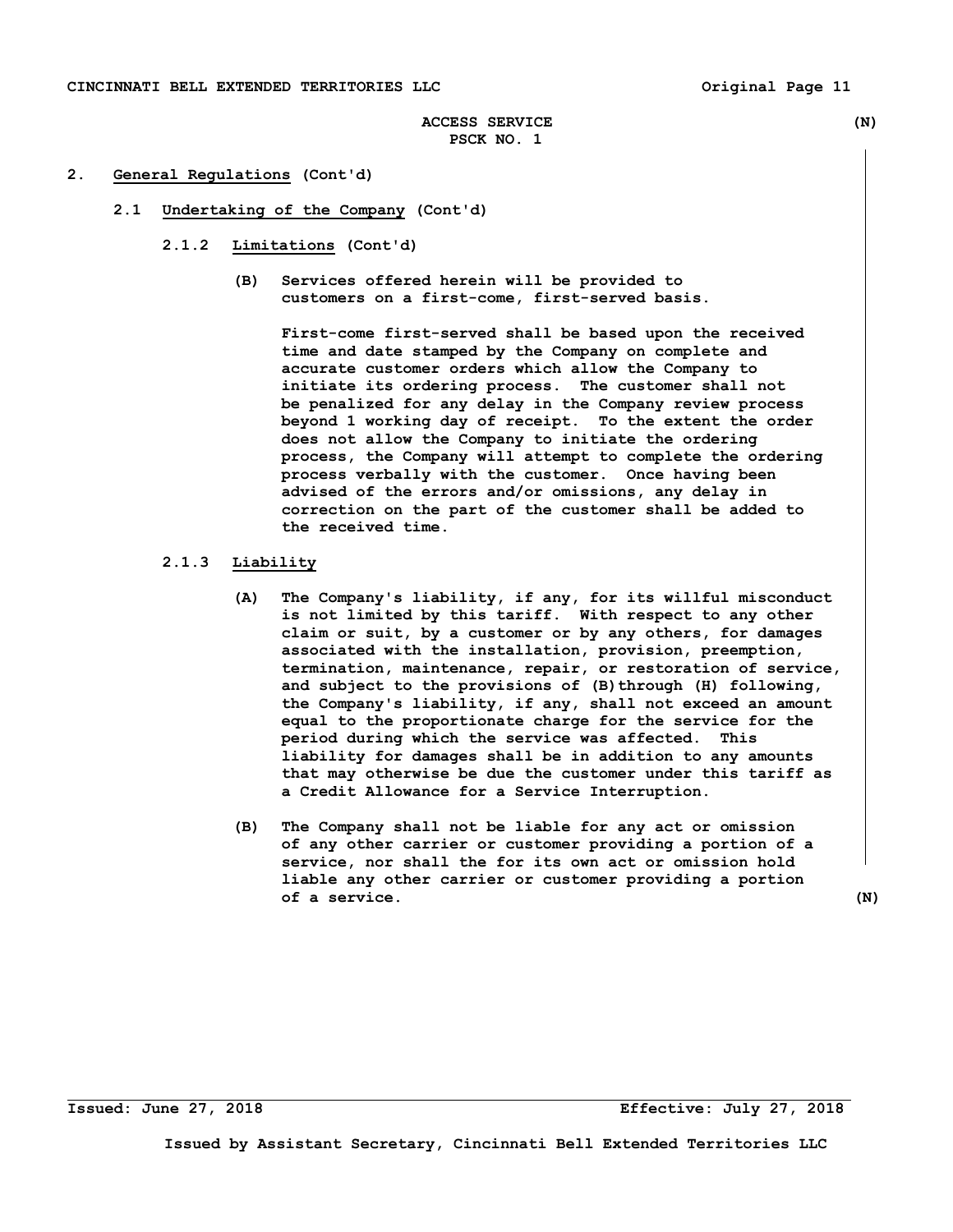# **ACCESS SERVICE (N) PSCK NO. 1**

# **2. General Regulations (Cont'd)**

- **2.1 Undertaking of the Company (Cont'd)** 
	- **2.1.3 Liability (Cont'd)** 
		- **(C) The Company is not liable for damages to the customer premises resulting from the furnishing of a service, including the installation and removal of equipment and associated wiring, unless the damage is caused by the Company's negligence.**
		- **(D) The Company shall be indemnified, defended and held harmless by the end user against any claim, loss, or damage arising from the end user's use of services offered under this tariff, involving:** 
			- **(1) Claims for libel, slander, invasion of privacy, or infringement of copyright arising from the end user's own communications;**
			- **(2) Claims for patent infringement arising from the end user's acts combining or using the service furnished by the Company in connection with facilities or equipment furnished by the end user or IC or;**
			- **(3) All other claims arising out of any act or omission of the end user in the course of using services provided pursuant to this tariff.**
		- **(E) The Company shall be indemnified, defended and held harmless by the IC against any claim, loss or damage arising from the IC's use of services offered under this tariff, involving:** 
			- **(1) Claims for libel, slander, invasion of privacy, or infringement of copyright arising from the IC's own communications;** (N)

**\_Issued: June 27, 2018 Effective: July 27, 2018**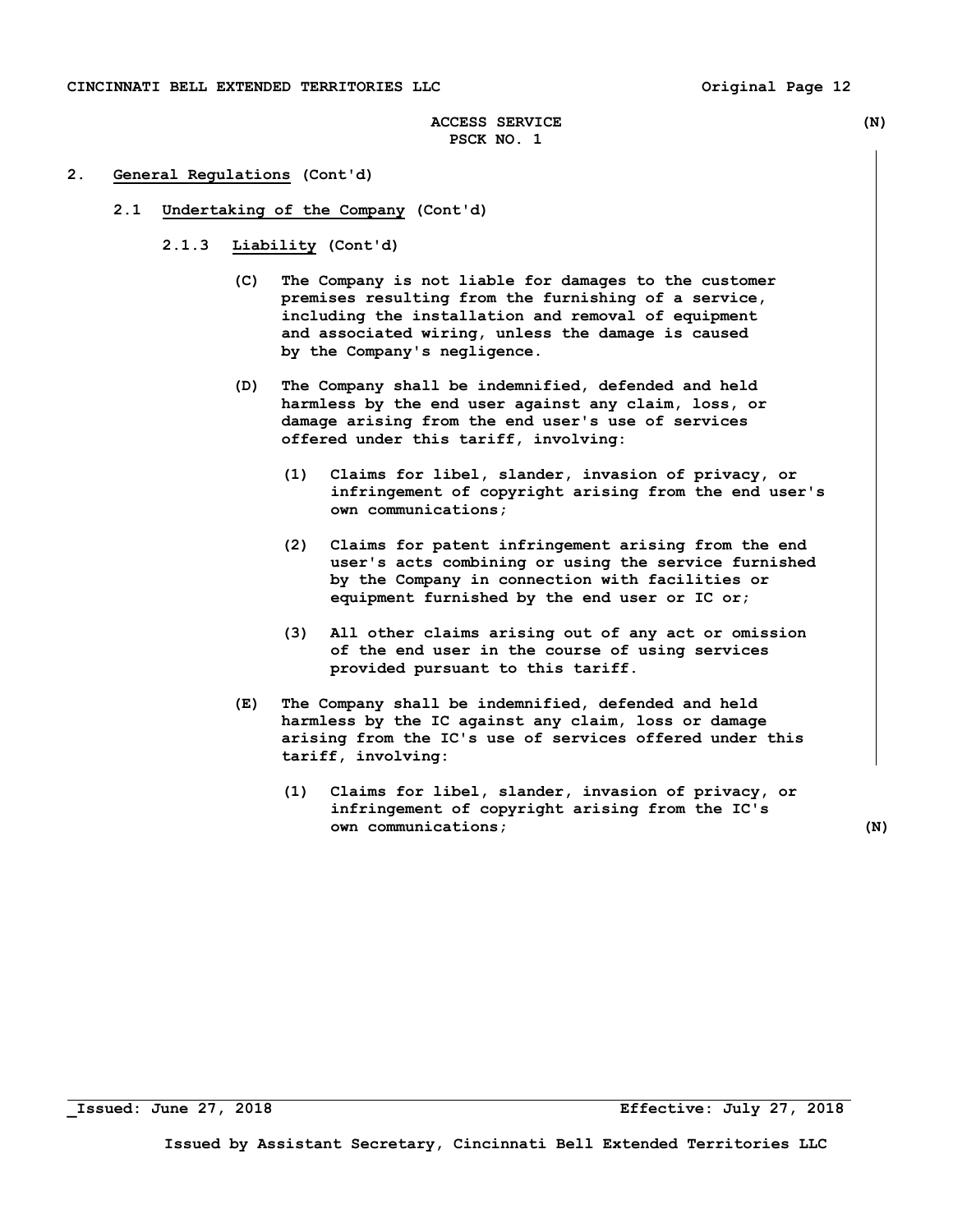# **ACCESS SERVICE (N) PSCK NO. 1**

# **2. General Regulations (Cont'd)**

- **2.1 Undertaking of the Company (Cont'd)** 
	- **2.1.3 Liability (Cont'd)** 
		- **(E) (Cont'd)** 
			- **(2) Claims for patent infringement arising from the IC's acts combining or using the service furnished by the Company in connection with facilities or equipment furnished by the end user or IC or;**
			- **(3) All other claims arising out of any act or omission of the IC in the course of using services provided pursuant to this tariff.**
		- **(F) The Company does not guarantee or make any warranty with respect to its services when used in an explosive atmosphere. The Company shall be indemnified, defended and held harmless by the customer from any and all claims by any person relating to such customer's use of services so provided.**
		- **(G) No license under patents (other than the limited license to use) is granted by the Company or shall be implied or arise by estoppel, with respect to any service offered under this tariff. The Company will defend the customer against claims of patent infringement arising solely from the use by the customer of services offered under this tariff and will indemnify such customer for any damages awarded based solely on such claims.**
		- **(H) The Company's failure to provide or maintain services under this tariff shall be excused by labor difficulties, governmental orders, civil commotions, criminal actions taken against the Company, acts of God, and other circumstances beyond the Company's reasonable control, subject to the Credit Allowance for a Service Interruption as set forth in 2.4.3 following. (N)**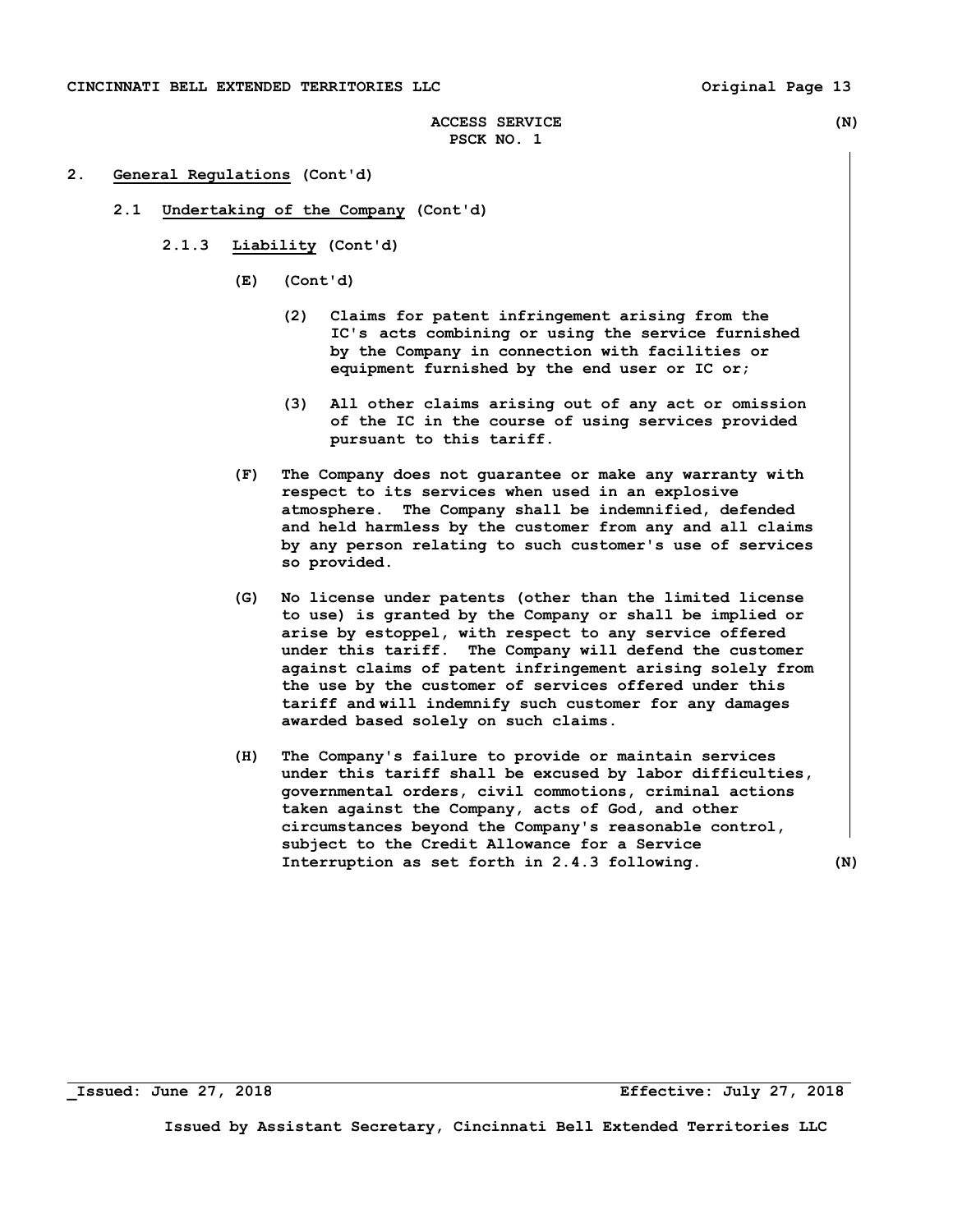# **ACCESS SERVICE (N) PSCK NO. 1**

# **2. General Regulations (Cont'd)**

# **2.1 Undertaking of the Company (Cont'd)**

# **2.1.4 Provision of Services**

 **The Company, to the extent that such services are or can be made available with reasonable effort, and after provision has been made for the Company's Telephone Exchange Services, will provide to the customer upon reason able notice services offered in other applicable sections of this tariff at rates and charges specified therein.** 

## **2.1.5 Maintenance of Services**

 **The services provided under this tariff shall be maintained by the Company. The customer or others may not rearrange, move, disconnect, remove or attempt to repair any facilities provided by the Company, other than by connection or disconnection to any interface means used, except with the written consent of the Company. (N)** 

**\_Issued: June 27, 2018 Effective: July 27, 2018**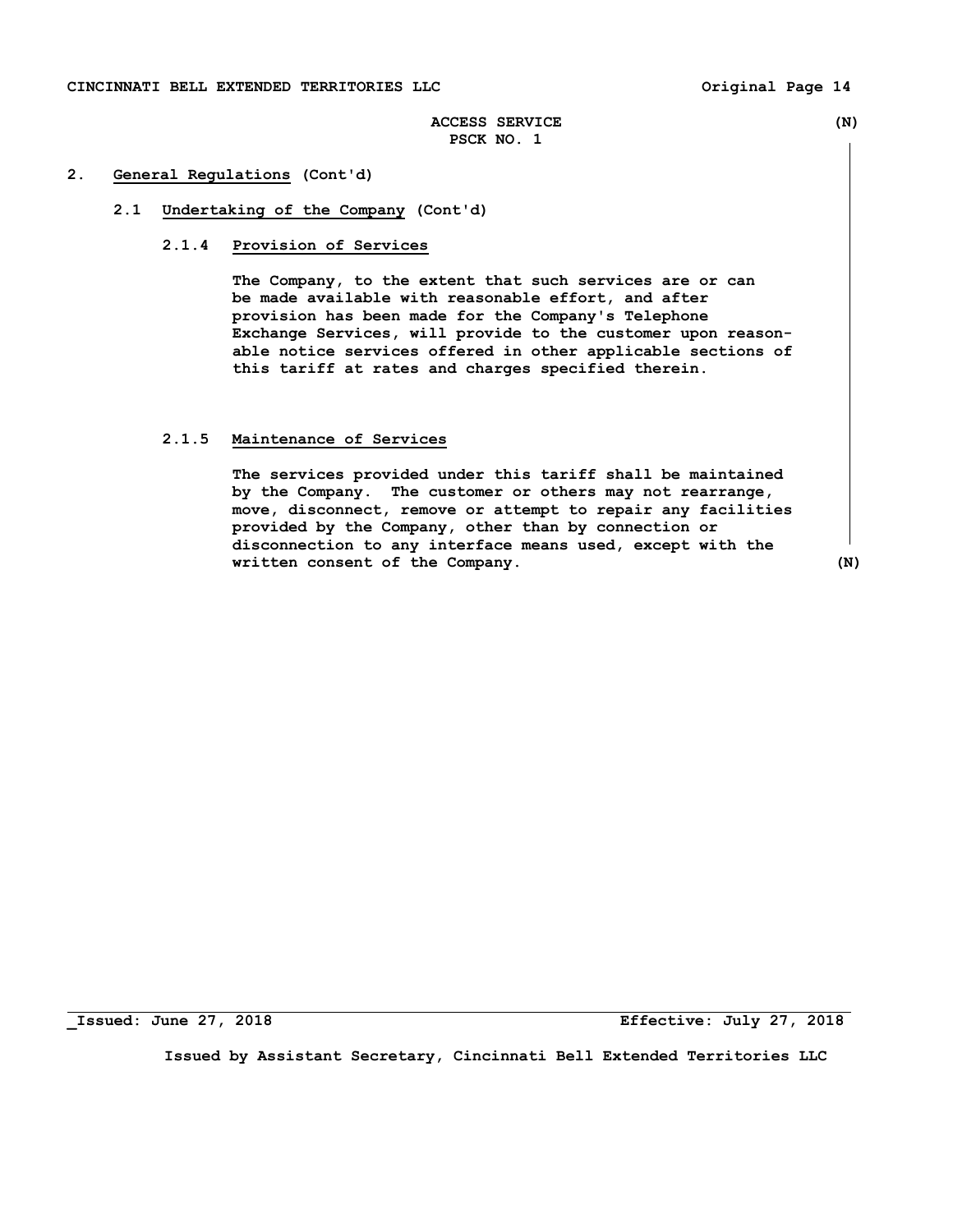# **ACCESS SERVICE (N) PSCK NO. 1**

## **2. General Regulations (Cont'd)**

## **2.1 Undertaking of the Company (Cont'd)**

# **2.1.6 Changes and Substitutions**

 **Except as provided for equipment and systems subject to FCC Part 68 Regulations at 47 C.F.R. Section 68.110 (b), the Company may, where such action is reasonably required in the operation of its business, (A) substitute, change or rearrange any facilities used in providing service under this tariff, including but not limited to substitution of carrier or derived facilities for wire facilities used to provide services (B) change minimum protection criteria, (C) change operating or maintenance characteristics of facilities or (D) change operations or procedures of the Company.** 

**The Company shall not be responsible if any such substitution, change or rearrangement renders any customer furnished services obsolete or requires modification or alteration thereof or otherwise affects their use or performance. If such substitution, change or rearrangement materially affects the operating characteristics of the facility, the Company will provide reasonable notification to the customer in writing. Reasonable time will be allowed for any redesign and implementation required by the change in operating characteristics. The Company will work cooperatively with the customer to determine reasonable notification requirements. (N)**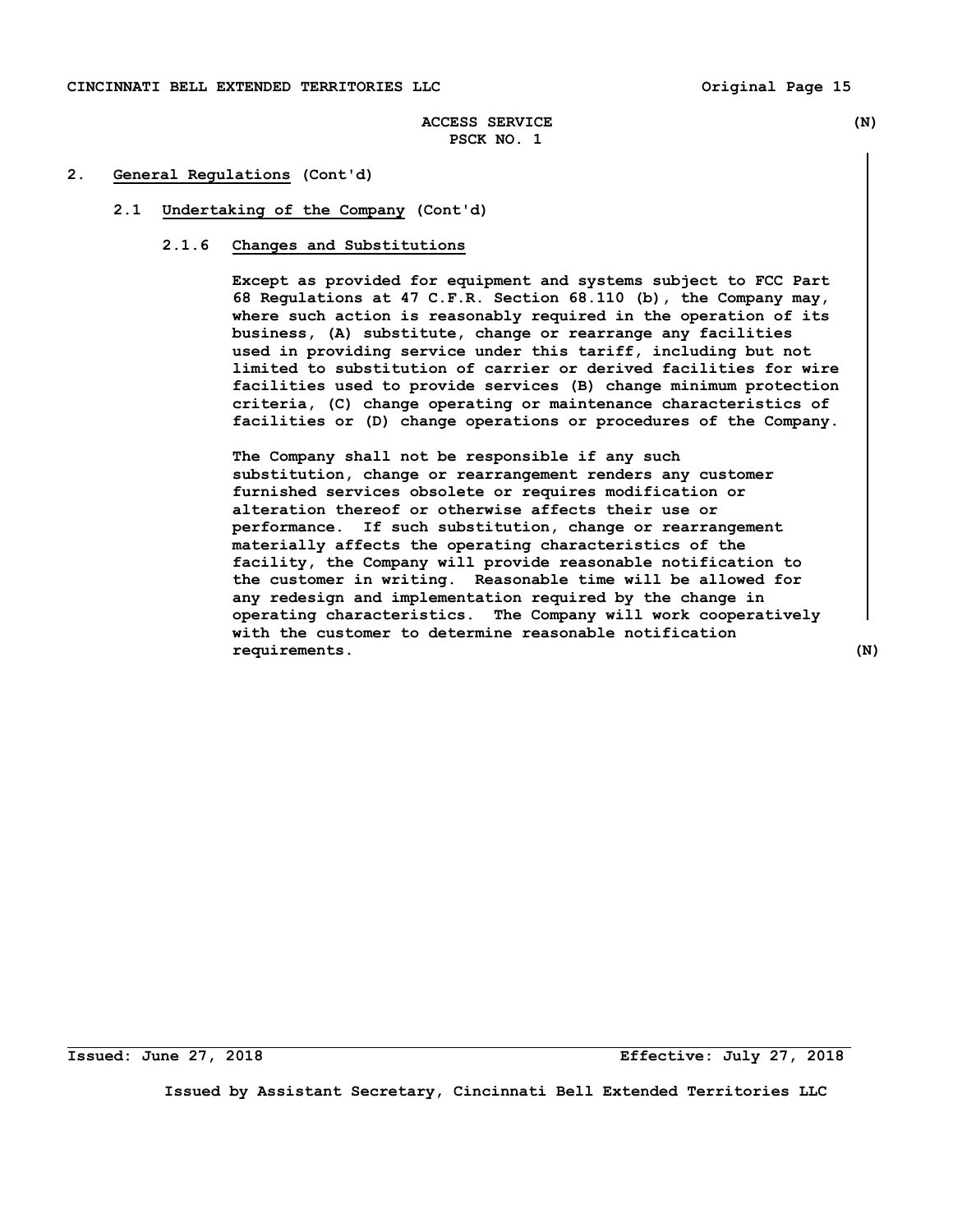# **ACCESS SERVICE (N) PSCK NO. 1**

# **2. General Regulations (Cont'd)**

 **2.1 Undertaking of the Company (Cont'd)** 

#### **2.1.7 Refusal and Discontinuance of Service**

- **(A) When the customer's account is thirty (30) days past due, and the customer fails to comply with the provisions of Section 2, the Telephone Company may send a written notice to the customer regarding such noncompliance. The Telephone Company will send this delinquency notice via overnight Certified U.S. Mail or other commercial courier to the person the customer has designated to receive such notices of noncompliance. If the customer has not designated a person to whom notices should be sent, the Telephone Company will send the notice to the address where it sends invoices to the customer. The Telephone Company will give the customer fifteen (15) days from the day the Telephone Company mails the notice to comply and bring its applicable account current. If the customer does not bring its applicable account current and into compliance by the end of that 15-day period (when the account is 45-days past due), the Telephone Company may refuse additional applications for service, or may refuse to complete pending orders for service, or both. The Telephone Company may process additional applications for service and/or complete orders during the fifteen (15) days. However, nothing contained herein shall preclude the Telephone Company's right to refuse additional applications for service and/or to refuse to complete pending orders for the non-complying customer after this 15-day period without further notice to the customer.**
- **(B) When the account is forty-five (45) days past due, and the customer has not complied and its applicable account is not current, the Telephone Company may send a disconnect notice to the customer. This notice shall give the customer an additional fifteen (15) days from the day the Telephone Company mails the disconnect notice to bring its applicable account current and into compliance. If the customer does not bring its applicable account current and into compliance by the end of this second 15-day period (when the account is 60-days past due), the Telephone Company may discontinue existing services in addition to exercising its rights described above in Part (A). If the Telephone Company does not disconnect the existing services, nothing contained herein shall preclude the Telephone Company's right to disconnect existing services to the non-complying customer without further notice to the customer. (N)**

**Issued: June 27, 2018 Effective: July 27, 2018**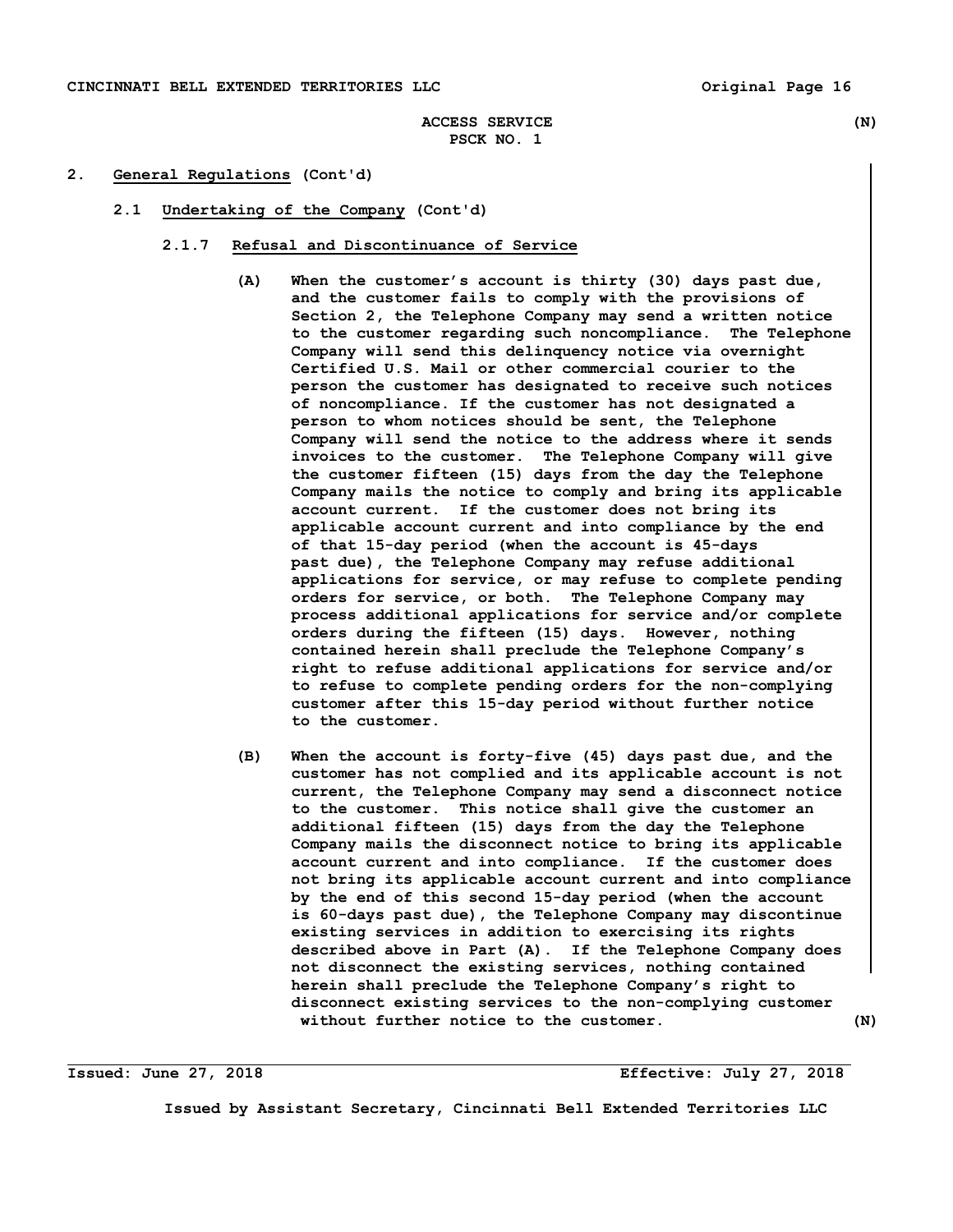# **ACCESS SERVICE (N) PSCK NO. 1**

# **2. General Regulations (Cont'd)**

- **2.1 Undertaking of the Company (Cont'd)** 
	- **2.1.7 Refusal and Discontinuance of Service (Cont'd)** 
		- **(C) When access service is provided by more than one company, the Companies involved in providing the joint service may individually or collectively deny ser vice to a customer for nonpayment. Where the Company (Companies) affected by the nonpayment is (are) incapable of effecting discontinuance of service without cooperation from the other joint provider(s) of Switched Access Service, such other Company (Companies) will, if technically feasible, assist in denying the joint service to the customer. Service denial for such joint service will only include calls which originate or terminate within, or transit, the operating territory of the Company (Companies) initiating the service denial for nonpayment. When more than one of the joint providers must deny service to effectuate termination for nonpayment, in cases where a conflict exists in the applicable tariff provisions, the tariff regulations of the end office Company shall apply for joint service discontinuance.**

# **2.2 Use**

# **2.2.1 Unlawful Use**

 **The service provided under this tariff shall not be used for an unlawful purpose.** 

# **2.3 Obligation of the Customer**

# **2.3.1 Damages**

 **The customer shall reimburse the Company for damages to Company facilities utilized to provide services under this tariff caused by the negligence or willful act of the customer or resulting from the customer's improper use of the Company facilities, or due to malfunction of any facilities or equipment provided by other than the Company. Nothing in the foregoing provision shall be interpreted to hold one customer liable for another customer's actions. The Company will, upon reimbursement for damages, cooperate with the customer in prosecuting a claim against the person causing such damage and the customer shall be subrogated to the right of recovery by the Company for the damages to the extent of such payment.** (N)

**Issued: June 27, 2018 Effective: July 27, 2018**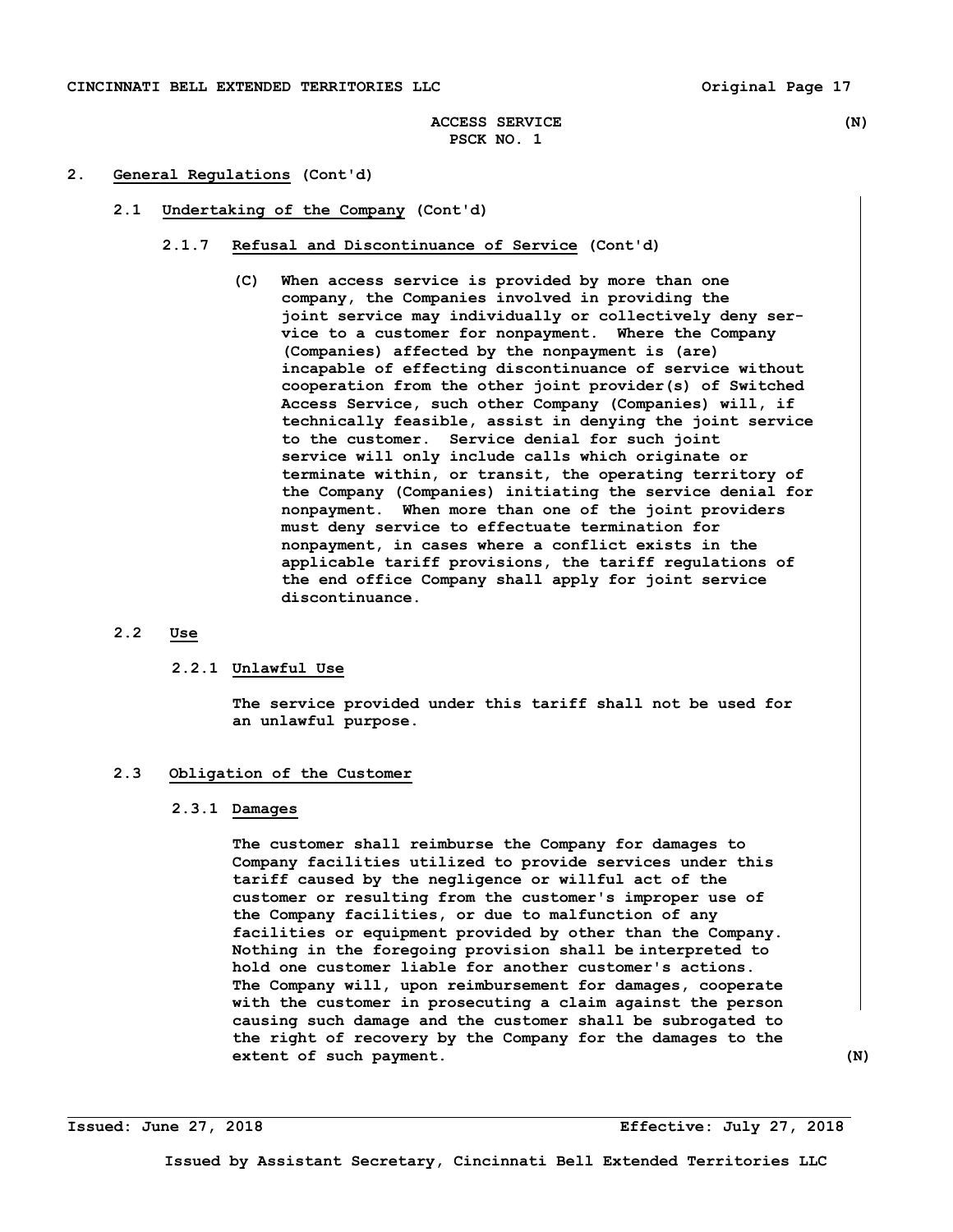## **2. General Regulations (Cont'd)**

## **2.3 Obligations of the Customer (Cont'd)**

# **2.3.2 Ownership of Facilities and Theft**

 **Facilities utilized by the Company to provide service under the provisions of this tariff shall remain the property of the Company. Such facilities shall be returned to the Company by the customer, whenever requested, within a reasonable period following the request in as good condition as reasonable wear will permit.** 

# **2.3.3 Equipment Space and Power**

 **The customer shall furnish or arrange to have furnished to the Company, at no charge, equipment space with suitable environmental characteristics and electrical power required by the Company to provide services under this tariff at the points of termination of such services. The selection of ac or dc power shall be mutually agreed to by the customer and the Company. The customer shall also make necessary arrangements in order that the Company will have access to such spaces at reasonable times for installing, testing, testing, repairing or removing Company services.** 

# **2.3.4 Availability for Testing**

 **The services provided under this tariff shall be available to the Company at times mutually agreed upon in order to permit the Company to make tests and adjustments appropriate for maintaining the services in satisfactory operating condition. Such tests and adjustments shall be completed within a reasonable time. No credit will be allowed for any interruptions involved during such tests and adjustments.** 

## **2.3.5 Design of Customer Services**

 **The customer shall be solely responsible, at its own expense, for the overall design of its services and for any redesigning or rearrangement of its services which may be required because of changes in facilities, operations or procedures of the Company, minimum protection criteria or operating or maintenance characteristics of the facilities. (N)** 

**Issued: June 27, 2018 Effective: July 27, 2018**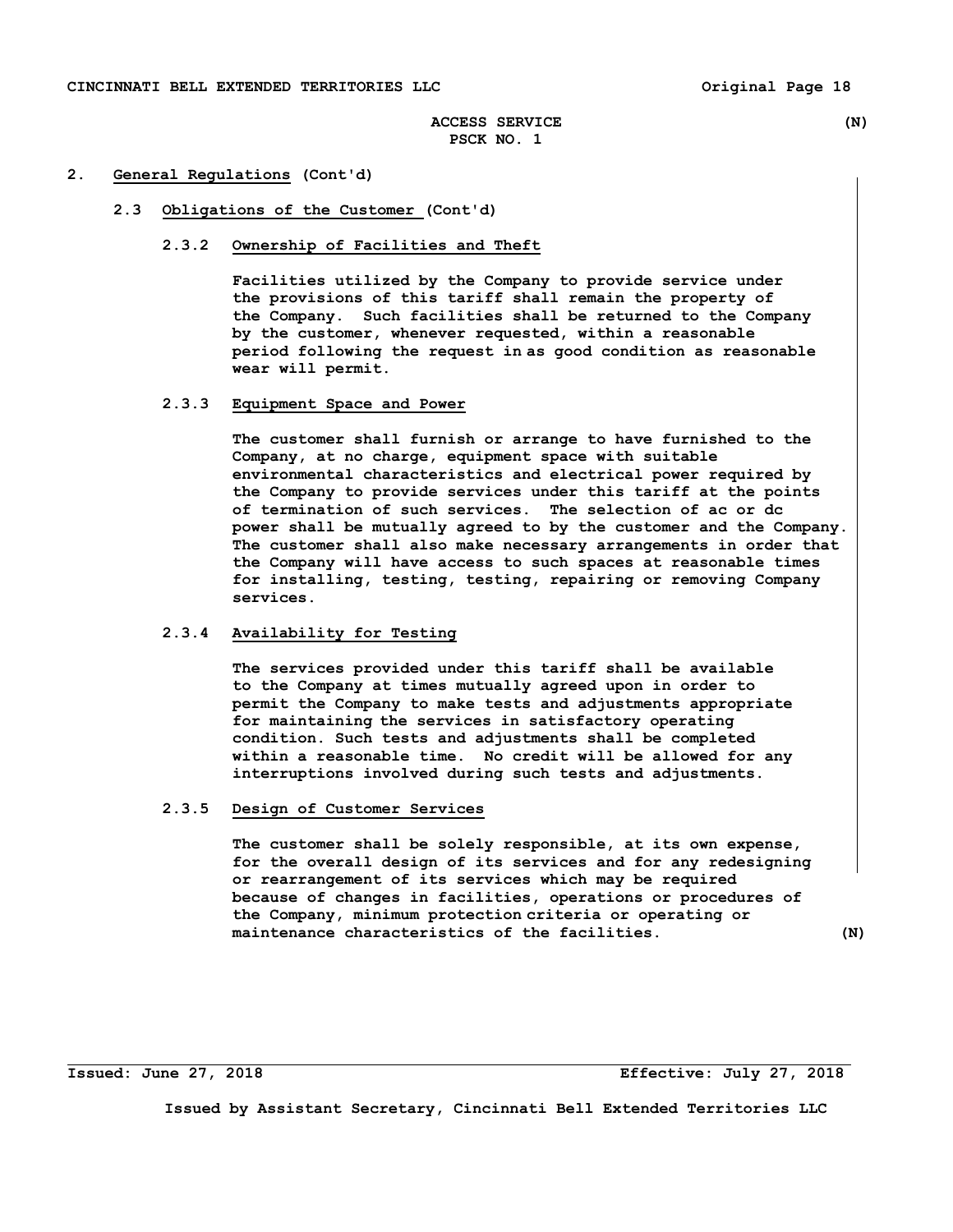#### **2. General Regulations (Cont'd)**

- **2.3 Obligations of the Customer (Cont'd)** 
	- **2.3.6 References to the Company**

 **The customer may advise End Users that certain services are provided by the Company in connection with the service the customer furnishes to End Users; however, the customer shall not represent that the Company jointly participates in the customer's services** 

- **2.3.7 Claims and Demands for Damages** 
	- **(A) With respect to claims of patent infringement made by third persons, the customer shall defend, indemnify, protect and save harmless the Company from and against all claims arising out of the combining with, or use in connection with, the services provided under this tariff, any circuit, apparatus, system or method provided by the customer.**
	- **(B) The customer shall defend, indemnify and save harmless the Company from and against any suits, claims, losses or damages, and court costs by third persons arising out of the construction, installation, operation, maintenance, or removal of the customer's circuits, facilities, or equipment connected to the Company's services provided under this tariff, including, without limitation, Workmen's Compensation claims, actions for infringement of copyright and/or unauthorized use of program material, libel and slander actions based on the content of communications transmitted over the customer's circuits, facilities or equipment, and proceedings to recover taxes, fines, or penalties for failure of the customer to obtain or maintain in effect any necessary certificates, permits, (N)**

**Issued: June 27, 2018 Effective: July 27, 2018**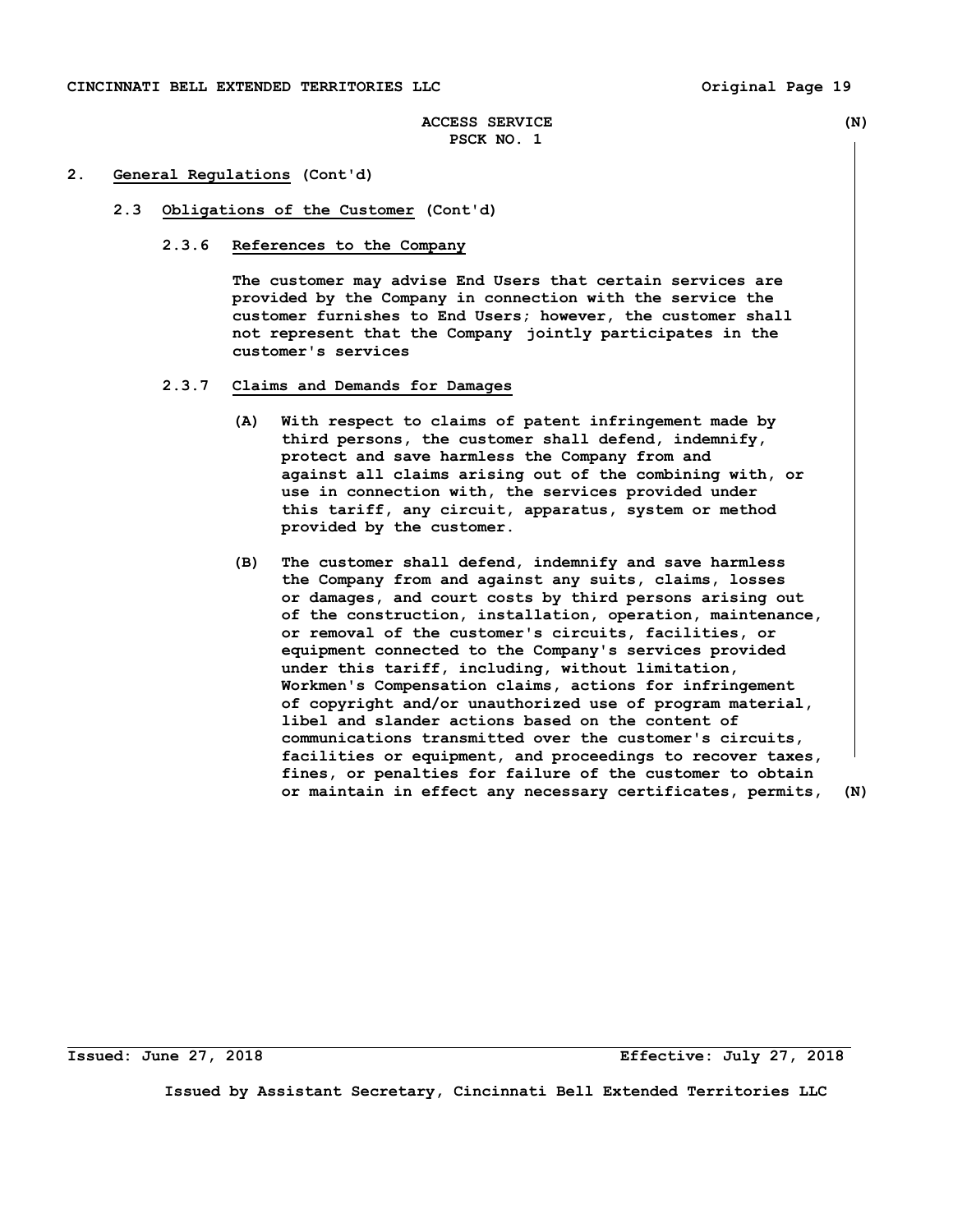# **ACCESS SERVICE (N) PSCK NO. 1**

# **2. General Regulations (Cont'd)**

- **2.3 Obligations of the Customer (Cont'd)** 
	- **2.3.7 Claims and Demands for Damages (Cont'd)** 
		- **(B) (Cont'd)**

 **licenses, or other authority to acquire or operate the services provided under this tariff; provided, however, the foregoing indemnification shall not apply to suits, claims, and demands to recover damages for damage to property, death, or personal injury unless such suits, claims, or demands are based on the tortious conduct of the customer, its officers, agents or employees.** 

 **(C) The customer shall defend, indemnify and save harmless the Company from and against any suits, claims, losses or damages, including court costs by the customer or third parties arising out of any act or omission of the customer in the course of using services provided under this tariff. (N)** 

**Issued: June 27, 2018 Effective: July 27, 2018**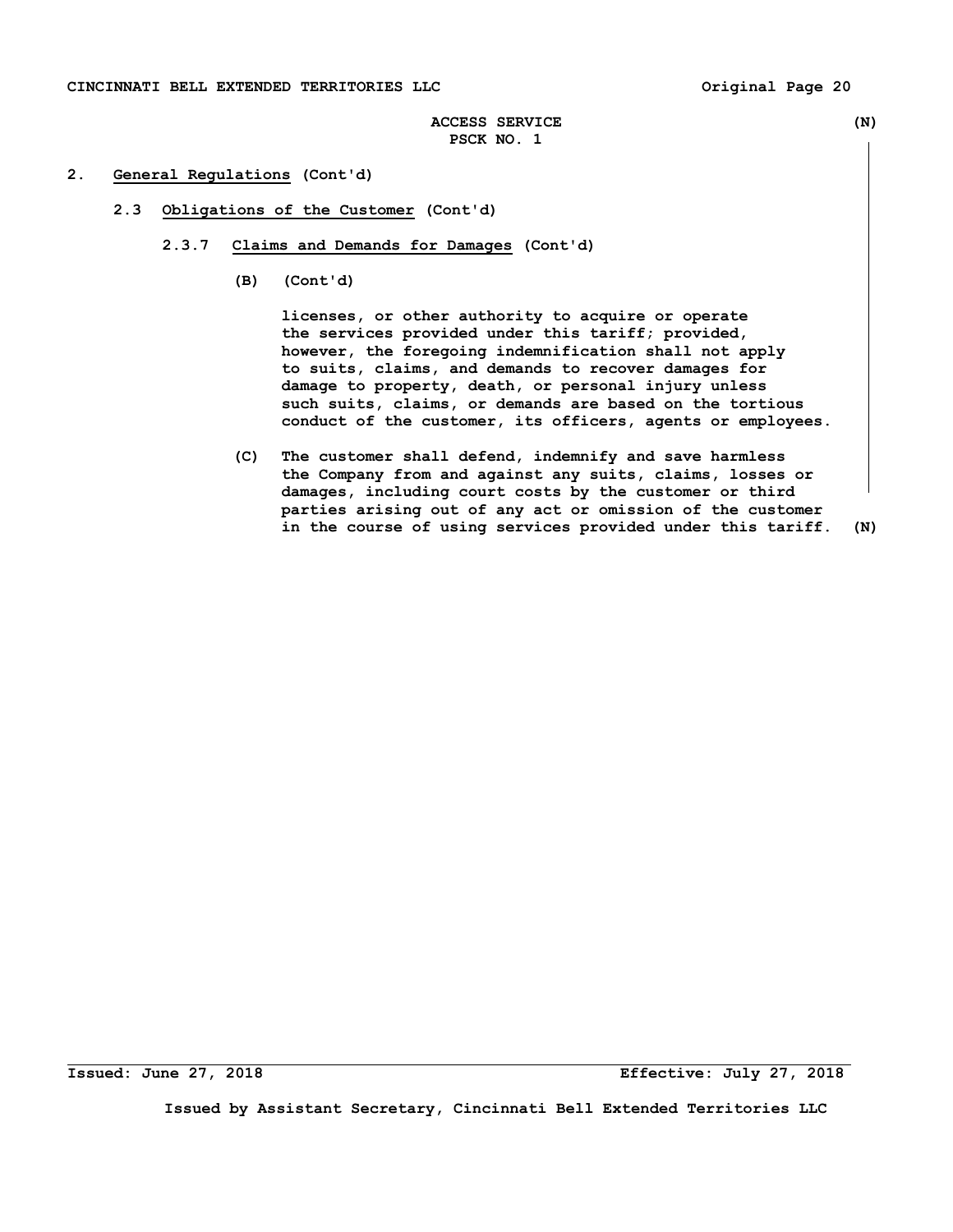## **2. General Regulations (Cont'd)**

## **2.4 Payment Arrangements and Credit Allowances**

## **2.4.1 Payment of Rates, Charges and Deposits**

 **(A) The Telephone Company will, in order to safeguard its interests, require a customer which has a proven history of late payments to the Telephone Company or does not have established credit, to make an advance payment, or make a deposit (prior to or at any time after the provision of a service to the customer) to be held by the Telephone Company as a guarantee of the payment of rates and charges. No such advance payment, or deposit will be required of a customer which is a successor of a company which has established credit and has no history of late payments to the Telephone Company. Such advance payment or deposit may not exceed the actual or estimated rates and charges for the service for a two-month period. The fact that a deposit has been made in no way relieves the customer from complying with the Telephone Company's regulations as to the prompt payment of bills. At such time as the provision of the service to the customer is terminated, the remaining amount of the advance payment or deposit will be credited to the customer's account and any credit balance which may remain will be refunded.** 

 **A deposit may be refunded or credited the account when the customer has established credit or, in any event, after the customer has established a one-year prompt payment record at any time prior to the termination of the provision of the service to the customer. In case of a cash deposit, for the period the deposit is held by the Telephone Company, the customer will receive interest at the same percentage rate as that set forth in (B)(3)(b)(I) or in (B)(3)(b)(II), whichever is lower. The calculation will be based on the number of days from the date the customer deposit is received by the Telephone Company to and including the date such deposit is credited to the customer's account or the date the deposit is refunded by the Telephone Company. Should a deposit be credited to the customer's account, as indicated above, no interest will accrue on the deposit from the date such deposit is credited to the customer's account. Advance payments of a customer's account will not receive interest. (N)** 

**Issued: June 27, 2018 Effective: July 27, 2018**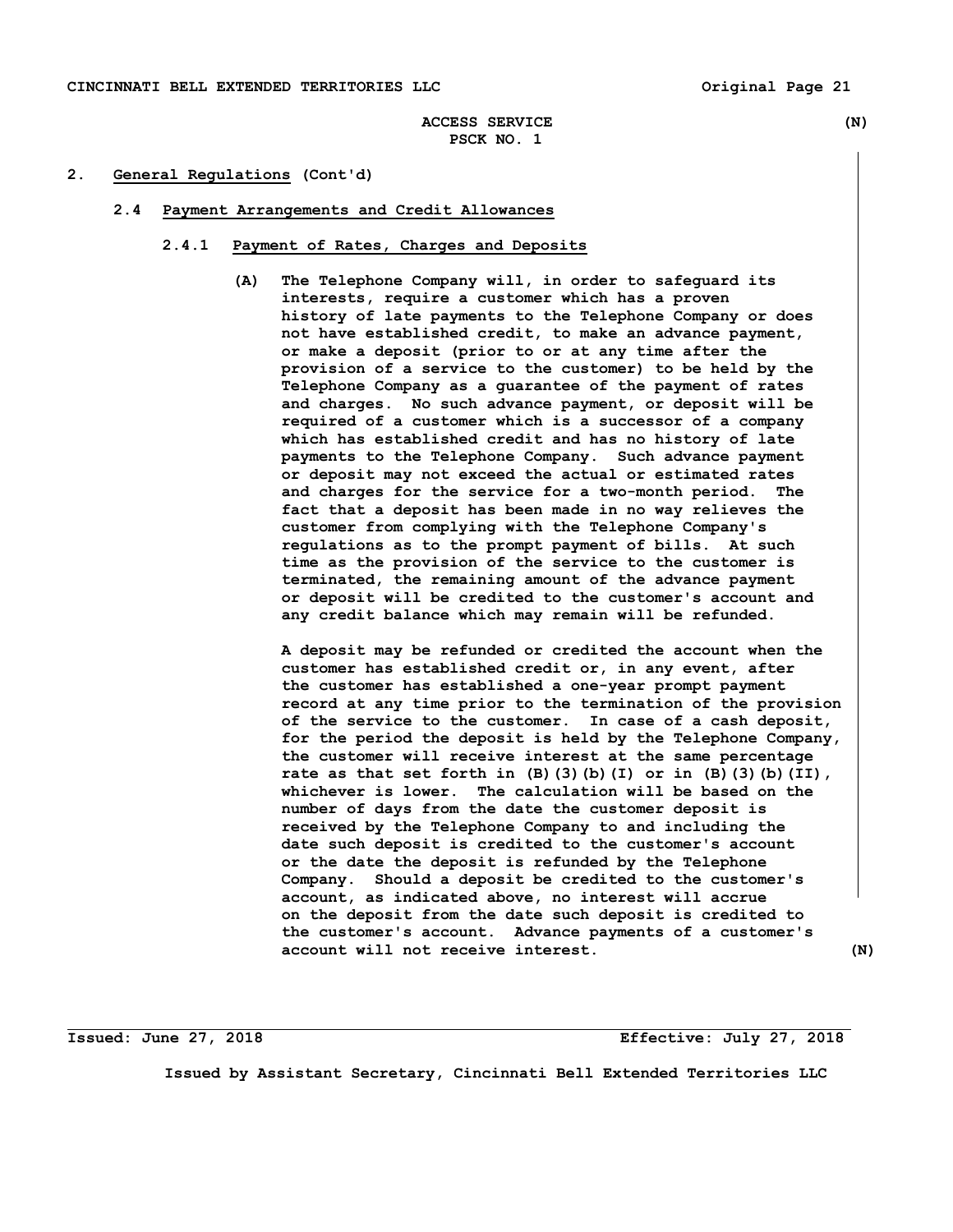**ACCESS SERVICE (N) PSCK NO. 1** 

# **2. General Regulations (Cont'd)**

- **2.4 Payment Arrangements and Credit Allowances (Cont'd)** 
	- **2.4.1 Payment of Rates, Charges and Deposits (Cont'd)** 
		- **(B) The Telephone Company shall bill on a current basis all charges incurred by and credits due to the customer under this tariff attributable to services established or discontinued during the preceding billing period. In addition, the Telephone Company shall bill in advance charges for all services to be provided during the ensuing billing period. The bill day (i.e., the billing date of a bill for a customer for Access Service under this tariff), the period of service each bill covers and the payment date will be as follows:** 
			- **(1) The Telephone Company will establish a bill day each month for each customer account.**
			- **(2) Amounts not paid within 31 days of invoice will be considered past due. Interest at a rate of 1.5% per month may be applied to any unpaid amount commencing 31 days after the statement date.**
			- **3) A check return charge will be assessed for checks with insufficient funds or non-existing accounts.**

 **Check Return Charge \$20.00** 

 **(C) Adjustments for the quantities of services established or discontinued in any billing period beyond the minimum period set forth for services in other sections of this tariff will be prorated to the number of days or major fraction of days based on a 30 day month. Company will, upon request and if available, furnish such detailed information as may reasonably be required for verification of any bill. (N)** 

**Issued: June 27, 2018 Effective: July 27, 2018**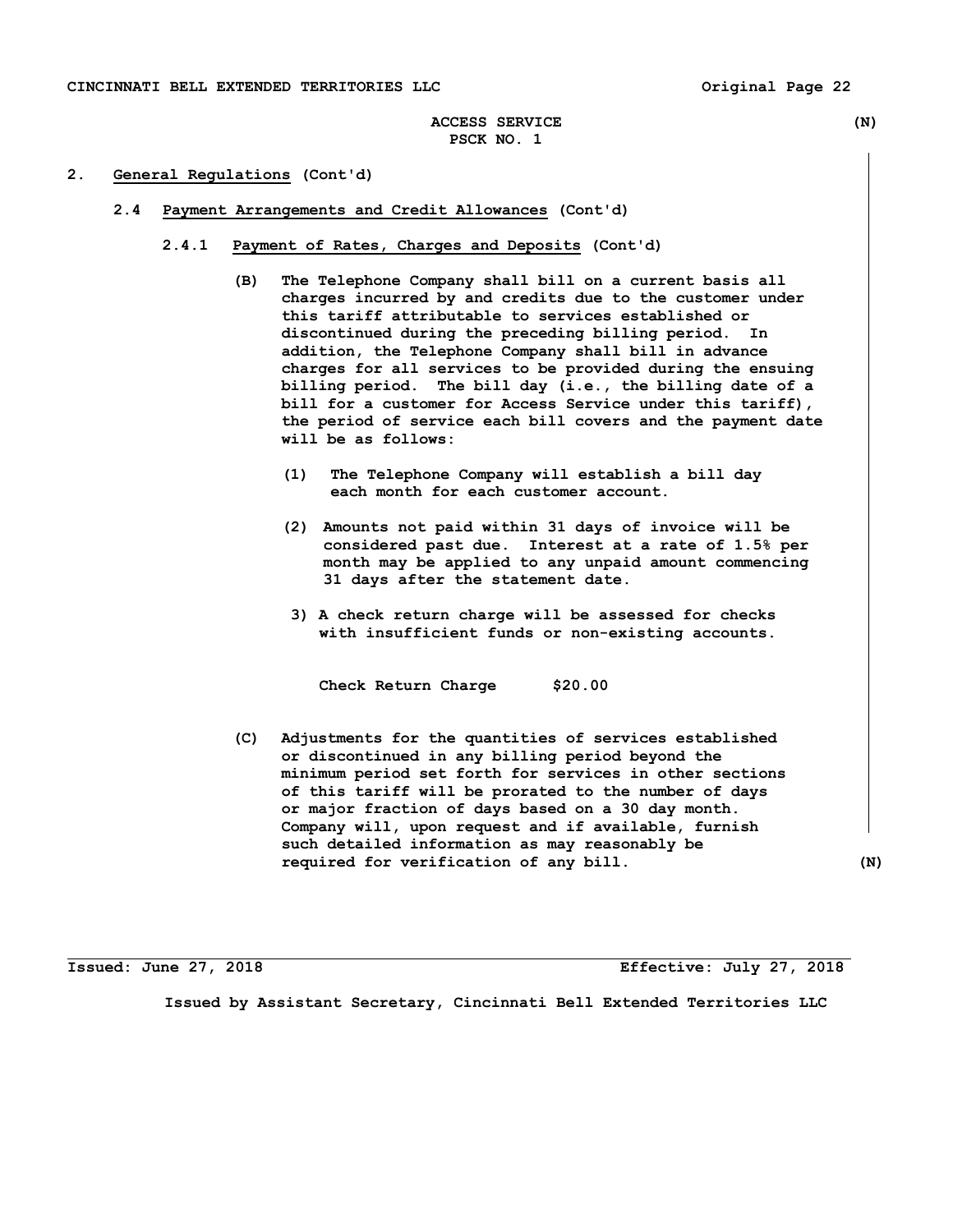# **2. General Regulations (Cont'd)**

## **2.4 Payment Arrangements and Credit Allowances (Cont'd)**

# **2.4.2 Minimum Periods**

 **The minimum period for which services are provided and for which rates and charges are applicable is one month except as noted otherwise.** 

 **When a service is discontinued prior to the expiration of the Minimum period, a one month charge will apply at the rate level in effect at the time service is discontinued. (N)** 

**Issued: June 27, 2018 Effective: July 27, 2018**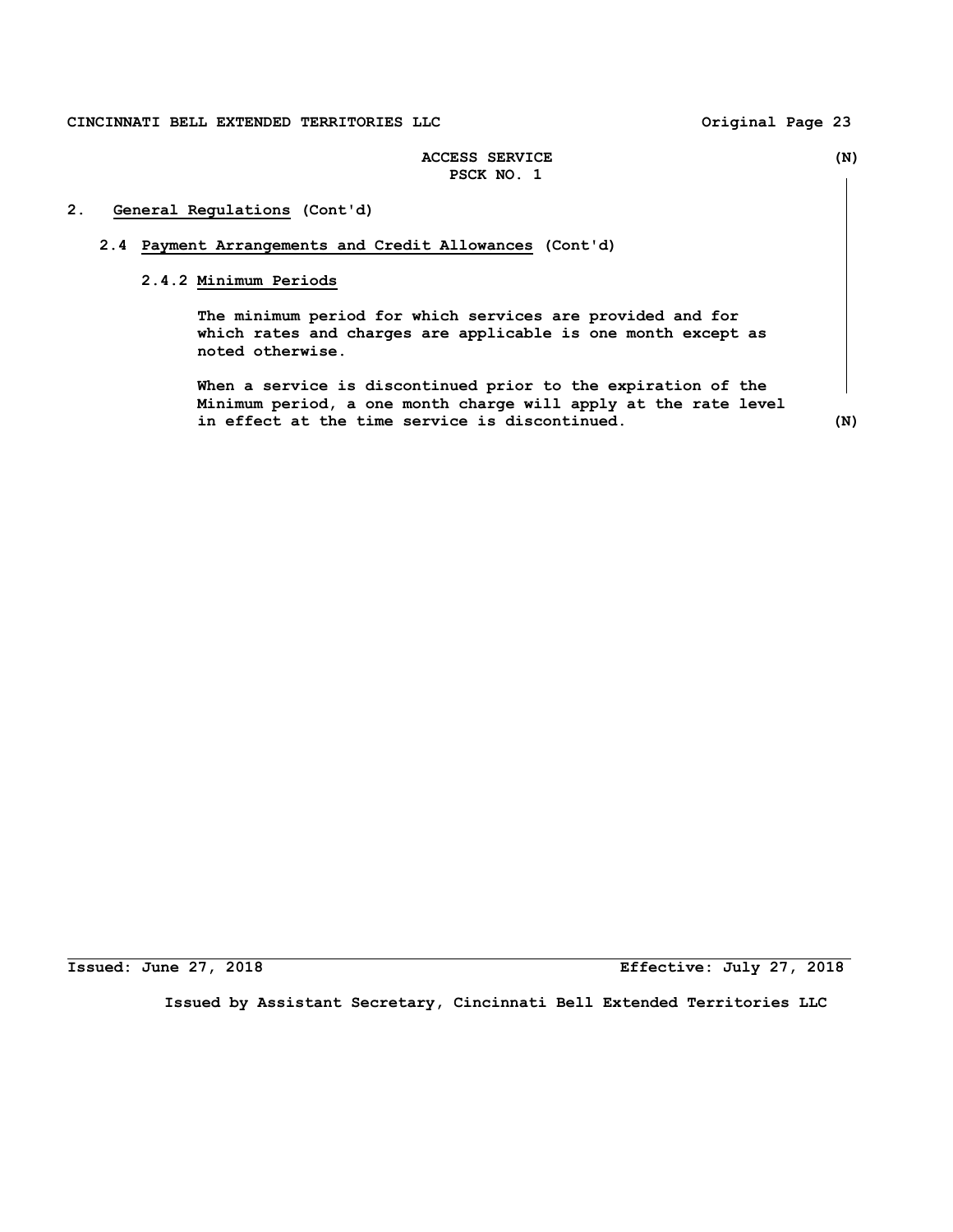## **2. General Regulations (Cont'd)**

# **2.4 Payment Arrangements and Credit Allowances (Cont'd)**

## **2.4.3 Credit Allowance for Service Interruptions**

## **(A) General**

 **A service is interrupted when it becomes unusable to the customer because of a failure of a facility component used to furnish service under this tariff or in the event that the protective controls applied by the Company result in the complete loss of service by the customer. An interruption period starts when an inoperative service is reported to the Company, and ends when the service is operative.** 

#### **(B) When a Credit Allowance Applies**

 **In case of an interruption to any service, allowance for the period of interruption, if not due to the negligence of the customer, shall be as follows:** 

**(1) For Voice Grade, DS1 and DS3 Entrance Facilities, no credit shall be allowed for an interruption of less than thirty (30) minutes. The customer shall be credited for an interruption of 30 minutes or more at the rate of 1/1440 of the monthly charges for the facility or service for each period of 30 minutes or major fraction thereof that the interruption continues.** 

 **The monthly charges used to determine the credit shall be as follows:** 

 **(a) For DS1 and DS3 services, the monthly charge shall be the total of all the monthly rate element charges associated with the service. (N)**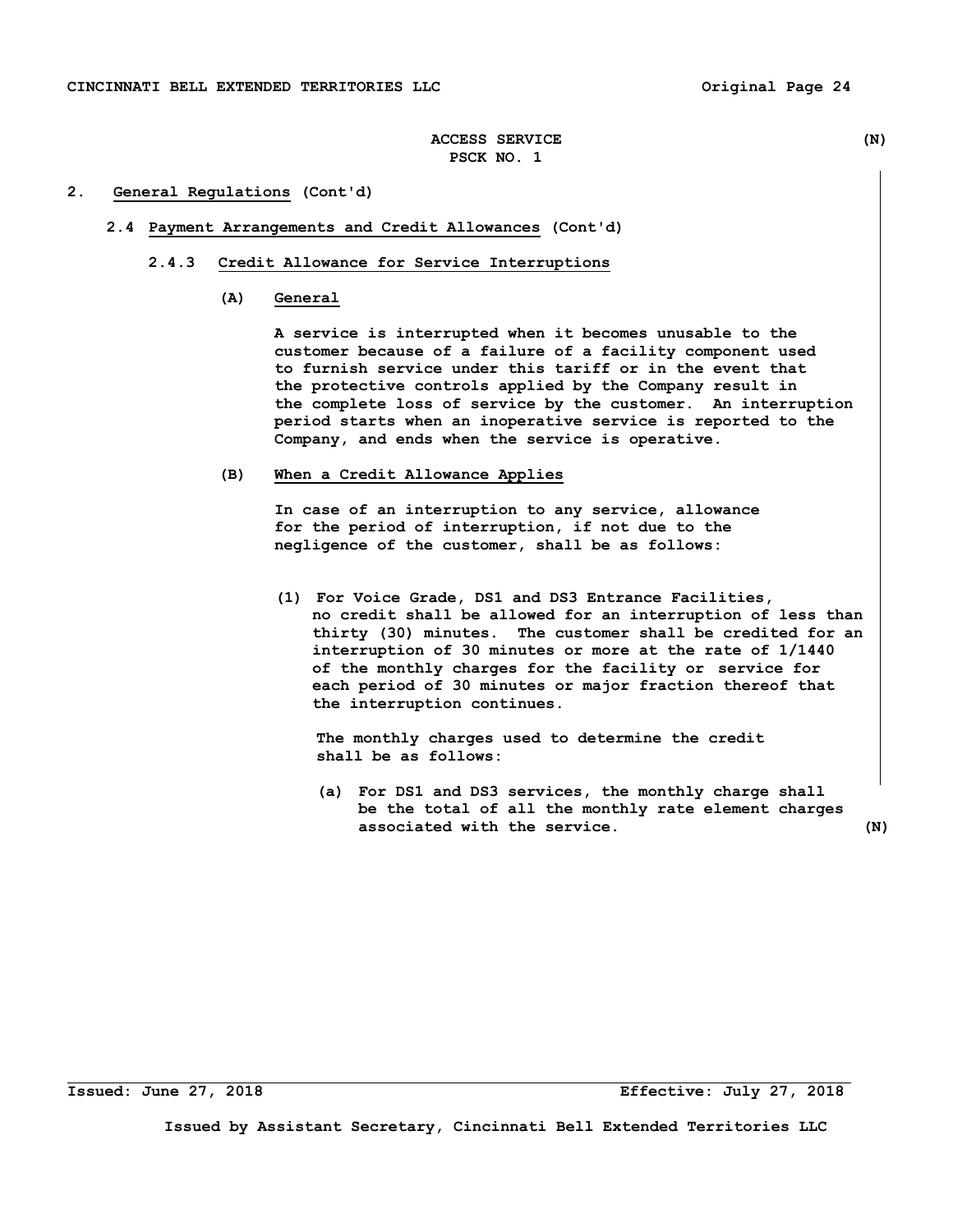# **ACCESS SERVICE (N) PSCK NO. 1**

# **2. General Regulations (Cont'd)**

- **2.4 Payment Arrangements and Credit Allowances (Cont'd)** 
	- **2.4.3 Credit Allowance for Service Interruptions (Cont'd)** 
		- **(C) When A Credit Allowance Does Not Apply**

 **No credit allowance will be made for:** 

- **(1) Interruptions caused by the negligence of the customer.**
- **(2) Interruptions of a service due to the failure of equipment or systems provided by the customer or others.**
- **(3) Interruptions of a service during any period in which the Company is not afforded access to the premises where the service is terminated.**
- **(4) Interruptions of a service when the customer has released that service to the Company for maintenance purposes, to make rearrangements, or for the implementation of an order for a change in the service during the time that was negotiated with the customer prior to the release of that service. Thereafter, a credit allowance as set forth in (B) preceding applies.**
- **(5) Periods when the customer elects not to release the service for testing and/or repair and continues to use it on an impaired basis.**
- **(6) An interruption or a group of interruptions, resulting from a common cause, for amounts less than one dollar.**
- **(D) Temporary Surrender of a Service**

 **In certain instances, the customer may be requested by the Company to surrender a service for purposes other than maintenance, testing or activity relating to a service order. If the customer consents, a credit allowance will be granted. The credit allowance will be 1/1440 of the monthly rate for each period of 30 minutes or fraction thereof that the service is surrendered. In no case will the credit allowance exceed the monthly rate for the service surrendered in any one monthly billing period. (N)** 

**Issued: June 27, 2018 Effective: July 27, 2018**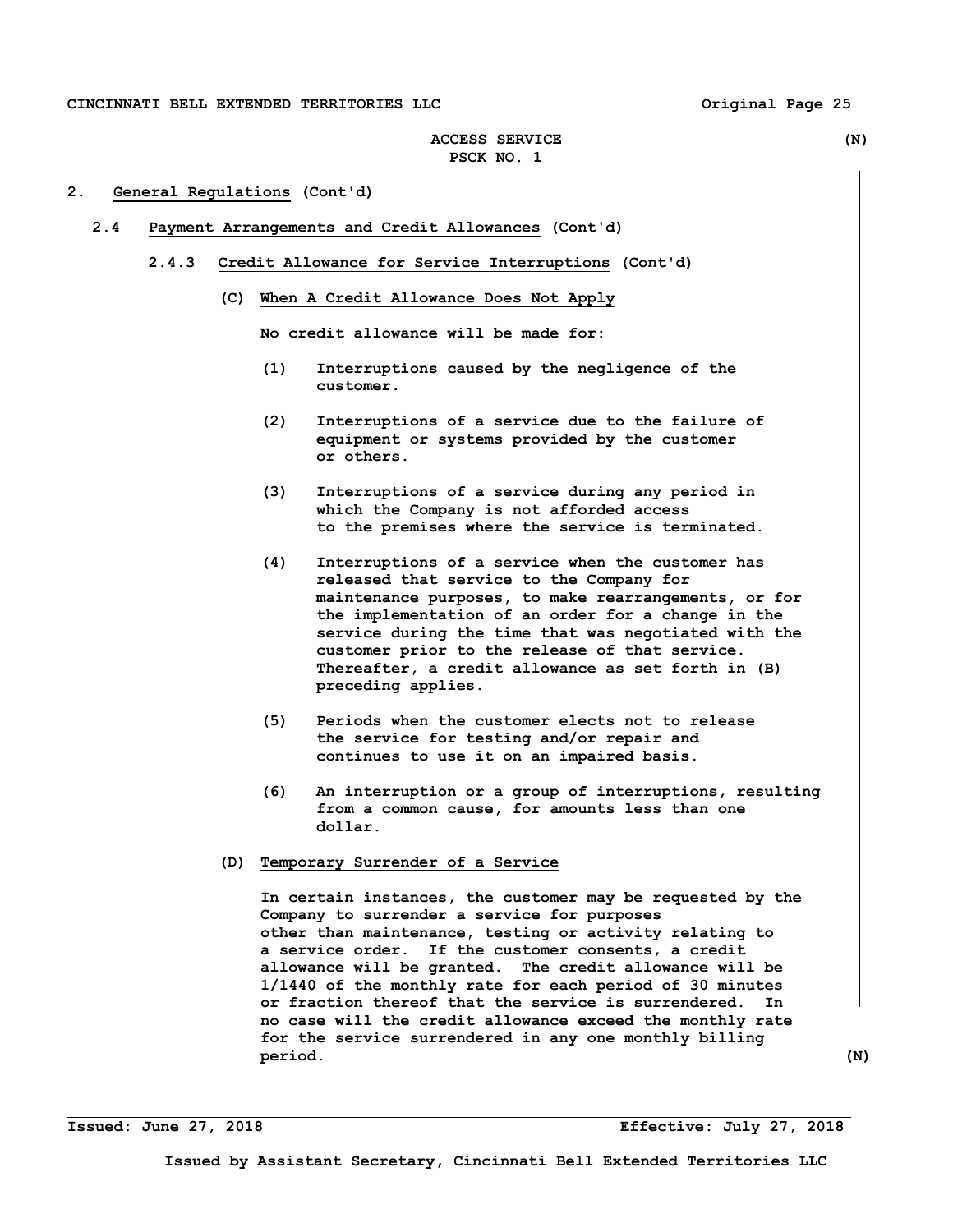# **ACCESS SERVICE (N) PSCK NO. 1**

## **2. General Regulations (Cont'd)**

# **2.5 Definitions**

**Certain terms used herein are defined as follows:** 

#### **Access Code**

 **The term "Access Code" denotes a uniform five or seven digit code assigned by the Company to an individual customer. The five digit code has the form 10XXX, and the seven digit code has the form 101XXXX and 950-XXXX.** 

#### **Access Minutes**

 **The term "Access Minutes" denotes that usage of exchange facilities in interstate or foreign service for the purpose of calculating chargeable usage. On the originating end of an interstate or foreign call, usage is measured from the time the originating end user's call is delivered by the Company to and acknowledged as received by the customer's facilities connected with the originating exchange. On the terminating end of an interstate or foreign call, usage is measured from the time the call is received by the end user in the terminating exchange. Timing of usage at both originating and termi nating ends of an interstate or foreign call shall terminate when the calling or called party disconnects, whichever event is recognized first in the originating and terminating exchanges, as applicable.** 

# **Access Tandem**

 **The term "Access Tandem" denotes a Company switching system that provides a concentration and distribution function for originating or terminating traffic between end offices and a customer's premises.** 

#### **Access Tandem Trunk Port**

 **The Access Tandem Trunk Port is a port for each dedicated trunk on the serving Wire Center side of the access tandem.** 

#### **Aggregator**

 **The term "Aggregator" denotes any person that, in the ordinary course of operations, makes telephones available to the public or to trans ient users of its premises, for interstate telephone calls using a provider of operator services as defined under Part 64.708(b) of the FCC Rules and Regulations. Further included in this definition are universities, hospitals, hotels, and other entities which provide services to the general public for users of its premises for inter state calls.** (N)

**Issued: June 27, 2018 Effective: July 27, 2018**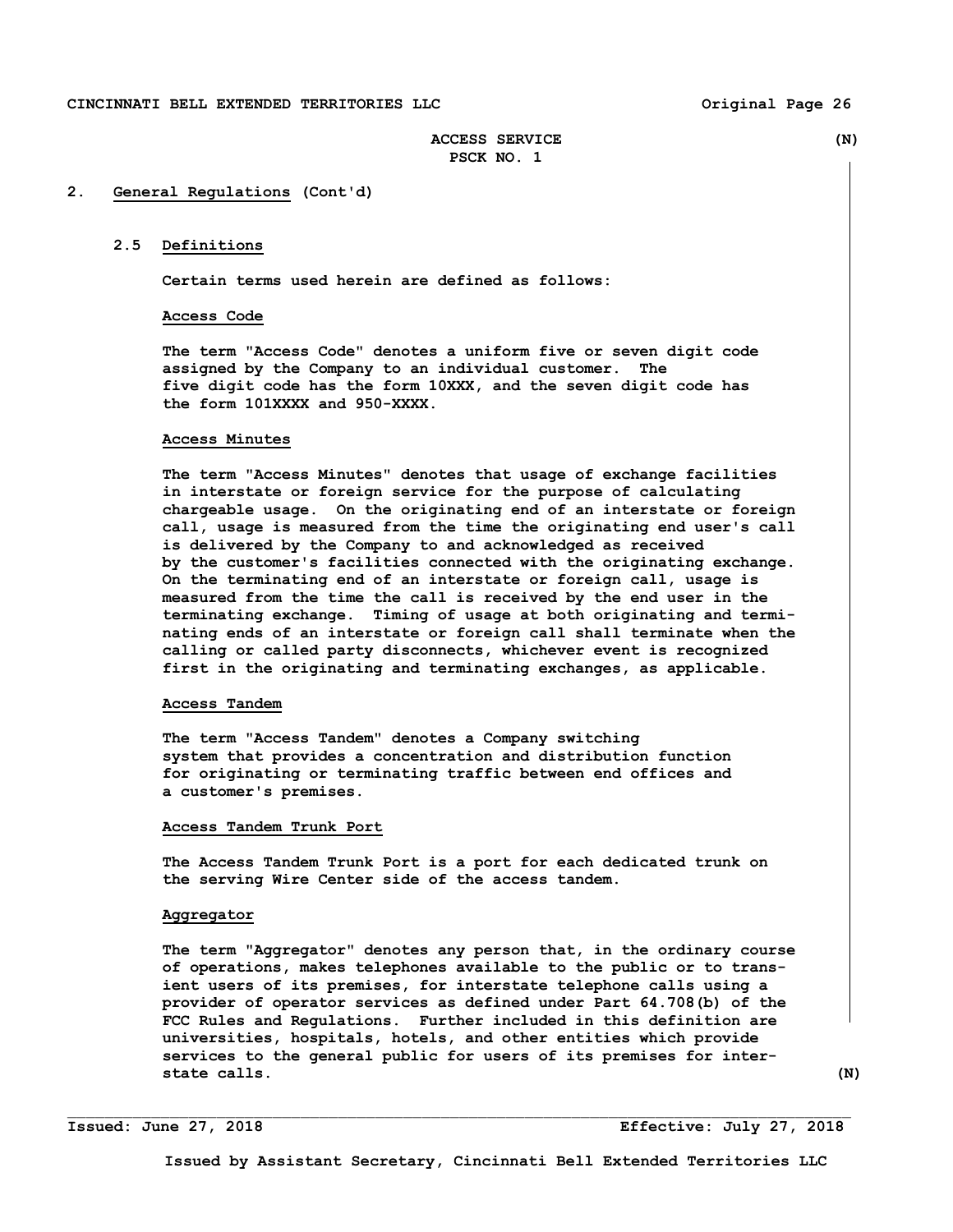## **2. General Regulations (Cont'd)**

#### **2.5 Definitions (Cont'd)**

# **Answer/Disconnect Supervision**

 **The term "Answer/Disconnect Supervision" denotes the transmission of the switch trunk equipment supervisory signal (off-hook or on-hook) to the customer's point of termination as an indication that the called party has answered or disconnected.** 

## **Asynchronous Transfer Mode**

**Asynchronous Transfer Mode means a high-speed, cell-based, connectionoriented, packet transmission protocol for handling data with varying bursts and bit rates.** 

#### **Attenuation Distortion**

 **The term "Attenuation Distortion" denotes the difference in loss at specified frequencies relative to the loss at 1004 Hz, unless otherwise specified.** 

#### **Automatic Number Identification (ANI)**

 **The term "Automatic Number Identification (ANI)" denotes the provision of automatic transmission of a seven or ten digit number and information digits to the customer's premises for calls originating in the LATA, to identify the calling station. Also see "Flexible Automatic Number Identification".** 

#### **Balance (100 Type) Test Line**

 **The term "Balance (100 Type) Test Line" denotes an arrangement in an end office which provides for balance and noise testing.** 

# **Bit**

 **The term "Bit" denotes the smallest unit of information in the binary system of notation.** (N)

 $\Box$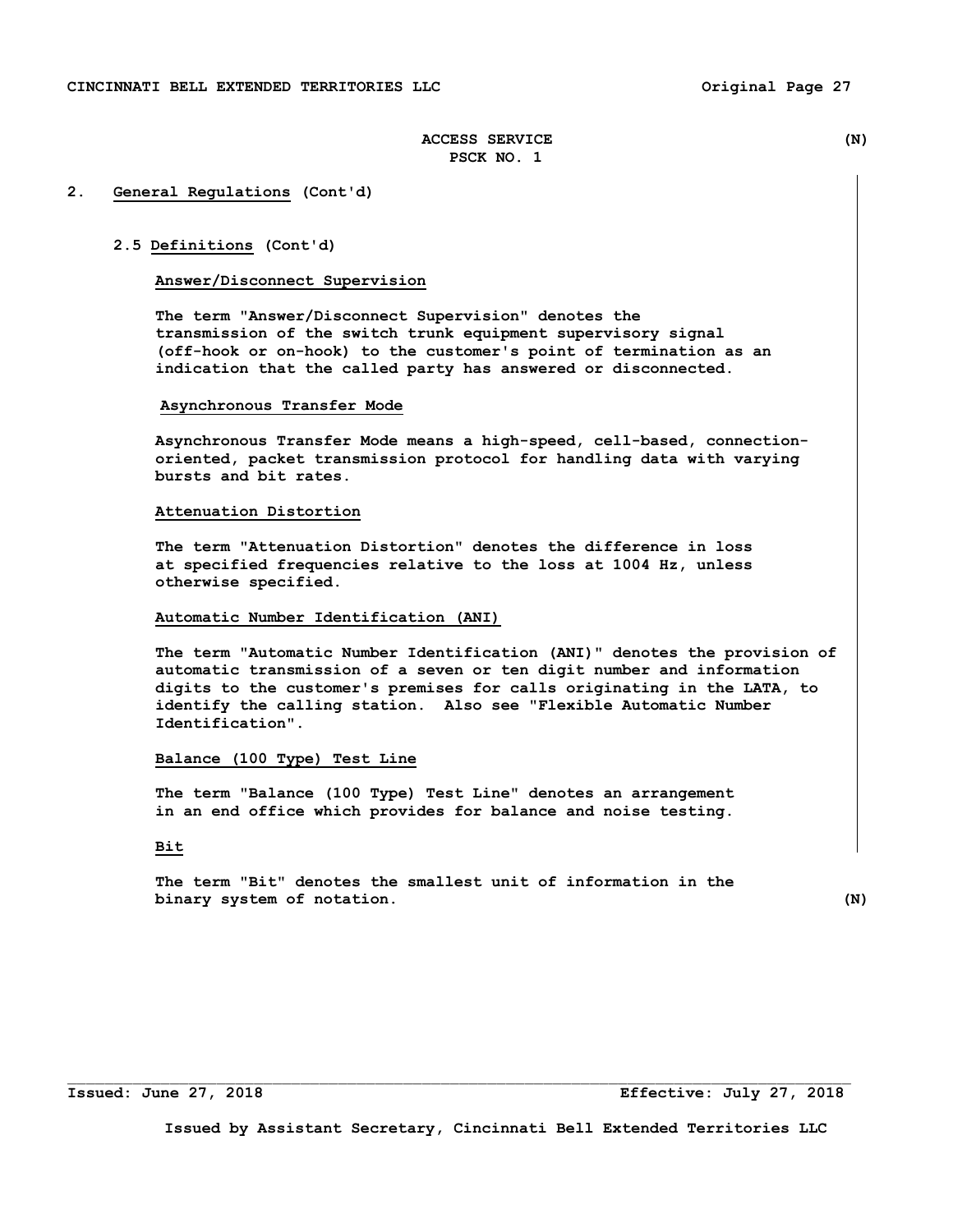## **2. General Regulations (Cont'd)**

#### **2.5 Definitions (Cont'd)**

# Cable Vault

 **A space designated by the Company which serves as the cable entrance to the Serving Wire Center.** 

#### **Call**

 **The term "Call" denotes a customer attempt for which the complete address code (e.g., 0-, 911, or 10 digits) is provided to the serving dial tone office.** 

#### **Call Gapping**

 **The term "Call Gapping" denotes the routing of originating calls to all transmission paths in a trunk group at a prescribed rate of flow, e.g., one call every five seconds, in order to limit (choke) the completion of such traffic. Calls which are denied access, i.e., the choked calls, would be routed to a no-circuit announcement.** 

#### **Carrier or Common Carrier**

 **See Interexchange Carrier.** 

#### **Carrier Identification Parameter**

 **A feature allowing the CCS/SS7 call setup protocol to carry the Carrier Identification Code (CIC) through interconnected networks.** 

#### **Central Office**

 **The term "Central Office" denotes a local Company switching system where Telephone Exchange Service customer station loops are terminated for purposes of interconnection to each other and to trunks.** 

## **Central Office Prefix**

 **The term "Central Office Prefix" denotes the first three digits (NXX) of the seven digit telephone number assigned to a customer's Telephone Exchange Service when dialed on a local basis. (N)**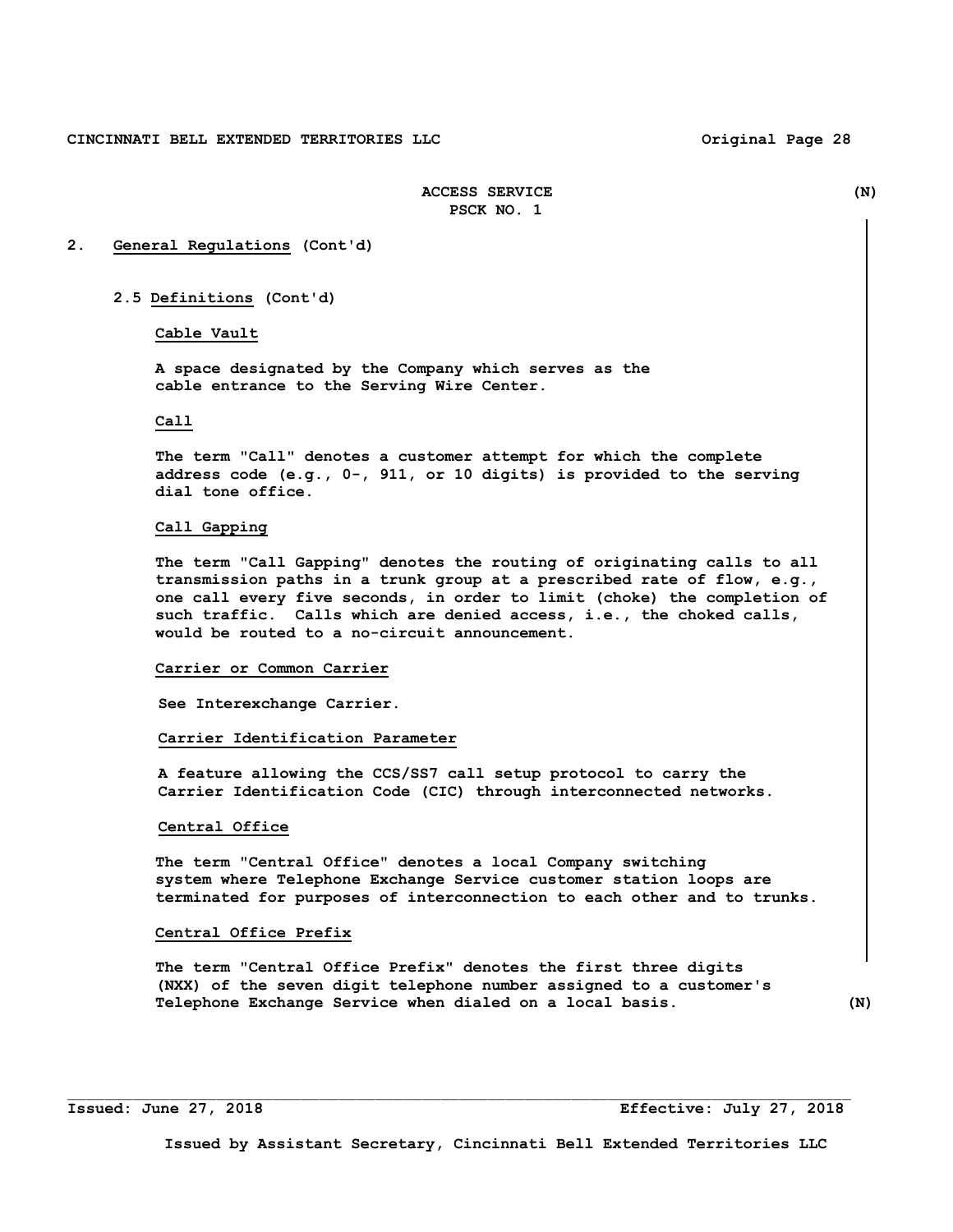# **2. General Regulations (Cont'd)**

# **2.5 Definitions (Cont'd)**

## **Centralized Automatic Reporting on Trunks Testing**

 **The term "Centralized Automatic Reporting on Trunks Testing" denotes a type of testing which includes the capacity for measuring operational and transmission parameters.** 

#### **Channel(s)**

 **The term "Channel(s)" denotes an electrical or photonic, in the case of fiber optic-based transmission systems, communications path between two or more points of termination.** 

#### **Channel Service Unit**

 **The term "Channel Service Unit" denotes equipment which performs one or more of the following functions: termination of a digital faci lity, regeneration of digital signals, detection and/or correction of signal format errors and remote loop back.** 

#### **Channelize**

 **The term "Channelize" denotes the process of multiplexing demultiplexing wider bandwidth or higher speed channels into narrower bandwidth or lower speed channels.** 

#### **C-Message Noise**

 **The term "C-Message Noise" denotes the frequency weighted average noise within an idle voice channel. The frequency weighting, called C-message, is used to simulate the frequency characteristic of the 500-type telephone set and the hearing of the average subscriber.** 

#### **C-Notched Noise**

 **The term "C-Notched Noise" denotes the C-message frequency weighted noise on a voice channel with a holding tone, which is removed at the measuring end through a notch (very narrow band) filter. (N)** 

**Issued: June 27, 2018 Effective: July 27, 2018** 

**Issued by Assistant Secretary, Cincinnati Bell Extended Territories LLC** 

 $\mathcal{L}_\text{max}$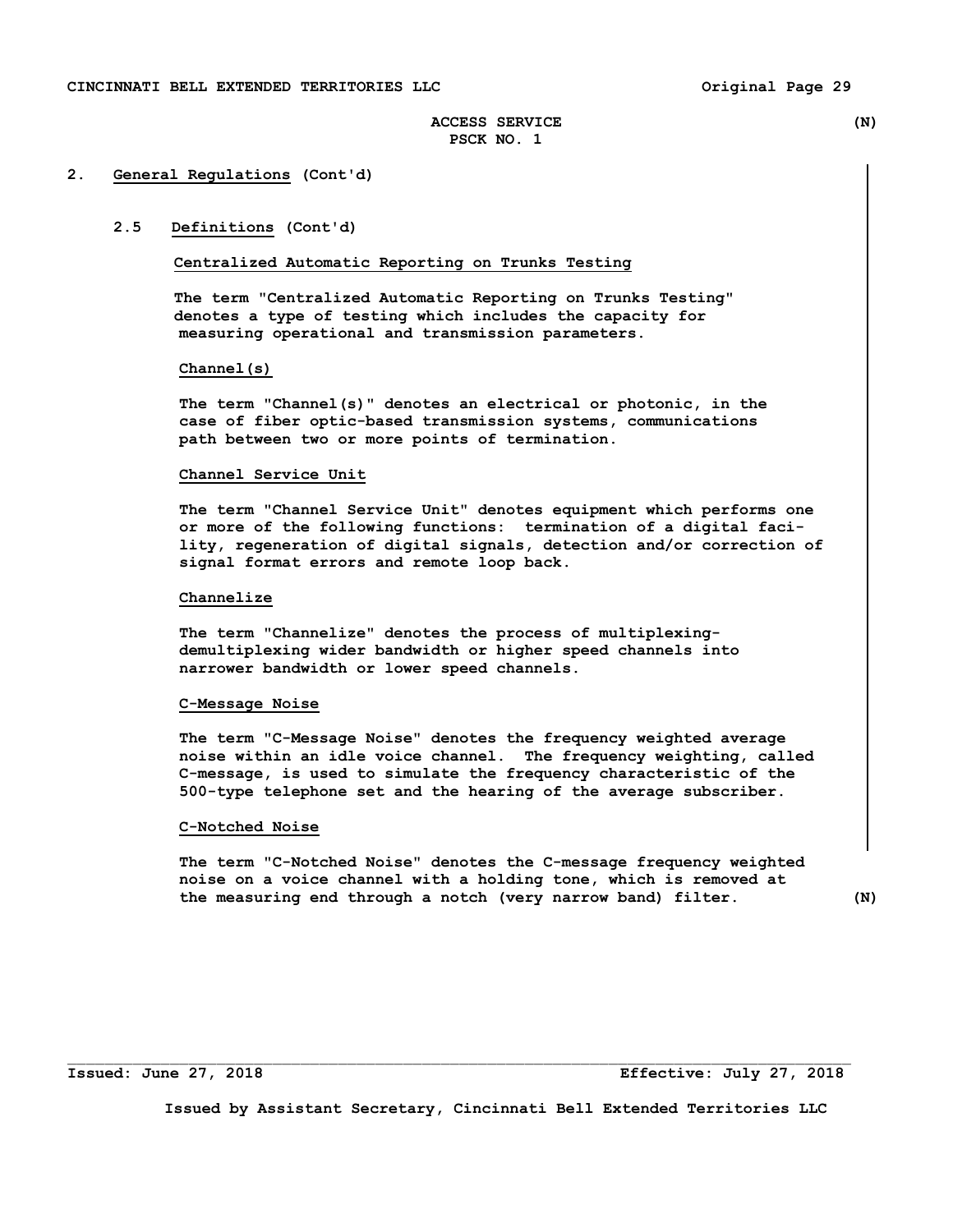#### **2. General Regulations (Cont'd)**

# **2.5 Definitions (Cont'd)**

# **Committed Information Rate (CIR)**

 **The user's throughput that the network commits to support under normal network conditions. This is measured in bits per second.** 

## **Committed Burst Size (CBS)**

 **The maximum amount of user data that the network agrees to trans fer, under normal conditions, during one second. This is equal to the special access circuit interface speed.** 

#### **Common Channel Signaling**

 **The term "Common Channel Signaling" (CCS) denotes a high speed packet switched communications network which is separate (out of band) from the public packet switched and message networks. Its purpose is to carry addressed signaling messages for individual trunk circuits and/or database related services between Signaling Points in the CCS network.** 

# **Common Channel Signaling Access Capability**

 **The term "Common Channel Signaling Access Capability" (CCSAC) denotes option which allows customers access to the CCS signaling network to transmit/receive signals for call set-up out of band. The Signaling links established between the signaling point of interconnection and the signaling transfer points and the Signaling Transfer Point Port Terminations are requirements of the capability.** 

## **Common Channel Signaling Access Capability Signaling Link**

 **The "Common Channel Signaling Access Capability (CCSAC) Signaling Link" provides a 56 kbps Facility dedicated to a single customer which originates at the customer's signaling point of interface in a LATA and terminates at the Company's Signaling Transfer Point (STP). This facility connects the customer to the STP and is a requirement (N) with the CCSAC option.** 

**Issued: June 27, 2018 Effective: July 27, 2018** 

**Issued by Assistant Secretary, Cincinnati Bell Extended Territories LLC** 

 $\mathcal{L}_\text{max}$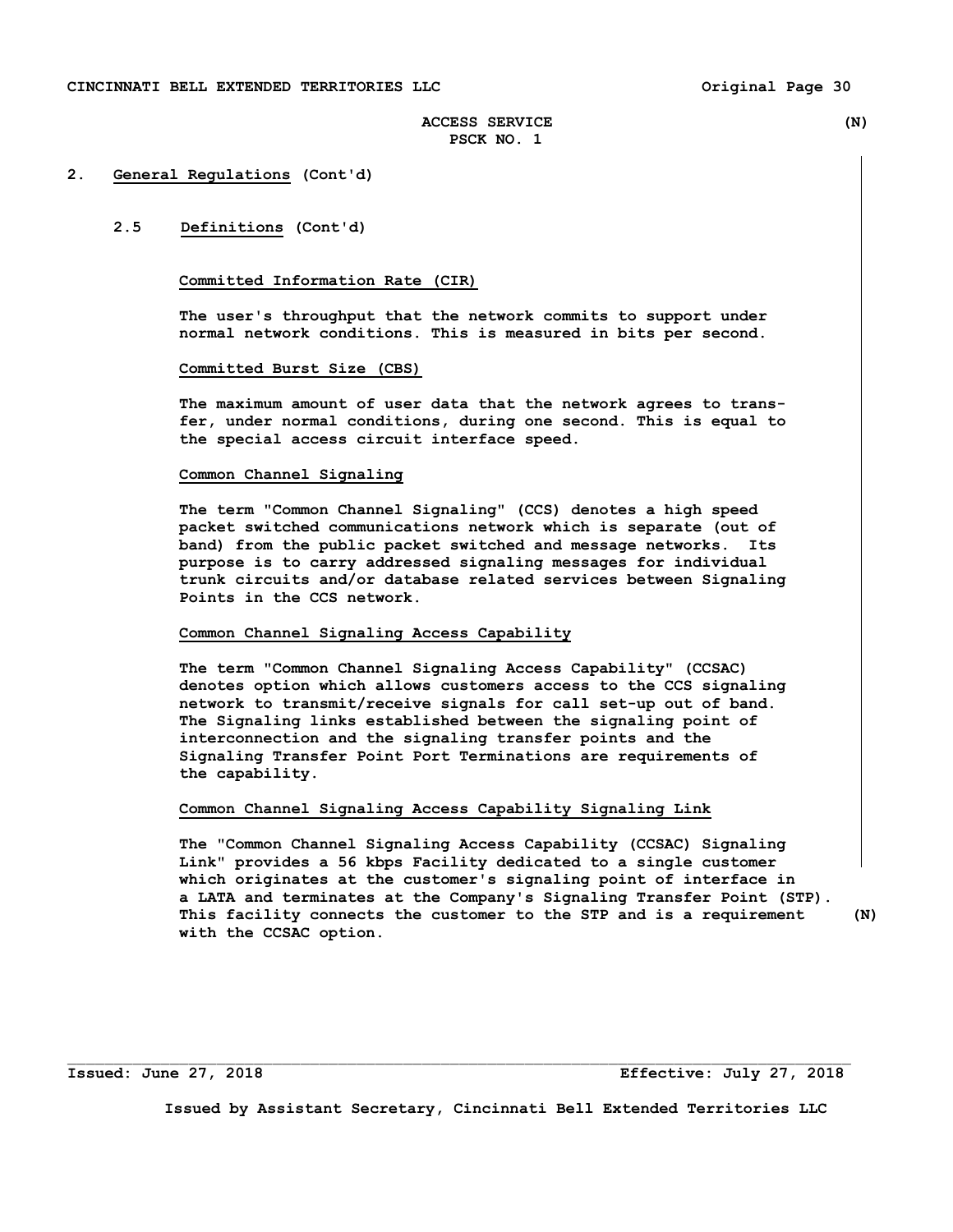# **2. General Regulations (Cont'd)**

# **2.5 Definitions (Cont'd)**

#### **Common Line**

 **The term "Common Line" denotes a line, trunk, pay telephone line or other facility provided under the general and/or local exchange service tariffs of the Company, terminated on a central office switch. A common line-residence is a line or trunk provided under the regulations of the general and/or local exchange service tariffs for a residence Class of Service. A common line-business is a line provided under the regulations of the general and/or local exchange service tariffs for a nonresidence Class of Service. For purposes of this tariff, any reference to "business" is con sidered to reference "nonresidence".** 

#### **Communications System**

**The term "Communications System" denotes channels and other facili ties which are capable of communications between terminal equip ment.** 

## **Conventional Signaling**

 **The inter-machine signaling system which has been traditionally used in North America for the purpose of transmitting the called number's address digits from the originating end office to the switching machine which will terminate the call. In this system, all of the dialed digits are received by the originating switching machine, a path is selected, and the sequence of supervisory signals and outpulsed digits is initiated. No overlap outpulsing, ten-digit ANI, ANI information digits, or acknowledgement wink are included in this signaling sequence. (N)** 

**Issued: June 27, 2018 Effective: July 27, 2018** 

**Issued by Assistant Secretary, Cincinnati Bell Extended Territories LLC** 

 $\Box$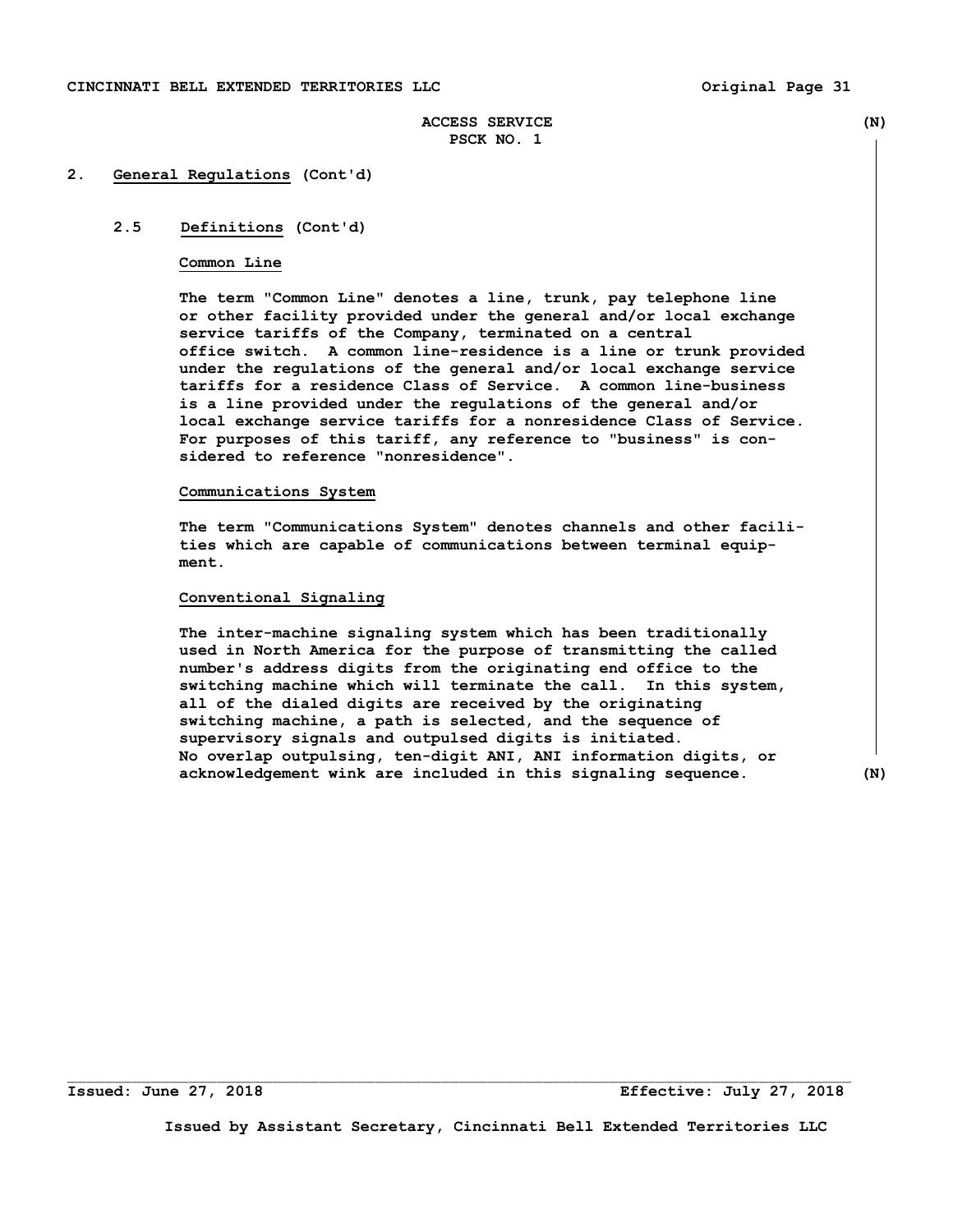## **2. General Regulations (Cont'd)**

# **2.5 Definitions (Cont'd)**

# **Customer(s)**

 **The term "Customer(s)" denotes any individual, partnership, association, joint-stock company, trust, corporation, or governmental entity or other entity which subscribes to the services offered under this tariff, including, but not limited to, Interexchange Carriers (ICs), End Users, and Enhanced Service Providers (ESPs).** 

## **Data Base Query**

 **The term "Data Base Query" denotes a Signaling System 7 (SS7) message launched from a Service Switching Point (SSP) requesting processing instructions or service data contained in a centralized data base.** 

#### **Data Transmission (107 Type) Test Line**

 **The term "Data Transmission (107 Type) Test Line" denotes an arrangement which provides for a connection to a signal source which provides test signals for one-way testing of data and voice transmission parameters.** 

# **Decibel**

 **The term "Decibel" denotes a unit used to express relative difference in power, usually between acoustic or electric signals, equal to ten (10)times the common logarithm of the ratio of two signal powers.** 

#### **Decibel Reference Noise C-Message Referenced to 0**

**The term "Decibel Reference Noise C-Message Referenced to 0" denotes noise power in "Decibel Reference Noise C-Message Weighting" referred to or measured at a zero transmission level point.** 

## **Decibel Reference Noise C-Message Weighting**

**The term "Decibel Reference Noise C-Message Weighting" denotes noise power measurements with C-Message Weighting in decibels relative to a reference 1000 Hz tone of 90 dB below 1 milliwatt. (N)** 

**Issued: June 27, 2018 Effective: July 27, 2018**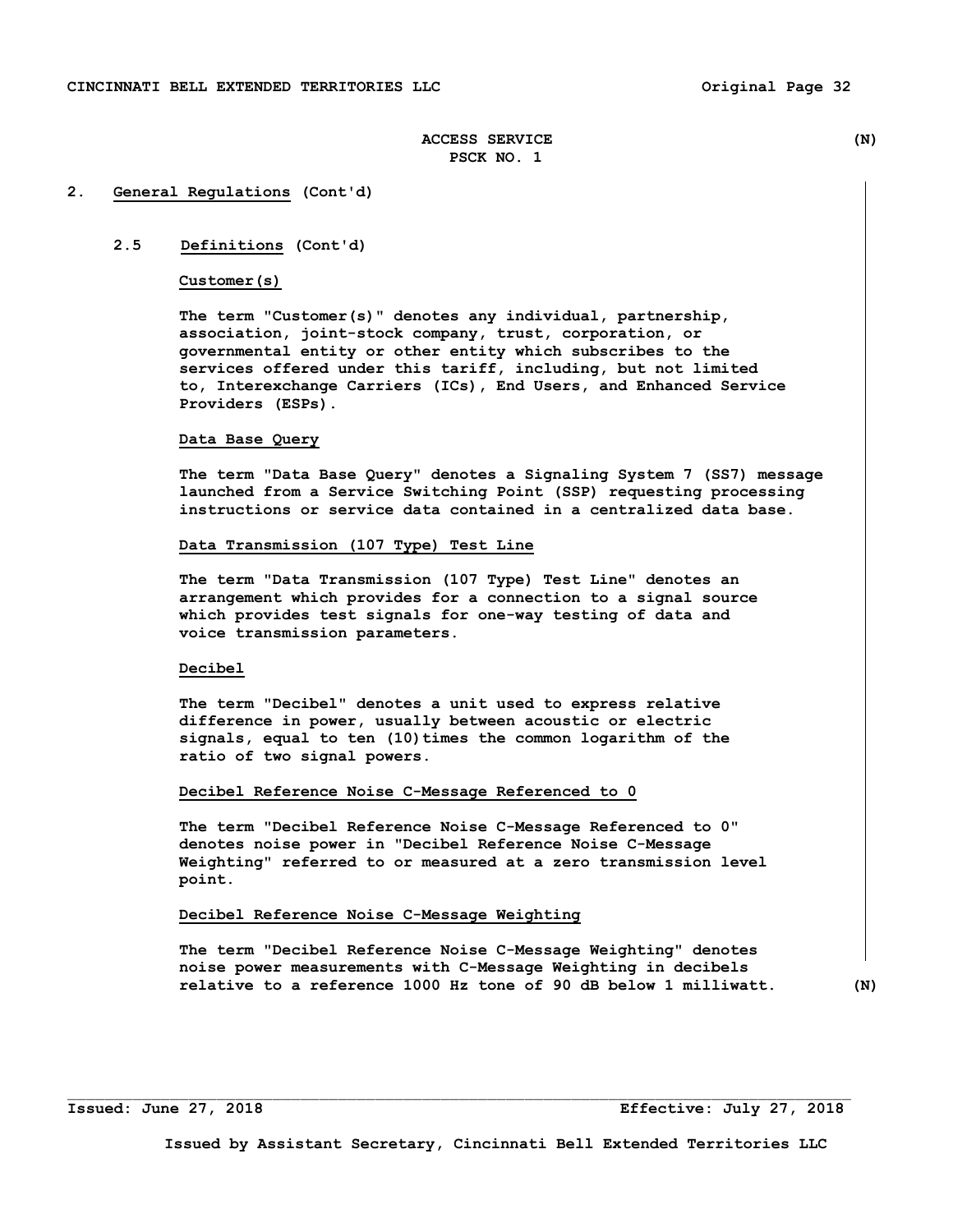## **2. General Regulations (Cont'd)**

## **2.5 Definitions (Cont'd)**

## **Demarcation Point**

 **Demarcation Point means the point of physical separation of CBT's network, and associated responsibilities, from Customer's network and associated responsibilities. The location of the Demarcation Point shall be the physical interface for LAN Advantage service presented by CBT to Customer.** 

#### **Design and Construction Work**

 **All work by the Company, including but not limited to, space design and preparation, the rearrangement of existing facilities, design and placement of required support structure or any other activity required to accommodate the installation of an Interconnector's facilities in the Company's space(s) covered under this tariff. Similar work required or requested by Interconnector after initial installation solely because of the existence of the Interconnector's facilities shall be referred to as "Additional Design and Construction", and shall be at Interconnector's expense.** 

# **Detail Billing**

 **The term "Detail Billing" denotes the listing of each message and/or rate element for which charges to a customer are due on a bill prepared by the Company.** 

# **Direct - Trunked Transport Facility**

 **The term "Direct-Trunked Transport Facility" denotes a Switched Transport facility between a customer's premises serving wire center and an end office or between a customer's serving wire center and an access tandem that provides a customer with dedicated switched access transport.** 

## **Echo Control**

 **The term "Echo Control" denotes the control of reflected signals in a telephone transmission path. (N)** 

**Issued: June 27, 2018 Effective: July 27, 2018**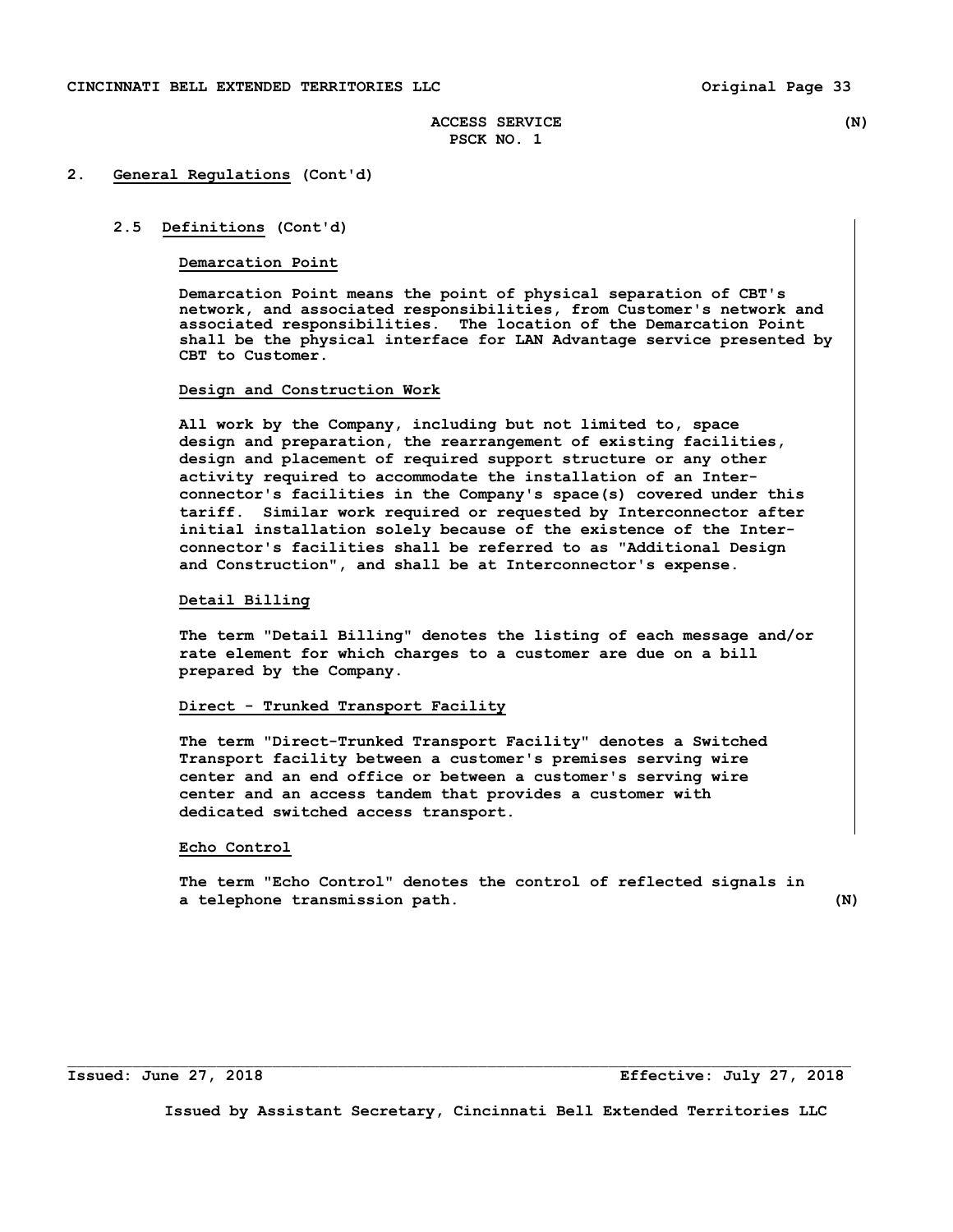## **2. General Regulations (Cont'd)**

# **2.5 Definitions (Cont'd)**

## **Echo Path Loss**

 **The term "Echo Path Loss" denotes the measure of reflected signal at a 4-wire point of termination without regard to the send and receive Transmission Level Point.** 

### **Echo Return Loss**

 **The term "Echo Return Loss" denotes a frequency weighted measure of return loss over the middle of the voiceband (approximately 500 to 2500 Hz), where talker echo is most annoying.** 

#### **Effective 2-Wire**

 **The term "Effective 2-Wire" denotes a condition which permits the simultaneous transmission in both directions over a channel, but it is not possible to insure independent information transmission in both directions. Effective 2-wire channels may be terminated with 2-wire or 4-wire interfaces.** 

#### **Effective 4-Wire**

 **The term "Effective 4-Wire" denotes a condition which permits the simultaneous independent transmission of information in both directions over a channel. The method of implementing effective 4-wire transmission is at the discretion of the Company (physical, time domain, frequency-domain separation or echo cancellation techniques). Effective 4-wire channels may be terminated with a 2-wire interface at the customer's premises. However, when terminated 2-wire, simultaneous independent transmission cannot be supported because the two wire interface combines the transmission path into a single path. (N)** 

**Issued: June 27, 2018 Effective: July 27, 2018** 

**Issued by Assistant Secretary, Cincinnati Bell Extended Territories LLC** 

 $\Box$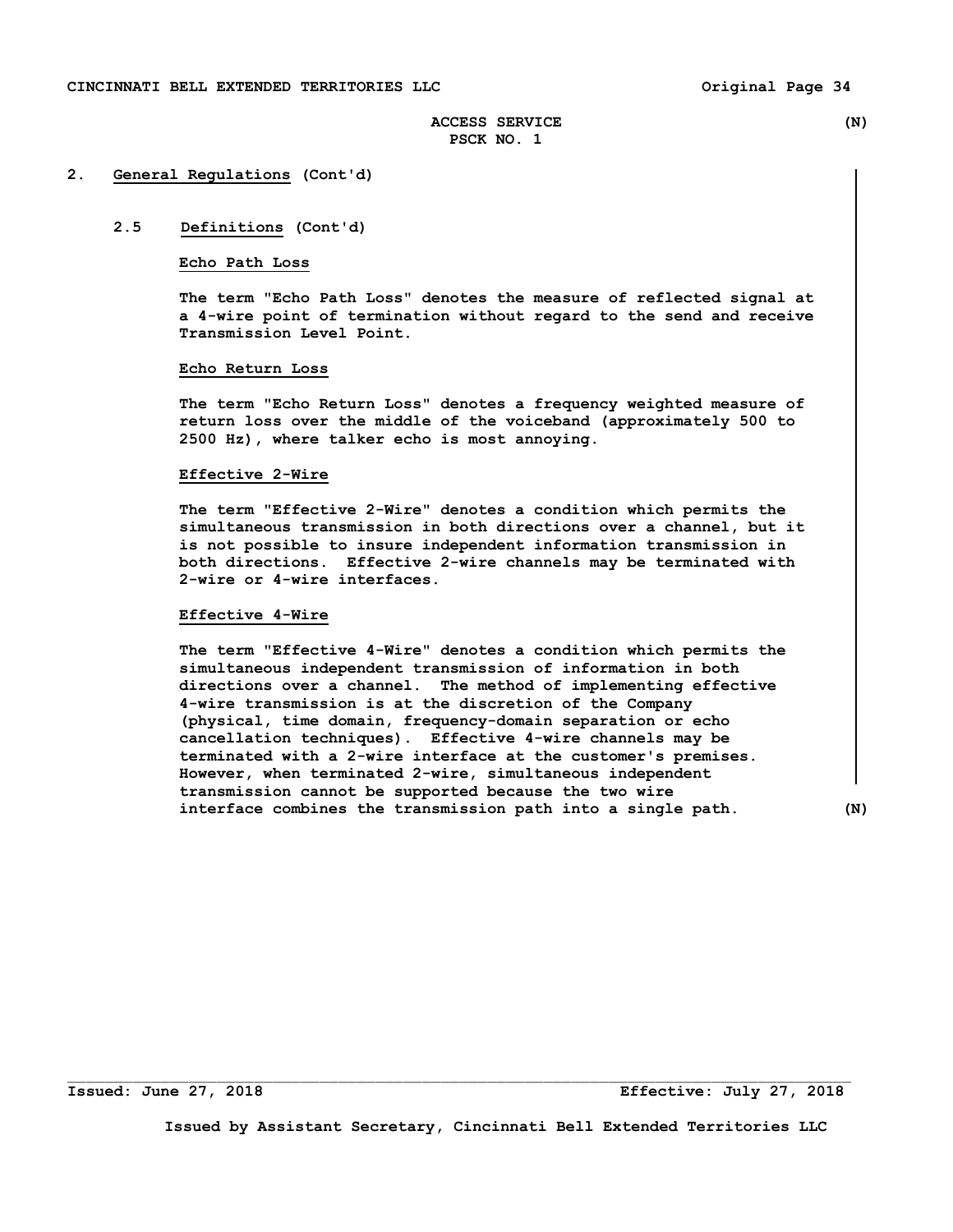#### **2. General Regulations (Cont'd)**

# **2.5 Definitions (Cont'd)**

### **800 Access Service**

 **800 Access Service denotes a service which provides 10-digit screen ing as an originating switched access service. This 10-digit screening determines the Interexchange Carrier to which a call is routed.** 

# **End Office Switch**

 **The term "End Office Switch" denotes a local Company switching system where Telephone Exchange Service customer station loops are terminated for purposes of interconnection to trunks. Included are Remote Switching Modules and Remote Switching Systems served by a host office in a different wire center.** 

#### **End User**

**The term "End User" denotes any customer of an interstate or foreign telecommunications service that is not a carrier, except that a carrier other than a Company shall be deemed to be an "end user" when such carrier uses a telecommunications service for administrative purposes and a person or entity that offers tele communications services exclusively as a reseller shall be deemed to be an "end user" if all resale transmissions offered by such reseller originate on the premises of such reseller.** 

#### **End User Port Charge**

 **The End Use Port charge applies to ISDN lines only.** 

#### **Entrance Facility**

 **The term "Entrance Facility" denotes a Switched Transport dedicated facility between a customer premises and a customer's premises serv ing wire center that provides a customer with switched access trans port between the customer's premises and its serving wire center.** 

#### **Envelope Delay Distortion**

 **The term "Envelope Delay Distortion" denotes a measure of the linearity of the phase shift versus frequency of a channel. (N)** 

**Issued: June 27, 2018 Effective: July 27, 2018**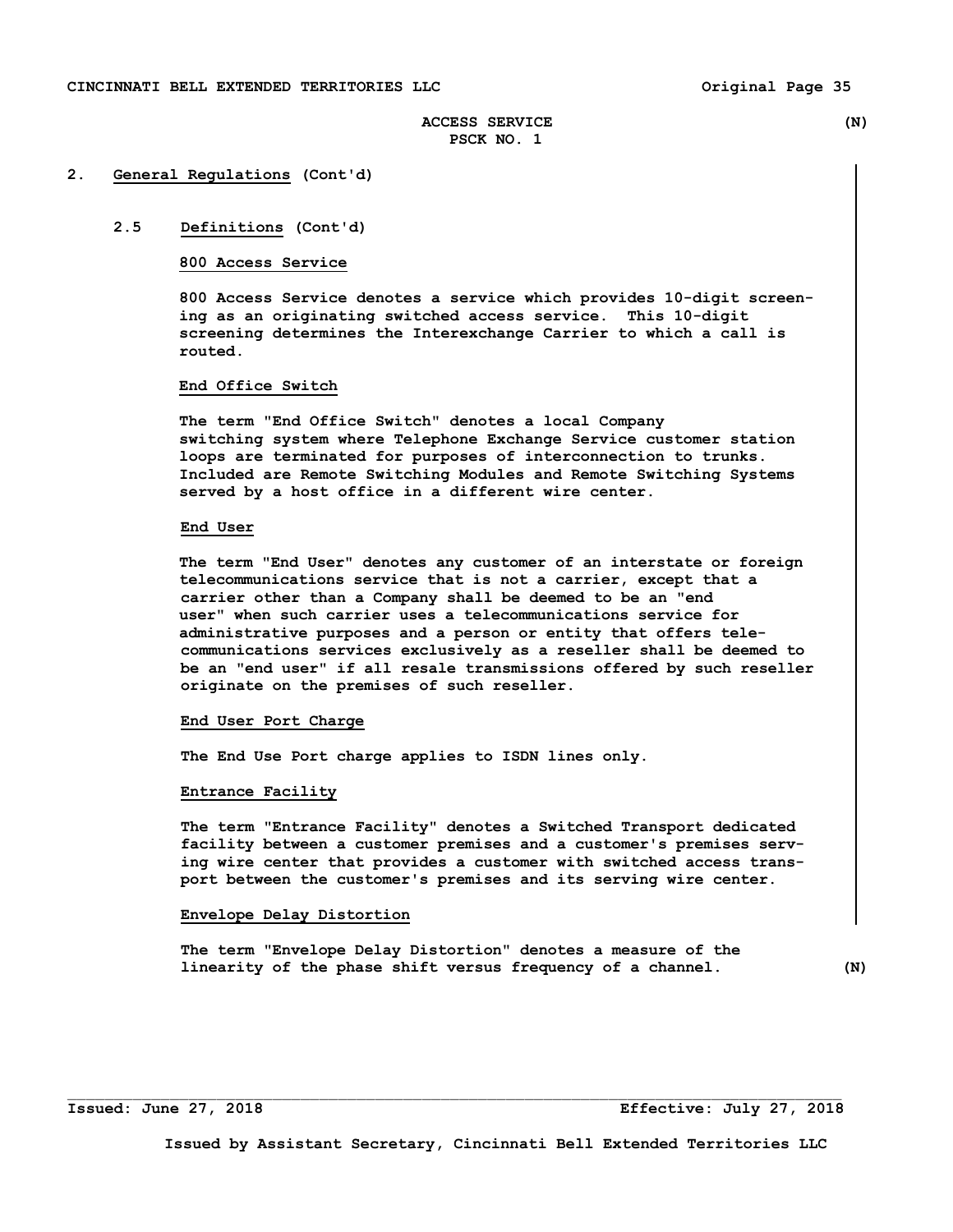#### **2. General Regulations (Cont'd)**

#### **2.5 Definitions (Cont'd)**

#### **Equal Level Echo Path Loss**

 **The term "Equal Level Echo Path Loss" (ELEPL) denotes the measure of Echo Path Loss (EPL) at a 4-wire interface which is corrected by the difference between the send and receive Transmission Level Point (TLP). [ELEPL = EPL - TLP (send) + TLP (receive)]** 

#### **Ethernet LAN**

**Ethernet LAN means a type of LAN whereby a workstation on the LAN, prior to sending a message to another workstation on the LAN, "listens" to determine if any other workstation is sending a message. If the first workstation "hears" no other messages being sent, it is permitted to send a message. If two or more workstations begin sending messages simultaneously, then each workstation ceases sending the message and a pre-set amount of time must elapse before either workstation may attempt to send again. Ethernet LAN meets IEEE standards 802.3 and 802.3u and operates at a variety of speeds.** 

#### **Excess Burst Size (EBS)**

 **The maximum amount of uncommitted data exceeding the CBS that the network will attempt to deliver during one second.** 

#### **Exchange**

 **The term "Exchange" denotes a unit generally smaller than a Local Access and Transport Area, established by the Company for the administration of communications service in a specified area which usually embraces a city, town or village and its environs. It consists of one or more central offices together with the associated facilities used in furnishing communications service within that area. One or more designated exchanges comprise a given Local Access and Transport Area.** 

#### **Expected Measured Loss**

 **The term "Expected Measured Loss" denotes a calculated loss which specifies the end-to-end 1004-Hz loss on a terminated test connec tion between two readily accessible manual or remote test points. It is the sum of the inserted connection loss and test access loss including any test pads.** 

## **Exit Message**

 **The term "Exit Message" denotes a SS7 message sent to an end office by the Company's tandem switch to mark the Carrier Connect Time when the Company's tandem switch sends an Initial Address Message to an Interexchange customer. (N)**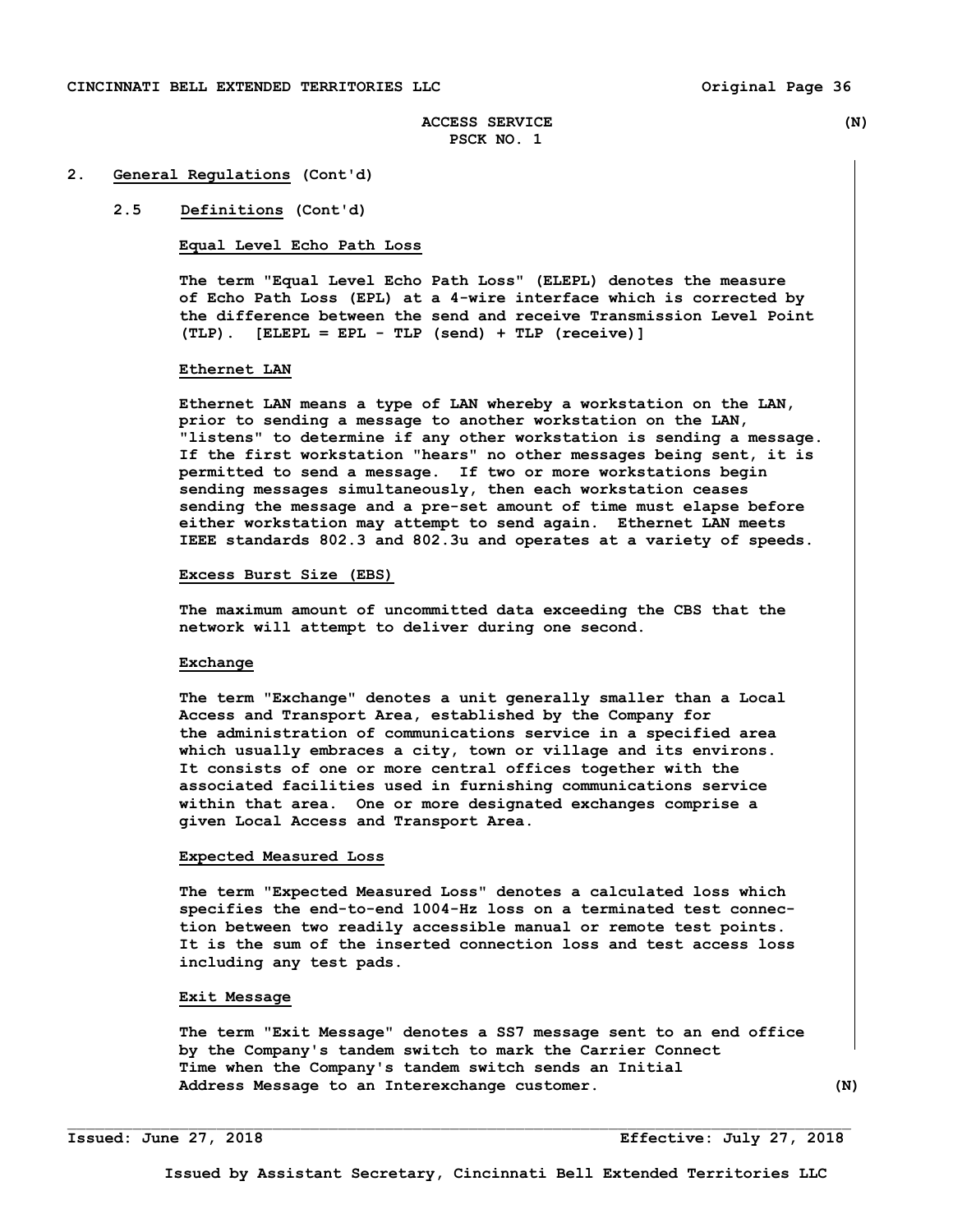## **CINCINNATI BELL EXTENDED TERRITORIES LLC Original Page 37**

# **ACCESS SERVICE (N) PSCK NO. 1**

## **2. General Regulations (Cont'd)**

#### **2.5 Definitions (Cont'd)**

#### **First Point of Switching**

 **The term "First Point of Switching" denotes the first Company location at which switching occurs on the terminating path of a call proceeding from the customer premises to the terminating end office and, at the same time, the last Company location at which switching occurs on the originating path of a call proceeding from the originating end office to the customer premises.** 

#### **Flexible Automatic Number Identification (Flex ANI)**

**The term "Flexible Automatic Number Identification" denotes the provision of additional values for the information indicator digits available with the Automatic Number Identification feature on origi nating calls. The additional information digits are used to identify the class or type of service from which the call originated.** 

#### **Frame**

 **In Frame Relay Service, the term "Frame" denotes a group of data bits in a specific format, which enables network equipment to recognize the meaning and purpose of the specific bits.** 

#### **Frequency Shift**

 **The term "Frequency Shift" denotes the change in the frequency of a tone as it is transmitted over a channel.** 

#### **Grandfathered**

 **The term "Grandfathered" denotes Terminal Equipment, Multiline Terminating Systems and Protective Circuitry directly connected to the facilities utilized to provide services under the provisions of this tariff, and which are considered grandfathered under Part 68 of the F.C.C.'s Rules and Regulations.** 

#### **Host Computer**

 **The term "Host Computer" denotes one or more processor(s) and its (their) associated software and peripheral equipment which together form an intelligent processor or device connected to a network that satisfies the needs of remote users connected to such processor or**  device. (N)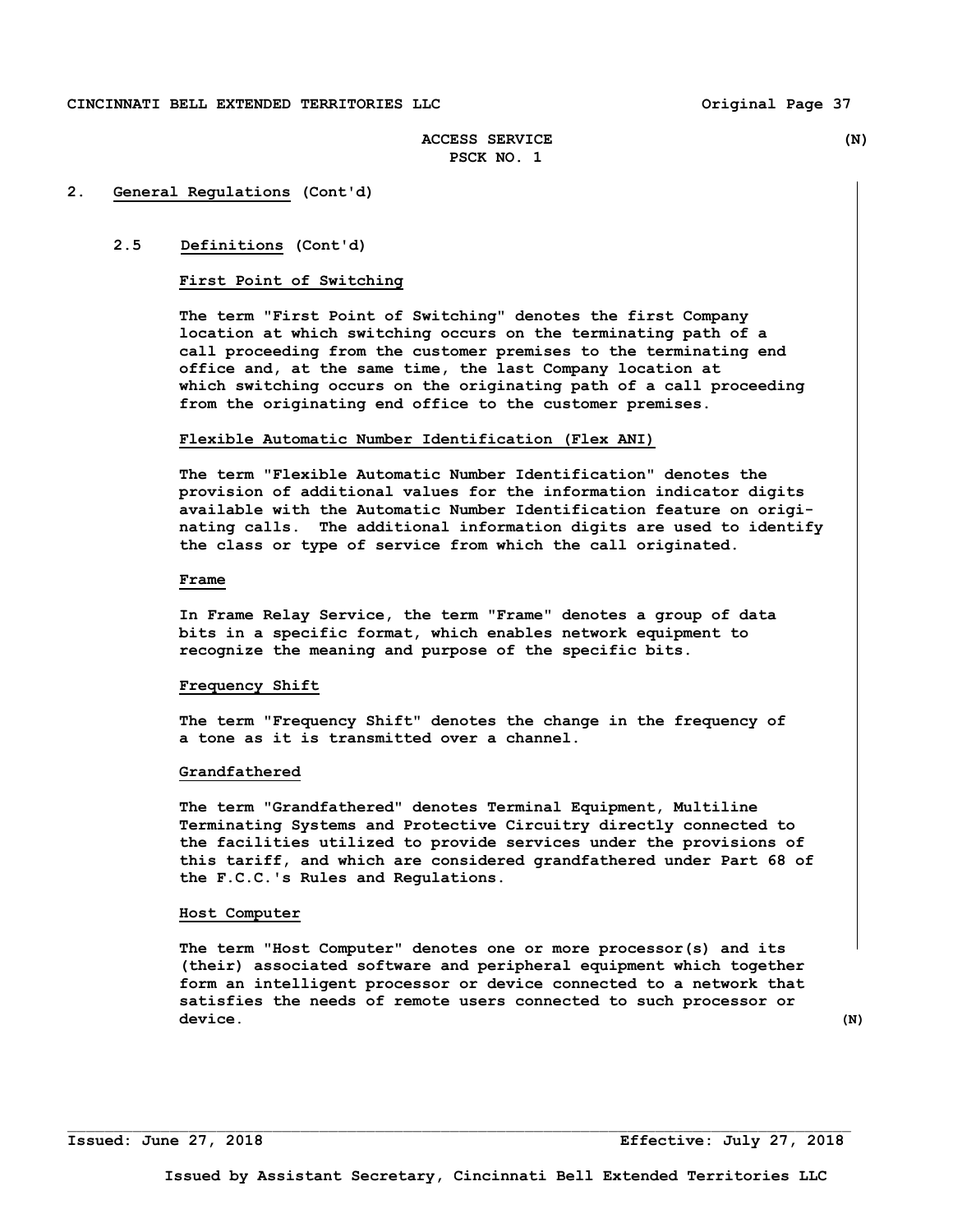#### **2. General Regulations (Cont'd)**

# **2.5 Definitions (Cont'd)**

#### **Host Office**

 **The term "Host Office' denotes an electronic switching system which provides call processing capabilities for one or more Remote Switching Modules or Remote Switching Systems.** 

#### **Hundred Call Seconds**

 **A standard unit of traffic load that is equal to 100 seconds of usage or capacity of a group of servers (e.g., trunks).** 

#### **Immediately Available Funds**

 **The term "Immediately Available Funds" denotes a corporate or personal check drawn on a bank account and funds which are available for use by the receiving party on the same day on which they are received and include U.S. Federal Reserve bank wire transfers, U.S. Federal Reserve Notes (paper cash), U.S. coins, U.S. Postal Money Orders and New York Certificates of Deposit.** 

#### **Impedance Balance**

 **The term "Impedance Balance" denotes the method of expressing Echo Return Loss and Singing Return Loss at a 4-wire interface whereby the gains and/or loss of the 4-wire portion of the transmission path, including the hybrid, are not included in the specification.** 

#### **Impulse Noise**

 **The term "Impulse Noise" denotes any momentary occurrence of noise on a channel over a specified threshold level. It is evaluated by counting the number of occurrences which exceed the threshold.** 

#### **Individual Case Basis**

 **The term "Individual Case Basis" denotes a condition in which the regulations, if applicable, rates and charges for an offering under the provision of this tariff are developed based on the circumstances in each case. (N)** 

**Issued: June 27, 2018 Effective: July 27, 2018** 

**Issued by Assistant Secretary, Cincinnati Bell Extended Territories LLC**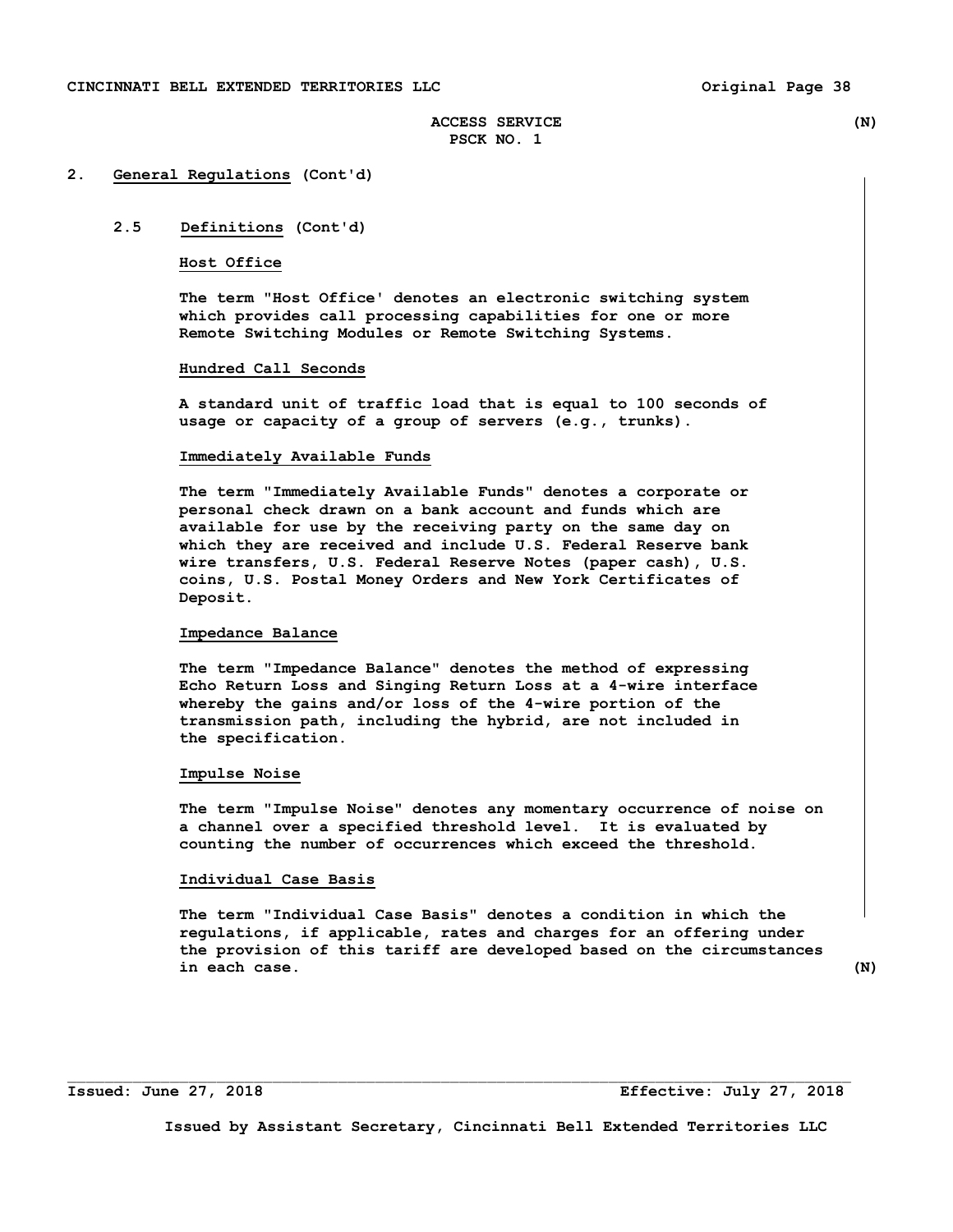#### **2. General Regulations (Cont'd)**

## **2.5 Definitions (Cont'd)**

## **Initial Address Message**

 **The term "Initial Address Message" denotes a SS7 message sent in the forward direction to initiate trunk set up with the busying of an outgoing trunk which carries the information about that trunk along with other information relating to the routing and handling of the call to the next switch.** 

#### **Inserted Connection Loss**

 **The term "Inserted Connection Loss" denotes the 1004 Hz power difference (in dB) between the power at the originating end and the power reaching the terminating end through the inserted connection.** 

#### **Interconnection Charge**

 **The Interconnection Charge recovers the costs associated with Switched Transport that are not recovered by the Entrance Facilities, Direct- Trunked Transport, Tandem-Switched Transport, Multiplexing, or CCSAC rates. The Interconnection Charge applies to all access minutes of use (i.e., both Tandem-Switched and Direct Trunked).** 

#### **Interexchange Carrier (IC) or Interexchange Common Carrier**

 **The terms "Interexchange Carrier" (IC) or "Interexchange Common Carrier" denote any individual, partnership, association, joint-stock company, trust, governmental entity or corporation engaged for hire in interstate or foreign communications by wire or radio, between two or more exchanges.** 

#### **Intermodulation Distortion**

 **The term "Intermodulation Distortion" denotes a measure of the non linearity of a channel. It is measured using four tones, and evaluating the ratios (in dB) of the transmitted composite four-tone signal power to the second-order products of the tones (R2), and the third-order products of the tones (R3).** 

## **Interstate Communications**

 **The term "Interstate Communications" denotes both interstate and foreign communications.** (N)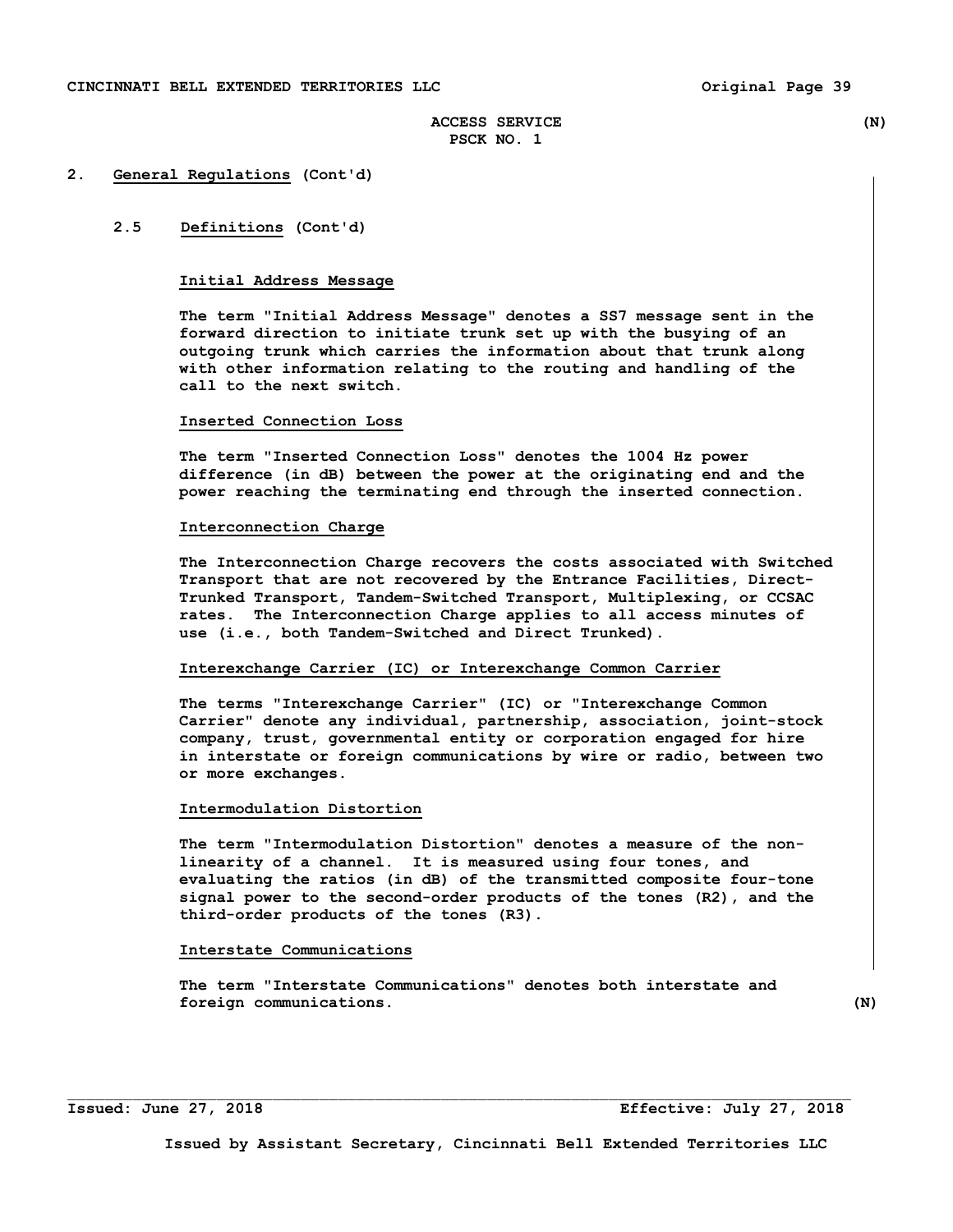#### **2. General Regulations (Cont'd)**

#### **2.5 Definitions (Cont'd)**

#### **Intrastate Communications**

 **The term "Intrastate Communications" denotes any communications within a state subject to oversight by a state regulatory commission as provided by the laws of the state involved.** 

#### **Letter of Authorization (LOA)**

 **The term "Letter of Authorization" (LOA) denotes the signed authori zation form from a customer designating the primary IC (PIC) for interLATA access.** 

#### **Line-Side Connection**

 **The term "Line-Side Connection" denotes a connection of a transmission path to the line side of a local exchange switching system.** 

# **Local Access and Transport Area**

 **The term "Local Access and Transport Area" denotes a geographic area established for the purpose of defining the area within which the Company will offer its telecommunications services** 

#### **Local Switching Dedicated Trunk Port**

 **The Local Switching Dedicated Trunk Port provides for termination of a dedicated trunk in the end office port.** 

#### **Local Switching Common Trunk Port**

 **The Local Switching Shared Trunk Port provides for the use of the shared end office trunk ports for terminating of common transport trunks for tandem switched traffic.** 

# **Local Tandem Switch**

 **The term "Local Tandem Switch" denotes a local Telephone Company switching unit by which local or access telephonic communications are switched to and from an End Office Switch. (N)** 

 $\Box$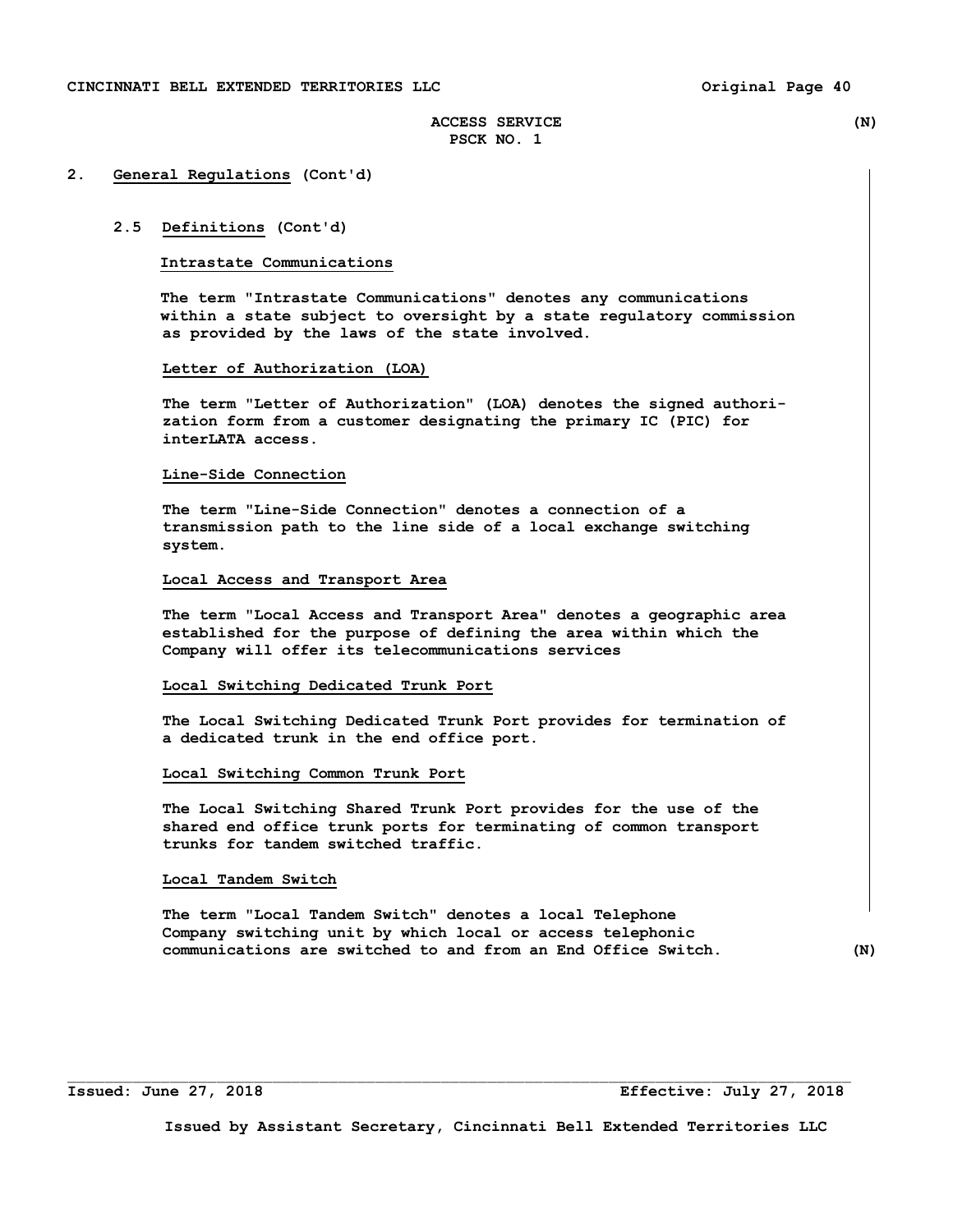#### **2. General Regulations (Cont'd)**

## **2.5 Definitions (Cont'd)**

#### **Loop Around Test Line**

 **The term "Loop Around Test Line" denotes an arrangement utilizing a Company central office to provide a means to make certain two-way transmission tests on a manual basis. This arrangement has two central office terminations, each reached by means of separate telephone numbers and does not require any specific customer premises equipment. Equipment subject to this test arrangement is at the discretion of the customer.** 

#### **Loss Deviation**

 **The term "Loss Deviation" denotes the variation of the actual loss from the designed value.** 

#### **Major Fraction Thereof**

 **The term "Major Fraction Thereof" is any period of time in excess of 1/2 of the stated amount of time. As an example, in considering a period of 24 hours, a major fraction thereof would be any period of time in excess of 12 hours exactly. Therefore, if a given service is interrupted for a period of thirty six hours and fifteen minutes, the customer would be given a credit allowance for two twenty-four hour periods for a total of forty eight hours.** 

### **Manhole**

 **An underground enclosure where the feeder route conduit system terminates and which provides ready access to the Conduit Space.** 

#### **Metropolitan Area Network (MAN)**

 **Metropolitan Area Network (MAN) means a network connecting computers and other peripheral equipment for data communications over a larger geographical area than a LAN, usually within a city or region.** 

#### **Native Mode**

 **"Native Mode" of a LAN means the operating speed of the communication on the originating or terminating LAN.** 

# **LAN Advantage**

 **"LAN Advantage" means the engineering, configuration, installation, maintenance and repair services provided by CBT to Customer necessary to interconnect multiple LANs to form a MAN for data transmission. (N)**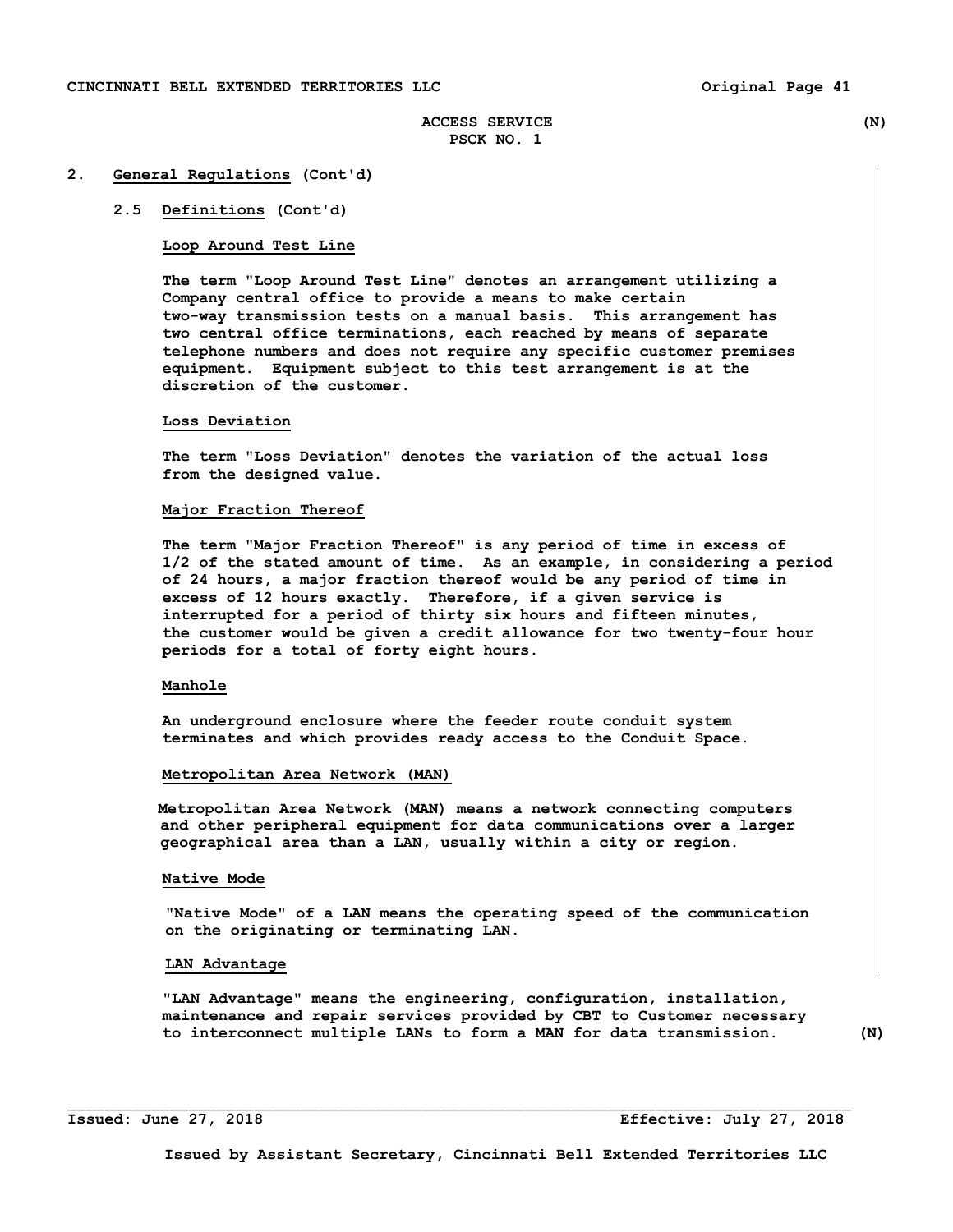## **2. General Regulations (Cont'd)**

#### **2.5 Definitions (Cont'd)**

#### **Network Control Signaling**

 **The term "Network Control Signaling" denotes the transmission of signals used in the telecommunications system which perform functions such as supervision (control, status, and charge signals), address signaling (e.g., dialing), calling and called number identifications, rate of flow, service selection error control and audible tone signals (call progress signals indicating re-order or busy condi tions, alerting, coin denominations, coin collect and, coin return tones) to control the operation of the telecommunications system.** 

#### **Network Management Control**

 **The term "Network Management Control" denotes the type of control that the Company may need to implement when a substantial number of calls are expected during a short period of time.** 

## **North American Numbering Plan**

 **The term "North American Numbering Plan" denotes a three-digit area (Numbering Plan Area) code and a seven-digit telephone number made up of a three-digit Central Office code plus a four-digit station number.** 

#### **Off-hook**

 **The term "Off-hook" denotes the active state of a Switched Access or a Telephone Exchange Service line.** 

#### **On-hook**

 **The term "On-hook" denotes the idle state of a Switched Access or a Telephone Exchange Service line.** 

#### **Open Circuit Test Line**

 **The term "Open Circuit Test Line" denotes an arrangement in an end Office which provides termination of a trunk or line by means of an inductor of several Henries. The impedance is so high as to be virtually an open circuit to alternating current at the frequencies used in voice communications.** 

#### **Originating Direction**

 **The term "Originating Direction" denotes the use of Access Service for the origination of calls from an end users premises to an IC premises. (N)** 

i<br>L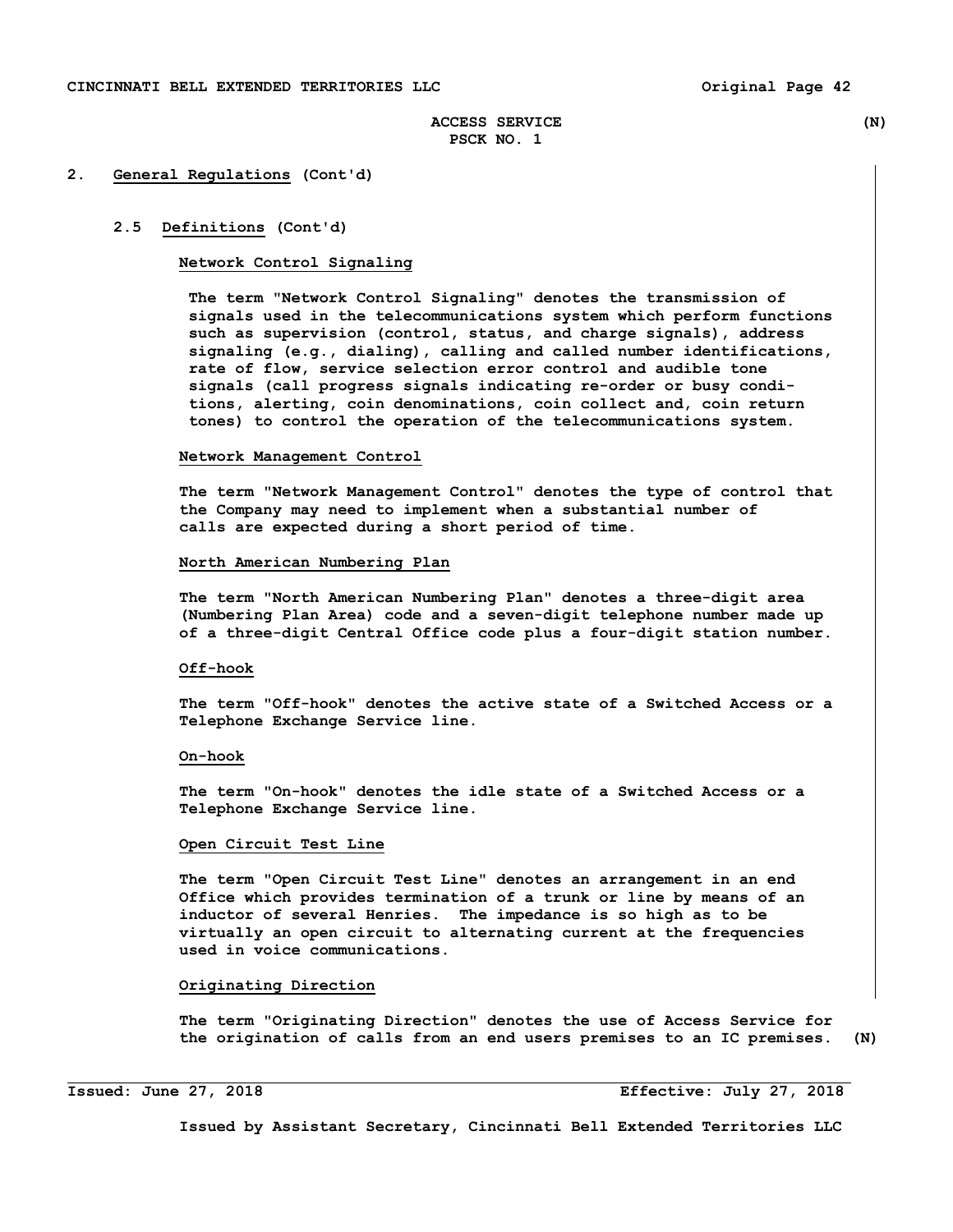#### **2. General Regulations (Cont'd)**

# **2.5 Definitions (Cont'd)**

## **Overlap Outpulsing**

 **The feature of the equal access signaling system which permits initiation of pulsing to the customer's premises before the calling subscriber has completed dialing an originating call.** 

#### **Peaked Service**

 **The term "Peaked Service" denotes a service that will produce a substantial call volume during a short period of time, e.g., media stimulated events, that may cause excessive network congestion.** 

#### **Periodic Inspection**

 **Work activities performed by the Company at irregular intervals to determine that the Interconnector's Facilities are authorized and are installed and maintained in conformance with the Company's required standards. The Company will notify the Interconnector by phone, with confirmation in writing, five (5) business days in advance of such inspections and the Interconnector shall have the right to be present at the time of inspection.** 

#### **Phase Jitter**

 **The term "Phase Jitter" denotes the unwanted phase variations of a signal.** 

#### **Point of Termination**

 **The term "Point of Termination" denotes the point of demarcation within a customer-designated premises at which the Telephone Company's responsibility for the provision of Access Service ends.** 

#### **Power, D.C.**

 **Nominal 48-volt power derived from the Company's rectifier and battery DC plant voltage with generator backup. D.C. Power can vary between 54.00 volts (high voltage shutdown) and 44.64 volts (5E shutdown). Normal plant float voltage is 52.08 volts. (N)** 

**Issued: June 27, 2018 Effective: July 27, 2018** 

**Issued by Assistant Secretary, Cincinnati Bell Extended Territories LLC**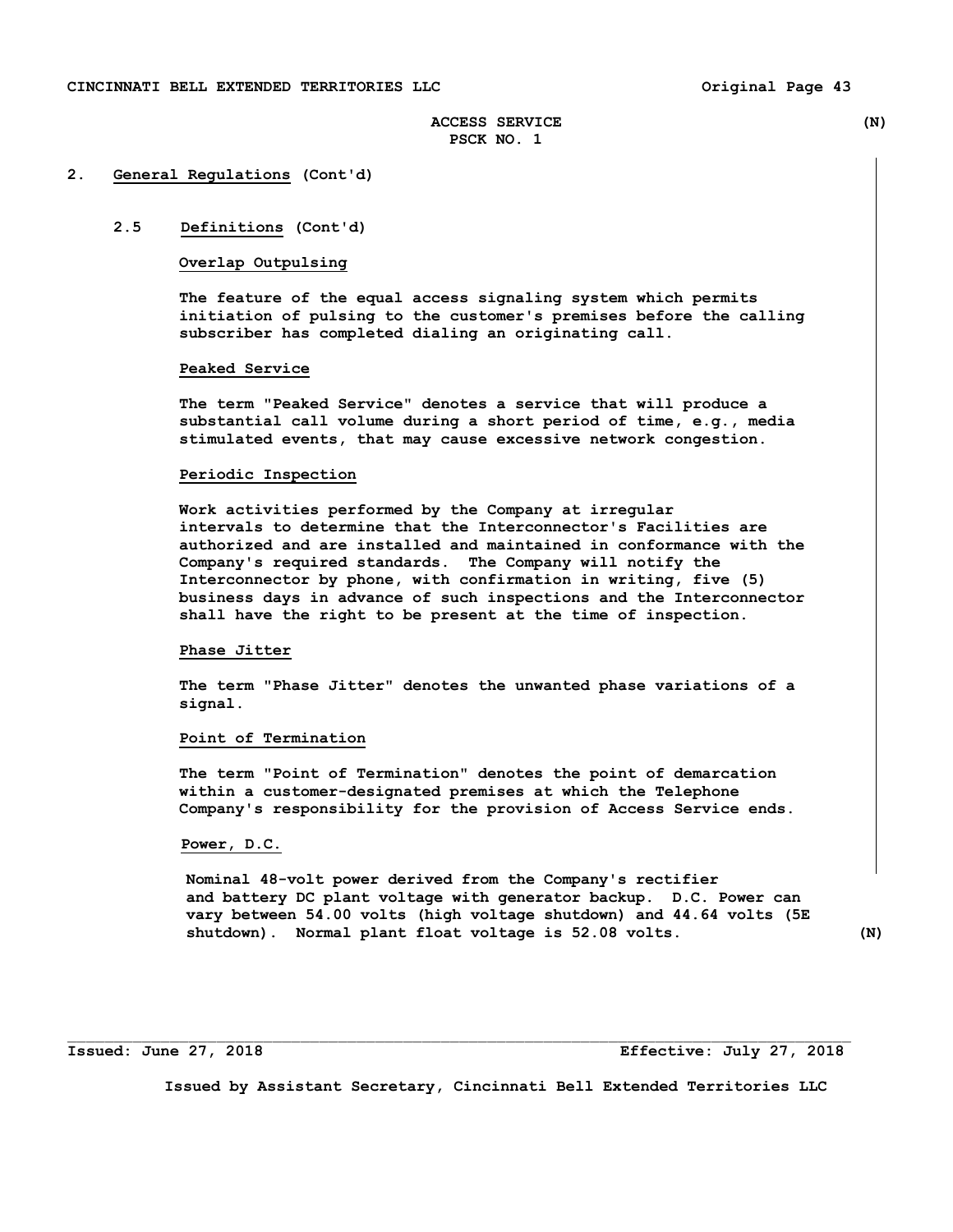## **2. General Regulations (Cont'd)**

## **2.5 Definitions (Cont'd)**

## **Premises**

 **The term "Premises" denotes a building or a portion of a building in a multi-tenant building, or buildings on continuous property (except railroad right-of-way, etc.) not separated by a public highway.** 

# **Primary IC (PIC)**

 **The term "Primary IC" (PIC) denotes a customer designated Interex change Carrier (IC). The PIC is designated by the customer on a signed Letter of Authorization (LOA) or verbally through the Business Service Center. The PIC allows a customer to access interLATA calls without dialing an access code.** 

#### **Prime Service Vendor**

 **The term "Prime Service Vendor" denotes the status of the Telephone Company when contracting directly with the user of TSP service.** 

#### **Protected Ports**

**Protected Ports" provides customers with a primary and secondary port in both the central office and at the customer's location, which enables traffic to recover to a secondary route automatically in the event of a primary route failure, therefore protecting all of the customer's data.** 

#### **Remote Switching Modules and/or Remote Switching Systems**

 **The term "Remote Switching Modules and/or Remote Switching Systems" denotes remotely controlled electronic end office switches which obtain their call processing capability from an ESS-type Host Office. The Remote Switching Modules and/or Remote Switching Systems cannot accommodate direct trunks to a customer.** 

## **Return Loss**

 **The term "Return Loss" denotes a measure of the similarity between the two impedances at the junction of two transmission paths. The higher the return loss, the greater the similarity.** 

#### **Registered Equipment**

 **The term "Registered Equipment" denotes the customer's premises equip ment which complies with and has been approved within the Registration Provisions of Part 68 of the F.C.C.'s Rules and Regulations. (N)** 

 $\Box$ 

**Issued: June 27, 2018 Effective: July 27, 2018**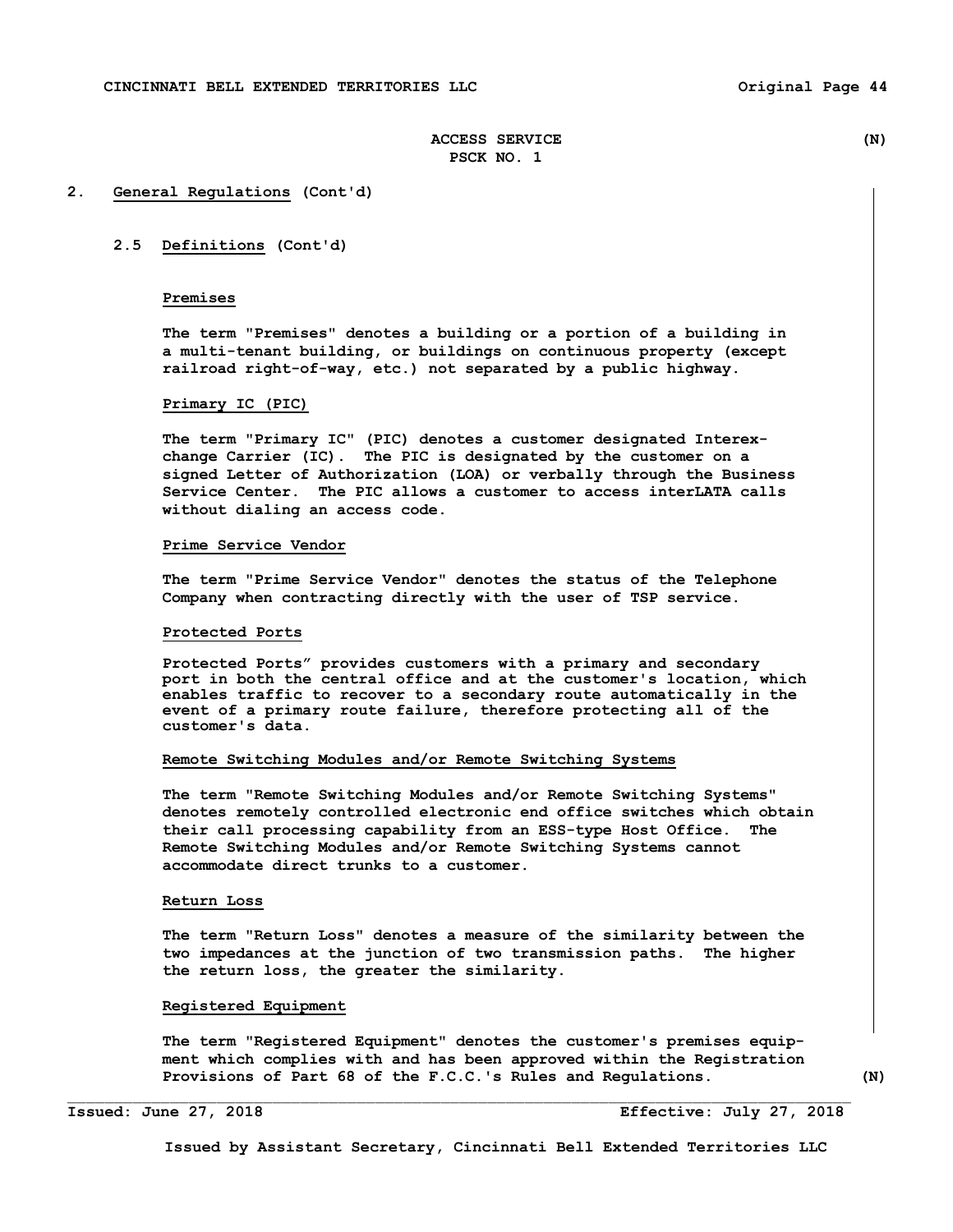#### **2. General Regulations (Cont'd)**

#### **2.5 Definitions (Cont'd)**

#### **Service Switching Point**

 **The term "Service Switching Point" (SSP) denotes a switch in the Company's Common Channel Signaling (CCS) network equipped with the functionality to interact with a data base using Signaling System 7 (SS7) messages to obtain call routing information.** 

#### **Serving Wire Center**

 **The term "Serving Wire Center" denotes the wire center from which the customer designated premises would normally obtain dial tone from the Company.** 

#### **Seven Digit Manual Test Line**

 **The term "Seven Digit Manual Test Line" denotes an arrangement which allows the customer to select balance, milliwatt and synchronous test lines by manually dialing a seven digit number over the associated access connection.** 

#### **Short Circuit Test Line**

 **The term "Short Circuit Test Line" denotes an arrangement in an end office which provides termination of a trunk or line by means of a capacitor of at least four microfarads. The impedance is so low as to be virtually a short circuit to alternating current at the fre quencies used in voice communications.** 

#### **Signal-to-C Notched Noise Ratio**

 **The term "Signal-to-C Notched Noise Ratio" denotes the ratio in dB of a test signal to the corresponding C-Notched Noise, i.e., the level in dB by which the signal exceeds the noise.** 

#### **Signaling Transfer Point**

 **The term "Signaling Transfer Point" denotes a specialized switch which provides CCS network access and performs SS7 message screening, routing, and/or transferring of such signaling information through the common channel signaling network. (N)** 

**Issued by Assistant Secretary, Cincinnati Bell Extended Territories LLC**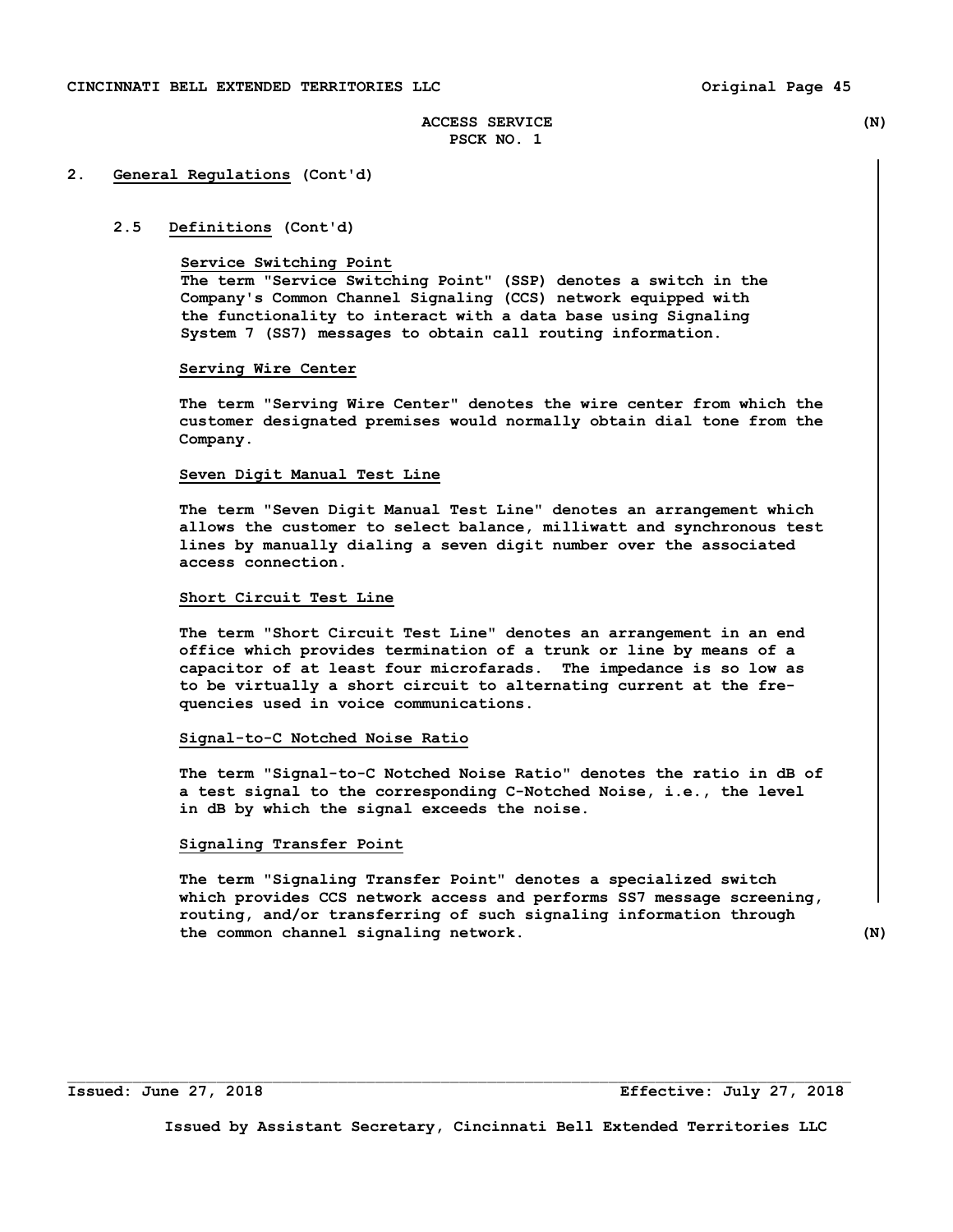## **2. General Regulations (Cont'd)**

# **2.5 Definitions (Cont'd)**

## **Signaling Transfer Point Port Termination**

 **The "Signaling Transfer Point Port Termination" provides a customer dedicated point of interface at the Company's STP for each of the customer's CCSAC Signaling Links.** 

#### **Signaling Point of Interconnection**

 **The term "Signaling Point of Interconnection" denotes the customer designated location where SS7 signaling information is exchanged between the Company and the Customer.** 

#### **Signaling System 7**

 **The term "Signaling System 7" denotes common channel out of band signal ing using the SS7 protocol developed by the Consultative Committee for International Telephone and Telegraph (CCITT) and the American National Standards Institute (ANSI).** 

# **Singing Return Loss**

 **The term "Singing Return Loss" denotes the frequency weighted measure of return loss at the edges of the voiceband (200 to 500 Hz and 2500 to 3200 Hz), where singing (instability) problems are most likely to occur.** 

#### **Subcontractor**

 **The term "Subcontractor" denotes the status of the Company when contracting directly with a Prime Service Vendor to provide TSP to a service user.** 

#### **Switching Systems**

 **The term "Switching System" denotes the hardware and/or software utilized by the Company for the establishment and maintenance of a given central office. (N)**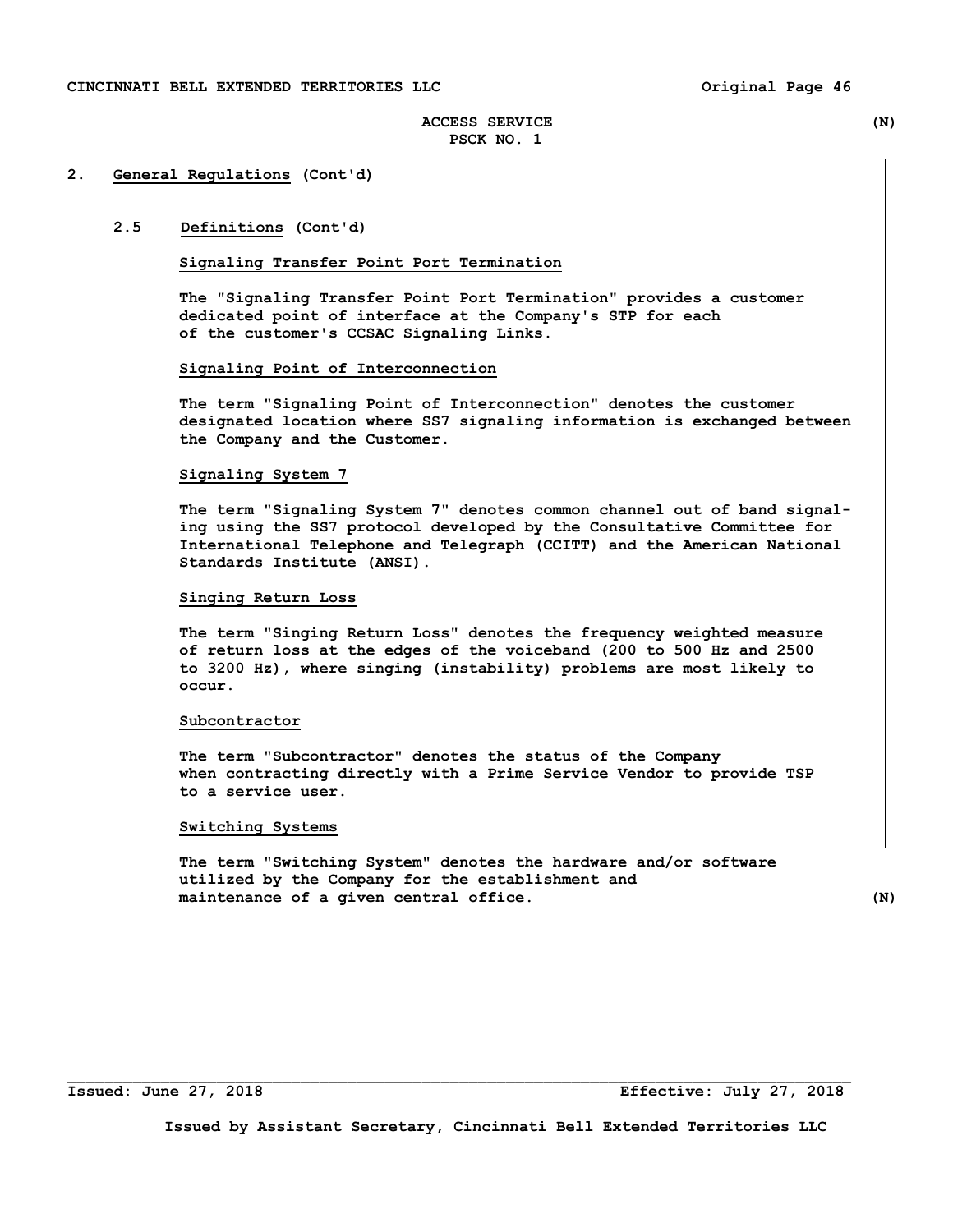## **2. General Regulations (Cont'd)**

# **2.5 Definitions (Cont'd)**

#### **Synchronous Optical Network (SONET)**

**A set of international standards for fiber optic-based transmission systems. SONET defines standard optical carrier transmission rates and utilizes a modular multiplexing approach based on the application of Synchronous Transport Signals (STS).** 

#### **Synchronous Test Line**

 **The term "Synchronous Test Line" denotes an arrangement in an end office which performs marginal operational tests of supervisory and ring-tripping functions.** 

 **Synchronous Transport Signal (STS-1)- a 51.84 Mbps signal within a SONET optical carrier signal. The STS-1 signal consists of overhead and synchronous payload envelope (SPE). The overhead part of the signal is used for controlling, framing and maintaining the signal. The SPE is used to transport the customer's data.** 

#### **Tandem-Switched Transmission Charge**

 **The Tandem-Switched Transmission charge is a mileage sensitive, per minute of use rate which applies to the transmission of the cus tomer's traffic from the customer's serving wire center, through the Company's Access Tandem, to the customer designated Company end office(s), or from the Access Tandem to the end office(s).** 

#### **Tandem-Switching Charge**

 **The Tandem-Switching charge is a per minute of use rate element which applies to the switching used to move a customer's traffic through the Access Tandem to the Company's end office(s).** 

#### **Terminating Direction**

 **The term "Terminating Direction" denotes the use of Access Service for the completion of calls from a customer premises to an end user premises. (N)** 

**Issued: June 27, 2018 Effective: July 27, 2018** 

**Issued by Assistant Secretary, Cincinnati Bell Extended Territories LLC**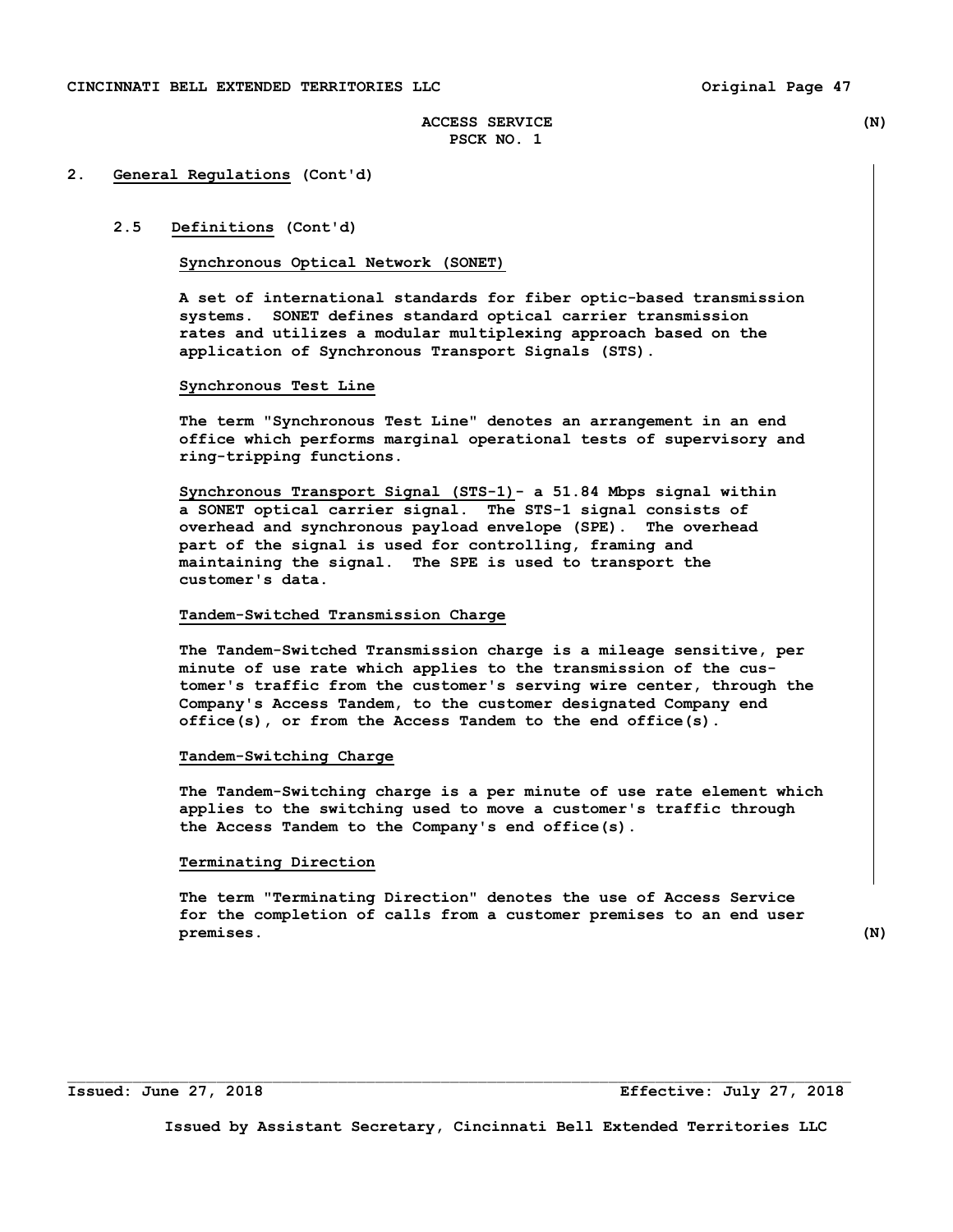#### **2. General Regulations (Cont'd)**

# **2.5 Definitions (Cont'd)**

#### **Transmission Measuring (105 Type) Test Line/Responder**

**The term "Transmission Measuring (105 Type) Test Line/Responder" denotes an arrangement in an end office which provides far-end access to a responder and permits two-way loss and noise measurements to be made on trunks from a near end office.** 

#### **Transmission Path**

 **The term "Transmission Path" denotes an electrical path capable of transmitting signals within the range of the service offering, e.g., a voice grade transmission path is capable of transmitting voice frequencies within the approximate range of 300 to 3000 Hz. A transmission path is comprised of physical or derived channels consisting of any form or configuration of facilities typically used in the telecommunications industry.** 

### **Trunk**

 **The term "Trunk" denotes a communications path connecting two switching systems in a network, used in the establishment of an end-to-end connection.** 

#### **Trunk Access Limitation**

 **The term "Trunk Access Limitation" denotes the routing of originating calls to a specified number of transmission paths in a trunk group in order to limit (choke) the completion of such traffic. Calls which could not be completed over the subset of transmission paths in the trunk group, i.e., the choked calls, would be routed to reorder tone.** 

#### **Trunk Group**

 **The term "Trunk Group" denotes a set of trunks which are traffic engineered as a unit for the establishment of connections between switching systems in which all of the communications paths are interchangeable.** 

#### **Trunk-Side Connection**

 **The term "Trunk-Side Connection" denotes the connection of a Transmission path to the trunk side of a local exchange switching system (N)** 

 $\mathcal{L}_\text{max}$ 

**Issued: June 27, 2018 Effective: July 27, 2018**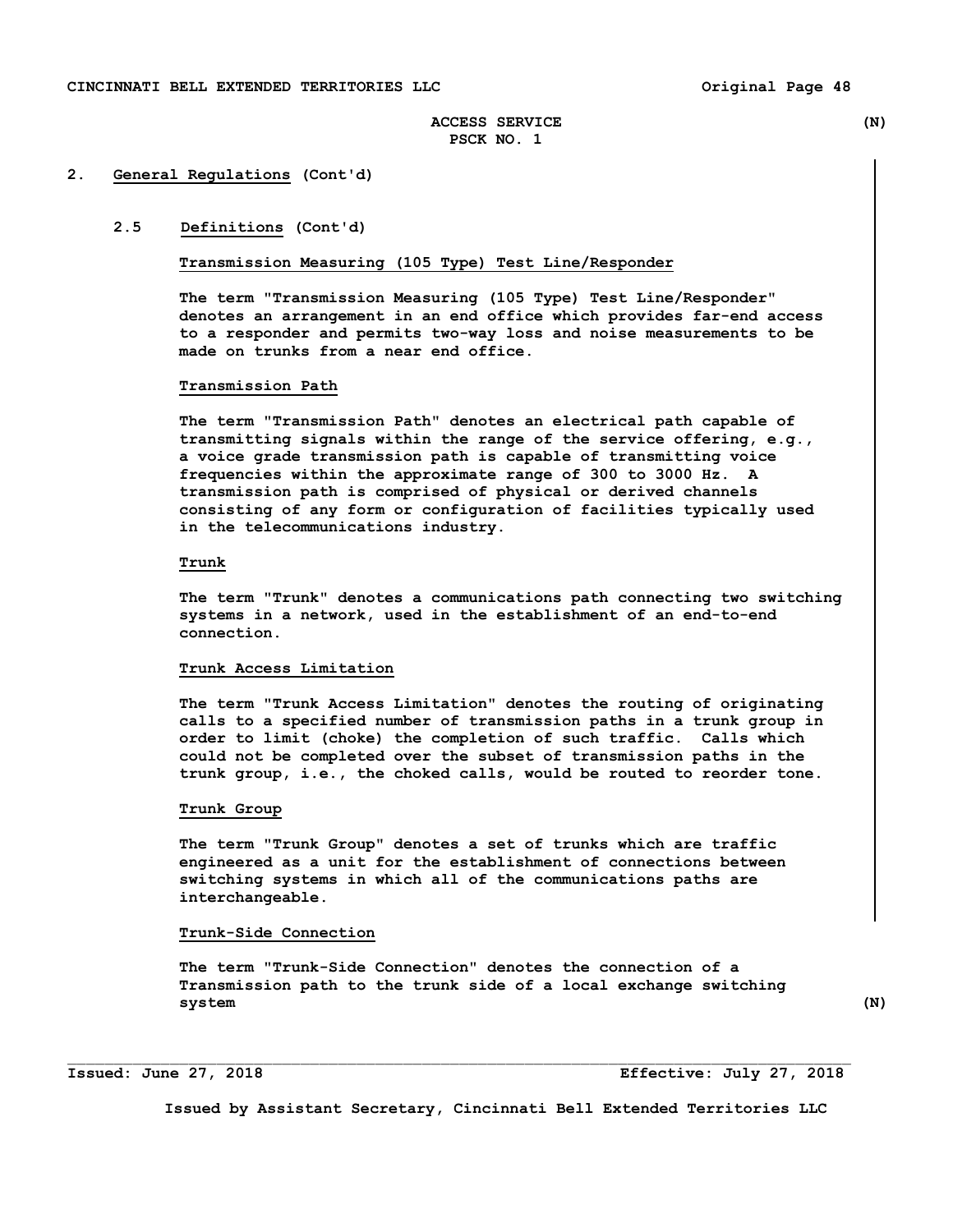#### **2. General Regulations (Cont'd)**

#### **2.5 Definitions (Cont'd)**

#### **Two-Wire to Four-Wire Conversion**

 **The term "Two-Wire to Four-Wire Conversion" denotes an arrangement which converts a four-wire transmission path to a two-wire transmission path to allow a four-wire facility to terminate in a two-way entity (e.g., a central office switch).** 

#### **Unauthorized PIC Change**

 **The term "Unauthorized PIC Change" denotes a customer whose selected PIC was changed and the IC is unable to produce the signed Letter of Authorization (LOA) or other form of valid authorization to the Company for the resolution of the PIC dispute.** 

#### **V and H Coordinates Method**

 **The term "V and H Coordinates Method" denotes a method of computing airline miles between two points by utilizing an established formula which is based on the vertical and horizontal coordinates of the two points.** 

# **Virtual LAN (VLAN) `**

 **The term Virtual LAN (VLAN) denotes a static logical connection used for point-to-multipoint, and multipoint-to-multipoint. VLANs support long-term ongoing connections between data terminal equipment. Permanent Logical paths are assigned exclusively to each VLAN in the network.** 

#### **VLAN Tagging**

 **The Term VLAN tagging denotes a way to label different traffic types so they may be differentiated from one another. VLAN Tagging can allow for different service levels for different traffic types. (N)** 

i<br>L

**Issued: June 27, 2018 Effective: July 27, 2018**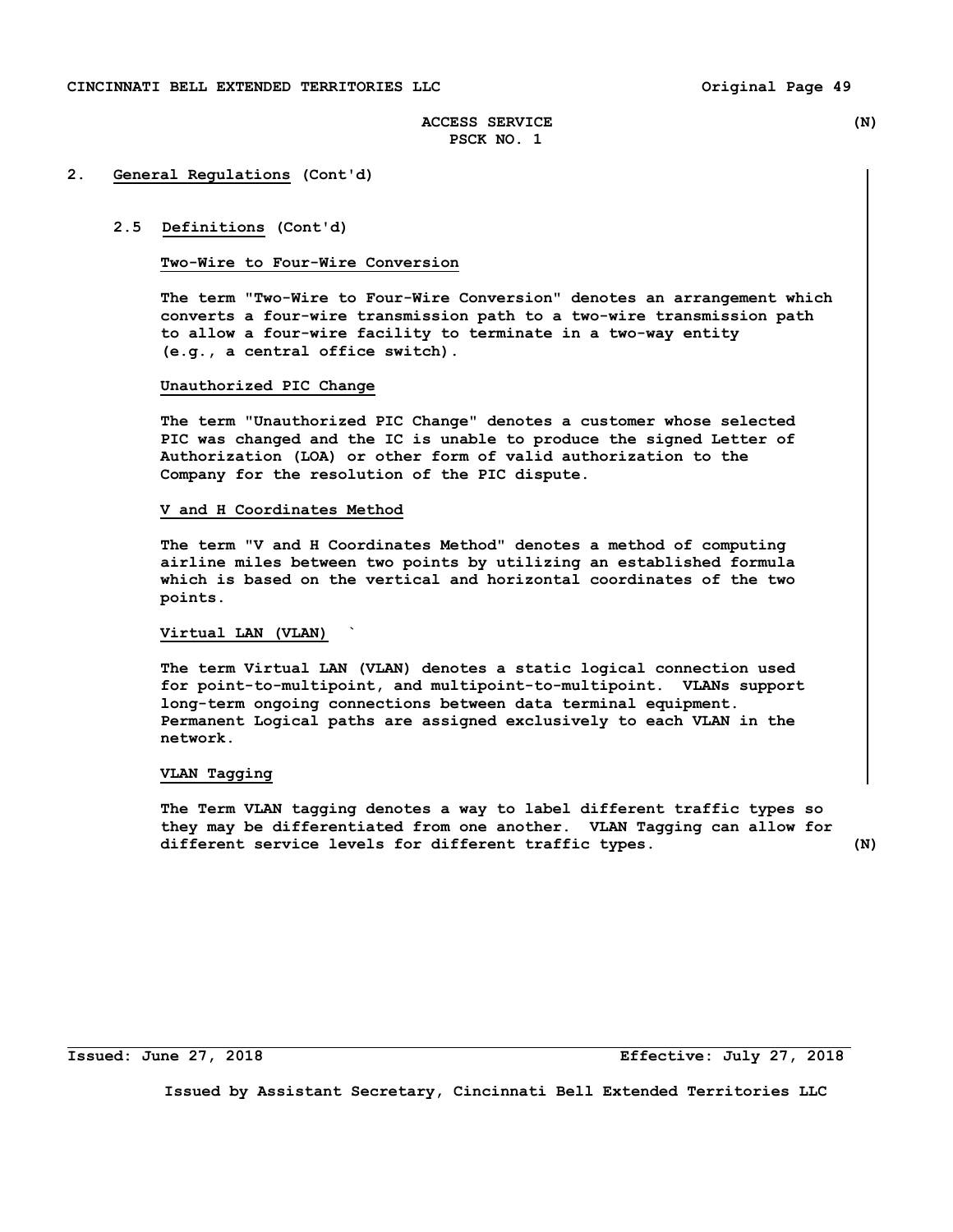#### **3. Switched Access Service**

# **3.1 General**

 **Switched Access Service, which is available to customers for their use in furnishing their services to end users, provides a two-point electrical communications path between a customer's premises and an end user's premises. It provides for the use of common terminating, switch ing and trunking facilities and common subscriber plant of the Company. Switched Access Service provides for the ability to originate calls from an end user's premises to a customer's premises, and to terminate calls from a customer's premises to an end user's premises in the LATA where it is provided. Specific references to material describing the elements of Switched Access Service are provided in 3.1.1 and 3.1.2 following.** 

# **3.1.1 Switched Access Service Arrangements and Manner of Provision**

 **Switched Access Services are differentiated by their technical characteristics, e.g., line side vs. trunk side connection at the Company entry switch, and the manner in which an end user accesses them in originating calling, e.g., with or without an access code. Following is a brief description of each type of service arrangement.** 

# **(A) Feature Group D (FGD)**

 **FGD Access, which is available to all customers, provides Trunk side access to Company end office switches with an associated uniform 1OXXX or lOXXXX access code for the customer's use in originating and terminating communica tions. (N)**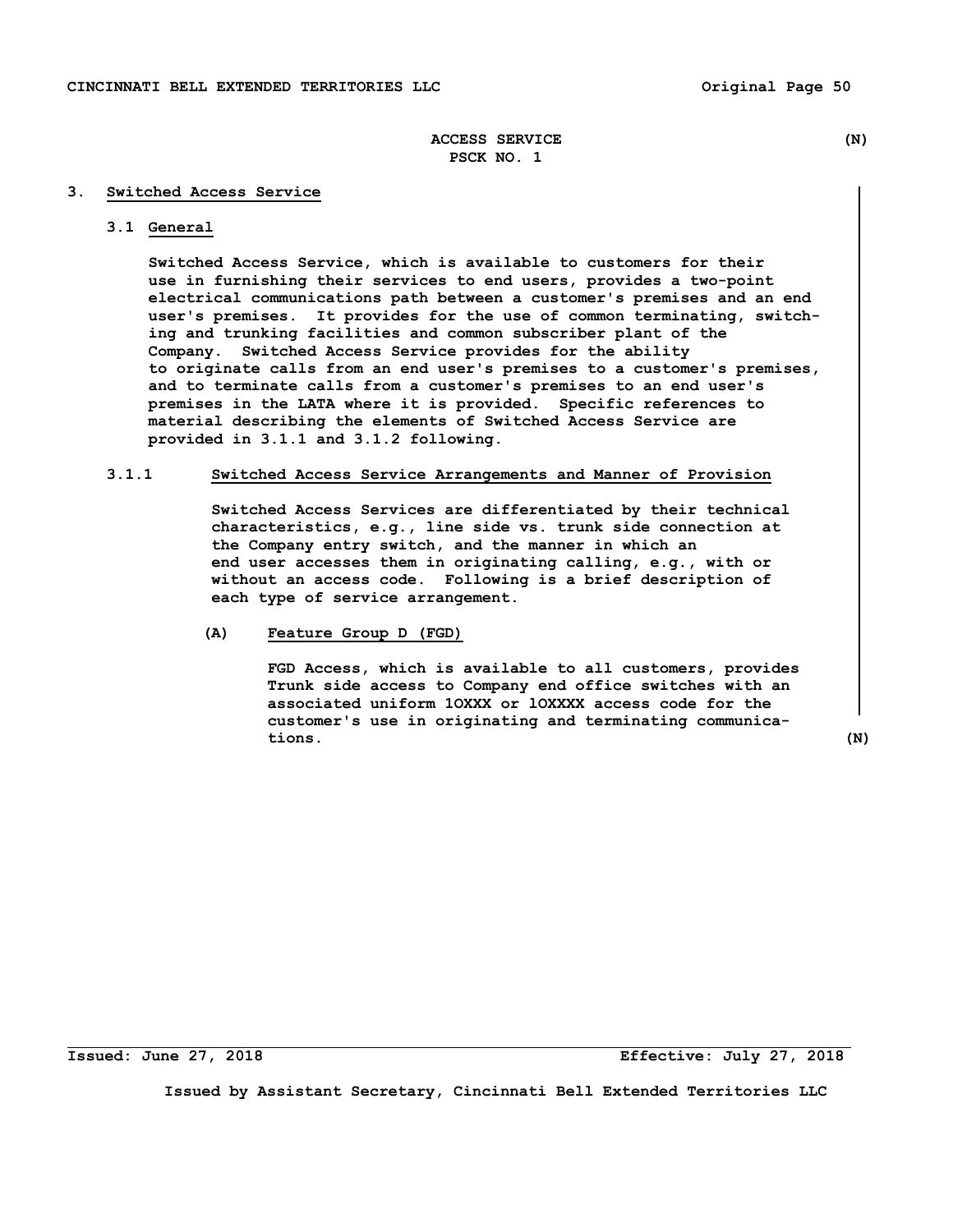#### **3. Switched Access Service (Cont'd)**

## **3.1 General (Cont'd)**

- **3.1.1 Switched Access Service Arrangements and Manner of Provision(Cont'd)** 
	- **(B) 800 Access Service**

 **800 Access Service, which is available to all customers, is an originating offering utilizing FGD Switched Access Service. The service provides a customer identification function based on the dialed 800 Series number. The 800 Series includes 800, 888, 877, 866, 855, 844, 833, 822. This customer identification function could include additional call handling and destination features, such as; alternate carrier(s) and/or alternate destina tion(s), time-of-day, day-of-week, specific dates, originating NPA-NXX-XXXX, percent allocation, routing to a single carrier and destination from an area of ser vice which is smaller than an area defined by an NPA-NXX.** 

 **When a 1 + 800 Series + NXX + XXXX call is originated by an end user, the Company will perform the customer identification function based on the dialed 1 + 800 Series + NXX + XXXX (ten digit screening) to deter mine the customer location to which the call is to be routed. Where 800 Series prefixes are not part of ten digit screening, the customer identification function will be performed based on the 800 Series + NXX digits only (e.g., Canada). If an 800 Series call originates from an end office not equipped to provide the SSP Data Base Query function, the call will be routed to an office at which the function is available. The SSP Data Base Query function will be available at the tandem and select end offices. Once customer identification has been established, the call will be routed to the customer.** 

 **Unless prohibited by technical limitations (e.g., different dialing plans), the customer's 800 Access Service traffic may, at the option of the customer, be combined in the same trunk group arrangement with the customer's non-800 Access Service traffic. When re quired by technical limitations, or at the request of the customer, a separate trunk group will be established for 800 Access Service.** 

 **When 800 Access Service traffic is combined in the same trunk group arrangement with other traffic, usage for the 800 Access Service traffic may be aggregated with or shown separately from the other traffic for billing pur poses. When separate trunk groups are provided for 800 Access Service, usage will be billed separately. (N)** 

**Issued: June 27, 2018 Effective: July 27, 2018**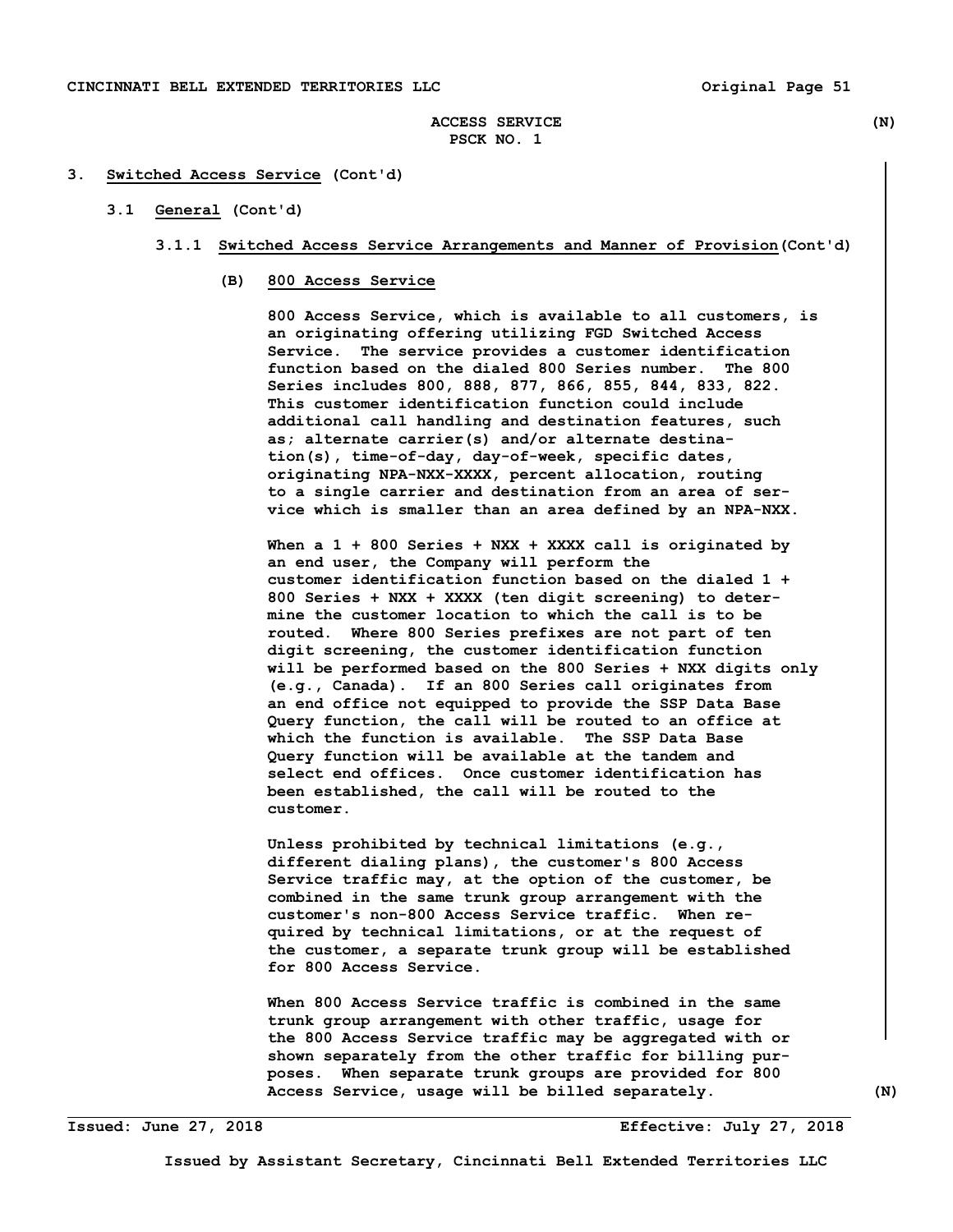#### **3. Switched Access Service (Cont'd)**

## **3.1 General (Cont'd)**

 **3.1.2 Rate Categories** 

 **The rate categories which apply to Switched Access Service are:** 

- **Switched Transport (described in 3.1.2(A) following) - Local Switching (described in 3.1.2(B) following)**
- **(A) Switched Transport**

 **The Switched Transport rate category establishes the charges related to the transmission and tandem facilities between the customer's premises and the end office switch(es) which may be a Remote Switching Module, where the customer's traffic is switched to originate or terminate the customer's communications. Mileage measurement rules are set forth in 3.5.7 following.** 

 **Switched Transport is a two-way voice frequency transmission path composed of facilities determined by the Telephone Company. The two-way voice frequency transmission path permits the transport of calls in the originating direction (from the end user's end office switch to the customer's premises) and in the terminating direction (from the customer's premises to the end office switch), but not simultaneously. The voice frequency transmission path may comprise any form or configuration of plant capable of and typically used in the telecommunications industry for the transmission of voice and associated telephone signals within the frequency bandwidth of approximately 300 to 3000 Hz.** 

 **The customer must specify when ordering (1) whether the service is to be directly routed to an end office switch or through the Company's access tandem switch or a TSP's access tandem switch, (2) the type of Direct- Trunked Transport and whether it will overflow to the Company's or a TSP's access tandem switch when service is directly routed to an end office, (3) the type of Entrance Facility, (4) the directionality of the service, and (5) when multiplexing is required, the hub(s) at which the multiplexing will be provided. (N)** 

**Issued: June 27, 2018 Effective: July 27, 2018**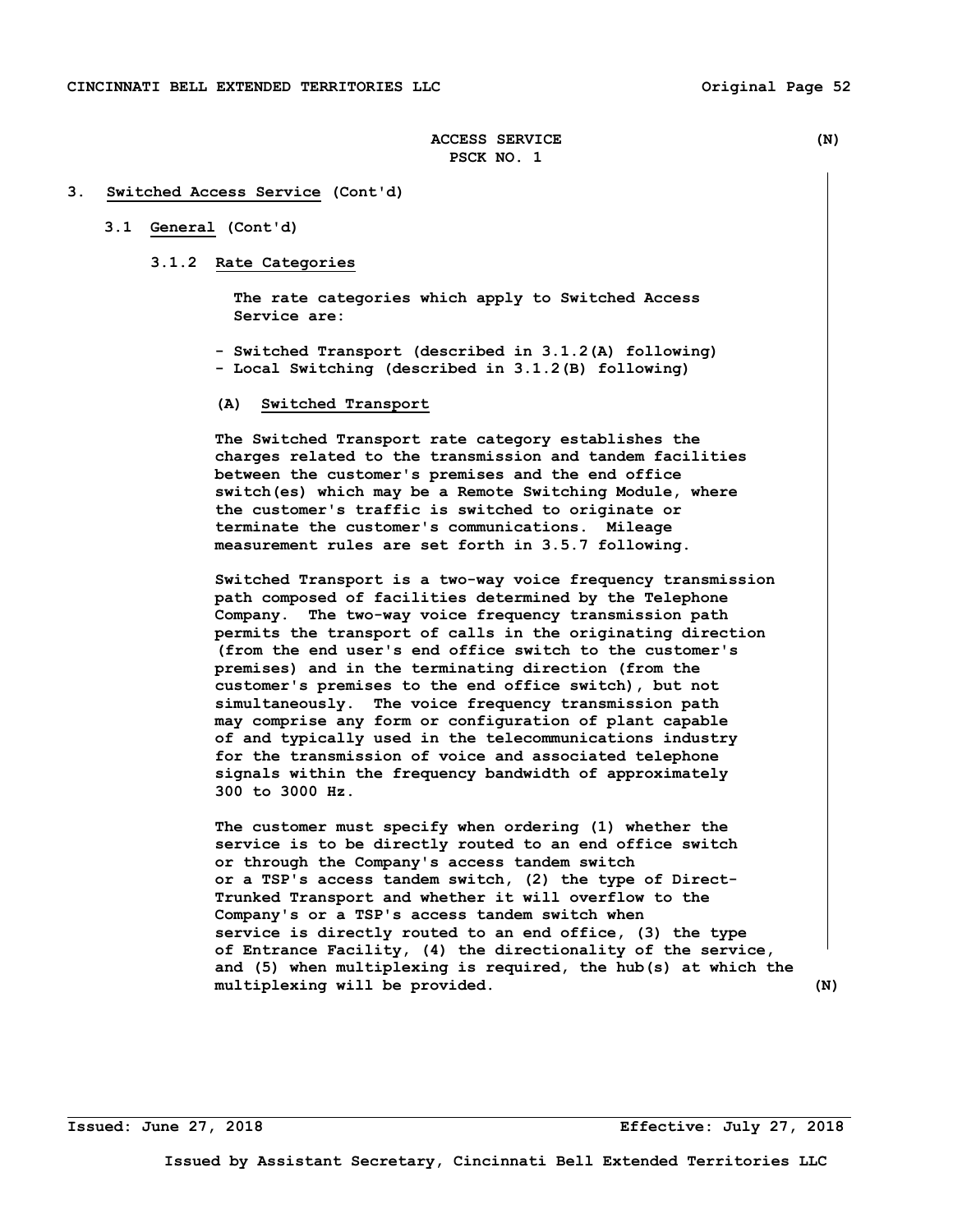- **3. Switched Access Service (Cont'd)**
- **3. Switched Access Service (Cont'd)** 
	- **3.1 General (Cont'd)** 
		- **3.1.2 Rate Categories (Cont'd)** 
			- **(B) Switched Transport (Cont'd)**

 **Additionally, when service is to be routed through an access tandem switch, the customer must specify whether the facility between the serving wire center and the tandem is to be provided as Direct-Trunked Transport or Tandem-Switched Transport.** 

 **Switched Transport is provided at the rates and charges set forth in 3.7.1 following. The description of these rates with respect to the different types of service is as set forth in 3.1.2 following.** 

- **(1) Switched Transport Facilities**
- **(a) Entrance Facility**

 **An Entrance Facility provides the communica tion path between a customer's premises and the Company's serving wire center for that premises. The Entrance Facility is provided to a single customer and is available for use with all line side and trunk side Switched Access services. An Entrance Faci lity is provided even if the customer's pre mises and the serving wire center are located in the same building** 

 **(b) Direct-Trunked Transport Facility** 

 **A Direct-Trunked Transport facility provides the communications path between the serving wire center of a customer's premises and an end office, between the serving wire center of a customer's premises and the Company's Access tandem. Direct-Trunked Transport facilities are provided to a single customer. Direct-Trunked Transport facilities are avail able for use with all line side and trunk side Switched Access services. (N)** 

**Issued: June 27, 2018 Effective: July 27, 2018**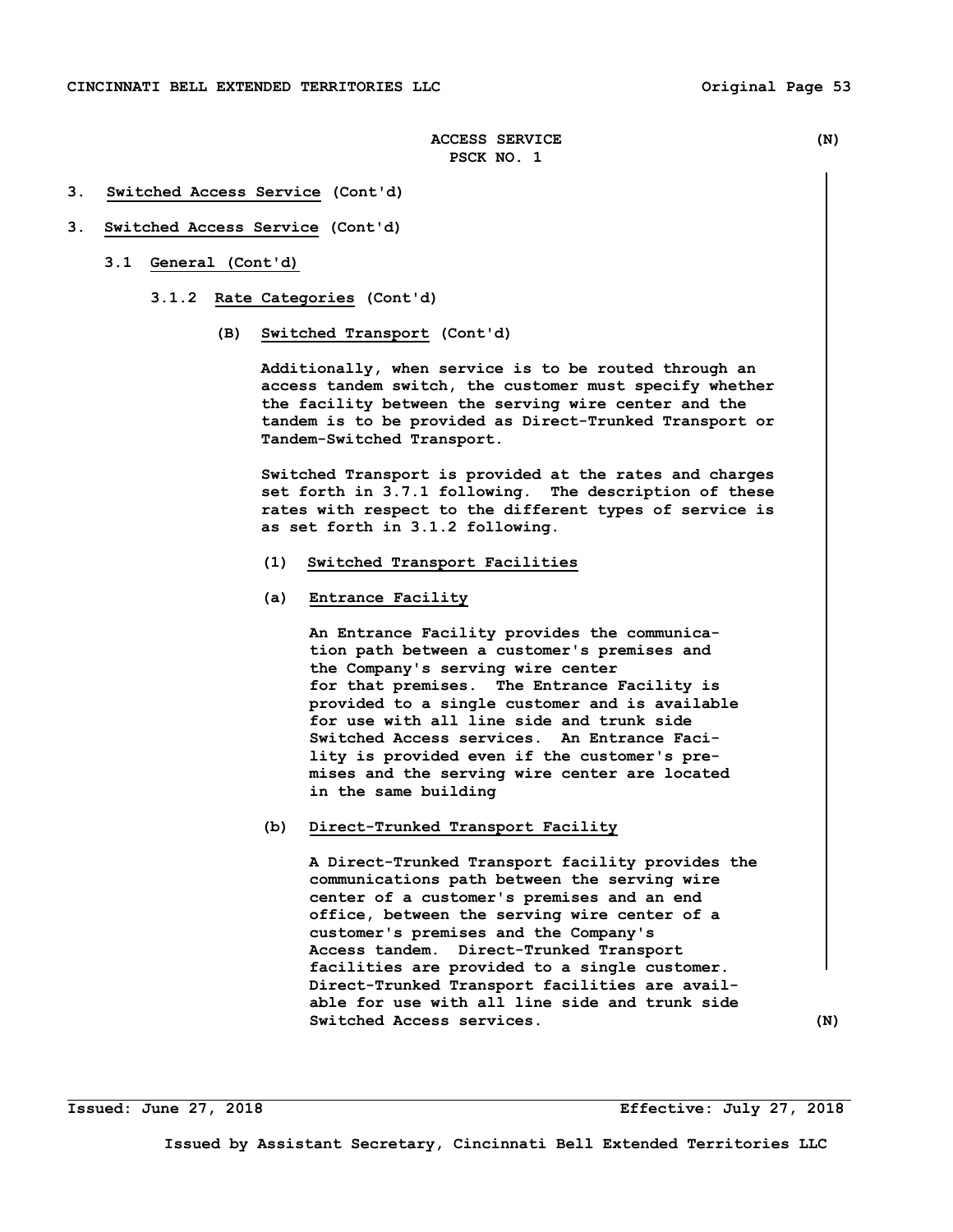- **3. Switched Access Service (Cont'd)** 
	- **3.1 General (Cont'd)** 
		- **3.1.2 Rate Categories (Cont'd)** 
			- **(B) Switched Transport (Cont'd)** 
				- **(1) Switched Transport Facilities (Cont'd)** 
					- **(c) Tandem-Switched Transport Facility**

 **The Tandem-Switched Transport facility provides the communications path between the customer's serving wire center and the end office or between the tandem and the end office on circuits that are switched at an access tandem. Tandem- Switched Transport facilities are available for use with all trunk side Switched Access Services.** 

 **Tandem-Switched Transport charges consist of a Tandem-Switched Transmission charge (fixed and per mile minute of use charges) and a Tandem- Switching charge (per minute charge) where elements may apply independently of one another as described herein**. **For originating minutes, (C) these charges apply to non-8YY minutes only. (C)** 

 **(d) Access Tandem Trunk Port** 

 **The Access Tandem Trunk Port is a monthly per port rate that provides a port for each dedicated trunk on the Serving Wire Center side of the access tandem.** 

**\_**

**Issued: June 1, 2021 Effective: July 1, 2021**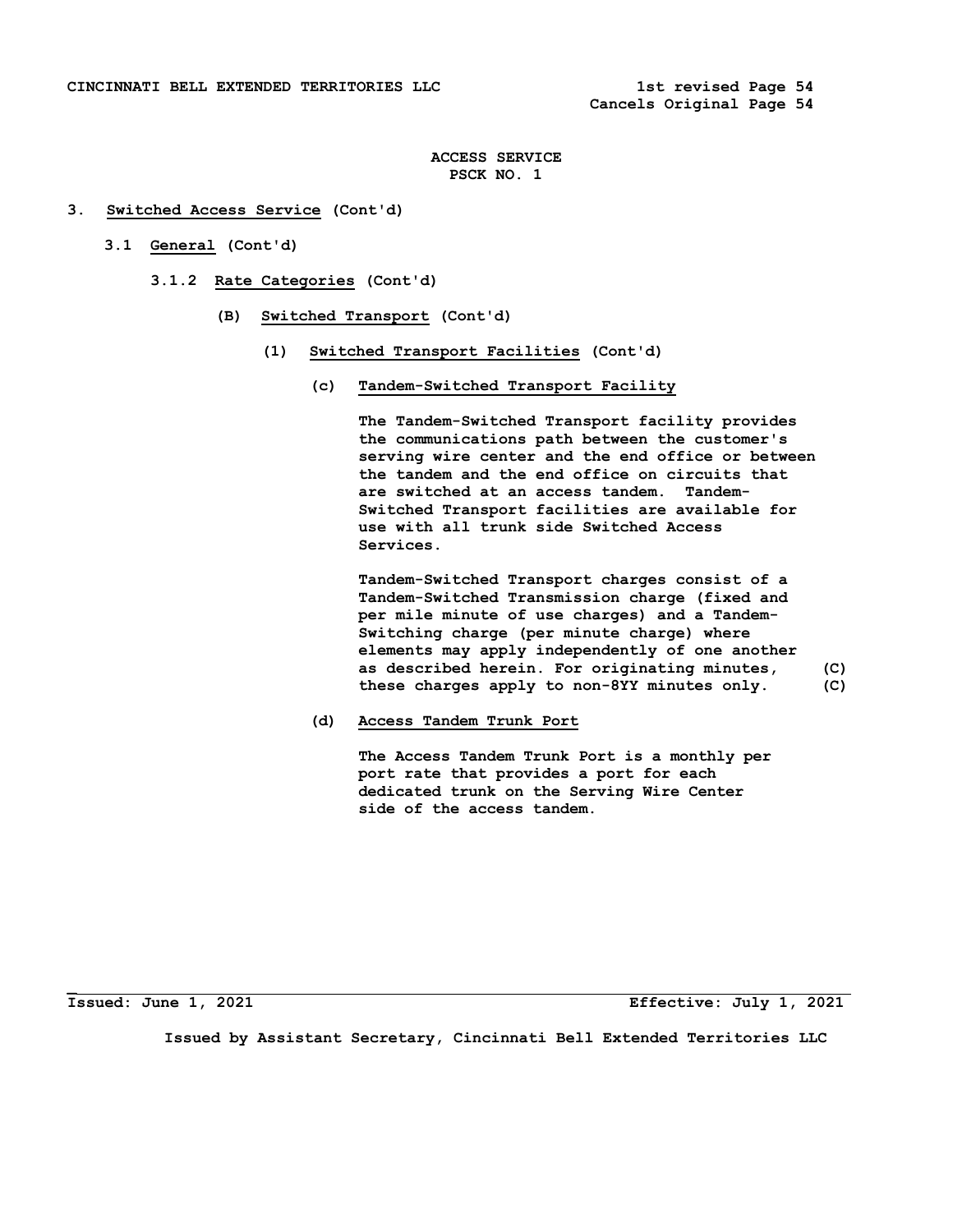- **3.1 General (Cont'd)** 
	- **3.1.2 Rate Categories (Cont'd)** 
		- **(B) Switched Transport (Cont'd)** 
			- **(2) Switched Transport Connections (Cont'd)**

 **Switched Transport is comprised of specific connec tion types. These connections may be either analog or digital. Analog connections are differentiated by spectrum and bandwidth; digital connections are differentiated by bit rate. Depending on the spectrum, bandwidth or bit rate selected by the customer, multiplexing, as described in 3.7.1(D), may also be required to allow interconnection with other Switched Transport facilities or to a Company switch.** 

 **With one exception, the customer may choose the Switched Transport connection comprising the Switched Transport facility. For the tandem to end office por tion of Tandem-Switched Transport, the Company will determine the type of connection used.** 

 **Each type of connection is composed of specific channels which are provided for use with a Switched Access service. Each channel in a Switched Trans port following types of connections are available for all Switched Transport facilities.** 

 **(a) Mercury 1.544 (DS1)** 

 **A Mercury 1.544 (DS1) provides 24 channels for the transmission of nominal 64.0 kbps or 1.544 Mbps isochronous serial data. The actual bit rate and framing format is a function of the channel interface selected by the customer. (N)** 

**\_Issued: June 27, 2018 Effective: July 27, 2018**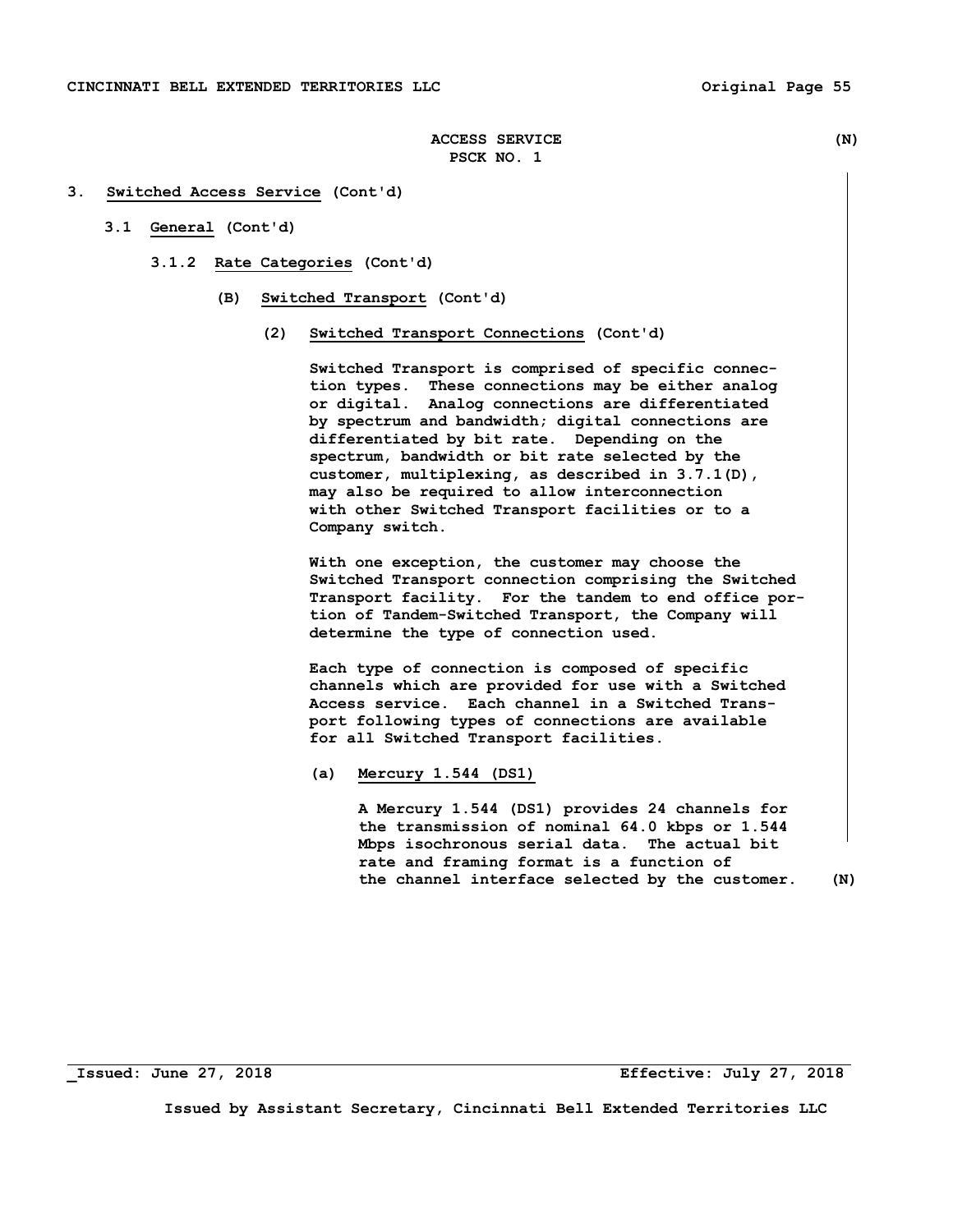- **3.1 General (Cont'd)** 
	- **3.1.2 Rate Categories (Cont'd)** 
		- **(B) Switched Transport (Cont'd)** 
			- **(b) Mercury 45 (DS3)**

 **Mercury 45 (DS3) provides 28 Mercury 1.544s (DS1) or 672 DSO channels and provides for transmission of nominal 44.736 Mbps isochron ous serial data. The actual bit rate and framing format is a function of the channel interface selected by the customer. With Mercury 45 (DS3), customers may request to have an electrical interface installed at their customer premises. For DS3 connections utilizing an electrical interface, the cus tomer will receive an electrical signal with a transmission speed of 44.736 Mbps per channel** 

## **(3) Multiplexing**

 **Multiplexing provides the capability of converting the capacity or bandwidth of a Switched Transport facility from a higher level to a lower level or from a lower level to a higher level. Multiplexing is required when the customer requests to inter connect Entrance facilities, or Direct - Trunked Transport facilities of different capacities or bandwidths, i.e., DS1 to Voice Grade or DS3 to DS1.** 

 **When customers request to interconnect DS3 facili ties with Company switches, DS3 to DS1 multiplexing is required at appropriately equipped end offices. Locations where multiplexing is available are specified in the NECA Tariff F.C.C. No. 4.** 

 **Customers ordering Tandem Switched Transport will incur a multiplexing charge for multiplexing on the Serving Wire Center side of the Access Tandem and a multiplexing charge for multiplexing on the End Office side of the Access Tandem. (N)**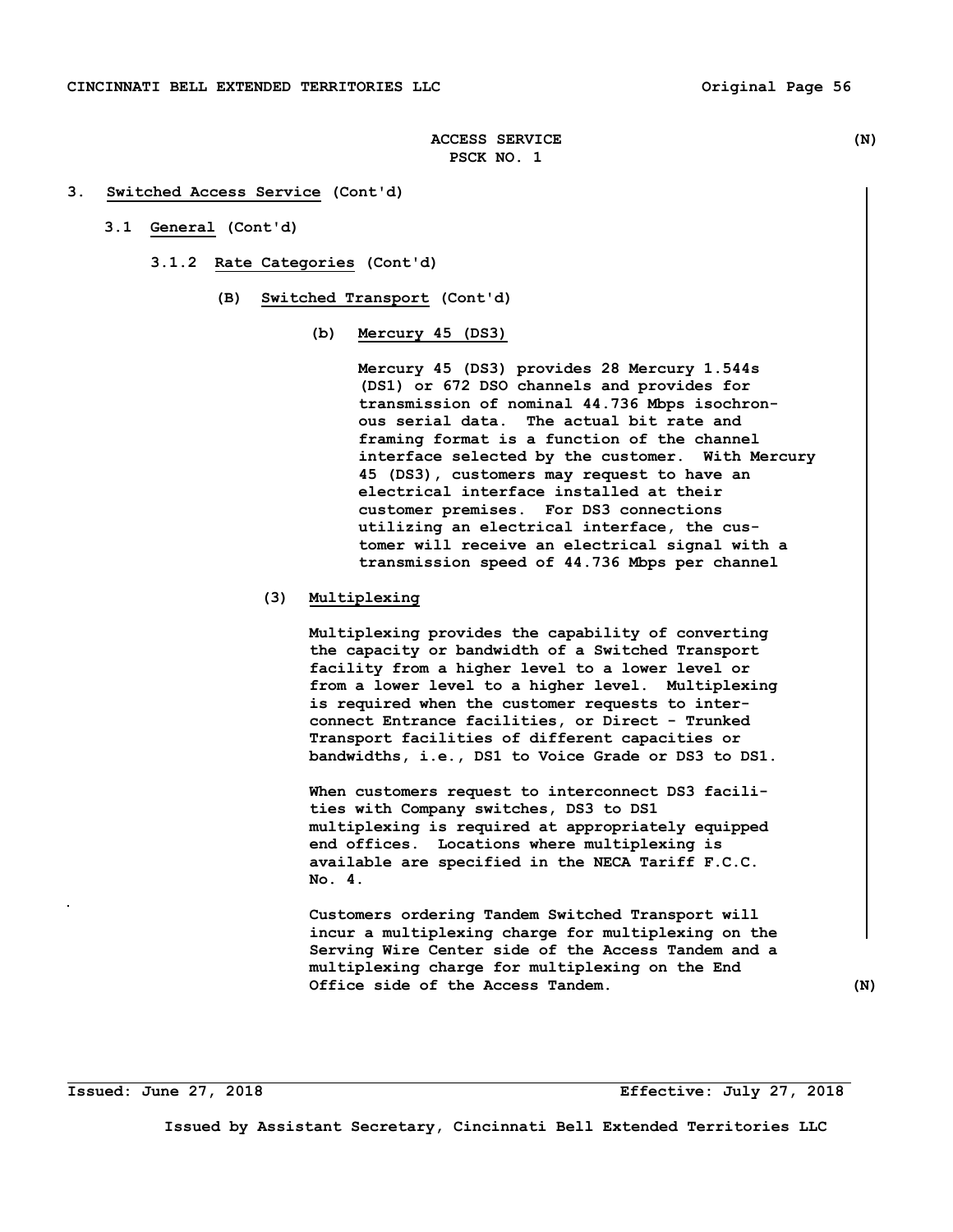#### **3. Switched Access Service (Cont'd)**

- **3.1 General (Cont'd)** 
	- **3.1.2 Rate Categories (Cont'd)** 
		- **(B) Switched Transport (Cont'd)** 
			- **(3) Multiplexing**

 **Rates and charges for multiplexing are set forth in 3.7.1. For each of the multiplexing options listed below, the multiplexer is associated with the Switched Transport facility with the higher capacity or bandwidth (e.g., a DS3 to DS1 multiplexer is associated with the facility DS3 connection).** 

 **(a) Mercury 45 (DS3) to Mercury 1.544 (DS1)** 

 **Available with all Switched Transport facilities using DS3 connections. Provides an arrangement that converts a DS3 signal to or from 28 DS1 channels. Conversion is accomplished using digital time division multiplexing.** 

 **(b) Mercury 1.544 (DS1) to Voice Grade** 

 **Available with all Switched Transport facilities using DS1 connections. Provides an arrangement that converts a DS1 connection to or from 24 voice grade channels. Conversion is accomplished using digital time division multiplexing.** 

 **(c) Common Multiplexing** 

 **Common Multiplexing is provided on a usage sensitive basis in conjunction with Tandem Switched Transport. Switched Access facilities are connected to the Tandem as DS1 circuits. Multiplexing is required to connect common switched facilities from DS3 to DS1. (N)**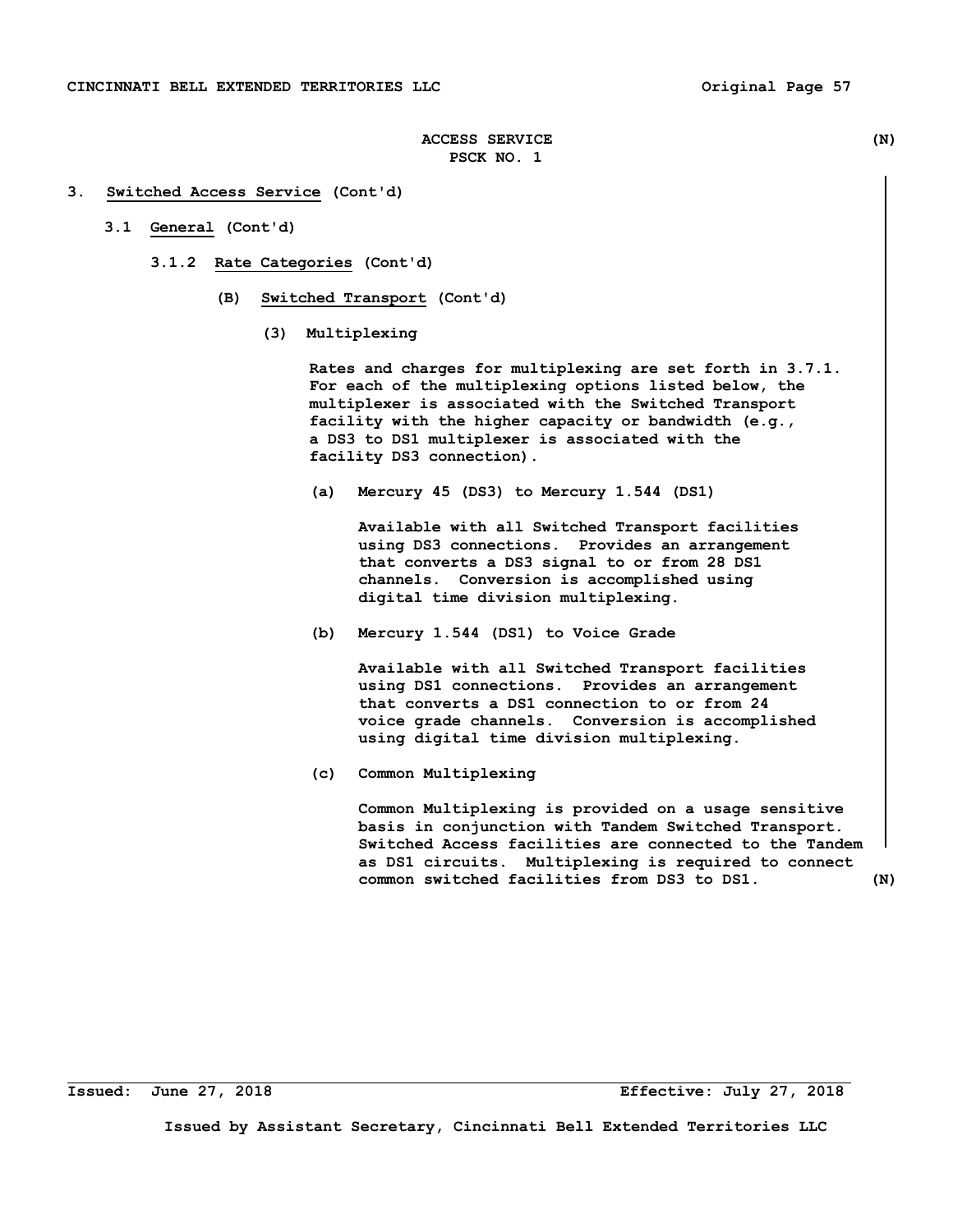# **3. Switched Access Service (Cont'd)**

- **3.1 General (Cont'd)** 
	- **3.1.2 Rate Categories (Cont'd)** 
		- **(B) Switched Transport (Cont'd)** 
			- **(4) Chargeable Optional Features** 
				- **(a) Common Channel Signaling Access Capability (CCSAC)**

 **This option allows the customer to receive signals for call setup out-of-band. This option is only available with Feature Group D.** 

 **The Company will provide the CCSAC option in accordance with the technical specifications set forth in Technical Reference TR-TSV-000905 from properly equipped signaling elements in the Telephone Company CCS network.** 

 **This option requires the establishment of the required number of CCSAC signaling links between the customer's signaling point of interconnection and each of the Telephone Company's designated Signaling Transfer Points (STPs) and STP Port Terminations. The STP locations are set forth in the National Exchange Carrier Association, Inc. Tariff F.C.C. No. 4. The customer will have the option of ordering a Signaling Link pro visioned over a dedicated Mercury 1.544 (DS1) Facility or over a 56 Kbps DDS channel.** 

#### **(b) Carrier Identification Parameter (CIP)**

 **The CIP Optional Feature provides for the delivery of the Carrier Identification Code (CIC) within the Initial Address Message (IAM) SS7 call setup protocol. CIP is available with originating Feature Group D Switched Access Service from certain end offices and from the access tandem. Customers should contact the Company (N)** 

**\_**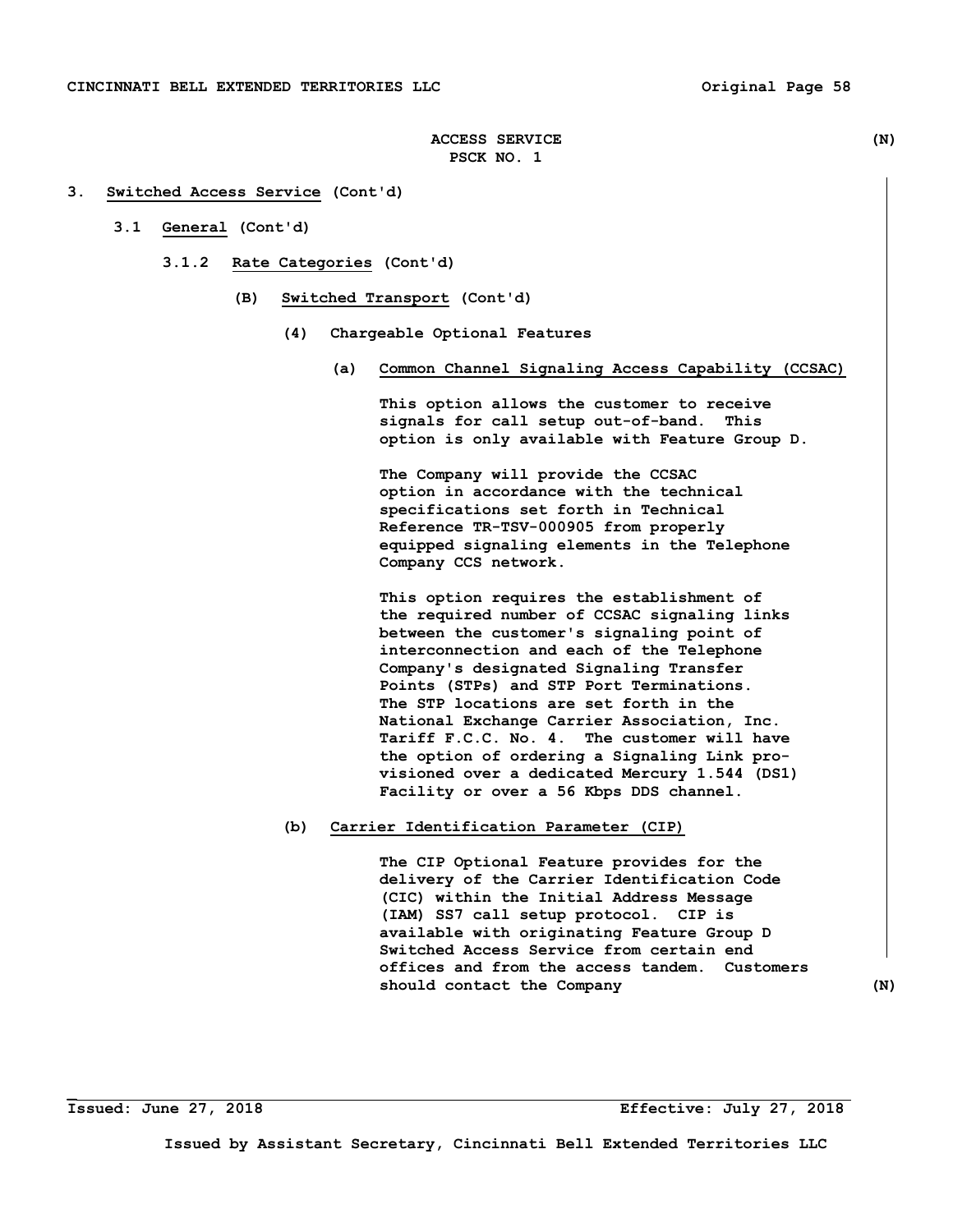- **3.1 General (Cont'd)** 
	- **3.1.2 Rate Categories (Cont'd)** 
		- **(B) Switched Transport (Cont'd)** 
			- **(4) Chargeable Optional Features**
			- **(b) Carrier Identification Parameter (CIP)(Cont'd)**

 **to determine where CIP is available. This feature requires the customer to purchase or use already established CCSAC signaling links between the customer's signaling point of interconnection and each of the Company's designated STPs and STP Port Terminations, as described in Section 3.7.1(G). The rates for the CIP Optional Feature are described in Section 3.7.1(I).** 

# **(c) Signaling for Tandem Switching**

 **This option allows any interested third party, including competitive access provid ers (CAPS), interexchange carriers (IXCs), and end users, to receive signaling informa tion necessary to provide tandem signaling. Signaling for tandem switching provides the carrier identification code (CIC) and the OZZ code (or the CKTD code for SS7) to the Tandem Switch Provider (TSP). The CIC identifies the IXC to receive the call, and the OZZ identifies the IXC trunk group to which traffic should be routed. This option is available only with Feature Group D (FGD).** 

 **The customer may choose to have this option provided with Multifrequency or Common Channel Signaling.** 

 **When tandem switching is provided by a TSP, the TSP will be required to order one-way (N)**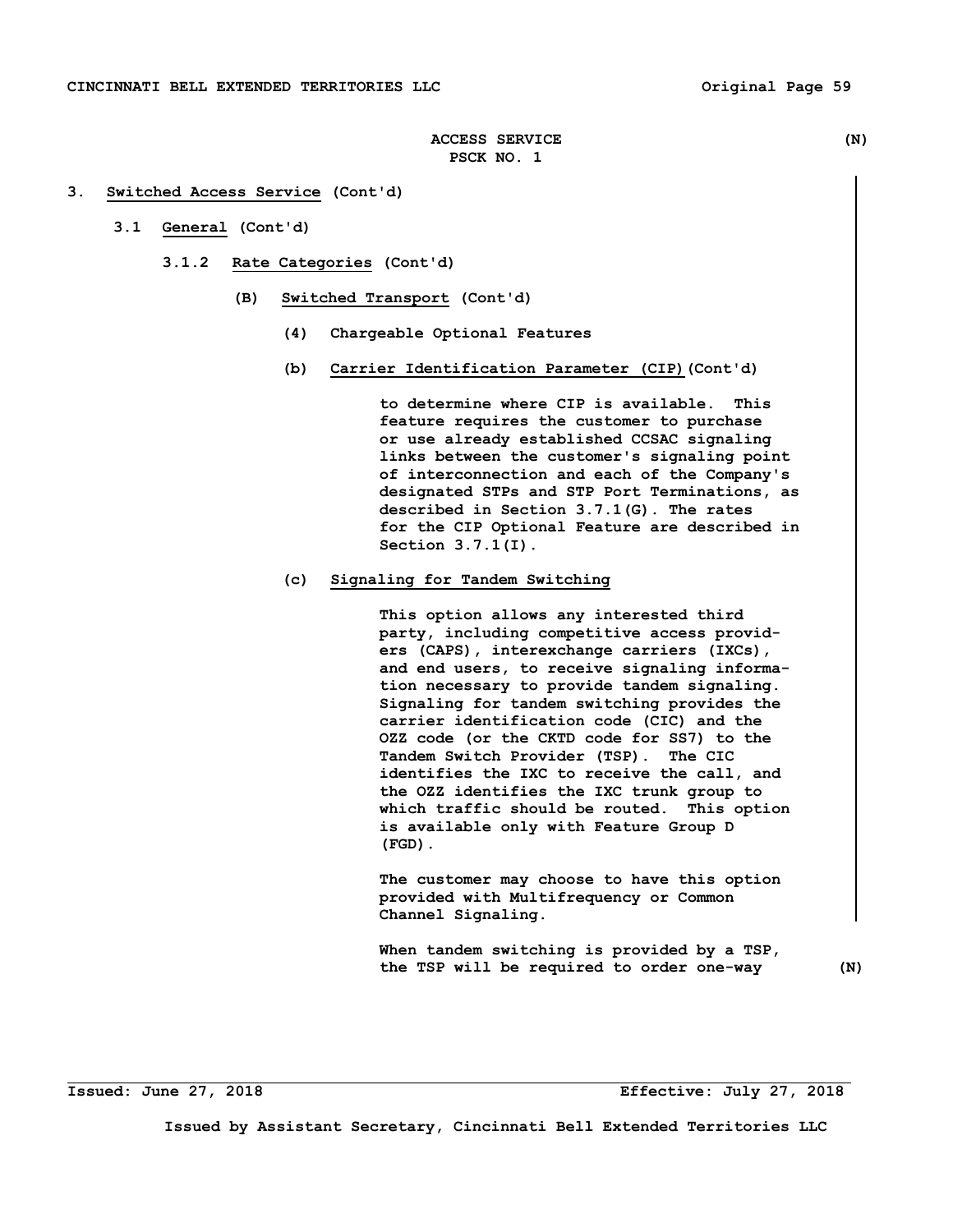- **3.1 General (Cont'd)** 
	- **3.1.2 Rate Categories (Cont'd)** 
		- **(B) Switched Transport (Cont'd)** 
			- **(4) Chargeable Optional Features**
			- **(c) Signaling for Tandem Switching (Cont'd)**

 **direct-trunks between the desired Company end offices and the TSP's access tandem switch. These one-way trunks will be billed as direct-trunks to the TSP.** 

 **Either the TSP or the IXC using the TSP as its access tandem provider, may be the customer for the remaining FGD usage charges i.e., carrier common line, local switching, information surcharge and the interconnec tion charge. The signaling nonrecurring charge, described in Section 3.7.1, will be assessed to the TSP. Any link be tween the TSP's access tandem switch and an IXC Point of Presence (POP) location may be purchased from the Company's special access section in this tariff.** 

 **If an IXC wishes to move their traffic to a TSP's access tandem switch, the TSP must provide the Company with a written letter of authorization (LOA). If a TSP contacts the Company on behalf of an IXC to move the IXC traffic from the Company access tandem switch to a TSP access tandem switch, the IXC must pro vide the Company an LOA.** 

 **If the IXC is the customer of record, for terminating usage, the IXC's TSP of choice is obligated to provide the Telephone Com pany with all billing detail needed to accurately count and bill usage. The re quirements for providing this billing data are described in the following paragraphs. (N)**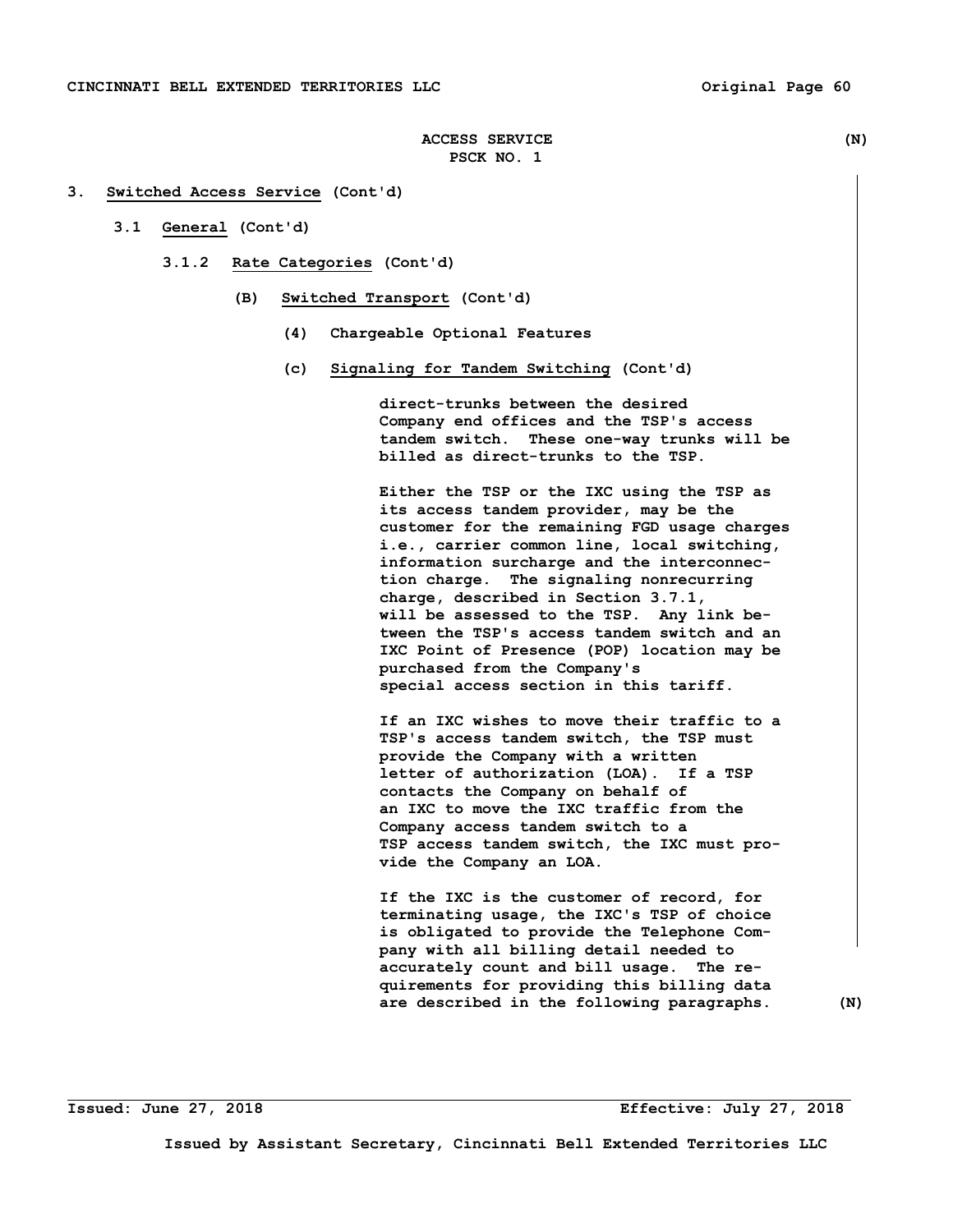- **3.1 General (Cont'd)** 
	- **3.1.2 Rate Categories (Cont'd)** 
		- **(C) Local Switching**

 **This rate category provides for (1) local end office switching, i.e., the common switching functions associated with the various Switched Access Service arrangements, (2) the termination of switched transport at end offices, and (3) 800 Data Base Queries. This category includes usage sensitive rates and both chargeable and nonchargeable optional features.** 

- **(a) Local Switching applies on a per minute of use basis, providing local switching functions for FGD, and 800 Access Service. Where end offices are appropriately equipped, international dialing may also be provided a capability of Local Switching, i.e., the capability of switching international calls with service prefix and address codes having more digits than can be switched through a standard FGD end office.**
- **(b) 800 Access Service, Data Base Query Charge and Routing Options Capability apply on a per query basis and are originating offerings utilizing FGD. These services provide customer identification and additional call handling and destination features (i.e., time of day, day of week, etc.). These services provide for the use of the Tandem Switching, Tandem Termination, and Tandem Transport facilities of the Company. The Company will not charge Carrier Common Line, Local End Office Switching, or End Office Port charges.**
- **(1) Usage Sensitive Rates (Cont'd) The description of these rates is set forth in 3.7.2 following.**

## **3.1.3 Design Layout Report**

 **At the request of the customer, the Company will provide to the customer the makeup of the facilities and ser vices provided from the customer's premises to the first point of switching. This information will be provided in the form of a Design Layout Report. The Design Layout Report will be provided to the customer at no charge, and will be reissued or updated whenever these facilities are materially changed. (N)**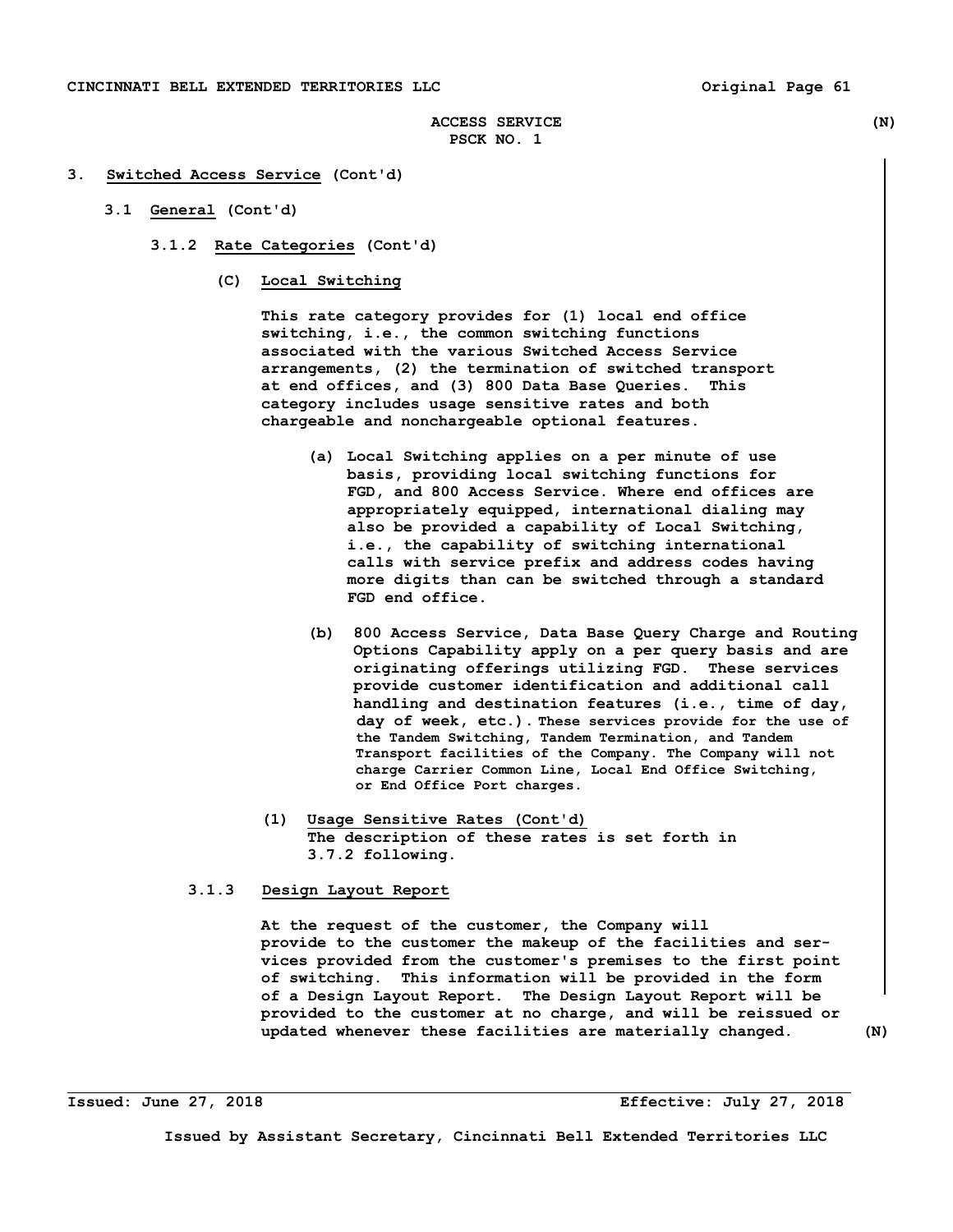#### **3. Switched Access Service (Cont'd)**

# **3.1 General (Cont'd)**

## **3.1.4 Acceptance Testing**

 **At no additional charge, the Company will, at the customer's request, cooperatively test, at the time of installation, the following parameters: loss, C-notched noise, C-message noise, 3-tone slope, d.c. continuity and operational signaling.** 

 **At no additional charge, the Company will, at the time of installation of Feature Group D with the 64CCC Local Transport option trunks, perform the Digital Trunk Acceptance Tests described in TR-TSV-000905.** 

 **3.1.5 Ordering Options and Conditions** 

 **To order Switched Access, customers should contact the Company as described in Section 3.6 following. Rate elements for Switched Access Services are defined in 3.7.** 

 **3.1.6 CCSAC Testing Requirements** 

 **When Feature Group D with CCSAC option is ordered, network compatibility and other operational tests will be performed cooperatively by the Company and the customer. These tests are as specified in Technical Reference TR-TSV-000905. (N)** 

**Issued: June 27, 2018 Effective: July 27, 2018**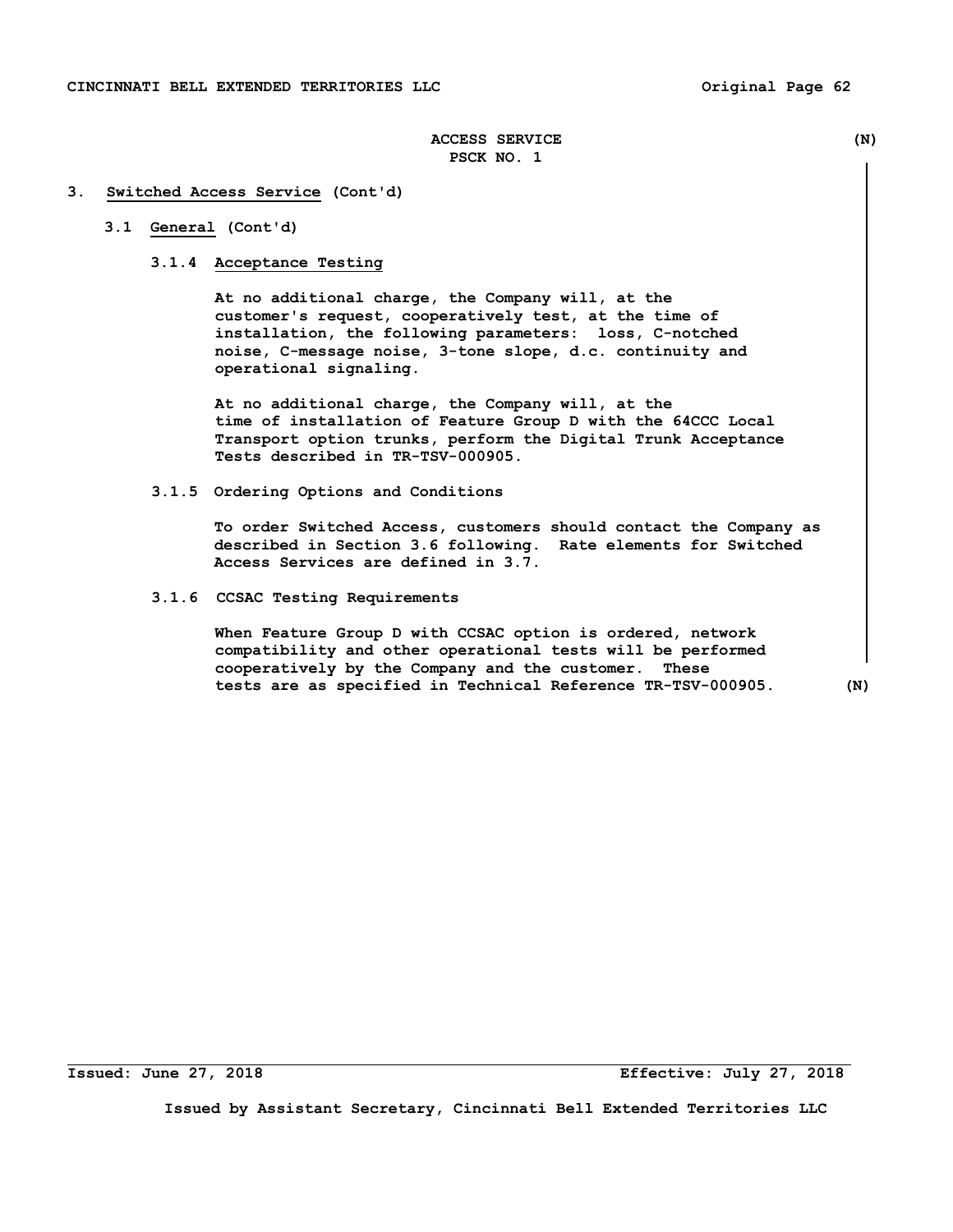#### **3. Switched Access Service (Cont'd)**

## **3.2 Local Switching**

- **3.2.1 Common Switching Optional features** 
	- **(A) Call Denial on Line or Hunt Group**

 **This option allows for the screening of terminating calls within the LATA, and for the completion only of calls to 611, 911, 800, 555-1212, and a Telephone Company specified set of NXXs within the Telephone Company local exchange calling area of the dial tone office in which the arrangement is provided. All other "toll" calls are routed to a reorder tone or recorded announcement.** 

#### **(B) Uniform Call Distribution Arrangement**

 **This option provides a type of multiline hunting arrangement which provides for an even distribution of calls among the available lines in a hunt group. Where available, this feature is provided in Company electronic end offices only.** 

# **(C) Nonhunting Number for Use with Hunt Group or Uniform Call Distribution Arrangement**

 **This option provides an arrangement for an individual line within a multiline hunt or uniform call distribu tion group that provides access to that line within the hunt or uniform call distribution group when it is idle or provides busy tone when it is busy, when the nonhunt ing number is dialed. Where available, this feature is provided in Company electronic end offices only** 

## **(D) Automatic Number Identification (ANI)**

 **This option provides the automatic transmission of a seven or ten digit number and information digits to the customer's premises for calls originating in the LATA, to identify the calling station. The ANI feature is an end office software function which is associated on a call-by-call basis with (1) all individual trans mission paths in a trunk group routed directly between an end office and a customer's premises or, where technically feasible, with (2) all individual trans mission paths in a trunk group between an end office and an access tandem, and a trunk group between an access tandem and a customer's premises. (N)** 

**Issued: June 27, 2018 Effective: July 27, 2018**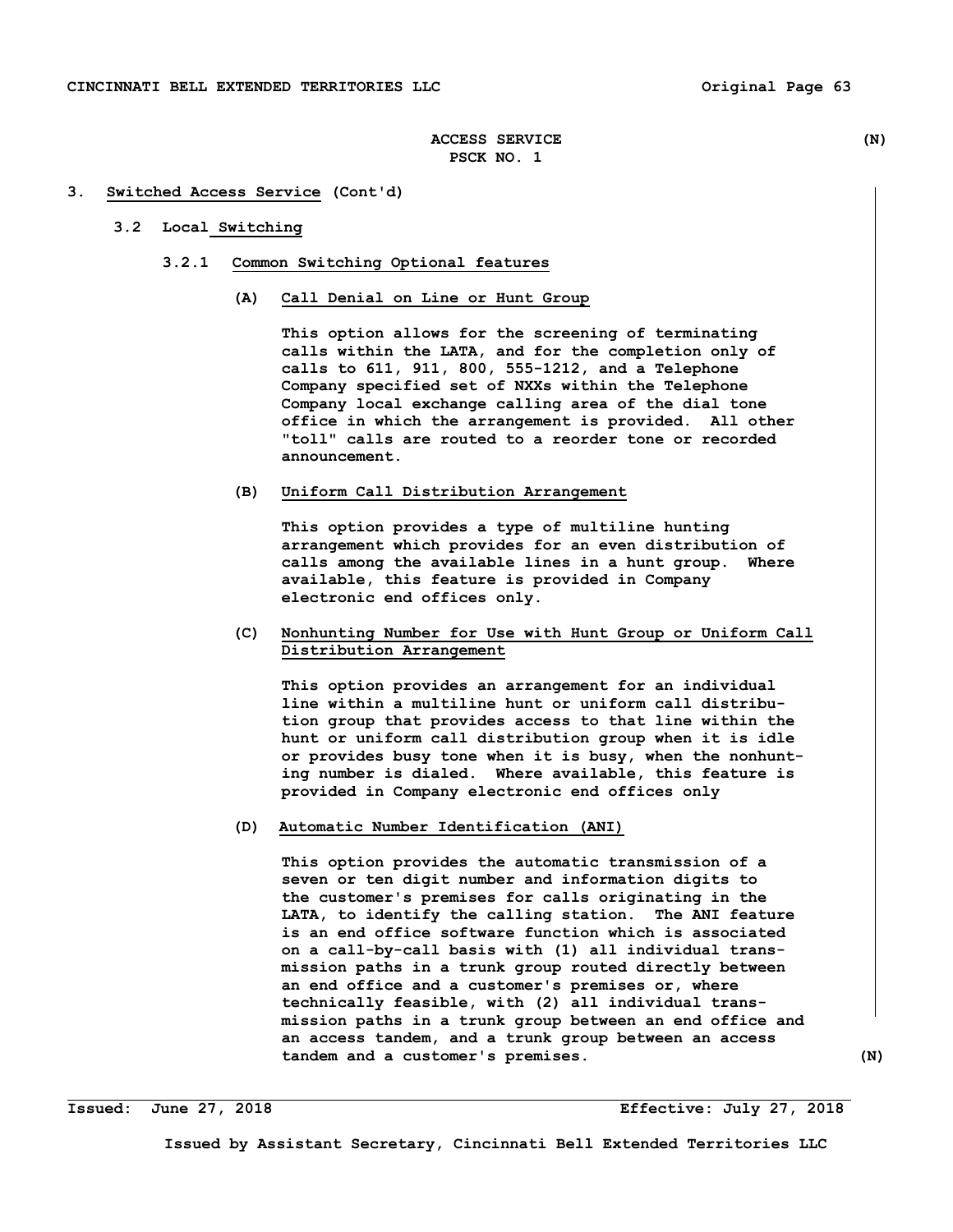#### **3. Switched Access Service (Cont'd)**

- **3.2 Local Switching (Cont'd)** 
	- **3.2.1 Common Switching Optional Features (Cont'd)** 
		- **(E) Automatic Number Identification (ANI) (Cont'd)**

 **The ten digit ANI telephone number is only available with Feature Group D with multifrequency address signal ing. When the CCSAC optional feature is specified, the customer may obtain an ANI equivalent by ordering the charge number (CN) optional feature as specified in 3.7.1 (G) following. The ten digit ANI telephone number consists of the Numbering Plan Area (NPA) plus the seven digit ANI telephone number. The ten digit ANI telephone number will be transmitted on all calls except those identified as ANI failure, in which case only the NPA will be transmitted (in addition to the information digits described below).** 

 **Also, ANI Information Indicator (ANI II) digits or Flexible ANI information digits will be provided to the customer along with the ten digit ANI telephone number.** 

 **(1) The ANI Information Indicator (ANI II) digits identify: (1) telephone number is the station billing number - no special treatment required, (2) ANI failure has occurred in the end office switch which prevents identification of calling telephone number - must be obtained by operator or in some other manner, (3) hotel/motel originated call which requires room number identification, (4) coinless station, hospital, inmate, etc., call which requires special screening or handling by the customer, and (5) Local Exchange Company Coin.** 

> **ANI information digits are either 00, 01, 02, 06, 07, 20, or 27.**

 **Customers who subscribe to ANI, may also elect to obtain expanded ANI digits, 52 for WATS, at no additional charge. Expanded ANI digits, 52 for WATS was previously provided in this tariff under the name Flexible ANI. (N)**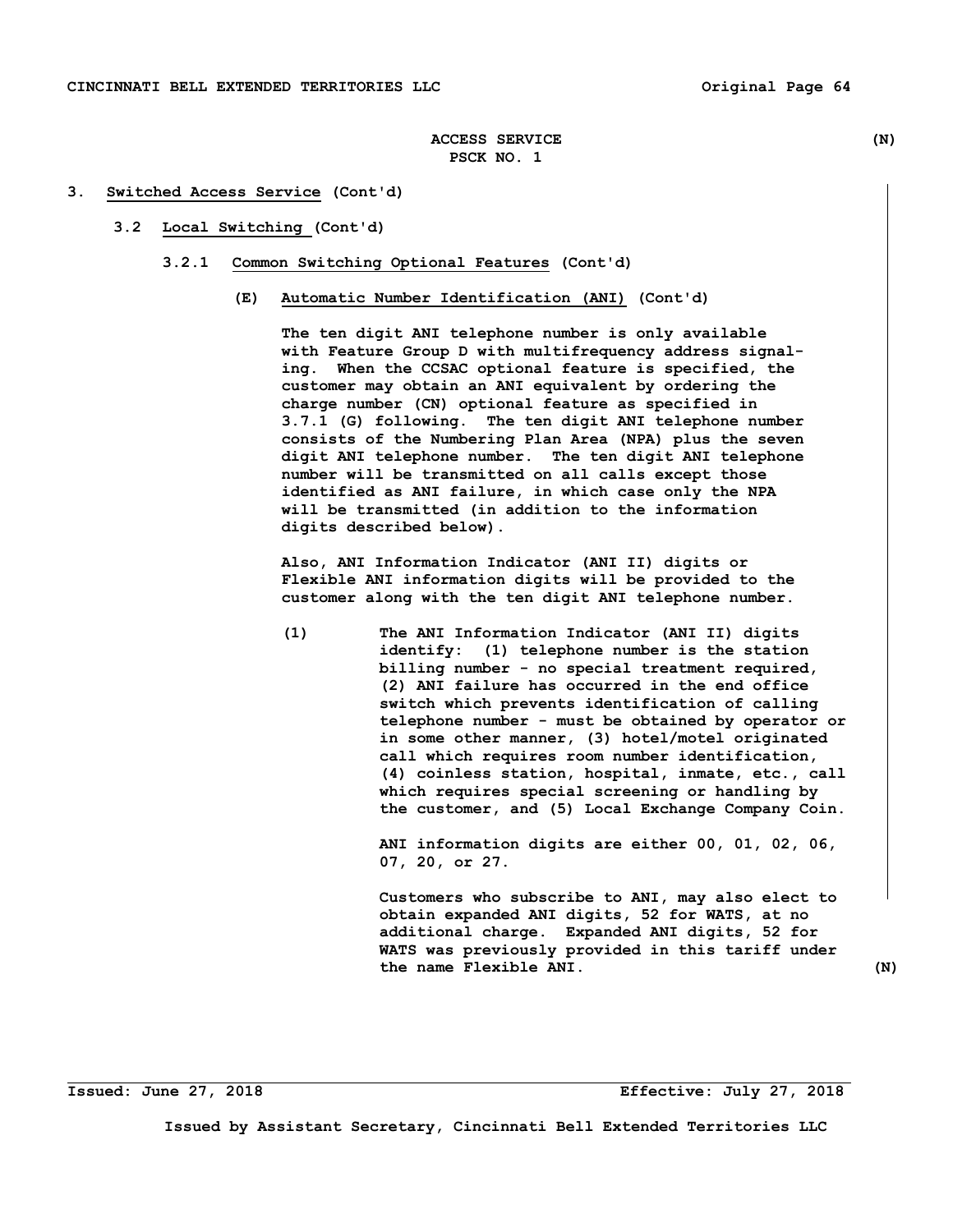- **3.2 Local Switching Optional Features (Cont'd)** 
	- **3.2.1 Common Switching Optional Features (Cont'd)** 
		- **(E) Automatic Number Identification (ANI) (Cont'd)** 
			- **(2) Flexible Automatic Number Identification (Flex-ANI) The Flex-ANI feature is an Optional Switching Feature and enhancement to ANI. The feature is available on inband signaling or in the Originating Line Informa tion Parameter in the Basic Initial Address Message (IAM) Delivery optional feature for SS7 signaling. Flex-ANI provides additional values for the Informa tion Indicator (ii) digits that are associated with various classes of service not available with the standard ANI digits. The customer must have ANI in order to have Flex-ANI or may order the features simultaneously.** 
				- **The following Flex-ANI are currently available: 29 Confinement/Detention Facility 70 Private Pay stations**
			- **All ii codes will be delivered to the customer when Flex ANI is ordered.**

 **Flexible ANI information digits must be ordered per Carrier Identification Code (CIC), per End Office and must be provisioned in conjunction with the ANI optional feature.** 

 **(F) Cut-Through** 

 **This option allows end users of the customer to reach the customer's premises by using the end of dialing digit (#). This option provides for connection of the call to the premises of the customer indicated by the 10XXX or 10XXXX code upon receipt of the end of dialing digit (#). The Company will not record any other dialed digits for these calls. This option is available with Feature Group D. (N)**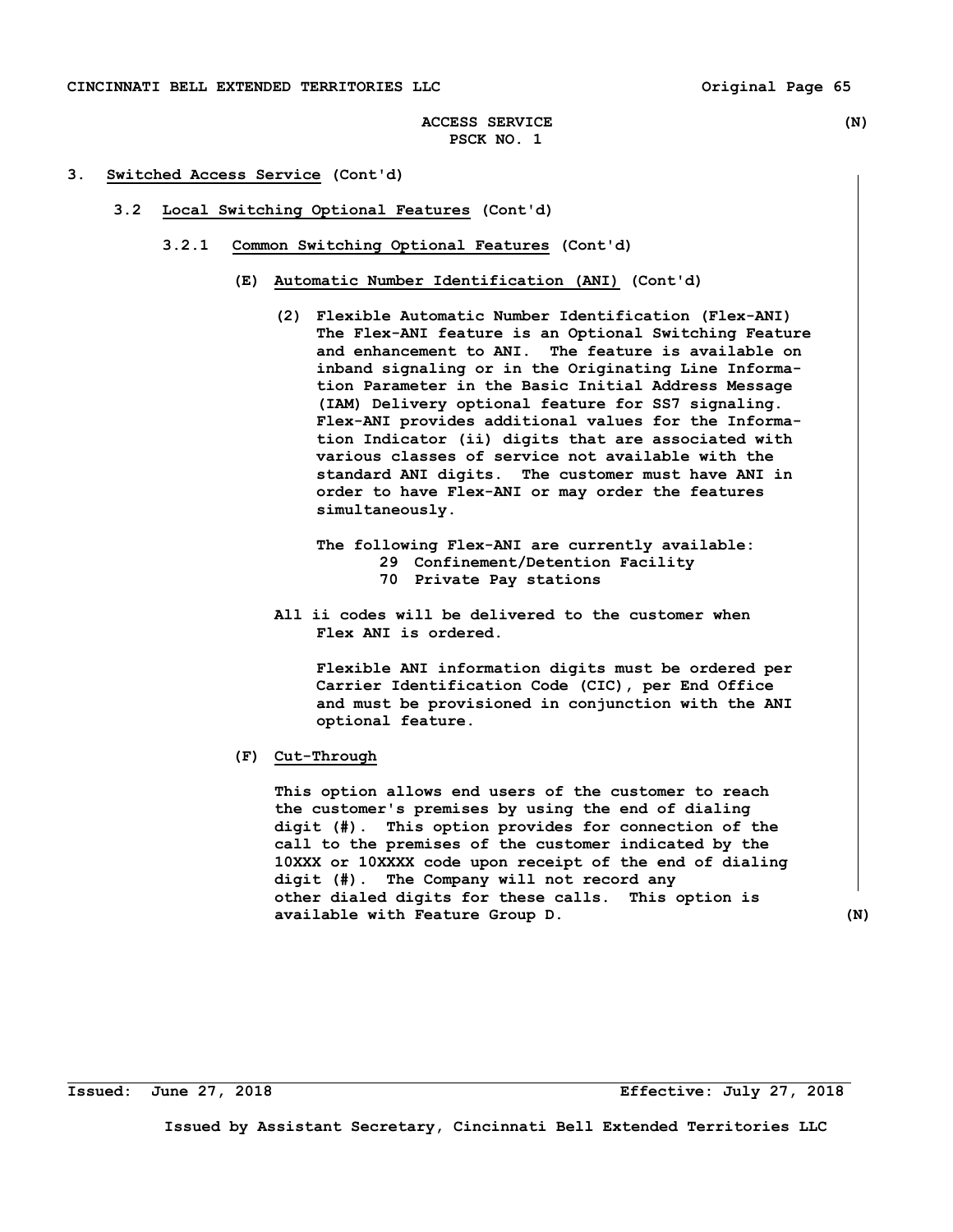#### **3. Switched Access Service (Cont'd)**

- **3.2 Local Switching Optional Features (Cont'd)** 
	- **3.2.1 Common Switching Optional Features (Cont'd)** 
		- **(G) 900/976 Call Blocking**

 **This option, where available, allows for the screening of terminating calls within the LATA for the purpose of blocking 900/976 or "dial-it" type calls only. 900/976 calls are routed to a reorder tone or to a recorded announcement. This option is available with Feature Group A. 900/976 Call Blocking, Call Denial and Service Code Denial are mutually exclusive.** 

 **(H) Calling Party Number (CPN)** 

 **This option provides for the automatic transmission of the calling party's ten digit telephone number to the customer's premises for calls originating in the LATA. The ten digit telephone number consists of the NPA plus the seven digit telephone number, which may or may not be the same number as the calling station's charge number. The ten digit telephone number will be coded as presented, or restricted via a "Privacy Indicator" for delivery to the called end user. The specific protocol for CPN is contained in Technical Reference TR-TSV-000905. This feature is available with Feature Group D when the CCSAC option is specified.** 

 **(I) Charge Number (CN)** 

 **This option provides for the automatic transmission of the ten digit billing number of the calling station number and originating line information. The specific protocol for CN is contained in Technical Reference TR-TSV-000905. This feature is available with**  Feature Group D when CCSAC is specified. (N)

**Issued: June 27, 2018 Effective: July 27, 2018**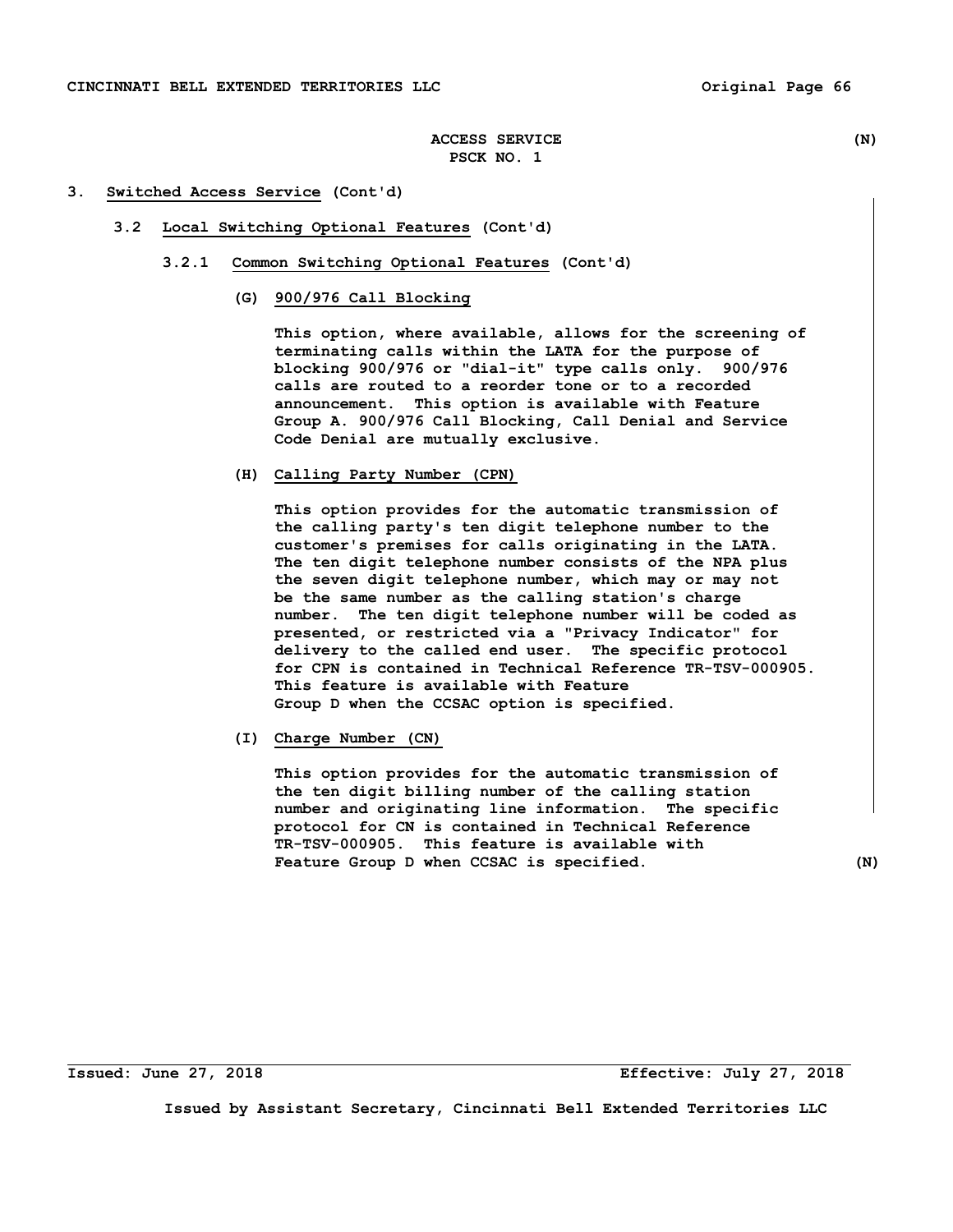## **3. Switched Access Service (Cont'd)**

- **3.2 Local Switching Optional Features (Cont'd)** 
	- **3.2.1 Common Switching Optional Features (Cont'd)** 
		- **(J) Carrier Selection Parameter (CSP)**

 **This option provides for the automatic transmission of a signaling indicator which signifies to the customer whether the call being processed originated from a presubscribed end user of that customer. The specific protocol for CSP is contained in Technical Reference TR-TSV-000905. This feature is available with Feature Group D when CCSAC is specified.** 

 **(K) Service Class Routing** 

 **This option provides the capability of directing origi nating traffic from an end office to a trunk group to a customer designated premises, based on the line class of service (e.g., coin or hotel/motel), service prefix indicator (e.g., 0-, 0+, 01+ or 011+) or service access code (e.g., 800). It is provided in suitably equipped end office or access tandem switches and is available with Feature Group D. (N)** 

**Issued: June 27, 2018 Effective: July 27, 2018**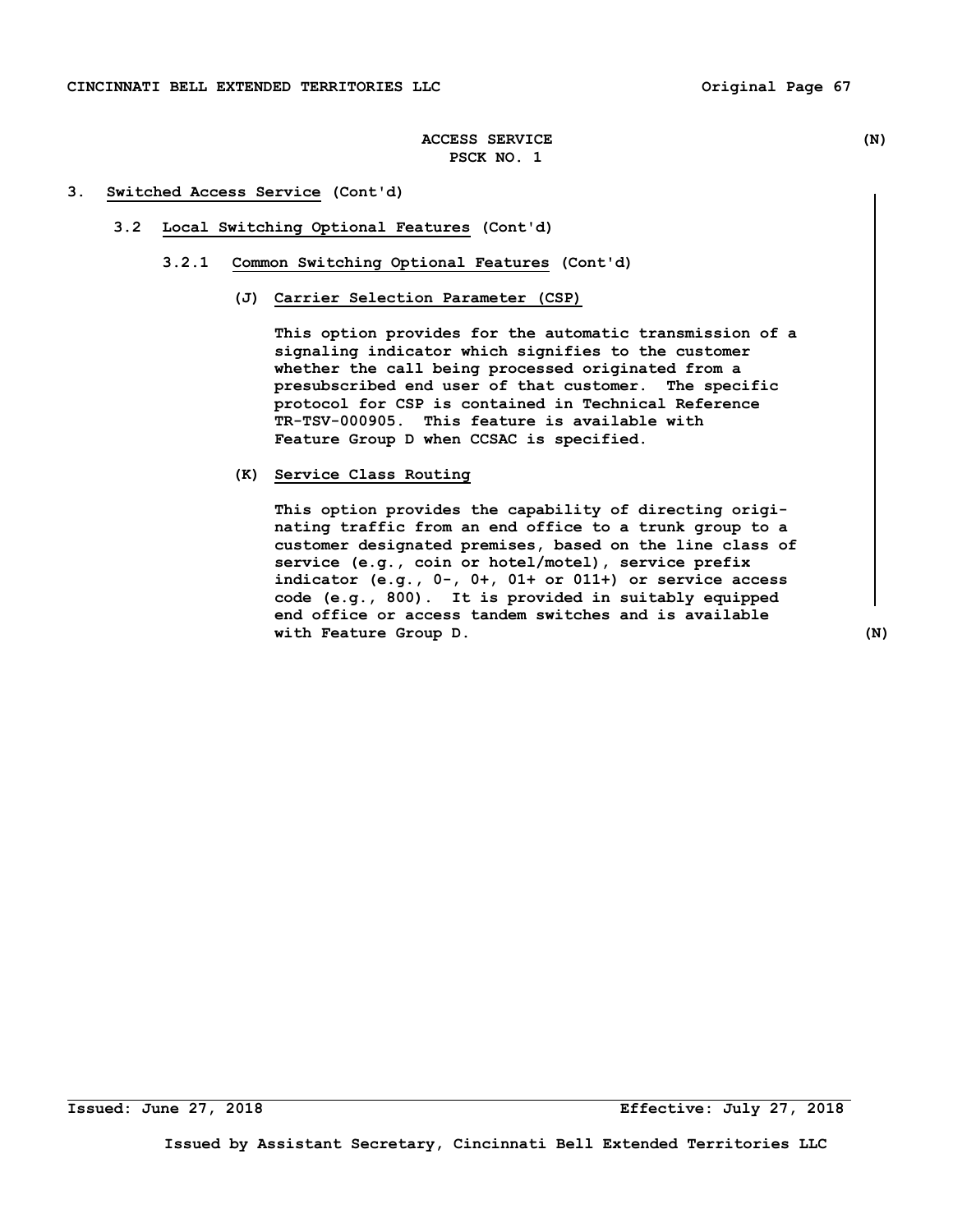#### **3. Switched Access Service (Cont'd)**

- **3.2 Local Switching (Cont'd)** 
	- **3.2.1 Common Switching Optional Features (Cont'd)** 
		- **(L) Alternate Traffic Routing** 
			- **(1) Multiple Customer Premises Alternate Routing**

 **This option provides the capability of directing originating traffic from an end office (or appropriately equipped access tandem) to a trunk group (the "high usage" group) to a customer designated premises until that group is fully loaded, and then delivering additional originating traffic (the "overflowing" traffic) from the same end office or access tandem to a different trunk group (the "final" group) to a second customer designated premises. It is provided in suitably equipped end office or access tandem switches and is available with Feature Group D.** 

# **(2) End Office Alternate Routing**

 **This option provides an alternate routing arrangement for customers who have access for a particular Feature Group to an end office via two routes: one route via an access tandem and one direct route. The feature allows the customers originating traffic from the end office to be offered first to the direct trunk group and then overflow to the access tandem group or to a TSP's access tandem group. It is provided in suitably equipped end offices and is available with Feature Group D. (N)** 

**Issued: June 27, 2018 Effective: July 27, 2018**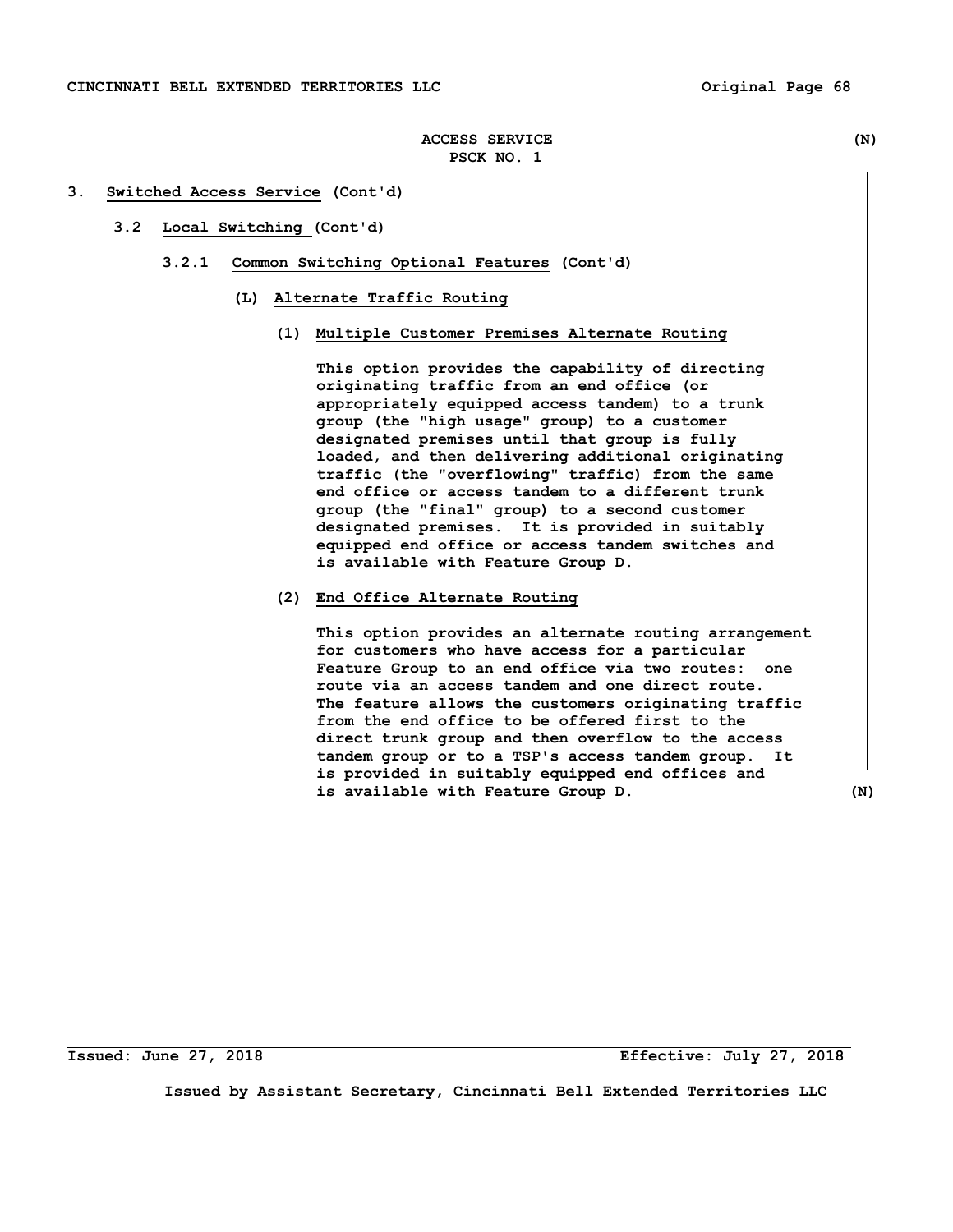#### **3. Switched Access Service (Cont'd)**

- **3.2 Local Switching (Cont'd)** 
	- **3.2.1 Common Switching Optional Features (Cont'd)** 
		- **(M) Originating Line Number Screening Service (OLNS)**

 **OLNS Service provides information concerning the nature of the subscriber's line from which a call originates. OLNS service sends a two digit code with the Automatic Number Identification (ANI) at the beginning of a call to the Interexchange Carrier (IXC) and Operator Service Provider (OSP). When an IXC or OSP receives a call, it can use the information about the nature of the originating location (i.e., whether prison inmate or private payphone) to determine whether to allow the call to be billed to the originating line or require another form of payment, such as a calling card.** 

 **The two digits sent are either Automatic Number Identification Information Indicators (ANI II) or Flexible Automatic Number Identification (Flex-ANI). The charge for OLNS is recovered from the IXC and OSP through the Flex-ANI charge.** 

## **(N) International Carrier Option**

 **This option allows for Feature Group D end offices or access tandem switches equipped for International Direct Distance Dialing to be arranged to forward the international calls of one or more international carriers to the customer (i.e., the Company is able to route originating international calls to a customer other than the one designated by the end user either through presubscription or 10XXX or 10XXXX dial ing). This arrangement requires provision of written verification to the Company that the customer is authorized to forward such calls. The written verifica tion must be in the form of a letter of agency authoriz ing the customer to order the option on behalf of the international carrier. This option is only provided at Company end offices or access tandems equipped for International Direct Distance Dialing. It is available with Feature Group D. (N)** 

**Issued: June 27, 2018 Effective: July 27, 2018**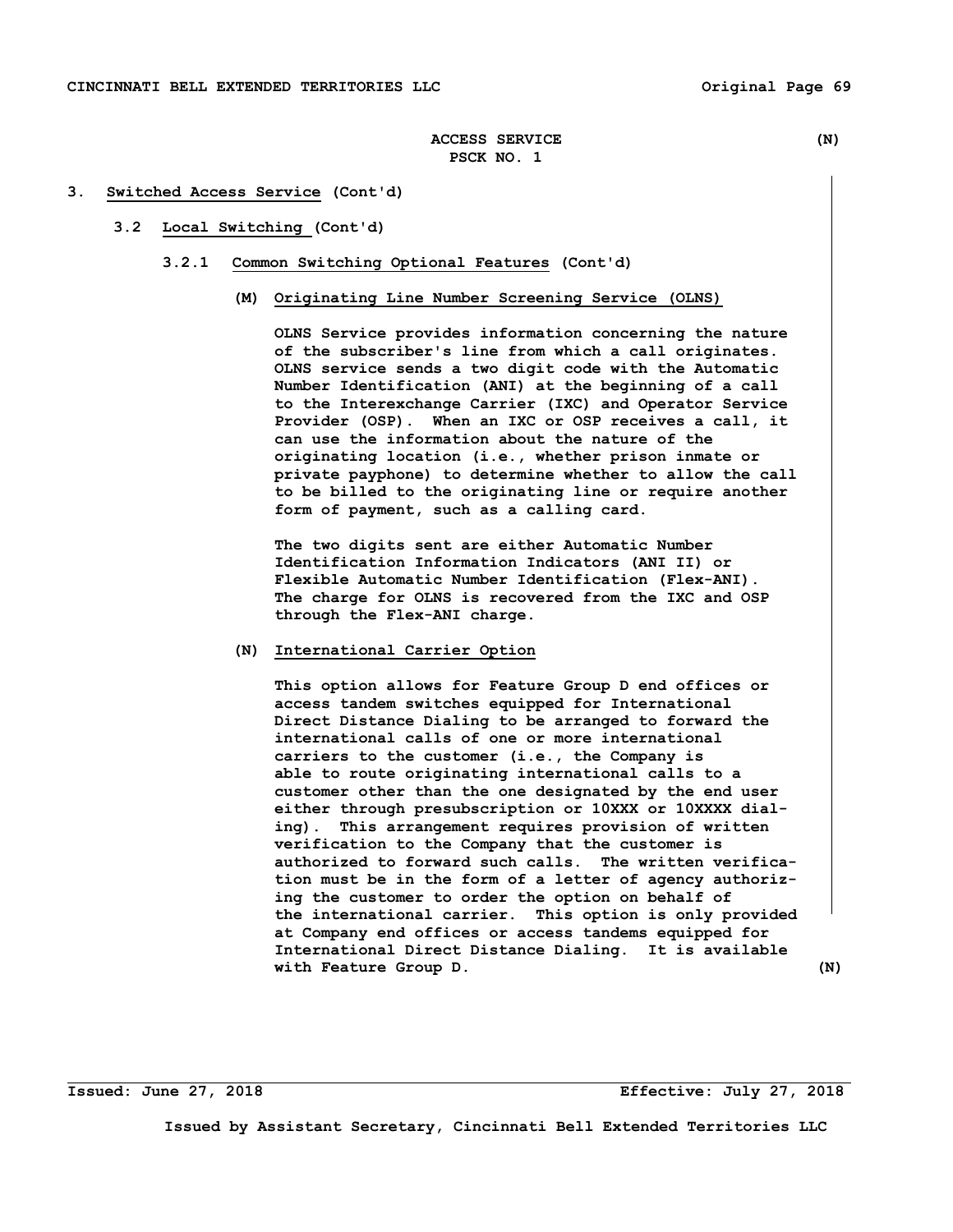#### **3. Switched Access Service (Cont'd)**

#### **3.3 Obligations of the Company**

 **In addition to the obligations of the Company set forth in 2. preceding, the Company has certain other obligations pertaining only to the provision of Switched Access Service. These obligations are as follows:** 

#### **3.3.1 Network Management**

 **The Company will administer its network to insure the provision of acceptable service levels to all telecommunications users of the Company's network services. Generally, service levels are considered acceptable only when both end users and customers are able to establish connections with little or no delay encountered within the Company network. The Company maintains the right to apply protective controls, i.e., those actions, such as call gapping, which selectively cancel the completion of traffic, over any traffic carried over its network, including that associated with a customer's Switched Access Service. Generally, such protective measures would only be taken as a result of occurrences such as failure or overload of Company or customer facilities, natural disasters, mass calling or national security demands. In the event that the protective controls applied by the Company result in the complete loss of service by the customer, the customer will be granted a Credit Allowance for Service Interruption as set forth in 2.4.3 preceding. (N)** 

**Issued: June 27, 2018 Effective: July 27, 2018**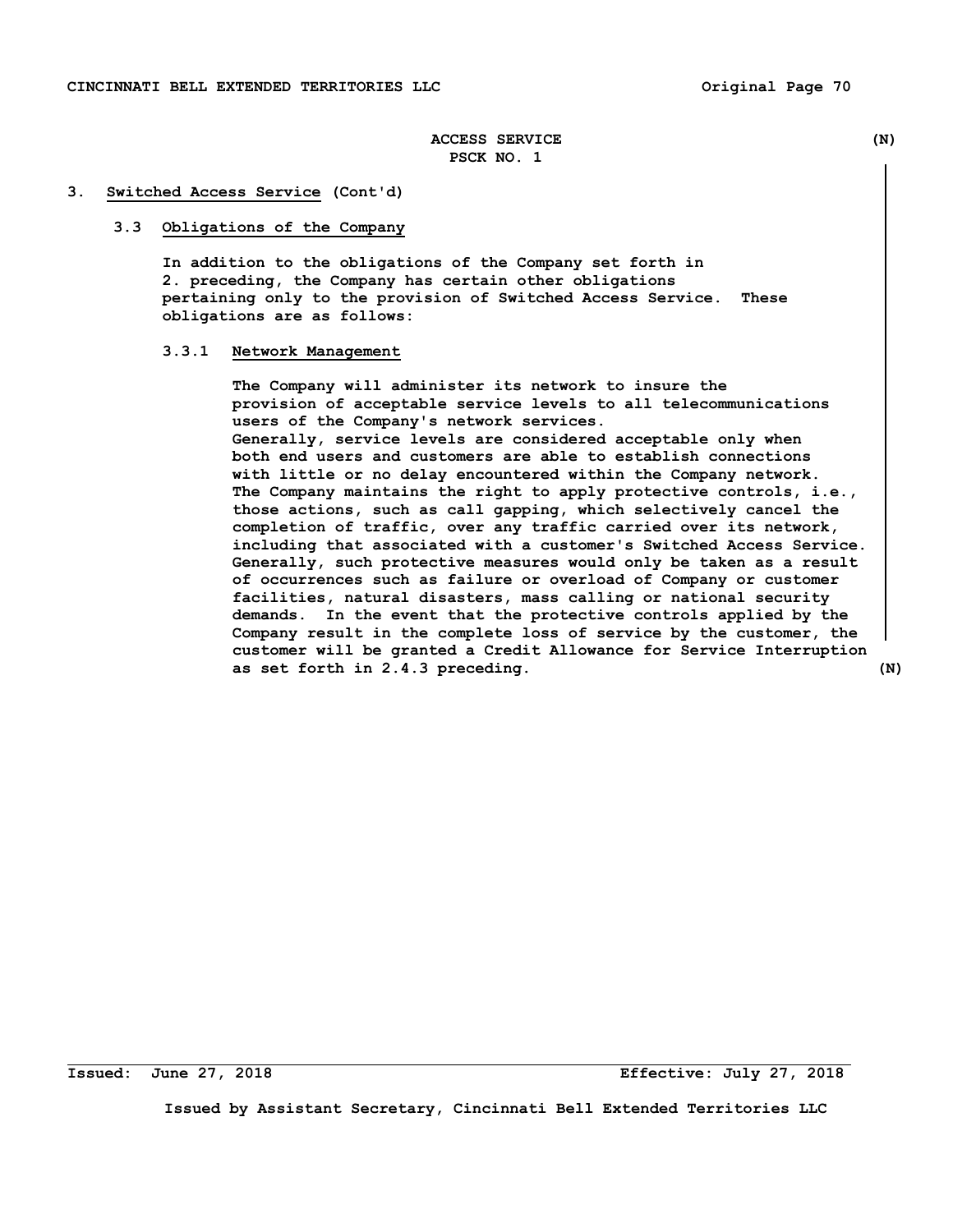#### **3. Switched Access Service (Cont'd)**

### **3.3 Obligations of the Company (Cont'd)**

### **3.3.2 Design and Traffic Routing of Switched Access Service**

 **For Switched Access Service, ordered on a per line or per trunk basis, the customer desired line or trunk directionality and/or traffic routing of the Switched Access Service between the customer's premises and the entry switch are specified on the customer's order for service. Also, the customer must specify the Switched Transport facilities to be used (i.e., Entrance Facility, or Electronic Cross-Connect, Direct-Trunked Transport facility, and Tandem-Switched Transport facility). When specifying the Switched Transport facilities to be used, the customer must indicate if the facilities are existing or new.** 

 **The Company will be responsible for selection of facilities from the interface to any switching point and to the end offices where capacity is ordered.** 

## **3.3.3 Determination of Number of Transmission Paths**

 **The following applies to switched access voice transmission paths, and does not apply to CCSAC signaling links and STP Port Terminations provided with the CCSAC option. For determination of the number of CCSAC signaling links and STP Port Terminations required to handle its signaling traffic, the customer shall work cooperatively with the Company.** 

 **For Switched Access Service which is ordered on a per line or per trunk basis, the customer specifies the number of trans mission paths in the order for service. A transmission path is a communication path within the frequency bandwidth of ` approximately 300 to 3000 Hz or a derived communication path of a frequency bandwidth of approximately 300 Hz to 3000 Hz provided over a high frequency analog facility or a high speed digital facility between a customer's premises and a Company location.** 

## **3.3.4 Determination of Number of End Office Transport Terminations**

 **For analog entry switches, a termination will be provided for each feature group line or trunk requested. For digital entry switches, an equivalent termination will be provided for each feature group line or trunk requested. (N)**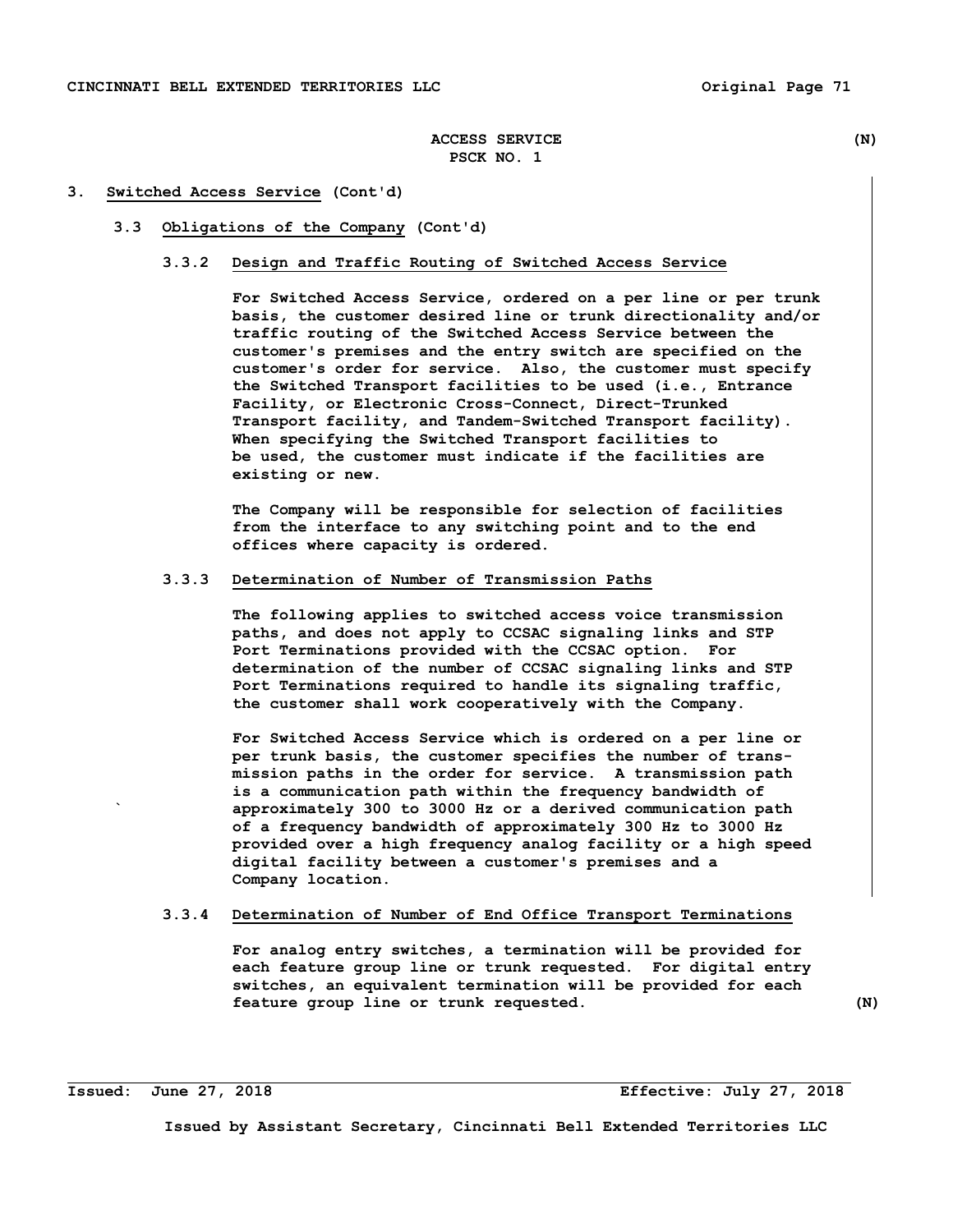#### **3. Switched Access Service (Cont'd)**

### **3.4 Obligations of the Customer**

 **In addition to the obligations of the customer set forth in 2. preceding, the customer has certain specific obligations pertaining to the use of Switched Access Service. These obligations are as follows:** 

## **(A) Substantial Call Volume**

 **When a customer offers services for which a substantial call volume is expected during a short period of time (e.g., media stimulated events), the customer must notify the Company of the anticipated demand for each peak period. For events scheduled during weekends or holidays, the Company must be notified no later than 5:00 p.m. local time the second prior business day. Notification should include the nature, time, duration, and frequency of the event, an estimated call volume, and the NPA NXX line number(s) to be used.** 

 **On the basis of the information provided, the Company may invoke network management controls if required to reduce the probability of excessive network congestion. The Company will work cooperatively with the customer to determine the appropriate level of such control.** 

 **Failure to provide prescribed notification may result in customer caused network congestion, which could result in discontinuation of service under section 2.2 and/or damages under paragraph 2.3.1. (N)** 

**Issued: June 27, 2018 Effective: July 27, 2018**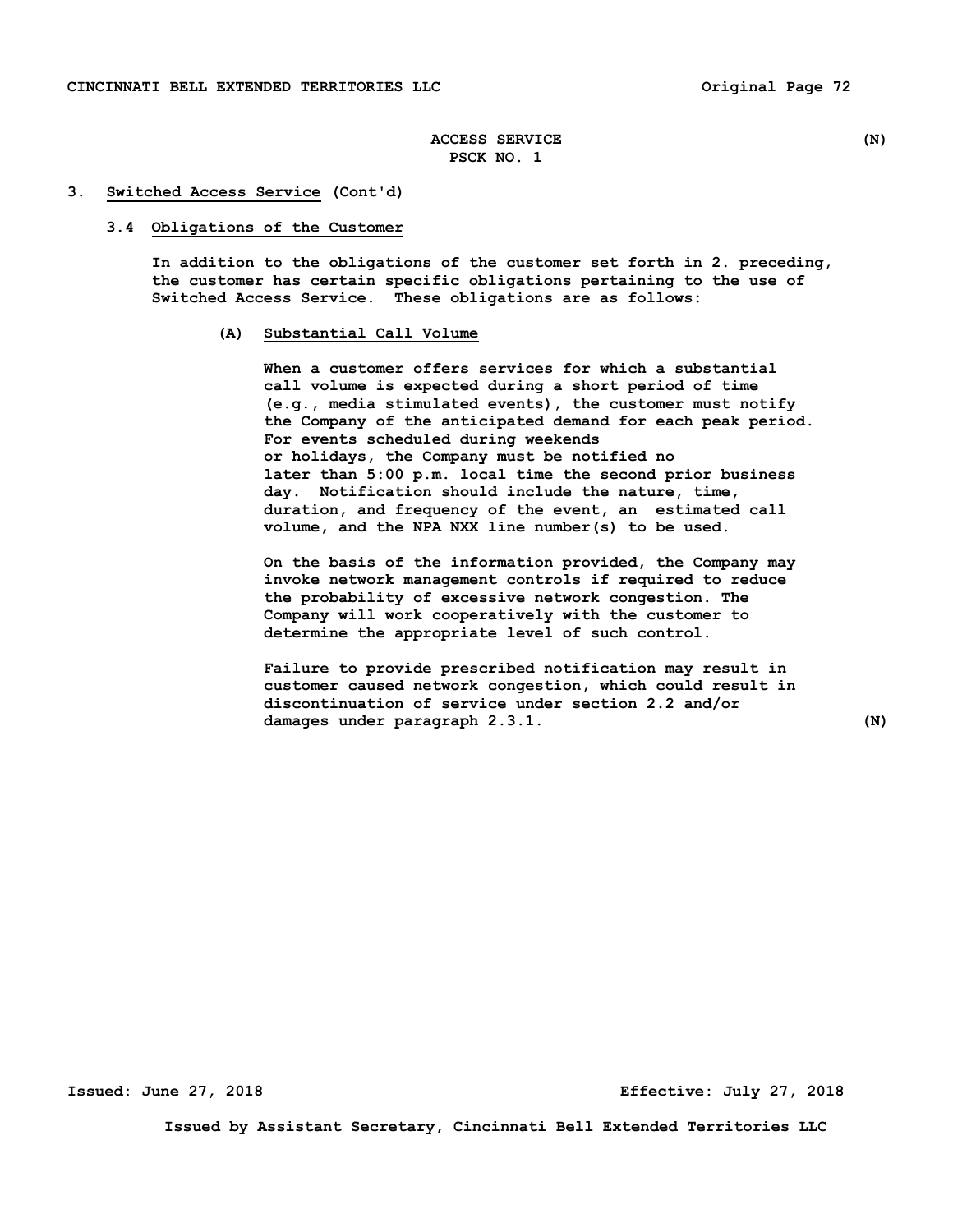#### **3. Switched Access Service (Cont'd)**

## **3.4 Obligations of the Customer (Cont'd)**

## **3.4.1 Supervisory Signaling**

 **The customer's facilities shall provide the necessary on-hook, off-hook, answer and disconnect supervision.** 

# **3.4.2 Trunk Group Measurement Reports**

 **With the agreement of the customer, trunk group data in the form of usage in hundred call seconds, peg count and overflow for its end of all access trunk groups, where technologically feasible, will be made available to the Company. These data will be used to monitor trunk group utilization and service performance and will be based on previously arranged intervals and format.** 

### **3.4.3 Design of Switched Access Services**

 **When a customer orders Switched Access Service on a per line or per trunk basis, it is the customer's responsibility to assure that sufficient access services have been ordered to handle its traffic.** (N)

**Issued: June 27, 2018 Effective: July 27, 2018**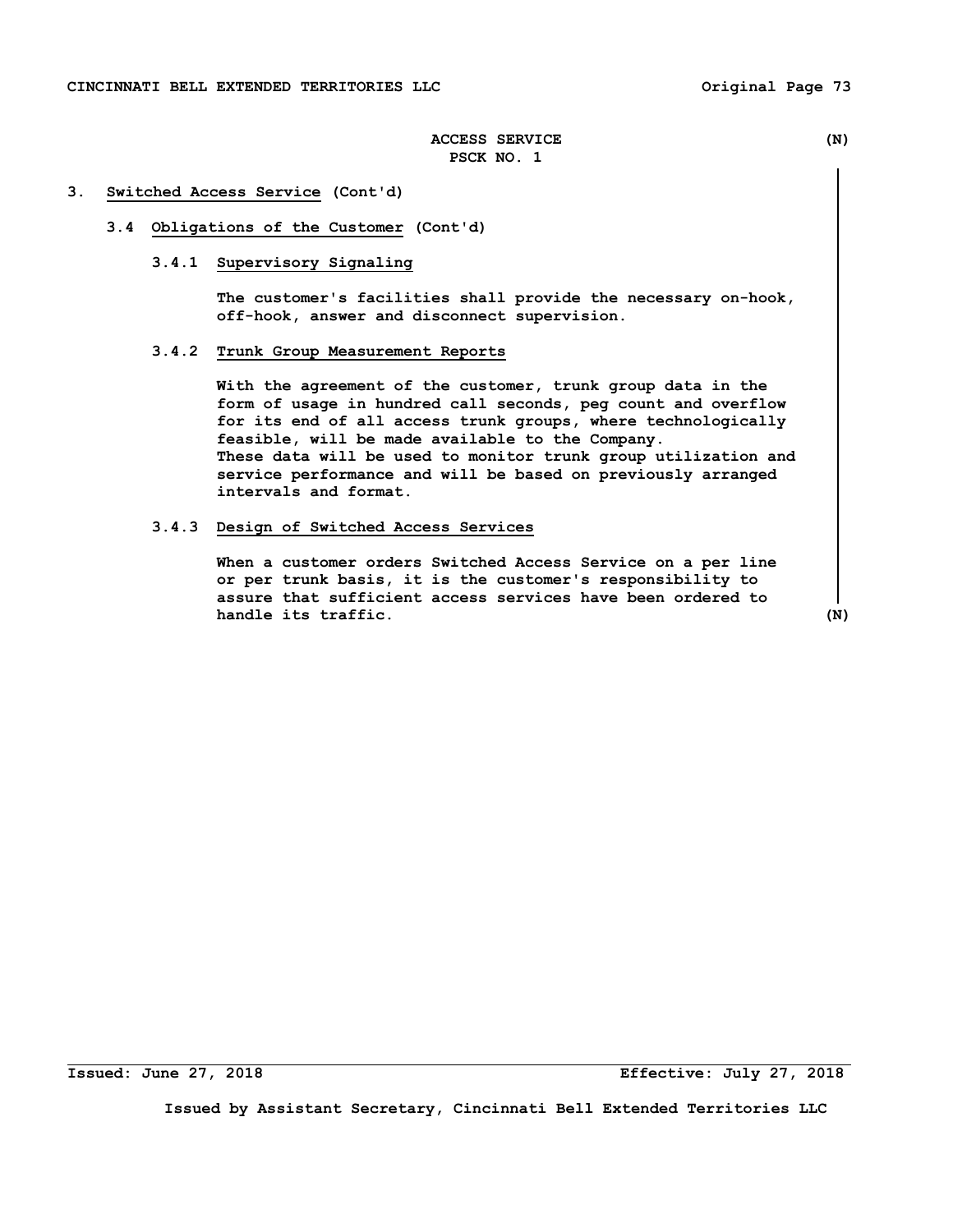#### **3. Switched Access Service (Cont'd)**

#### **3.5 Rate Regulation (cont'd)**

 **This section contains the specific regulations governing the rates and charges that apply for Switched Access Service.** 

## **3.5.1 Description of Rates and Charges**

 **There are four types of rates and charges that apply to Switched Access Service. These are monthly recurring rates, Usage rates, nonrecurring charges, and payment plans for Mercury 1.544 (DS1) service. These rates and charges are applied differently to the various rate elements as set forth following.** 

#### **(A) Monthly Rates**

 **Monthly rates are flat recurring rates that apply each month or fraction thereof that a specific rate element is provided. For billing purposes, each month is considered to have 30 days.** 

## **(B) Usage Rates**

 **Usage rates are rates that apply only when a specific rate element is used. These are applied on a per occurrence (e.g., query, access minute, access minute fixed and per mile basis. Usage rate charges are accumulated over a monthly period.** 

## **(C) Nonrecurring Charges**

 **Nonrecurring charges are one-time charges that apply for a specific work activity (i.e., installation or change to an existing service). The types of nonrecurring charges that apply for Switched Access Service are: installation of service, service rearrangements, and Signaling for Tandem Switching (N)** 

**Issued: June 27, 2018 Effective: July 27, 2018**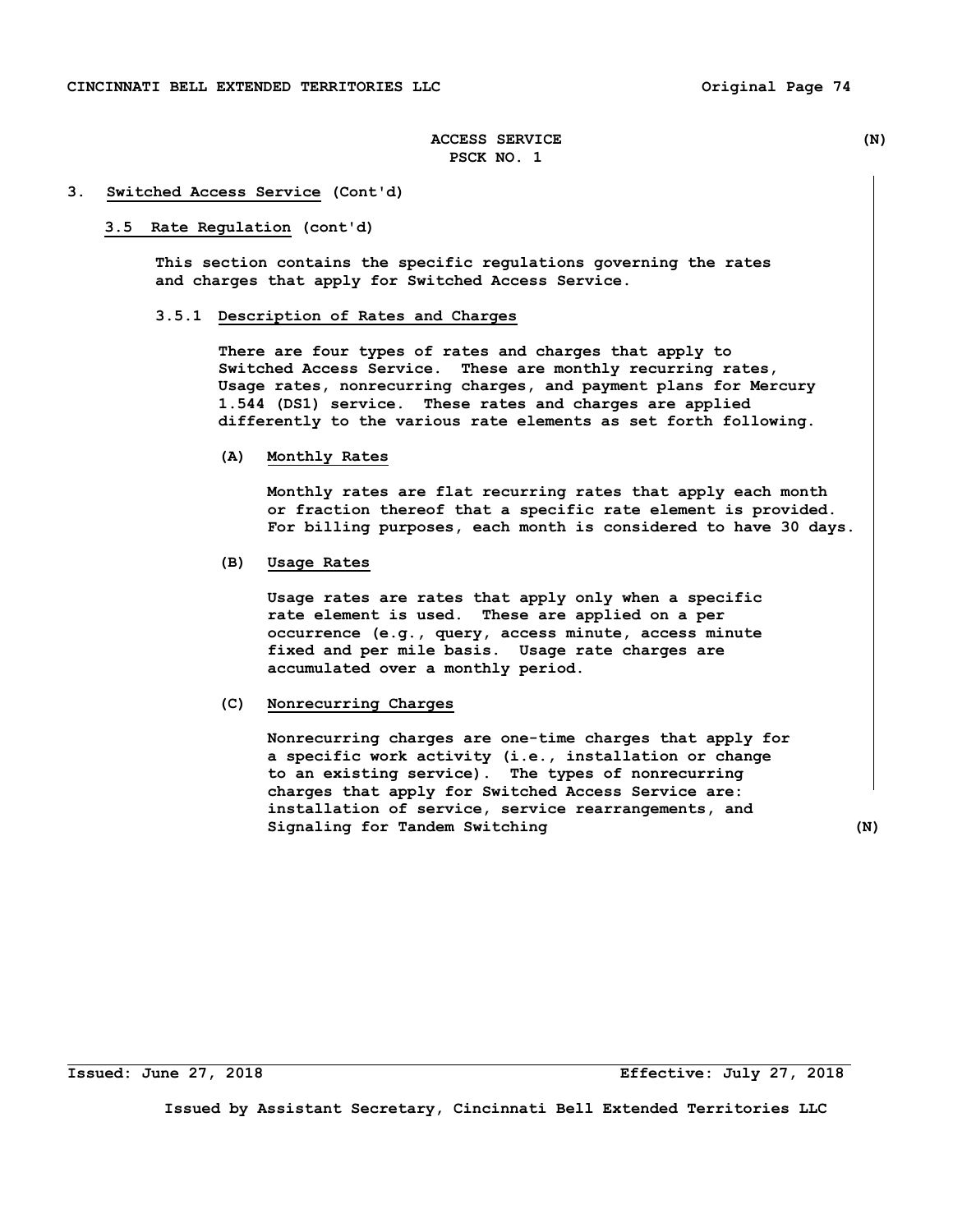#### **3. Switched Access Service (Cont'd)**

### **3.5 Rate Regulation (cont'd)**

- **3.5.1 Description of Rates and Charges (Cont'd)**
- **(C) Nonrecurring Charges (Cont'd)** 
	- **(1) Installation of Service**

 **Nonrecurring charges apply to each Switched Access Service installed as follows:** 

- **Per Line or Per Trunk**
- **Per Entrance Facility (DS1 or DS3)**
- **Per Multiplexer ordered**

## **(D) Payment Plans for Mercury 1.544 (DS1) Service**

 **The Optional Payment Plan (OPP) is a provision that allows a customer to pay a fixed rate for specific Mercury 1.544 (DS1) Service over a 36 or 60 month payment period. During the effective term, monthly rates for services installed under this arrangement will not be subject to Company initiated rate changes.** 

 **Mercury 1.544 (DS1) rates and charges for which the OPP is available are listed in 3.7.1 following.** 

 **During a customer's OPP term, the customer shall pay current rates provided they do not exceed the original rate contracted for by the customer, and conversion may be made to a new OPP term of the same or different length. If the expiration date for the new service or OPP term is beyond the end of the original OPP term, the remaining OPP charges for the original term will not apply.** 

 **At the expiration of the OPP term and if the customer wishes to continue Mercury 1.544 (DS1) Service the customer may elect:** 

- **Prevailing month-to-month tariff rates**
- **A new OPP at the prevailing OPP rate, if available**

 **The customer continues to receive the OPP rate on a month-to month basis for a period of up to six months following the completion of the term. After the six months, the rates will automatically revert to the month-to-month rates. (N)**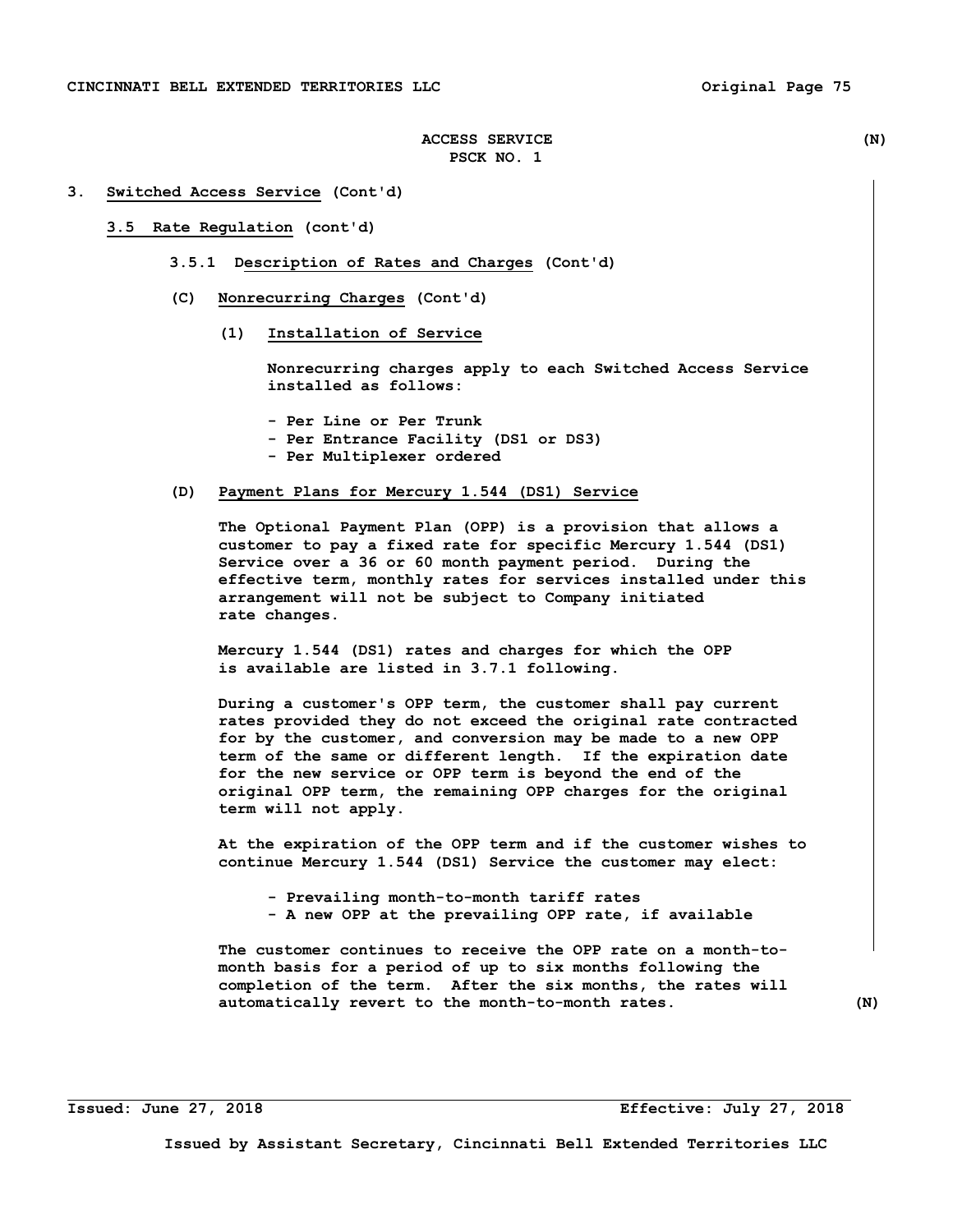#### **3. Switched Access Service (Cont'd)**

### **3.5 Rate Regulation (cont'd)**

## **3.5.1 Description and Application of Rates and Charges (Cont'd)**

 **(D) Payment Plan for Mercury 1.544 (DSls) Service (Cont'd)** 

 **During an OPP term, a customer may move one Entrance Facility service to another location while keeping the OPP in force, provided the customer and customer's end user remain the same and no lapse in service occurs.** 

 **The Minimum Period for service provided under an OPP is the same as the OPP term selected by the customer (i.e. 36 or 60 month payment period). The Minimum Period for service pro vided under the month-to-month payment arrangement is 1 month for Mercury 1.544 (DS1).** 

 **Customers requesting termination of service prior to the ex piration date of the Minimum Period will be liable for payment of a Minimum Period Charge. The Minimum Period Charge for all OPP terms will be calculated as follows:** 

- **The service that is in place less than 12 months the customer would pay the monthly rate for the service.**
- **The dollar difference between (a) the current OPP rate for the OPP term that could have been completed during the time the service was actually in service, and (b) the customer's current OPP rate for each month the service was provided.**

 **For example, a customer subscribed to a 60 month OPP term and disconnected service during the 39th month. This customer's minimum period charge would be:** 

 **[36 month OPP rate - 60 month OPP rate] X 39 = Minimum Period Charge.** 

 **The 36 month OPP term could have been completed during the months the service was actually in service.** 

 **All minimum period charges will be based on the OPP rates in effect at the time of termination. (N)** 

**Issued: June 27, 2018 Effective: July 27, 2018**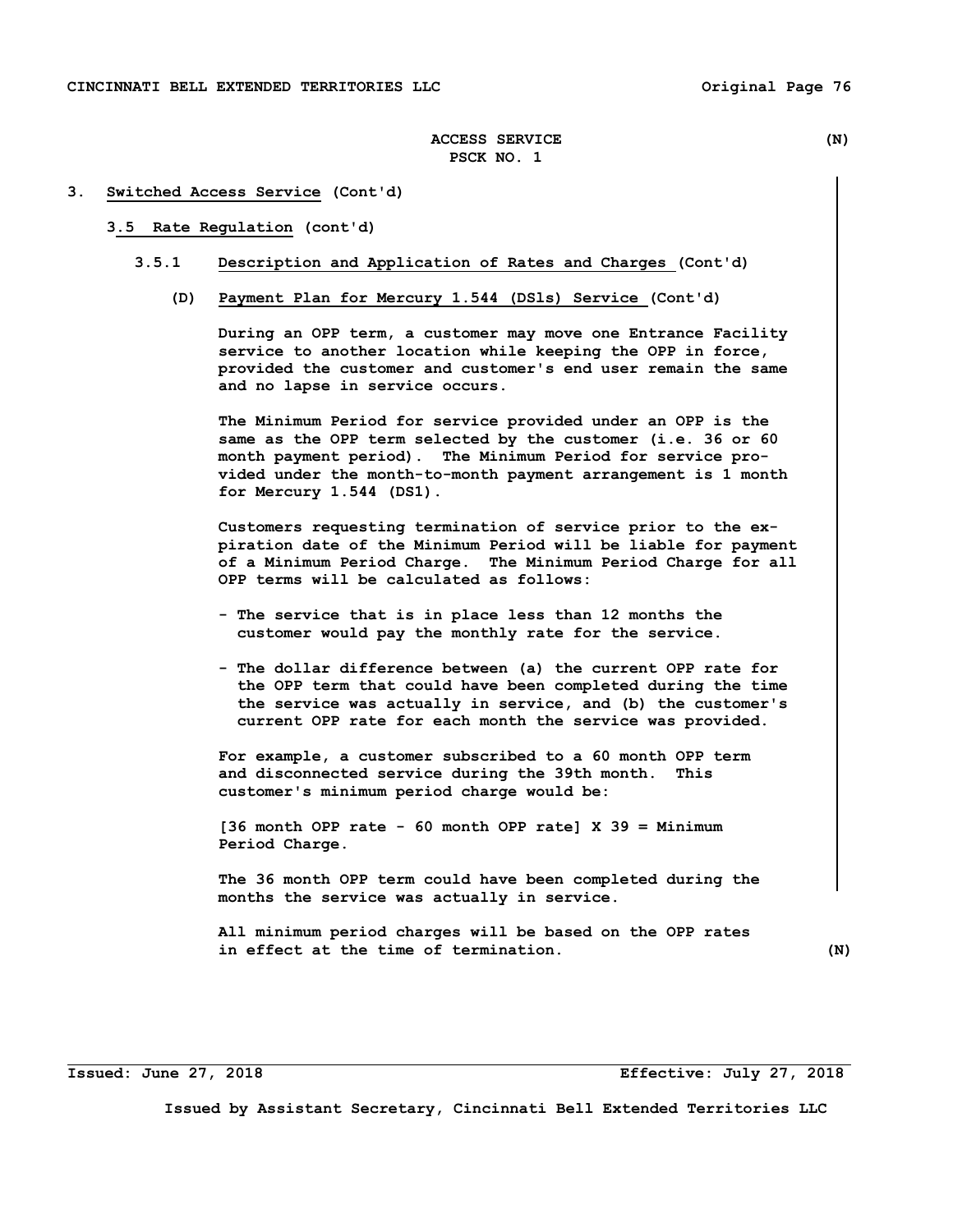### **CINCINNATI BELL EXTENDED TERRITORIES LLC Original Page 77**

# **ACCESS SERVICE (N) PSCK NO. 1**

## **3. Switched Access Service (Cont'd)**

## **3.5 Rate Regulations (Cont'd)**

- **3.5.1 Description of Rates and Charges (Cont'd)** 
	- **(E) Nonrecurring Charges (Cont'd)** 
		- **(1) Service Rearrangements**

 **Service rearrangements are changes to existing services installed which do not result in either a change in the minimum period requirements as set forth in 2.4.2 preceding or a change in the physical location of the point of termination at a customer's premises or a customer's end user's premises. Changes which result in the establishment of new minimum period obligations are treated as disconnects and starts. Changes in the physical location of the point of termination are treated as moves and are described and charged for as set forth in 3.5.4 following.** 

 **The charge to the customer for the service rearrangement is dependent on whether the change is administrative only in nature or involves an actual physical change to the service.** 

 **Administrative changes will be made without charge(s) to the customer. Such changes require the continued provision and billing of the Access Service to the same entity (i.e., customer remains responsible for all outstanding indebtedness for the Access Service). Administrative changes are as follows:** 

 **- Change of customer name (i.e., the customer of record does not change but rather the customer of record changes its name. (N)**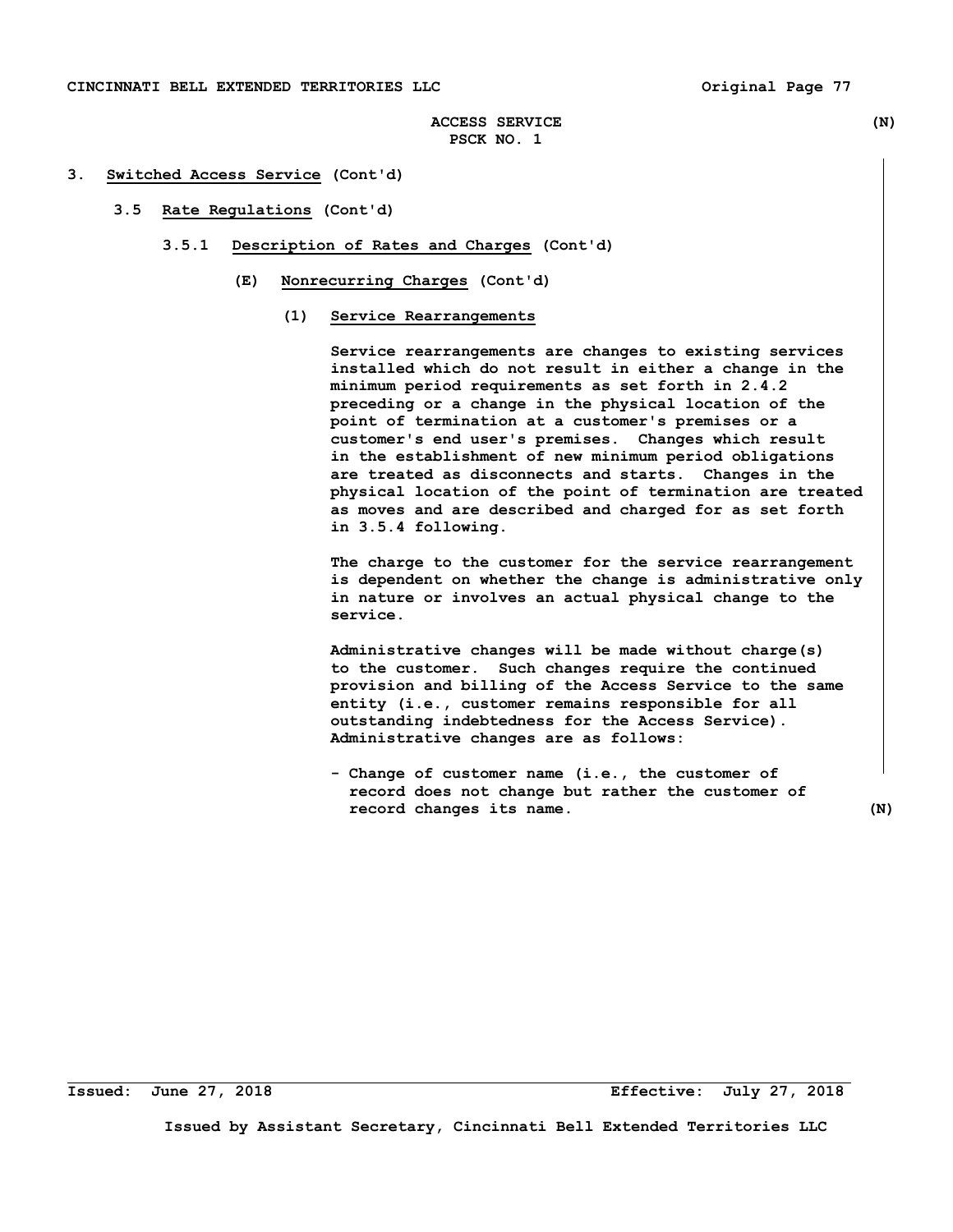#### **3. Switched Access Service (Cont'd)**

- **3.5 Rate Regulations (Cont'd)** 
	- **3.5.1 Description of Rates and Charges (Cont'd)** 
		- **(E) Nonrecurring Charges (Cont'd)** 
			- **(2) Service Rearrangements (Cont'd)** 
				- Change of customer or customer's end user premises  **address when the change of address is not a result of a physical relocation of equipment,**
				- Change in billing data (name, address, or contact  **name or telephone number),**
				- Change of customer circuit identification,
				- Change of billing account number,
				- Change of customer test line number,
				- Change of customer or customer's end user contact  **name or telephone number, and**
				- Change of jurisdiction.

 **All other service rearrangements will be charged for as follows:** 

- If, due to technical limitations of the Company,  **a customer could not combine its 800 Access Service traffic with its other trunk side Switched Access Service, no charge will apply to combine these trunk groups when it becomes technically possible.**
- For all other changes, including the addition of,  **or modifications to, optional features a charge equal to the Switched Transport nonrecurring (i.e., installation) charge will apply. When an optional feature is not required on each transmission path, but rather for an entire transmission path group, (N)**

**Issued: June 27, 2018 Effective: July 27, 2018**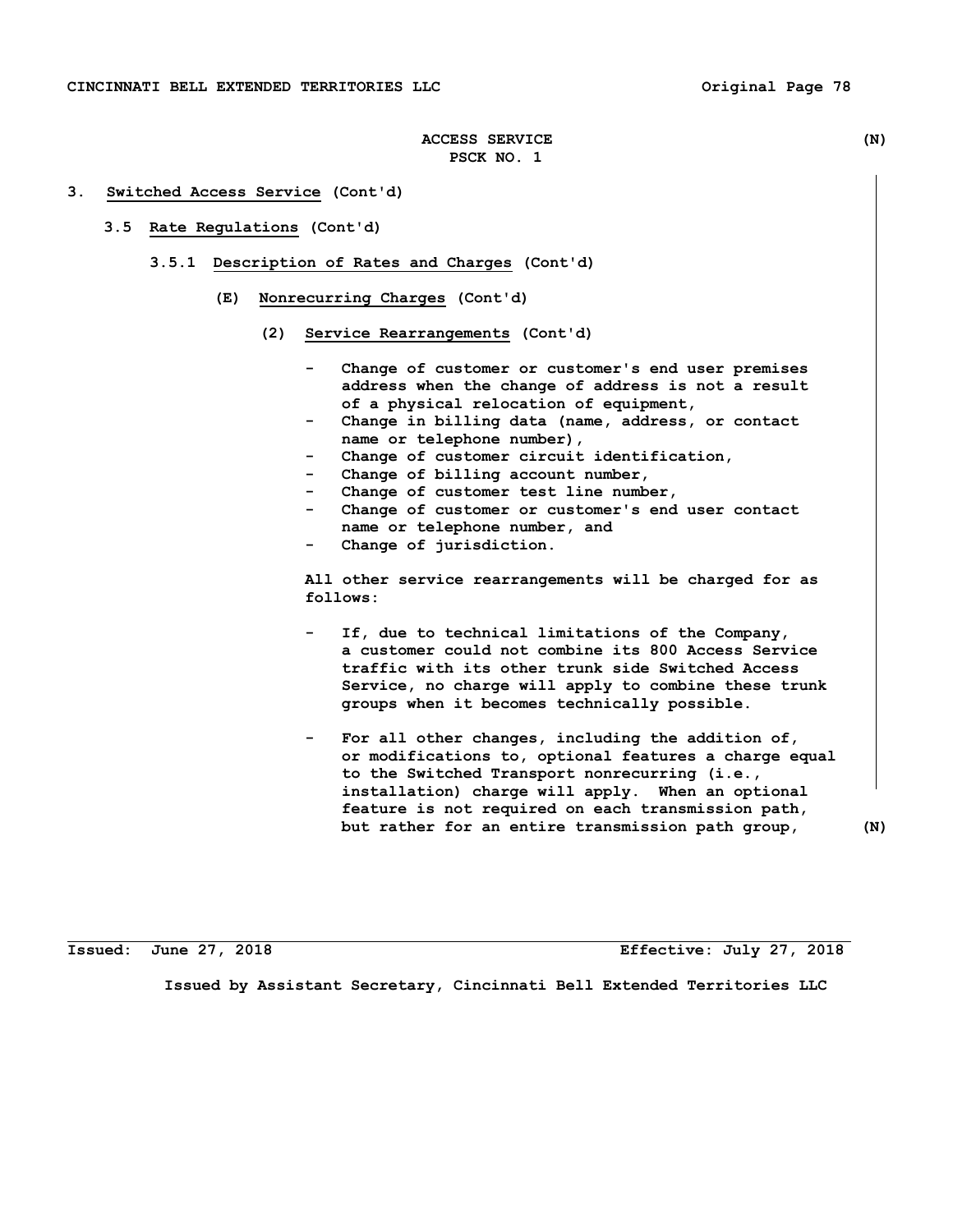### **3. Switched Access Service (Cont'd)**

- **3.5 Rate Regulations (Cont'd)** 
	- **3.5.1 Description of Rates and Charges (Cont'd)** 
		- **(E) Nonrecurring Charges (Cont'd)** 
			- **(1) Service Rearrangements (Cont'd)**

 **an end office or an access tandem switch, only one such charge will apply (i.e., it will not apply per transmission path). When the CCSAC option is elected, the customer may add Calling Party Number (CPN), Charge Number (CN), and Carrier Selection Parameter (CSP) at no additional charge if these features are specified at the time the CCSAC option is ordered for existing switched access trunks.** 

 **- In compliance with FCC Docket No. 91-213 Report and Order, Adopted September 17, 1992, no Switched Transport nonrecurring charges will apply for service connection when an interexchange carrier converts trunks from tandem-switched transport to direct-trunked transport or from direct-trunked transport to tandem-switched transport, or for movement between Voice Grade, DS1 or DS3 facilities. The customer, however, must maintain the same Point of Termination (POT) location to receive the waiver. This waiving of Switched Transport nonrecurring charges remains in effect until six months from the effective date of the Local Transport Restructure tariff.** 

### **(2) Signaling for Tandem Switching**

 **A nonrecurring charge as specified in 3.7.1 following applies when a TSP request signaling information for the provision of tandem switching. The nonrecurring signaling charge applies per CIC routed over a TSP's trunk group, by Telephone Company end office.** (N)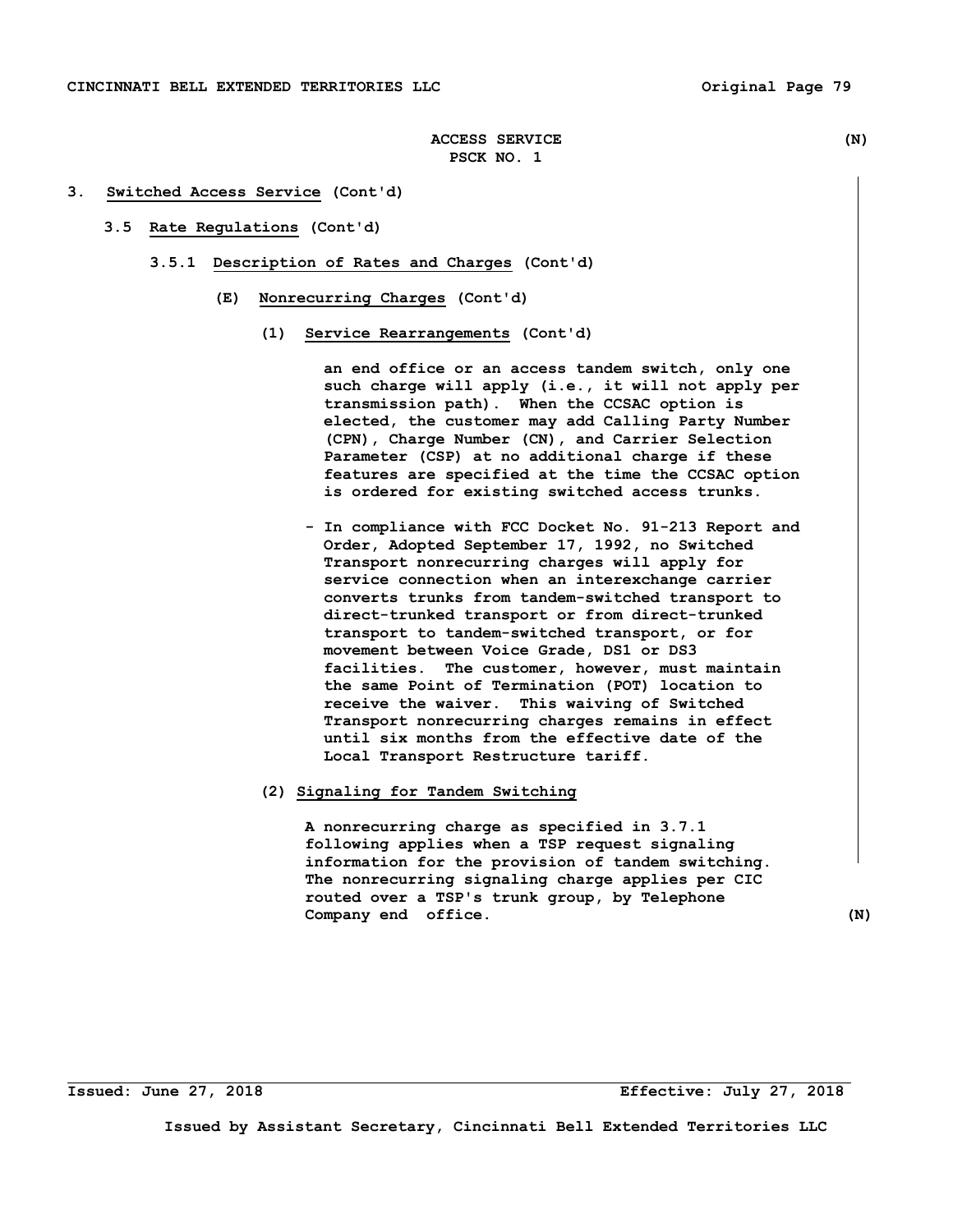### **CINCINNATI BELL EXTENDED TERRITORIES LLC Original Page 80**

# **ACCESS SERVICE (N) PSCK NO. 1**

#### **3. Switched Access Service (Cont'd)**

### **3.5 Rate Regulations (Cont'd)**

- **3.5.1 Description of Rates and Charges (Cont'd)** 
	- **(F) Local Switching Ports** 
		- **(1) Local Switching Common Port**

 **The Local Switching Common Trunk Port minutes of-use rate provides for the use of the shared end office trunk ports for termination of common transport trunks for tandem routed traffic.** 

 **(2) Local Switching Dedicated Trunk Port** 

 **The Local Switching Dedicated Trunk Port monthly rate provides for termination of a dedicated trunk in the end office port. The rate is assessed per trunk for all trunk side services, per analog or digital end office.** 

## **3.5.2 Minimum Periods**

 **Switched Access Service is provided for a minimum period of one month.** 

## **3.5.3 Minimum Monthly Charge**

 **Switched Access Service is subject to a minimum monthly charge. The minimum charge applies for the total capacity provided. The minimum monthly charge consists of the following elements:** 

 **The minimum monthly charge for the Tandem-Switched Transmission and Tandem-Switching rate elements is the sum of the charges set forth in 3.7.1 following for the measured usage for the month.** 

 **The minimum monthly charge for Entrance Facilities and Direct-Trunked Transport rate elements is the sum of the charges set forth in 3.7.1 following. (N)\_** 

**Issued: June 27, 2018 Effective: July 27, 2018**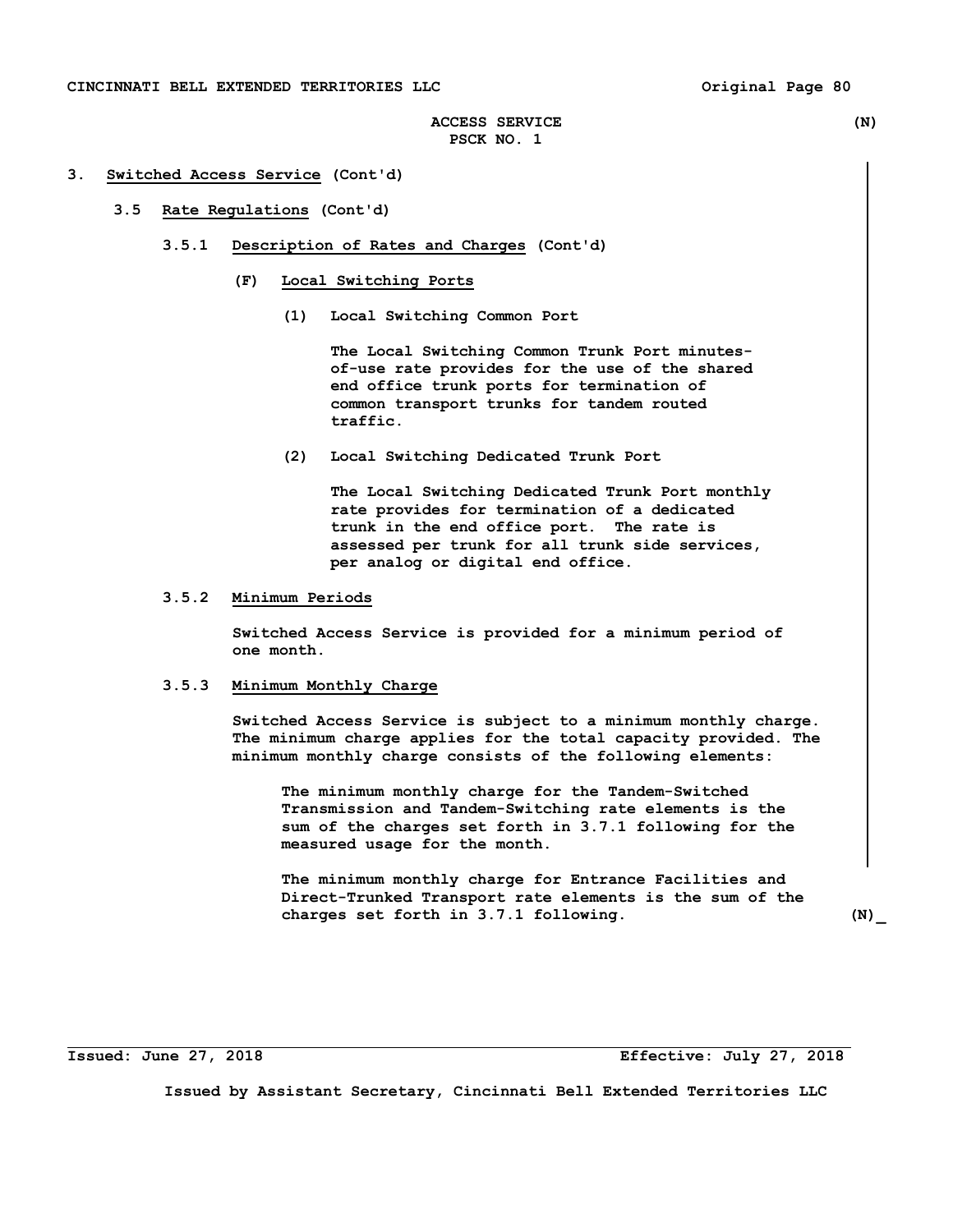#### **3. Switched Access Service (Cont'd)**

#### **3.5 Rate Regulations (Cont'd)**

 **3.5.4 Moves** 

 **A move involves a change in the physical location of one of the following:** 

 **- The point of termination at the customer's premises - The customer's premises** 

 **The charges for the move are identical whether the move is to a new location within the same building or to a different building.** 

 **All Moves will be treated as a discontinuance and start of service and all associated nonrecurring charges will apply. New minimum period requirements will be established for the new services. The customer will also remain responsible for satisfying all outstanding minimum period charges for the discontinued services.** 

## **3.5.5 Measuring Access Minutes**

 **Customer traffic to end offices will be measured by the Telephone Company at end office switches or access tandem switches. Origi nating and terminating calls will be measured by the Company to determine the basis for computing chargeable access minutes.** 

 **For terminating calls over FGD, where the off-hook supervisory signal is provided by the customer's equipment the measured minutes are the chargeable access minutes. (N)** 

**Issued: June 27, 2018 Effective: July 27, 2018**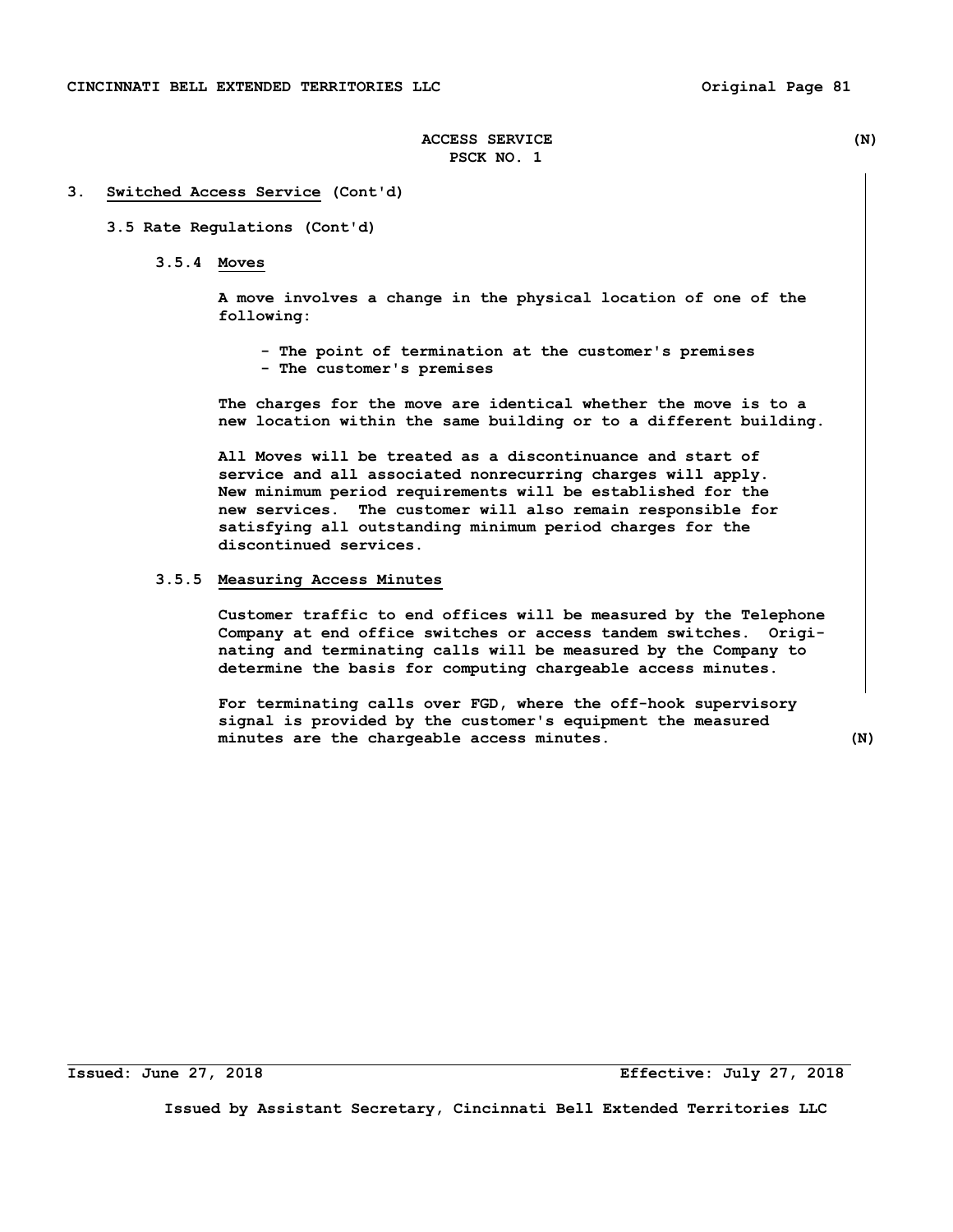#### **3. Switched Access Service (Cont'd)**

- **3.5 Rate Regulations (Cont'd)** 
	- **3.5.5 Measuring Access Minutes (Cont'd)** 
		- **Step 1: Obtain recorded originating minutes and messages (measured as set forth in (A) following for FGA where the off-hook supervisory signal is forwarded by the customer's equipment when the called party answers) from the appropriate recording data.**
		- **Step 2: Obtain the total attempts by dividing the originating measured messages by the completion ratio. Completion ratios (CR) are obtained separately for the major call categories such as DDD, 800, directory assistance and international from a sample study which analyzes the ultimate completion status of the total attempts which receive acknowledgement from the customer. That is, Measured Messages divided by Completion Ratio equals Total Attempts.**
		- **Step 3: Obtain the total non-conversation time additive (NCTA) by multiplying the total attempts (obtained in Step 2) by the NCTA per attempt ratio. The NCTA per attempt ratio is obtained from the sample study identified in Step 2 by measuring the non-conversation time associated with both completed and uncompleted attempts. The total NCTA is the time on a completed attempt from customer acknowledgment of receipt of call to called party answer (set up and ringing) plus the time on an uncompleted attempt from customer acknowledgement of call until the access tandem or end office receives a disconnect signal (ring - no answer, busy or network blockage). That is, Total Attempts times Non- Conversation Time per Attempt Ratio equals Total NCTA.**
		- **Step 4: Obtain total chargeable originating access minutes by adding the total NCTA (obtained in Step 3) to the recorded originating measured minutes (obtained in Step 1). That is, Measured Minutes plus NCTA equals Chargeable Originating Access Minutes. (N)**

**Issued: June 27, 2018 Effective: July 27, 2018**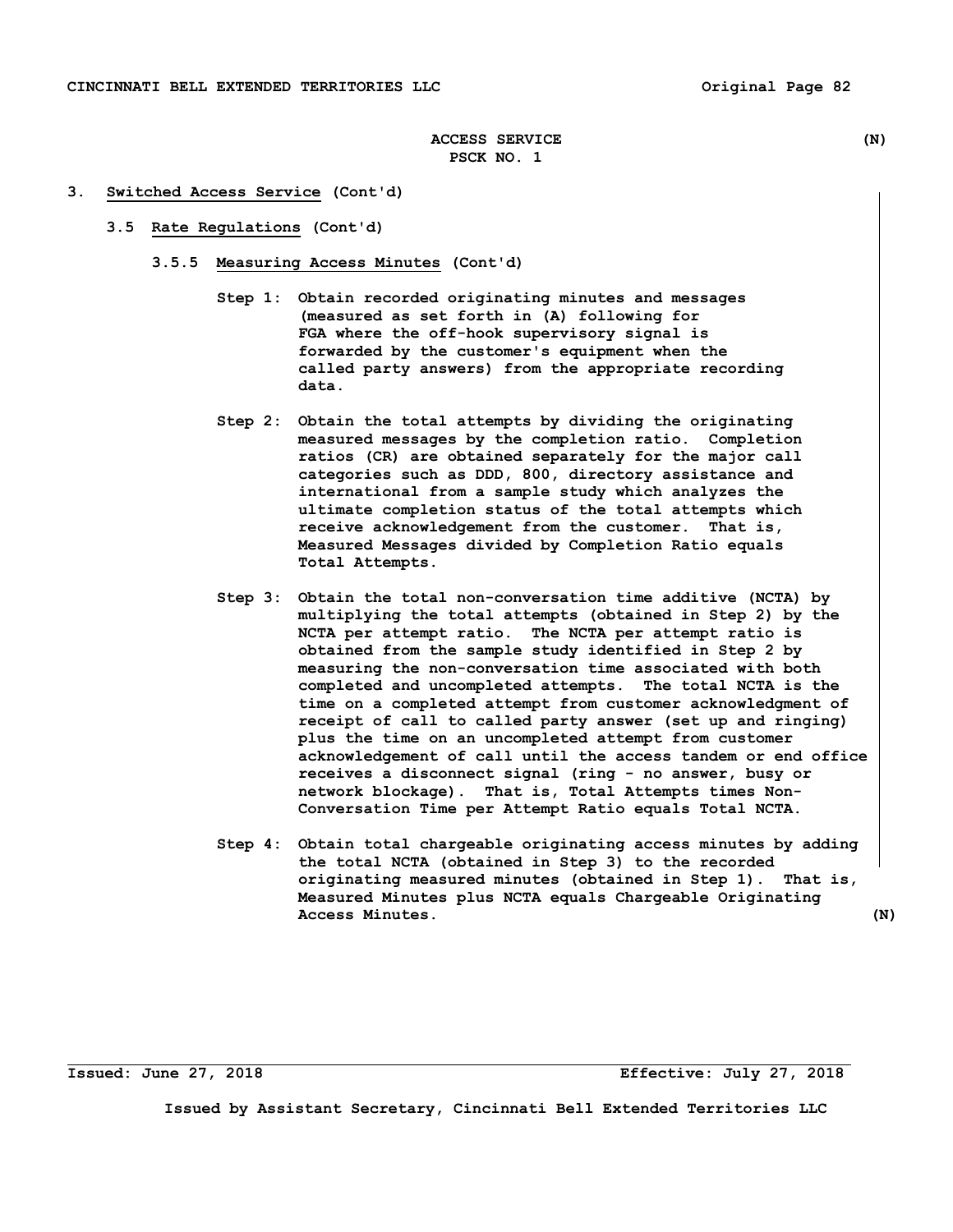#### **3. Switched Access Service (Cont'd)**

### **3.5 Rate Regulations (Cont'd)**

 **3.5.5 Measuring Access Minutes (Cont'd)** 

 **Following is an example which illustrates how the chargeable originating access minutes are derived from the measured originating minutes using this formula.** 

- **Where: Measured Minutes (M. Min.) = 7,000 Measured Messages (M. Mes.) = 1,000 Completion Ratio (CR) = .75**  NCTA per Attempt = .4
	- **(1) Total Attempts = 1,000(M. Mes) = 1,333.33 .75 (CR)**
	- **(2) Total NCTA = .4 (NCTA per Attempt) x 1,333.33 = 533.33**
	- **(3) Total Chargeable Originating Access Minutes = 7,000(M. Min) + 533.33(NCTA) = 7,533.33**

 **FGD access minutes or fractions thereof are accumulated over the billing period. The exact value of the fraction is a function of the switch technology where the measurement is made. FGD access minutes are accumulated for each end office.** 

 **When determining chargeable access minutes the accumulated access minutes or fractions thereof are rounded up to the nearest access minute. (N)** 

**Issued: June 27, 2018 Effective: July 27, 2018**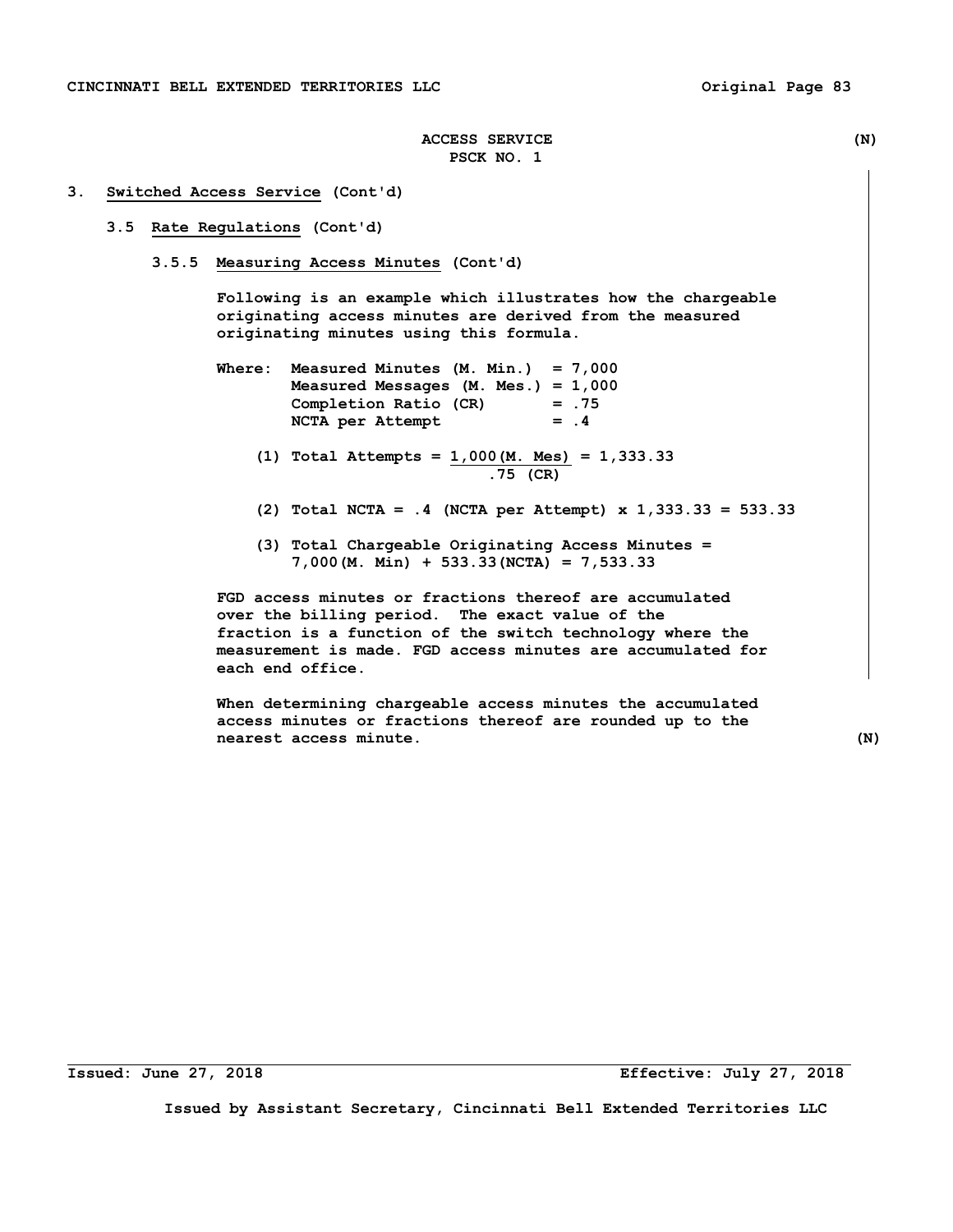#### **3. Switched Access Service (Cont'd)**

### **3.7 Rate Regulations (Cont'd)**

- **3.5.5 Measuring Access Minutes (Cont'd)** 
	- **(A) Feature Group D Usage Measurement**

 **For originating calls over FGD with multifrequency address signaling, usage measurement begins when the originating FGD entry switch receives the first wink supervisory signal forwarded from the customer's point of termination. For originating calls over FGD with CCSAC, usage measurement begins when the last point of switching sends the initial address message to the customer.** 

 **The measurement of originating call usage over FGD ends when the originating FGD entry switch receives dis connect supervision from either the originating end user's end office, indicating the originating end user has disconnected, or the customer's point of termina tion, whichever is recognized first by the entry switch.** 

 **For terminating calls over FGD, the measurement of access minutes begins when the terminating FGD entry switch receives answer supervision from the terminating end user's end office, indicating the terminating end user has answered.** 

 **The measurement of terminating call usage over FGD ends when the terminating FGD entry switch receives dis connect supervision from either the terminating end user's end office, indicating the terminating end user has disconnected, or the customer's point of termina tion, whichever is recognized first by the entry switch. (N)**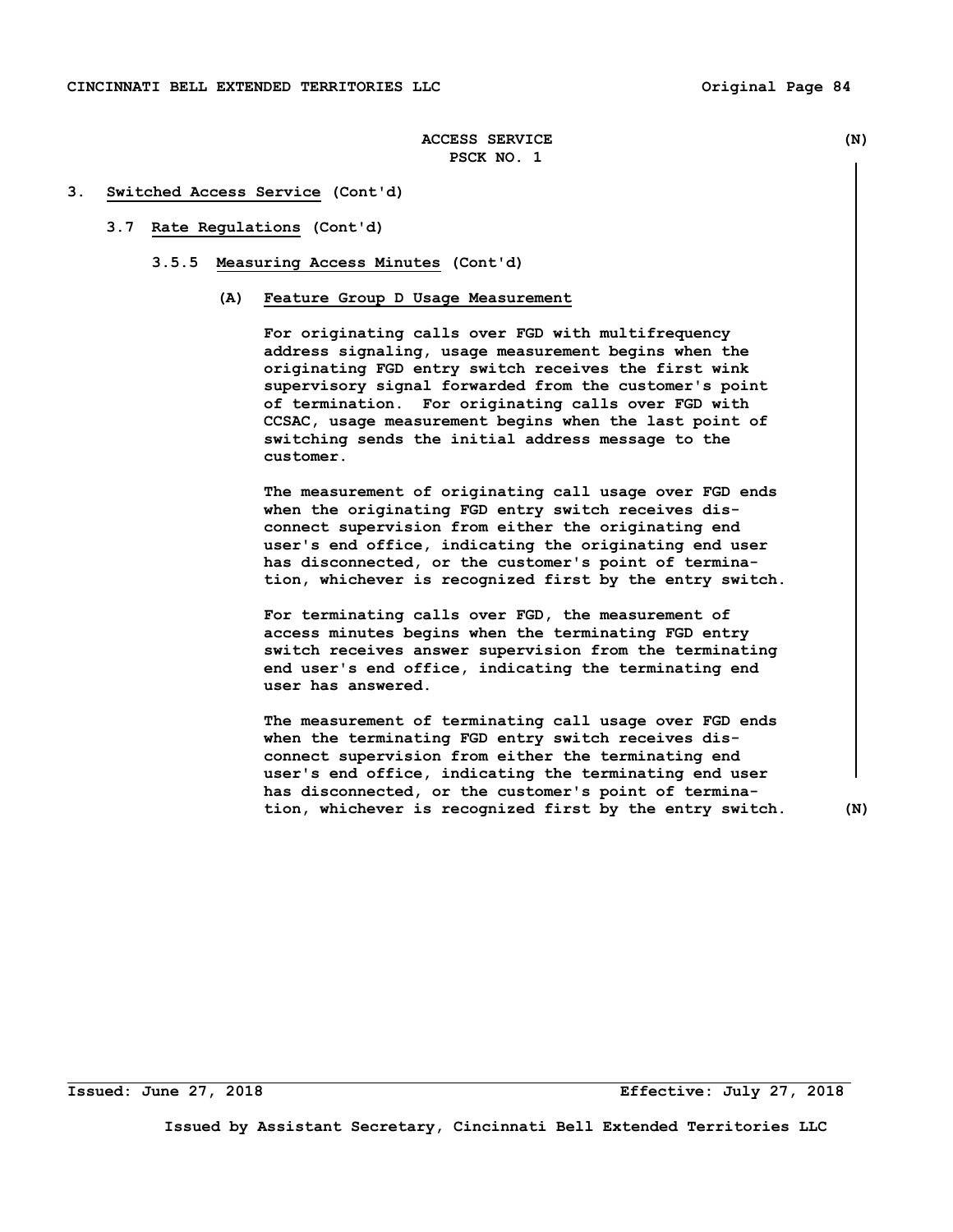### **3. Switched Access Service (Cont'd)**

## **3.5 Rate Regulations (Cont'd)**

#### **3.5.6 Network Blocking Charge for Feature Group D**

 **The customer will be notified by the Company to increase its capacity (quantities of trunks) when excessive trunk group blocking occurs on groups carrying Feature Group D traffic and the measured access minutes for that hour ex ceed the capacity purchased. Excessive trunk group block ing occurs when the blocking thresholds stated below are exceeded. They are predicated on time consistent, hourly measurements over a 30 day period excluding Saturdays, Sundays and national holidays. If the order for additional capacity has not bee received by the Company within 15 days of the notification, the Company will bill the customer, at the rate set forth in 3.7.1(F) following, for each overflow in excess of the blocking threshold when (1) the average "30 day period" overflow exceeds the threshold level for any particular hour and (2) the "30 day period" measured average originating or two-way usage for the same clock hour exceeds the capacity purchased.** 

#### **Blocking Thresholds**

| Trunks in Service | $1\%$ | $1/2$ <sup>8</sup> |
|-------------------|-------|--------------------|
| $1 - 2$           | .070  | .045               |
| $3 - 4$           | .050  | .035               |
| $5 - 6$           | .040  | .025               |
| 7 or greater      | .030  | .020               |

 **The 1% blocking threshold is for transmission paths carrying traffic direct (without an alternate route) between an end office and a customer's premises. The 1/2% blocking threshold is for transmission paths carrying first routed traffic between an end office and a customer's premises via an access tandem. (N)** 

### **Issued: June 27, 2018 Effective: July 27, 2018**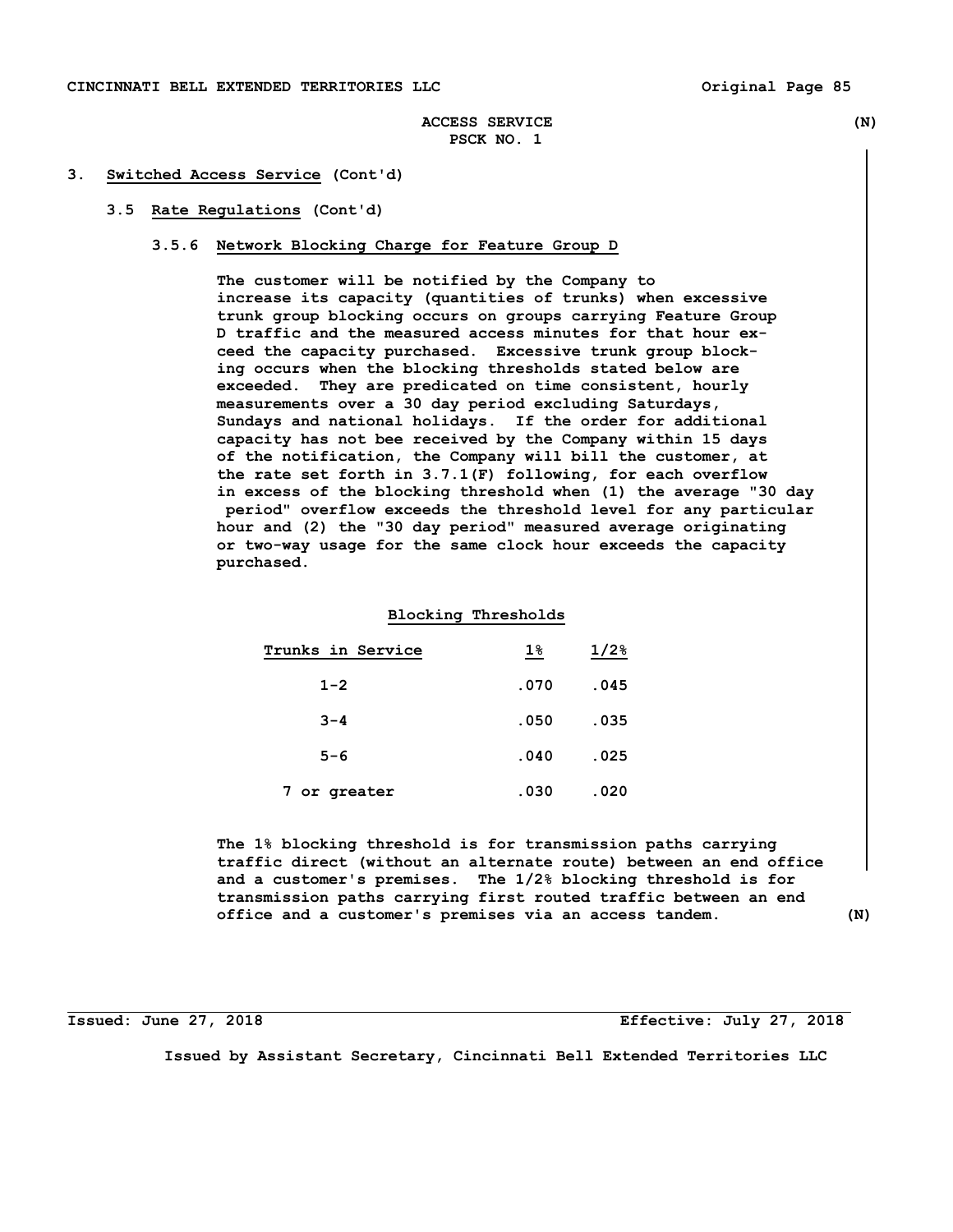#### **3. Switched Access Service (Cont'd)**

### **3.5 Rate Regulations (Cont'd)**

### **3.5.7 Mileage Measurement**

 **The mileage to be used to determine monthly rates for Switched Transport rate elements is calculated on the airline distance between the end office switch where the call carried by Switched Transport originates or terminates and the customer's serving wire center, except as set forth in (A) through (H) following. The V&H coordinates method is used to determine mileage. This method is set forth in the NATIONAL EXCHANGE CARRIER ASSOCIATION TARIFF F.C.C. NO. 4 for Wire Center Information (V&H coordinates).** 

 **Exceptions to the mileage measurement rules are as follows:** 

- **(A) When Switched Transport facilities of different capacit ies or bandwidths are interconnected by a multiplexer at a location other than the serving wire center, mileage is determined using the V&H coordinates method follow ing:**
- **(1) When only one multiplexer is involved, mileage for Direct-Trunked Transport is measured separately from the serving wire center to the hub where multiplexing occurs and then measured from the hub to the end office where the call is switched to originate or terminate.** 
	- **(2) When more than one multiplexer is used, mileage for Direct-Trunked Transport is measured successively from the serving wire center to the first hub, from the first hub to the second hub and then from the second hub to the end office where the call is switched to originate or terminate. (N)**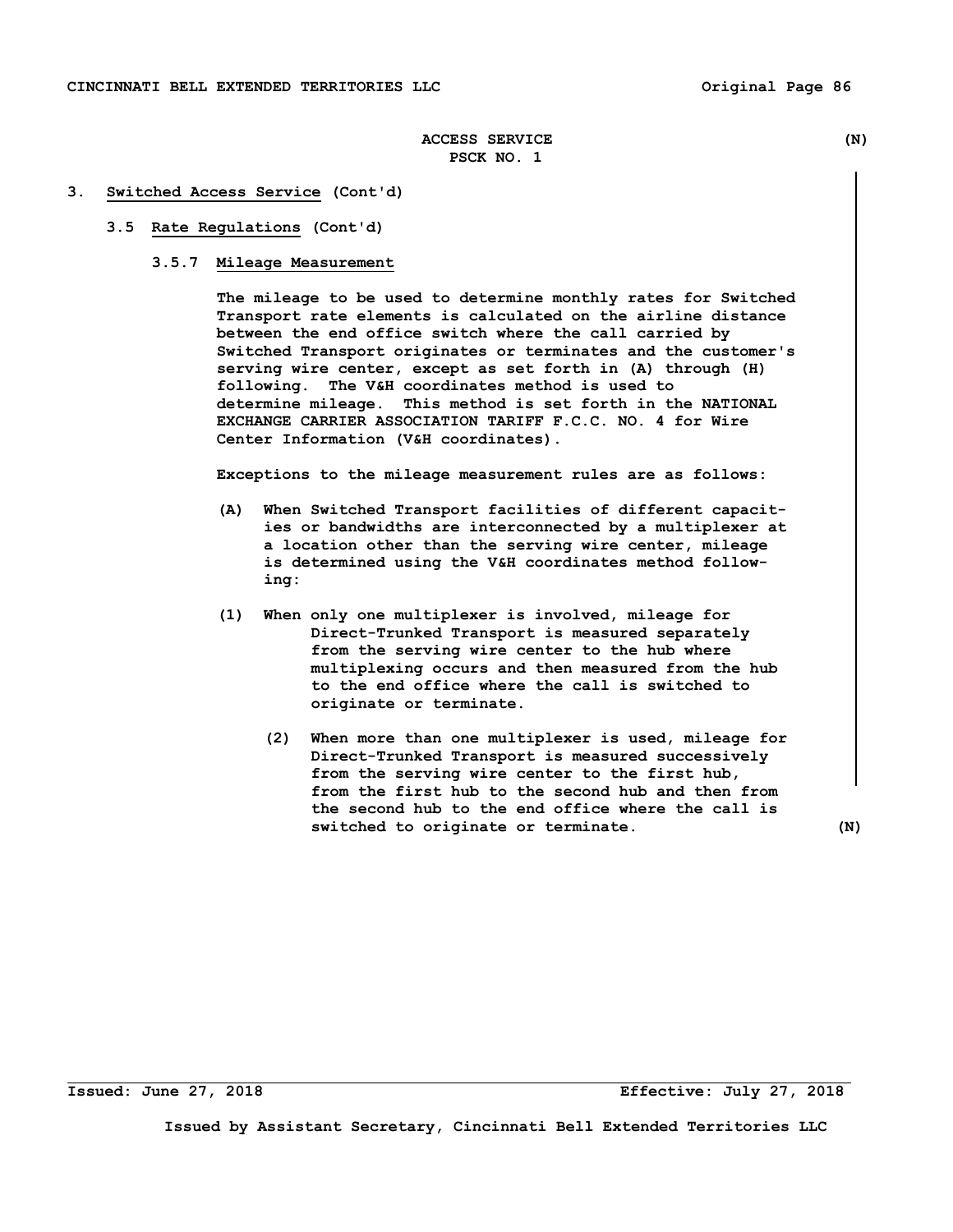#### **3. Switched Access Service (Cont'd)**

- **3.5 Rate Regulations (Cont'd)** 
	- **3.5.7 Mileage Measurement (Cont'd)** 
		- **(B) When Direct-Trunked Transport is provided to a Host/Re mote arrangement, Direct-Trunked Transport rates apply and mileage is calculated using the V & H coordinate method between the customer's serving wire center and the Host office serving the Remote Office. When Tandem- Switched Transport is provided to a Host/Remote arrange ment, Tandem-Switching Transmission rates and Tandem- Switched rates apply. Tandem-Switched Transport mileage is calculated using the V & H coordinate method between the customer's serving wire center and the Host office for both Direct-Trunked Transport and Tandem-Switched Transport to a Host/Remote arrangement, the Tandem- Switching Transmission rate will apply separately from the Host office to the Remote office. The Inter connection charge will apply to both Direct and Tandem access minutes of use. Remote end offices are set forth in the National Exchange Carrier Association Tariff F.C.C. No. 4.**
		- **(C) When Direct-Trunked Transport is provided for line side Switched Access Service both Direct-Trunked Transport and Tandem-Switched Transmission rates apply. Direct-Trunked Transport applies to both originating and terminating usage and mileage is calculated using the V&H Coordinates method between the customer's serving wire center and the end office switch where the dial tone for the line side Switched Access Service is provided. Tandem-Switched Transmission applies only to terminating usage and mileage is calculated using the V&H coordinate method between the dial tone office and the end office where the call is switched to terminate. (N)**

**Issued: June 27, 2018 Effective: July 27, 2018**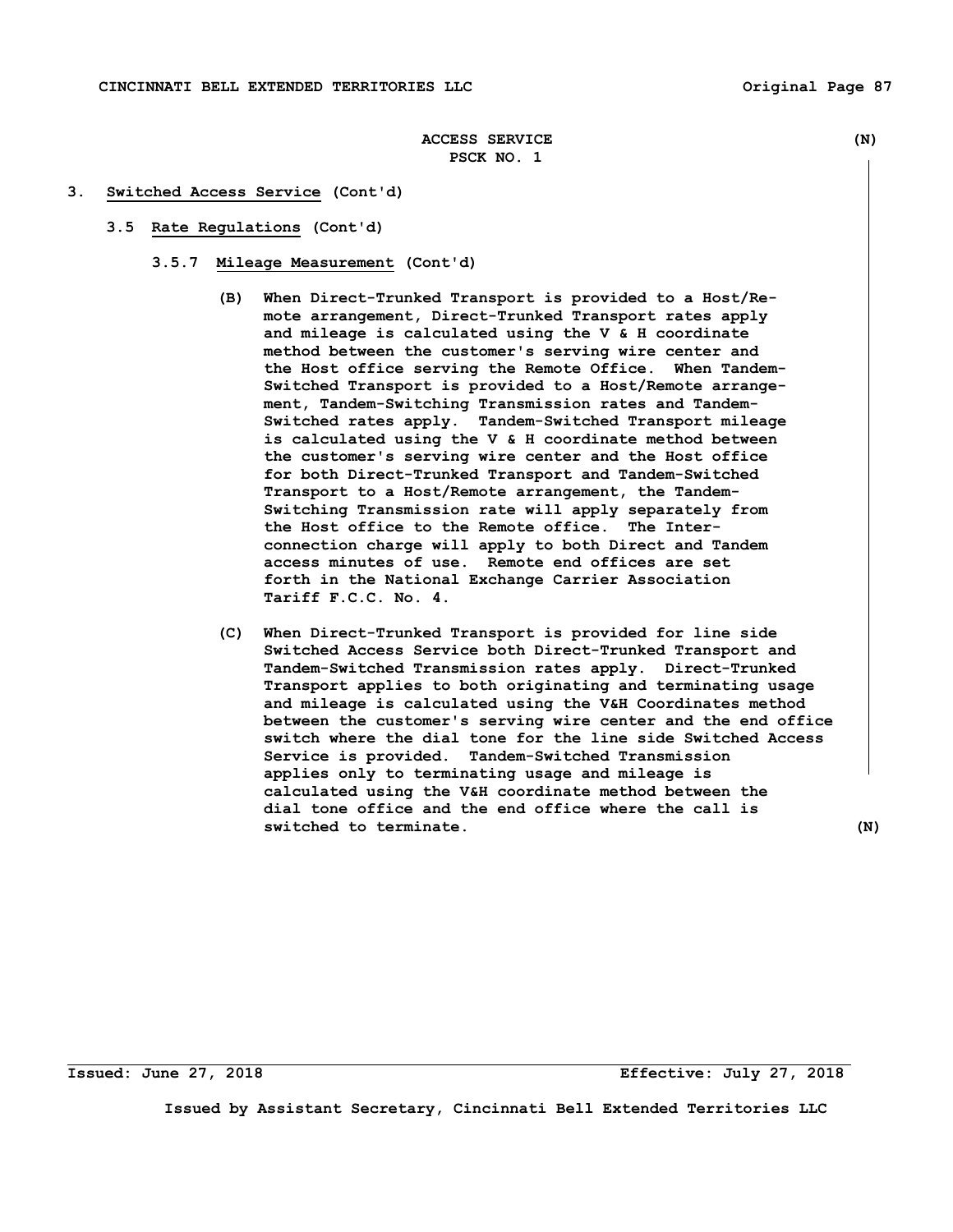### **3. Switched Access Service (Cont'd)**

- **3.5 Rate Regulations (Cont'd)** 
	- **3.5.7 Mileage Measurement (Cont'd)** 
		- **(D) The Alternate Traffic Routing optional feature is provided with Feature Group D to provide service from an end office to different customer premises locations. For Feature Group D traffic routed via an access tandem, such apportionment be made using standard Company traffic engineering methodology and will be based on the last trunk hundred call seconds desired for the high usage group, as described in 3.5.6 preceding, and the relative capacity ordered to the end office, when the feature is provided at an end office switch, or to the subtending end offices when the feature is provided at an access tandem switch. This apportionment will serve as the basis for the Switched Transport Tandem-Switching Transmission mileage calculation. The customer will be billed** accordingly. (N)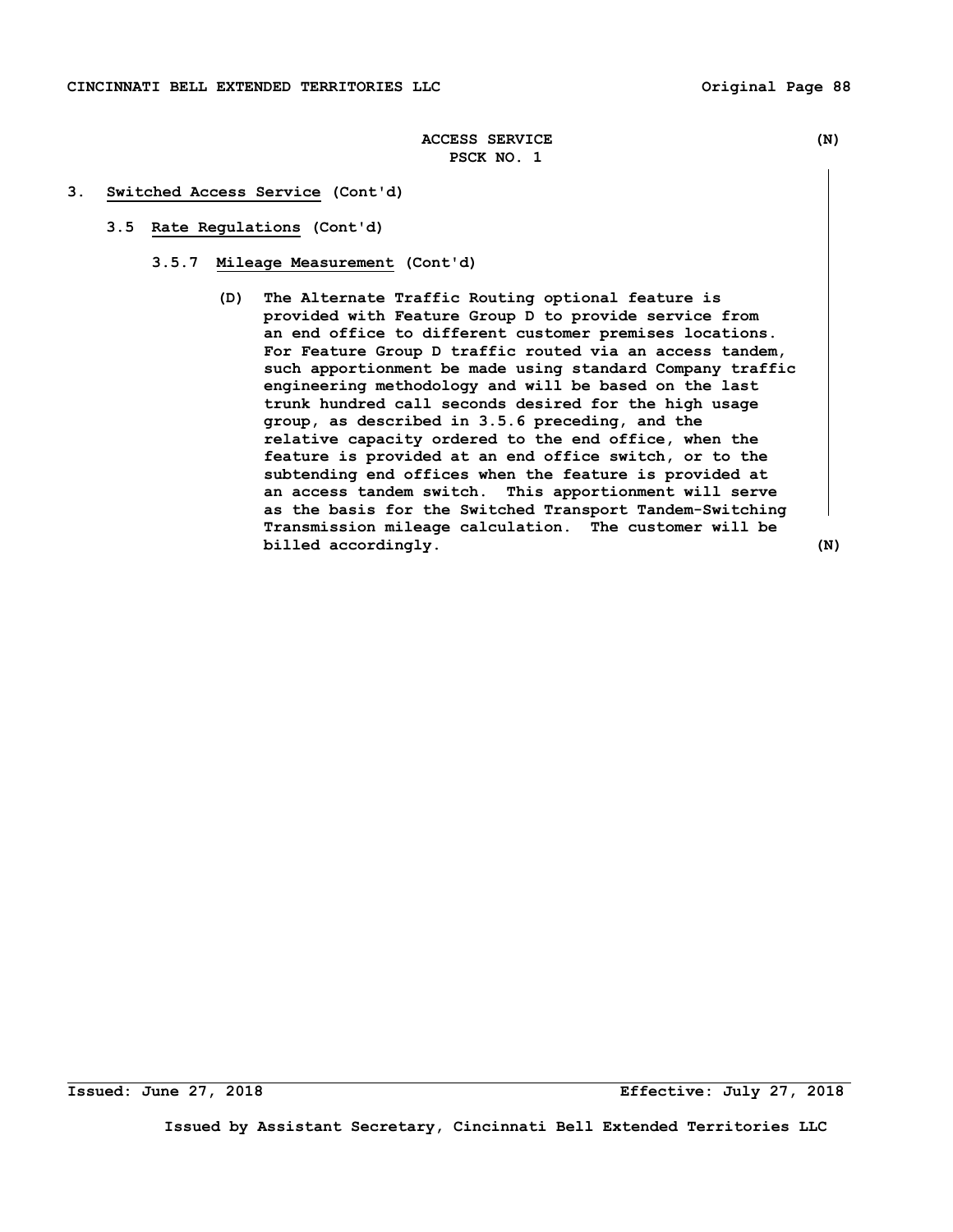### **3. Switched Access Service (Cont'd)**

## **3.5 Rate Regulations (Cont'd)**

 **3.5.8 Shared Use** 

 **Shared use occurs when Switched Access Service and Special Access Service, including CCSAC signaling connections, are provided over the same analog or digital high capacity facility through a common interface.** 

 **Shared Use facilities are ordered, provided and rated either as Switched Access or Special Access. Ordering, provisioning and rating of Special Access Shared Use facilities is set forth in Section 4 following. Ordering, provisioning and rating of Switched Access Shared Use facilities is as follows.** 

- **(A) Switched Access facilities are ordered, provided and rated as Switched Access only in cases where the facility is used for Switched Access only. In the event that a Special Access circuit is added to a switched facility, the facility will then be provisioned as a special access facility.**
- **(B) Then ordered as Switched Access, the nonrecurring charges that apply when the Switched Access Shared Use facility is installed will be the nonrecurring charges associated with the Switched Access Transport being ordered.**
- **(C) The customer must place an order for each individual Switched or Special Access service using the Shared Use facility and must also specify the channel assignment for each service.**
- **(D) Then shared Use occurs and the facility becomes a Special Access facility, the monthly recurring rates for Special and Switched Access will be based upon the percentage of channels associated with each. (N)**

**Issued: June 27, 2018 Effective: July 27, 2018**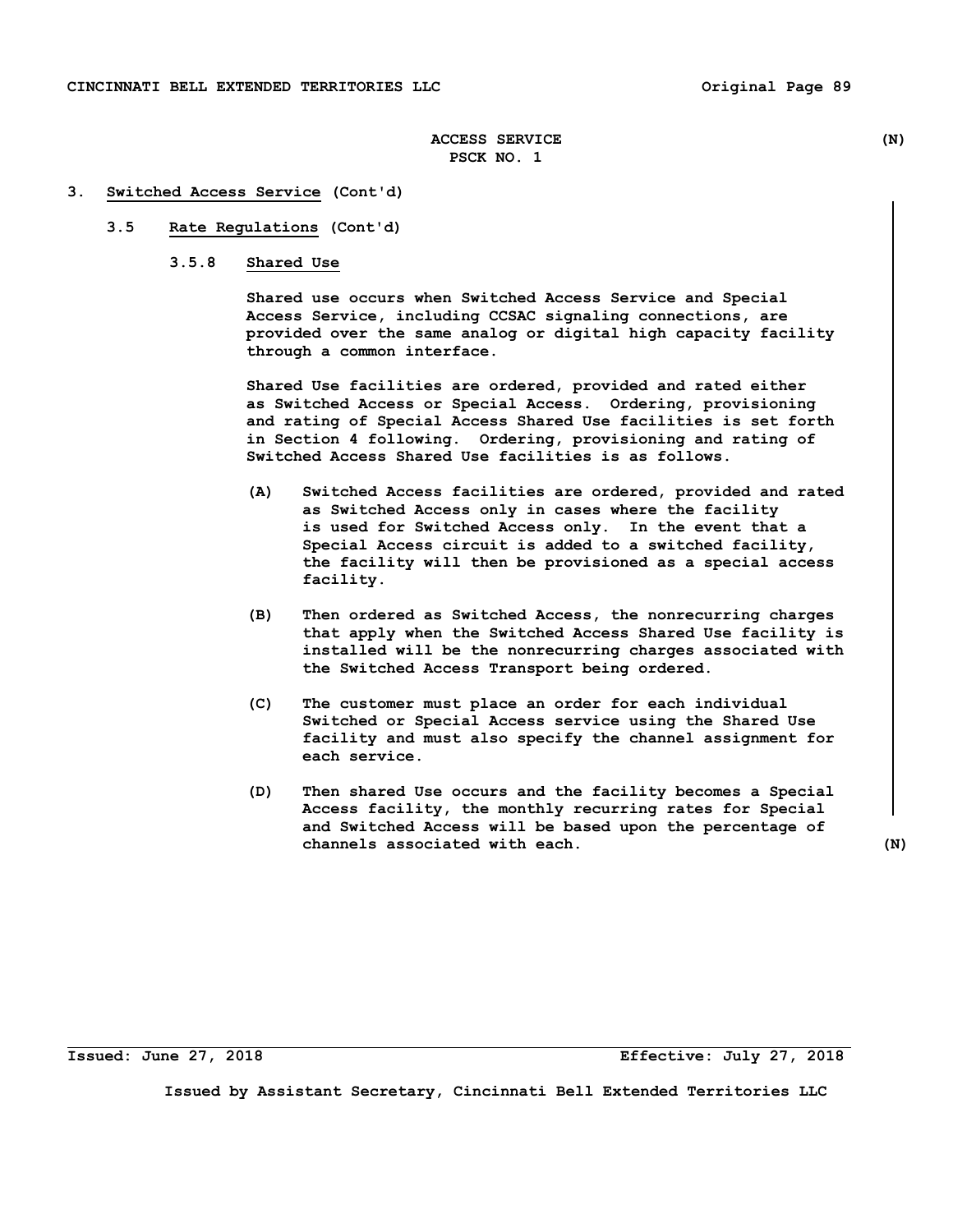#### **3. Switched Access Service (Cont'd)**

 **3.5 Rate Regulations (Cont'd)** 

 **3.5.8 Shared Use (Cont'd)** 

- **(E) When shared use of a facility occurs in a Host/Remote situation, the facility must route to the Host end office. The Company will continue to provide shared use to any end office so long as capabilities exit.**
- **(F) Channels being used in conjunction with CCSAC may be included as Shared Use. However, CCSAC signaling connections nonrecurring charges will not apply to the individual channels of the shared use facility.**

### **3.5.9 Data Base Query**

 **A Data Base Query charge as set forth in 3.7.2(A)(2) applies for each data base query that returns a valid carrier identi fication code that provides the appropriate routing information even if the call is not completed. The charge is assessed on a per query basis and may include an are of service which may range from a single NPA/NNX to an area consisting of all LATAs and NPAs in the state of Ohio. When additional** 

 **routing options (i.e., alternate carrier(s) and/or alternate destination(s) identified based on criteria such as; time of day, day-of-week, specific dates, originating NPA-NXX, percent allocation, routing to a single carrier and destination from an area of service smaller than an area defined by an NPA-NXX) are performed, a Routing Options Capability charge as set forth in 3.7.2(A)(2) will also apply per query. The Database Query and Routing Capability Charge provides for the use of the Tandem Switching, Tandem Termination, and Tandem Transport facilities of the Company. The Company will not charge Carrier Common Line, Local End Office Switching, or End Office Port charges.** 

## **3.6 Ordering Service**

### **3.6.1 Contact Information**

 **To order Switched Access service contact the following:** 

 **Sales Vice-President – Carrier Services 513-397-7362 (N)** 

**Issued: June 27, 2018 Effective: July 27, 2018**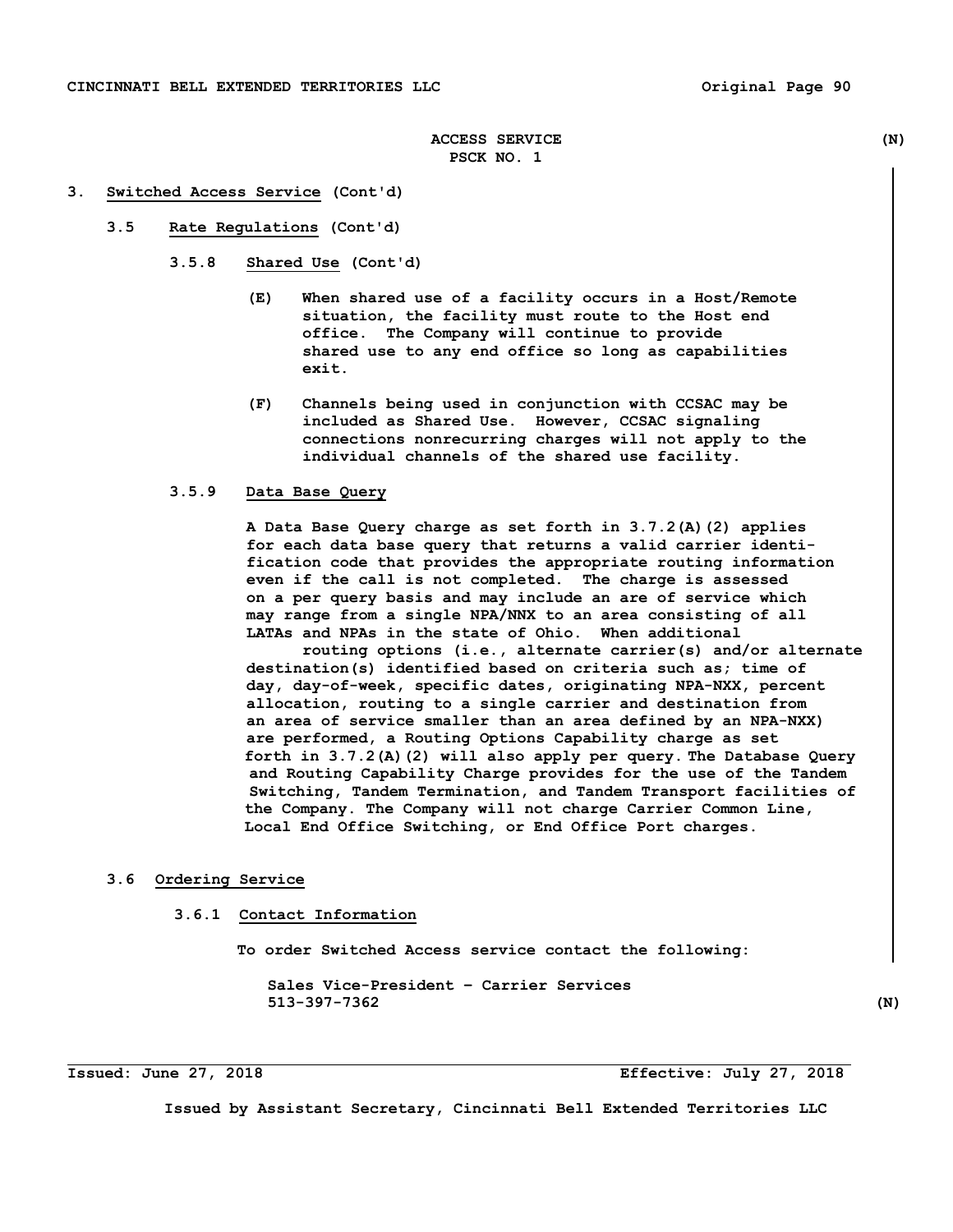| <b>ACCESS SERVICE</b> | (N |
|-----------------------|----|
| PSCK NO.              |    |

# **3. Switched Access Service (Cont'd)**

## **3.7 Rates and Charges**

**3.7.1 Switched Transport (A) Entrance Facilities** 

 **Recurring Charges-Optional Payment Plan** 

- **(1) Mercury 1.5 (DS1) USOC Monthly \$ 135.79**
	- **EFYB1 36 Month 129.00**

 **60 Month 122.21** 

**(2) Mercury 45 (DS3) USOC Monthly Rates \$1,500.00 EFYC1 Nonrecurring Charges NONE** 

# **(B) Switched Transport**

 **(1) Mercury 1.5 (DS1)** 

| Monthly, Optional<br>Payment Plan<br>Mileage Bands | <b>USOC</b> | Monthly Rates<br>Fixed | Per Mile   |  |
|----------------------------------------------------|-------------|------------------------|------------|--|
| Mileage Bands                                      |             |                        |            |  |
|                                                    | 1YTX1       | \$100.00               | \$<br>9.42 |  |
|                                                    |             |                        |            |  |
|                                                    |             |                        |            |  |
| (2)<br>Mercury 45                                  | (DS3)       |                        |            |  |

 **1YTX1 \$ 703.48 \$ 80.00 (N)** 

**Issued: June 27, 2018 Effective: July 27, 2018**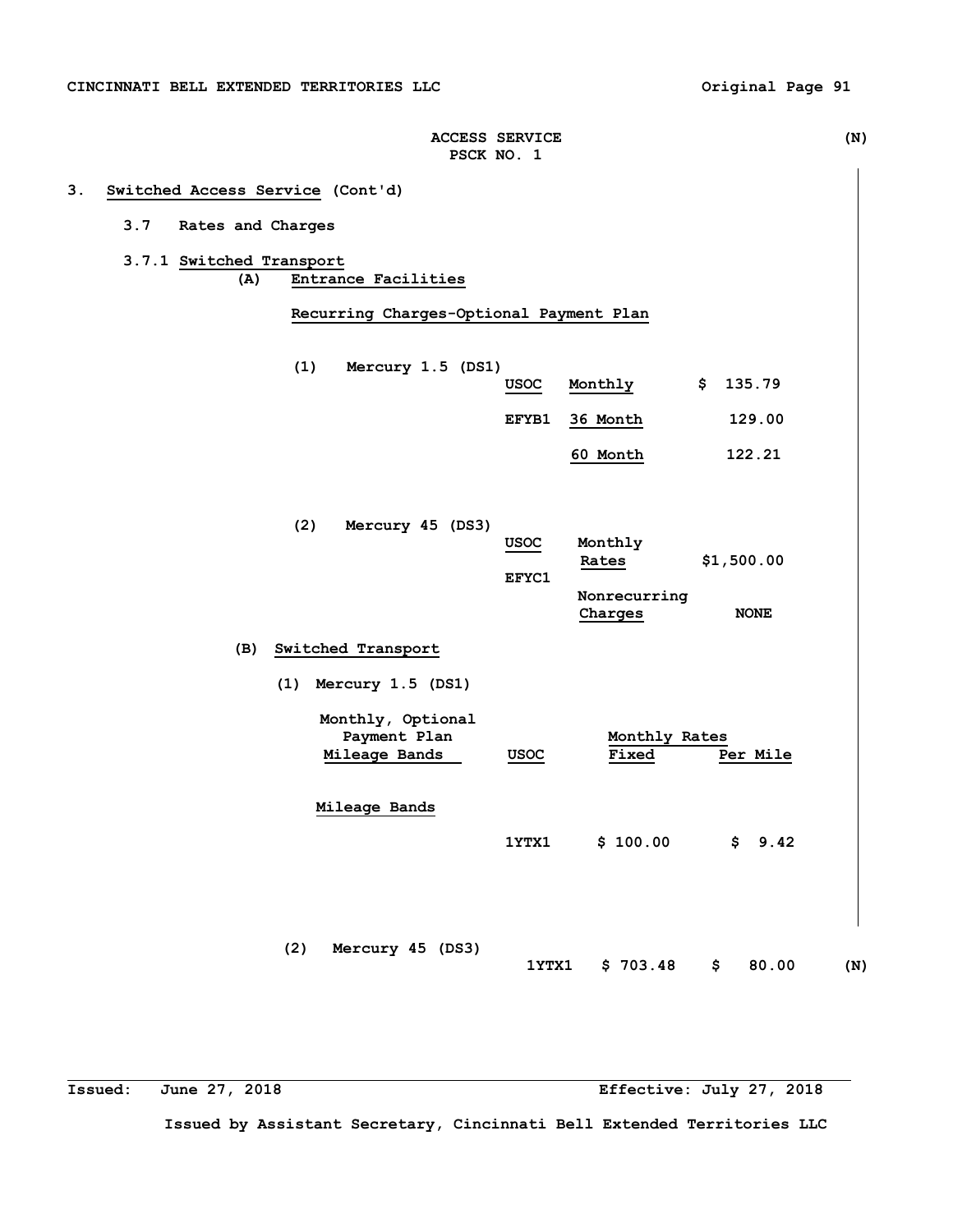| 3.7 |     | Rates and Charges |                |                                                                   |                                       |              |                       |
|-----|-----|-------------------|----------------|-------------------------------------------------------------------|---------------------------------------|--------------|-----------------------|
|     |     |                   |                | 3.7.1 Switched Transport (Cont'd)                                 |                                       |              |                       |
|     | (C) |                   |                | Tandem-Switched Transport                                         |                                       |              |                       |
|     |     |                   |                |                                                                   | USOC                                  |              | Monthly Rates         |
|     |     | (1)               |                | Tandem-Switched                                                   |                                       |              |                       |
|     |     |                   |                | Transmission<br>Per MOU                                           |                                       |              | Note 1                |
|     |     |                   |                |                                                                   |                                       |              |                       |
|     |     |                   |                | Per MOU, Per Mile                                                 |                                       |              | Note 1                |
|     |     | (2)               |                | Tandem-Switching                                                  |                                       |              | Note 1                |
|     |     |                   |                |                                                                   |                                       | USOC         | Monthly Rate          |
|     |     | (3)               |                | Access Tandem Trunk                                               | Port Charge, Per Trunk                | <b>PT8UX</b> | Ş.<br>3.08            |
|     |     |                   |                |                                                                   |                                       |              |                       |
|     | (D) |                   | Access Tandem) | Multiplexing (Including Tandem<br>Multiplexers-End Office Side of |                                       |              | Monthly Rates         |
|     |     | (2)               |                |                                                                   | Mercury 45 (DS3) to Mercury 1.5 (DS1) |              |                       |
|     |     |                   |                | - Per Arrangement                                                 |                                       |              |                       |
|     |     |                   |                |                                                                   | MKW31                                 |              | \$678.02              |
|     |     |                   |                | Rate Per Access Minute                                            |                                       |              |                       |
|     |     | (3)               |                | Tandem Multiplexing<br>(EO Side of Access Tandem)                 |                                       |              | Note 1                |
|     |     |                   |                |                                                                   |                                       |              |                       |
|     |     |                   |                |                                                                   |                                       |              | Nonrecurring          |
|     | (E) |                   | Installation   |                                                                   |                                       |              | Charge                |
|     |     |                   |                | - Per Line or Trunk                                               |                                       |              | None                  |
|     |     |                   |                |                                                                   |                                       |              | Rate Per Call Blocked |
|     | (F) |                   |                | Network Blocking Charge                                           |                                       |              | Note 1                |

**PSCK NO. 1** 

**mirror the current switched access rates of the underlying Incumbent Local Exchange Company ("ILEC")which serves the territory in which traffic originates or terminates as set forth in BellSouth Telecommunications (AT&T) Access Tariff FCC No. 1 and Windstream Access Tariff FCC No. 6. (N)**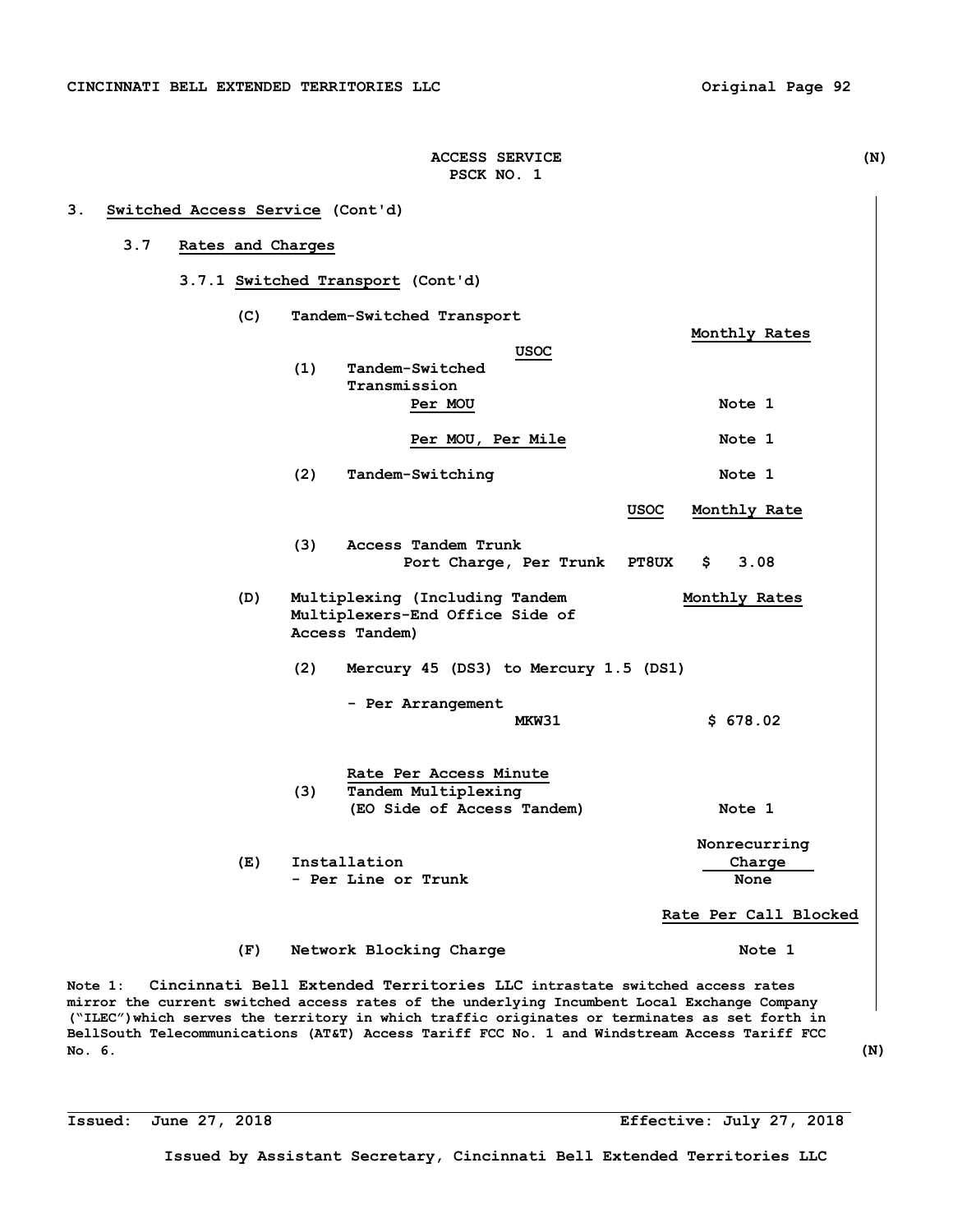## **3. Switched Access Service (Cont'd)**

# **3.7 Rates and Charges**

- **3.7.1 Switched Transport (Continued))** 
	- **(G) CCSAC Signaling Link and STP Port Termination Charges**

|                                                                      | <b>USOC</b>       | Monthly<br>Rates           | Nonrecurring<br>Charge     |
|----------------------------------------------------------------------|-------------------|----------------------------|----------------------------|
| 1) CCSAC Signaling Link<br>a) Channel Termination*<br>- per DS1 link |                   | \$135.79                   | <b>NONE</b>                |
| b) Channel Mileage**                                                 |                   |                            | Nonrecurring<br>Charge     |
| - per DS1 link<br>Mileage Band                                       |                   |                            |                            |
| 0                                                                    | Fixed<br>Per Mile | <b>NONE</b><br><b>NONE</b> | <b>NONE</b><br><b>NONE</b> |
| Over 0                                                               | Fixed<br>Per Mile | \$100.00<br>9.42           | <b>NONE</b><br><b>NONE</b> |

 **\* One Channel Termination applies per CGSAC Signaling Link. \*\* Channel Mileage applies between Serving Wire Center and STP, but does not apply when mileage is zero. (N)** 

**Issued: June 27, 2018 Effective: July 27, 2018**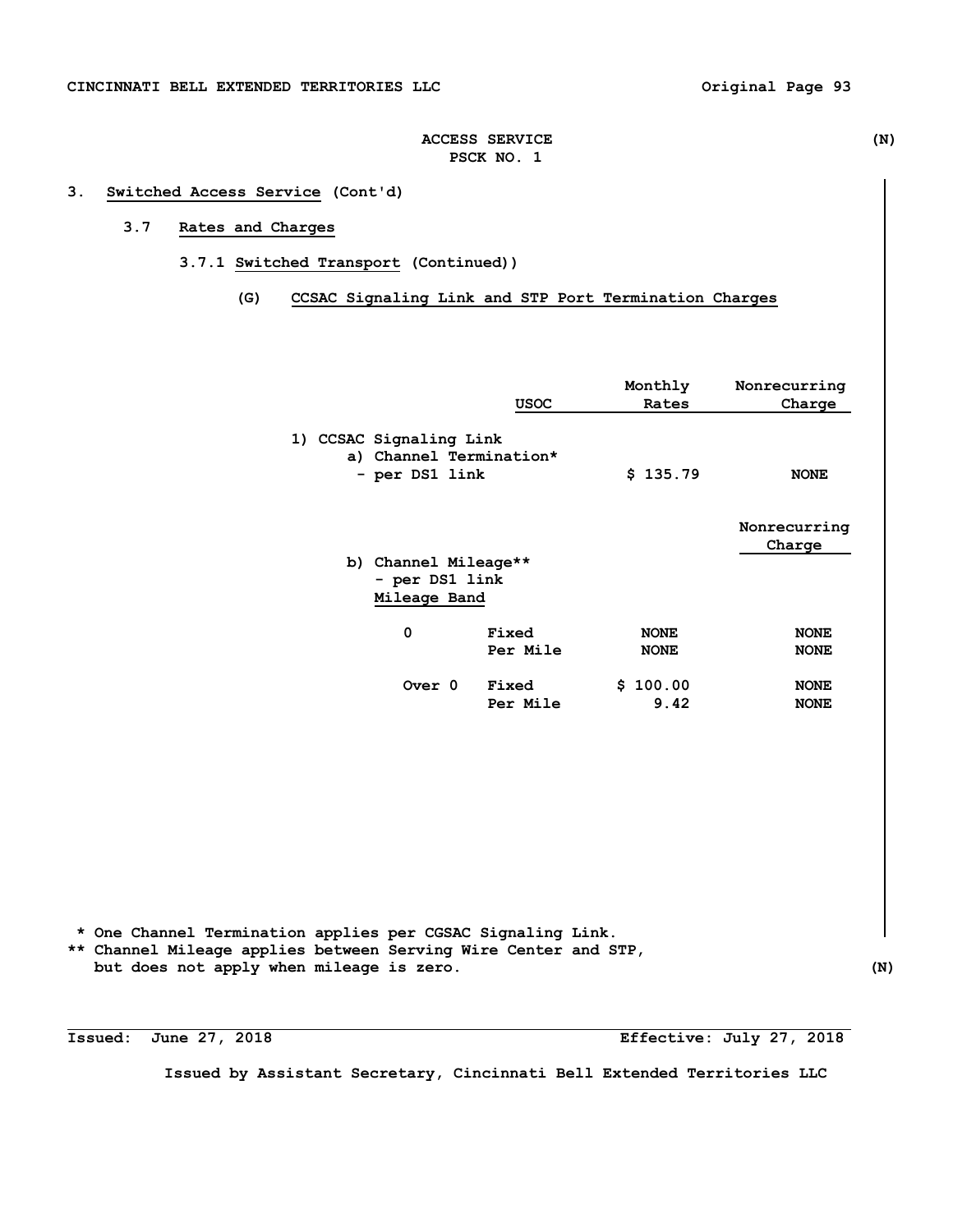| <b>ACCESS SERVICE</b> | (N) |
|-----------------------|-----|
| PSCK NO. 1            |     |

#### **3. Switched Access Service (Cont'd)**

## **3.7 Rates and Charges (Cont'd)**

 **3.7.1 Switched Transport (Cont'd)** 

 **(H) Signaling for Tandem Switching Nonrecurring USOC** Charge **Charge per end office, per trunk group, per CIC CF3TZ \$ 300.00 (I) Carrier Identification Parameter (CIP) USOC Monthly Rate per trunk group U7CPG \$ 105.00 Nonrecurring Charge**  $\overline{\phantom{a}}$   $\overline{\phantom{a}}$   $\overline{\phantom{a}}$   $\overline{\phantom{a}}$   $\overline{\phantom{a}}$   $\overline{\phantom{a}}$   $\overline{\phantom{a}}$   $\overline{\phantom{a}}$   $\overline{\phantom{a}}$   $\overline{\phantom{a}}$   $\overline{\phantom{a}}$   $\overline{\phantom{a}}$   $\overline{\phantom{a}}$   $\overline{\phantom{a}}$   $\overline{\phantom{a}}$   $\overline{\phantom{a}}$   $\overline{\phantom{a}}$   $\overline{\phantom{$ **NONE 3.7.2 Local Switching (A) Usage Sensitive Rates**  *Rate* **Rate Per Access Minute**  (1) Local Switching Note 1  **(A)Common Trunk Port, per trunk Note 1 USOC Monthly Rate (B) Dedicated Trunk Port, per trunk PT8GX \$ 3.08 USOC Monthly Rates (C) STP Port Termination PT8SX \$ 886.68** 

**Note 1: Cincinnati Bell Extended Territories LLC intrastate switched access rates mirror the current switched access rates of the underlying Incumbent Local Exchange Company ("ILEC")which serves the territory in which traffic originates or terminates as set forth in BellSouth Telecommunications (AT&T) Access Tariff FCC No. 1 and Windstream Access Tariff FCC No. 6. (N)** 

**Issued: June 27, 2018 Effective: July 27, 2018**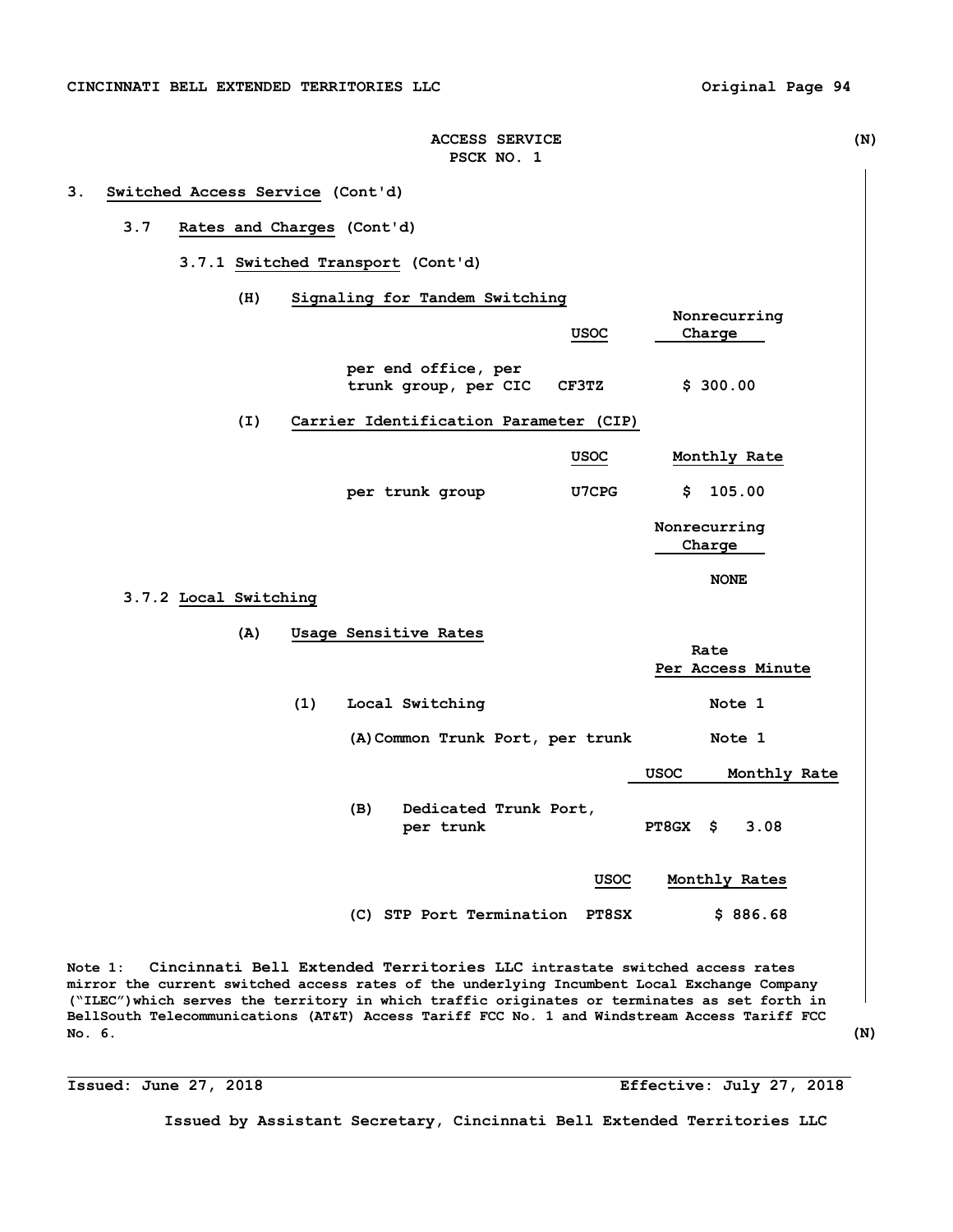### **CINCINNATI BELL EXTENDED TERRITORIES LLC 1st revised Page 95**

## **ACCESS SERVICE PSCK NO. 1**

## **3. Switched Access Service (Cont'd)**

- **3.7 Rates and Charges (Cont'd)** 
	- **3.7.2 Local Switching (Cont'd)** 
		- **(A) Usage Sensitive Rates**

|                                     | <b>USOC</b> | Rate<br>Per Query |     |  |
|-------------------------------------|-------------|-------------------|-----|--|
| 800 Access Service                  |             |                   |     |  |
| Data Base Query Charge<br>per query | 8QRY        | Note 1            | (C) |  |

**Note 1: Cincinnati Bell Extended Territories LLC intrastate switched access rates mirror the current switched access rates of the underlying Incumbent Local Exchange Company ("ILEC")which serves the territory in which traffic originates or terminates as set forth in BellSouth Telecommunications (AT&T) Access Tariff FCC No. 1 and Windstream Access Tariff FCC No. 6.** 

**Issued: June 1, 2021 Effective: July 1, 2021**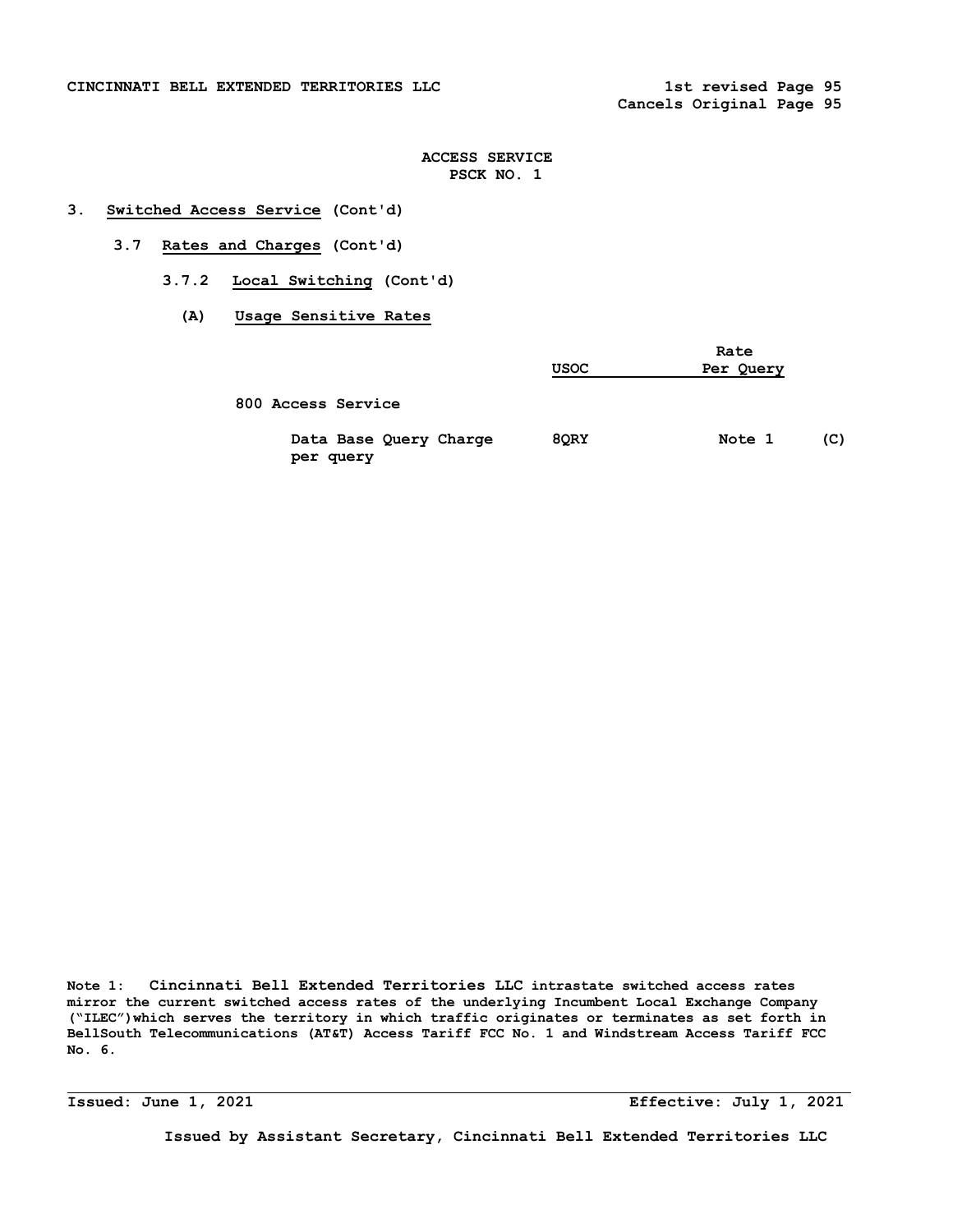### **4. Special Access Service**

#### **4.1 General**

 **Special Access provides a transmission path to connect customer designated premises.** 

## **4.1.1 Rate Categories**

 **There are three basic rate categories which apply to Special Access Service:** 

- Channel Terminations (described in 4.4.1(A) following)
- Channel Mileage (described in 4.4.1(B) following)
- **Optional Features and Functions (described in 4.4.1(C) following)**

### **(A) Channel Termination**

**The Channel Termination rate category provides for the communications path between a Customer-designated premises and the Serving Wire Center of that premises. Included as part of the Channel Termination is a standard channel interface arrangement which defines the technical characteristics associated with the type of facilities to which the access service is to be connected at the Point of Termination (POT) and the type of signaling capability itself is provided as an optional feature as set forth in (C) following. One Channel Termination charge applies per is terminated. This charge will apply even if the Customerdesignated premises and the Serving Wire Center are located in the same Company building.** 

## **(B) Channel Mileage**

 **The Channel Mileage rate category provides for the transmission facilities between the serving wire centers associated with two customer designated premises, between a serving wire center associated with a customer designed premises and a Telephone Company hubs. There are two rates that apply for each band, i.e., a flat rate per band and a rate per mile. (N)**